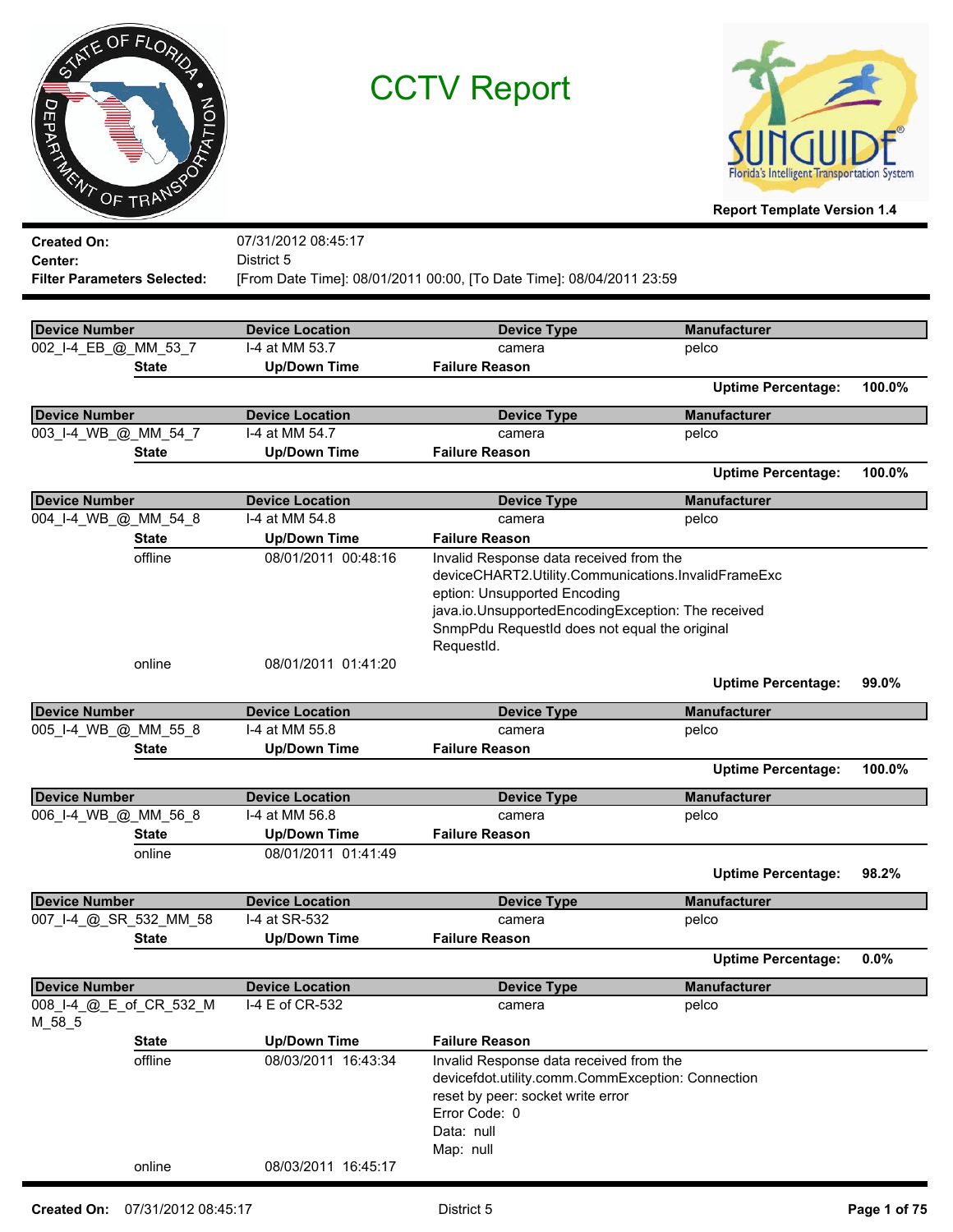|                | ME OF FLORIDA |
|----------------|---------------|
| <b>JEPARTY</b> | PTATION       |
| ENT            | OF TRANSP     |



| <b>Created On:</b>                            |                   | 07/31/2012 08:45:17                        |                                                                                                                                                                                        |                           |        |
|-----------------------------------------------|-------------------|--------------------------------------------|----------------------------------------------------------------------------------------------------------------------------------------------------------------------------------------|---------------------------|--------|
| Center:<br><b>Filter Parameters Selected:</b> |                   | District 5                                 | [From Date Time]: 08/01/2011 00:00, [To Date Time]: 08/04/2011 23:59                                                                                                                   |                           |        |
|                                               |                   |                                            |                                                                                                                                                                                        |                           |        |
| offline                                       |                   | 08/03/2011 16:50:18                        | Invalid Response data received from the<br>devicefdot.utility.comm.CommException: Error reading<br>PMPP packet from socket: Read timed out<br>Error Code: 0<br>Data: null<br>Map: null |                           |        |
|                                               | online            | 08/04/2011 12:27:08                        |                                                                                                                                                                                        | <b>Uptime Percentage:</b> | 79.5%  |
| <b>Device Number</b>                          |                   | <b>Device Location</b>                     | <b>Device Type</b>                                                                                                                                                                     | <b>Manufacturer</b>       |        |
| 009_I-4_@_W_of_CR_545_M<br>$M_{596}$          |                   | I-4 W of CR-545                            | camera                                                                                                                                                                                 | pelco                     |        |
|                                               | State             | <b>Up/Down Time</b>                        | <b>Failure Reason</b>                                                                                                                                                                  |                           |        |
|                                               |                   |                                            |                                                                                                                                                                                        | <b>Uptime Percentage:</b> | 100.0% |
| <b>Device Number</b>                          |                   | <b>Device Location</b>                     | <b>Device Type</b>                                                                                                                                                                     | <b>Manufacturer</b>       |        |
| 010_I-4_@_W_of_World_Dr                       |                   | I-4 W of World Dr                          | camera                                                                                                                                                                                 | pelco                     |        |
|                                               | <b>State</b>      | <b>Up/Down Time</b>                        | <b>Failure Reason</b>                                                                                                                                                                  |                           |        |
|                                               |                   |                                            |                                                                                                                                                                                        | <b>Uptime Percentage:</b> | 0.0%   |
| <b>Device Number</b>                          |                   | <b>Device Location</b>                     | <b>Device Type</b>                                                                                                                                                                     | <b>Manufacturer</b>       |        |
| 011_I-4_@_World_Drive_MM_<br>62               |                   | I-4 at World Dr                            | camera                                                                                                                                                                                 | pelco                     |        |
|                                               | <b>State</b>      | <b>Up/Down Time</b>                        | <b>Failure Reason</b>                                                                                                                                                                  |                           |        |
|                                               |                   |                                            |                                                                                                                                                                                        | <b>Uptime Percentage:</b> | 100.0% |
| <b>Device Number</b>                          |                   | <b>Device Location</b>                     | <b>Device Type</b>                                                                                                                                                                     | <b>Manufacturer</b>       |        |
| 012_I-4_@_W_of_SR_417_M<br>$M_62_8$           |                   | I-4 W of SR-417                            | camera                                                                                                                                                                                 | pelco                     |        |
|                                               | <b>State</b>      | <b>Up/Down Time</b>                        | <b>Failure Reason</b>                                                                                                                                                                  |                           |        |
|                                               |                   |                                            |                                                                                                                                                                                        | <b>Uptime Percentage:</b> | 0.0%   |
| <b>Device Number</b>                          |                   | <b>Device Location</b>                     | <b>Device Type</b>                                                                                                                                                                     | <b>Manufacturer</b>       |        |
| 013_I-4_@_W_of_SR_417_M<br>M_62_9             |                   | I-4 W of SR-417                            | camera                                                                                                                                                                                 | pelco                     |        |
|                                               | <b>State</b>      | <b>Up/Down Time</b>                        | <b>Failure Reason</b>                                                                                                                                                                  |                           |        |
|                                               | offline<br>online | 08/01/2011 14:41:20<br>08/01/2011 21:27:19 | Invalid Response data received from the<br>deviceCHART2.Utility.Communications.InvalidFrameExc<br>eption: The Frame is too short.                                                      |                           |        |
|                                               |                   |                                            |                                                                                                                                                                                        | <b>Uptime Percentage:</b> | 92.9%  |
| <b>Device Number</b>                          |                   | <b>Device Location</b>                     | <b>Device Type</b>                                                                                                                                                                     | <b>Manufacturer</b>       |        |
| 014_I-4_@_US_192_E/B                          |                   | I-4 at US-192                              | camera                                                                                                                                                                                 | pelco                     |        |
|                                               | <b>State</b>      | <b>Up/Down Time</b>                        | <b>Failure Reason</b>                                                                                                                                                                  |                           |        |
|                                               |                   |                                            |                                                                                                                                                                                        | <b>Uptime Percentage:</b> | 100.0% |
| <b>Device Number</b>                          |                   | <b>Device Location</b>                     | <b>Device Type</b>                                                                                                                                                                     | <b>Manufacturer</b>       |        |
| 015_I-4_@_US_192_W/B                          |                   | I-4 at US-192                              | camera                                                                                                                                                                                 | pelco                     |        |
|                                               | <b>State</b>      | <b>Up/Down Time</b>                        | <b>Failure Reason</b>                                                                                                                                                                  |                           |        |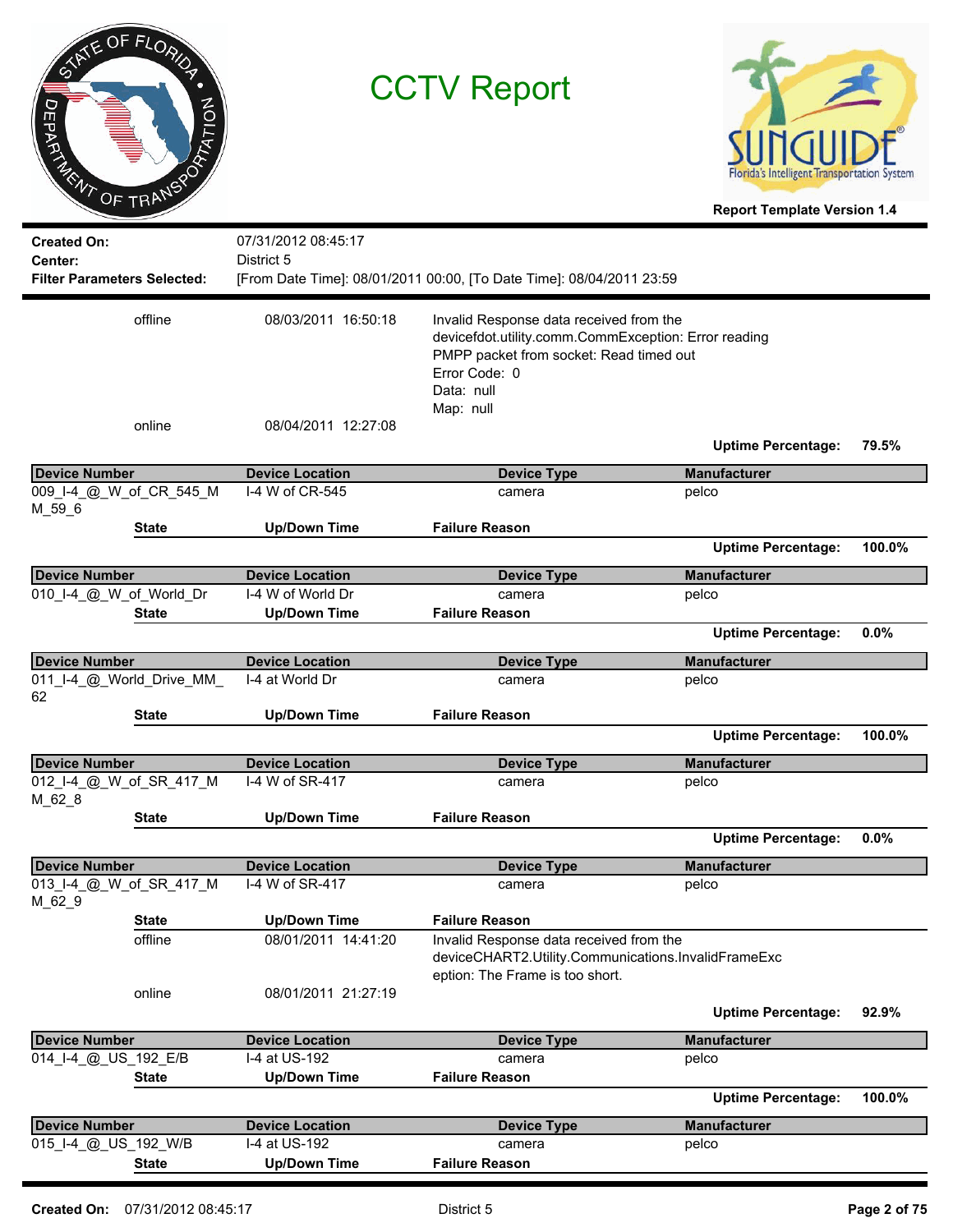| <b>Created On:</b><br>07/31/2012 08:45:17<br>District 5<br>Center:<br>[From Date Time]: 08/01/2011 00:00, [To Date Time]: 08/04/2011 23:59<br><b>Filter Parameters Selected:</b><br><b>Device Number</b><br><b>Device Location</b><br><b>Device Type</b><br><b>Manufacturer</b><br>016_I-4_@_Osceola_Pkwy_M<br>I-4 at Osceola Pkwy<br>pelco<br>camera<br>$M_{65-3}$<br><b>Failure Reason</b><br><b>State</b><br><b>Up/Down Time</b><br>offline<br>08/01/2011 16:40:20<br>Invalid Response data received from the<br>devicefdot.utility.comm.CommException: Connection<br>reset by peer: socket write error<br>Error Code: 0<br>Data: null<br>Map: null<br>08/01/2011 16:40:20<br>online<br><b>Uptime Percentage:</b><br><b>Device Number</b><br><b>Device Location</b><br><b>Device Type</b><br><b>Manufacturer</b><br>017_I-4_W_of_SR_536_MM_6<br>I-4 W of SR-536<br>pelco<br>camera<br>$5\_5$<br><b>Failure Reason</b><br><b>Up/Down Time</b><br><b>State</b><br><b>Uptime Percentage:</b><br><b>Device Number</b><br><b>Device Location</b><br><b>Device Type</b><br><b>Manufacturer</b><br>018_I-4_@_SR_536_MM_65_<br>I-4 at SR-536<br>pelco<br>camera<br>9<br><b>Failure Reason</b><br><b>State</b><br><b>Up/Down Time</b><br>offline<br>08/01/2011 21:32:49<br>Invalid Response data received from the<br>devicefdot.utility.comm.CommException: Error reading<br>PMPP packet from socket: Read timed out<br>Error Code: 0<br>Data: null<br>Map: null<br>online<br>08/02/2011 08:43:16<br><b>Uptime Percentage:</b><br><b>Device Location</b><br><b>Device Number</b><br><b>Device Type</b><br><b>Manufacturer</b><br>I-4 W of SR-536<br>019_I-4_@_E_OF_536_MM_6<br>pelco<br>camera<br>$7\_3$<br><b>Up/Down Time</b><br><b>Failure Reason</b><br><b>State</b><br>08/02/2011 08:43:17<br>offline<br>Invalid Response data received from the<br>devicefdot.utility.comm.CommException: Error reading<br>PMPP packet from socket: Connection reset | ME OF FLORIDA<br>MOIL<br>m<br><b>PARTY OF TRANSP</b> |  | <b>CCTV Report</b> |               | <b>Horida's Intelligent Transportation System</b><br><b>Report Template Version 1.4</b> |        |
|-------------------------------------------------------------------------------------------------------------------------------------------------------------------------------------------------------------------------------------------------------------------------------------------------------------------------------------------------------------------------------------------------------------------------------------------------------------------------------------------------------------------------------------------------------------------------------------------------------------------------------------------------------------------------------------------------------------------------------------------------------------------------------------------------------------------------------------------------------------------------------------------------------------------------------------------------------------------------------------------------------------------------------------------------------------------------------------------------------------------------------------------------------------------------------------------------------------------------------------------------------------------------------------------------------------------------------------------------------------------------------------------------------------------------------------------------------------------------------------------------------------------------------------------------------------------------------------------------------------------------------------------------------------------------------------------------------------------------------------------------------------------------------------------------------------------------------------------------------------------------------------------------------------------------------------------------------|------------------------------------------------------|--|--------------------|---------------|-----------------------------------------------------------------------------------------|--------|
|                                                                                                                                                                                                                                                                                                                                                                                                                                                                                                                                                                                                                                                                                                                                                                                                                                                                                                                                                                                                                                                                                                                                                                                                                                                                                                                                                                                                                                                                                                                                                                                                                                                                                                                                                                                                                                                                                                                                                       |                                                      |  |                    |               |                                                                                         |        |
|                                                                                                                                                                                                                                                                                                                                                                                                                                                                                                                                                                                                                                                                                                                                                                                                                                                                                                                                                                                                                                                                                                                                                                                                                                                                                                                                                                                                                                                                                                                                                                                                                                                                                                                                                                                                                                                                                                                                                       |                                                      |  |                    |               |                                                                                         |        |
|                                                                                                                                                                                                                                                                                                                                                                                                                                                                                                                                                                                                                                                                                                                                                                                                                                                                                                                                                                                                                                                                                                                                                                                                                                                                                                                                                                                                                                                                                                                                                                                                                                                                                                                                                                                                                                                                                                                                                       |                                                      |  |                    |               |                                                                                         |        |
|                                                                                                                                                                                                                                                                                                                                                                                                                                                                                                                                                                                                                                                                                                                                                                                                                                                                                                                                                                                                                                                                                                                                                                                                                                                                                                                                                                                                                                                                                                                                                                                                                                                                                                                                                                                                                                                                                                                                                       |                                                      |  |                    |               | <b>Uptime Percentage:</b>                                                               | 100.0% |
|                                                                                                                                                                                                                                                                                                                                                                                                                                                                                                                                                                                                                                                                                                                                                                                                                                                                                                                                                                                                                                                                                                                                                                                                                                                                                                                                                                                                                                                                                                                                                                                                                                                                                                                                                                                                                                                                                                                                                       |                                                      |  |                    |               |                                                                                         |        |
|                                                                                                                                                                                                                                                                                                                                                                                                                                                                                                                                                                                                                                                                                                                                                                                                                                                                                                                                                                                                                                                                                                                                                                                                                                                                                                                                                                                                                                                                                                                                                                                                                                                                                                                                                                                                                                                                                                                                                       |                                                      |  |                    |               |                                                                                         |        |
|                                                                                                                                                                                                                                                                                                                                                                                                                                                                                                                                                                                                                                                                                                                                                                                                                                                                                                                                                                                                                                                                                                                                                                                                                                                                                                                                                                                                                                                                                                                                                                                                                                                                                                                                                                                                                                                                                                                                                       |                                                      |  |                    |               |                                                                                         |        |
|                                                                                                                                                                                                                                                                                                                                                                                                                                                                                                                                                                                                                                                                                                                                                                                                                                                                                                                                                                                                                                                                                                                                                                                                                                                                                                                                                                                                                                                                                                                                                                                                                                                                                                                                                                                                                                                                                                                                                       |                                                      |  |                    |               |                                                                                         |        |
|                                                                                                                                                                                                                                                                                                                                                                                                                                                                                                                                                                                                                                                                                                                                                                                                                                                                                                                                                                                                                                                                                                                                                                                                                                                                                                                                                                                                                                                                                                                                                                                                                                                                                                                                                                                                                                                                                                                                                       |                                                      |  |                    |               |                                                                                         | 100.0% |
|                                                                                                                                                                                                                                                                                                                                                                                                                                                                                                                                                                                                                                                                                                                                                                                                                                                                                                                                                                                                                                                                                                                                                                                                                                                                                                                                                                                                                                                                                                                                                                                                                                                                                                                                                                                                                                                                                                                                                       |                                                      |  |                    |               |                                                                                         |        |
|                                                                                                                                                                                                                                                                                                                                                                                                                                                                                                                                                                                                                                                                                                                                                                                                                                                                                                                                                                                                                                                                                                                                                                                                                                                                                                                                                                                                                                                                                                                                                                                                                                                                                                                                                                                                                                                                                                                                                       |                                                      |  |                    |               |                                                                                         |        |
|                                                                                                                                                                                                                                                                                                                                                                                                                                                                                                                                                                                                                                                                                                                                                                                                                                                                                                                                                                                                                                                                                                                                                                                                                                                                                                                                                                                                                                                                                                                                                                                                                                                                                                                                                                                                                                                                                                                                                       |                                                      |  |                    |               |                                                                                         |        |
|                                                                                                                                                                                                                                                                                                                                                                                                                                                                                                                                                                                                                                                                                                                                                                                                                                                                                                                                                                                                                                                                                                                                                                                                                                                                                                                                                                                                                                                                                                                                                                                                                                                                                                                                                                                                                                                                                                                                                       |                                                      |  |                    |               |                                                                                         |        |
|                                                                                                                                                                                                                                                                                                                                                                                                                                                                                                                                                                                                                                                                                                                                                                                                                                                                                                                                                                                                                                                                                                                                                                                                                                                                                                                                                                                                                                                                                                                                                                                                                                                                                                                                                                                                                                                                                                                                                       |                                                      |  |                    |               |                                                                                         | 100.0% |
|                                                                                                                                                                                                                                                                                                                                                                                                                                                                                                                                                                                                                                                                                                                                                                                                                                                                                                                                                                                                                                                                                                                                                                                                                                                                                                                                                                                                                                                                                                                                                                                                                                                                                                                                                                                                                                                                                                                                                       |                                                      |  |                    |               |                                                                                         |        |
|                                                                                                                                                                                                                                                                                                                                                                                                                                                                                                                                                                                                                                                                                                                                                                                                                                                                                                                                                                                                                                                                                                                                                                                                                                                                                                                                                                                                                                                                                                                                                                                                                                                                                                                                                                                                                                                                                                                                                       |                                                      |  |                    |               |                                                                                         |        |
|                                                                                                                                                                                                                                                                                                                                                                                                                                                                                                                                                                                                                                                                                                                                                                                                                                                                                                                                                                                                                                                                                                                                                                                                                                                                                                                                                                                                                                                                                                                                                                                                                                                                                                                                                                                                                                                                                                                                                       |                                                      |  |                    |               |                                                                                         |        |
|                                                                                                                                                                                                                                                                                                                                                                                                                                                                                                                                                                                                                                                                                                                                                                                                                                                                                                                                                                                                                                                                                                                                                                                                                                                                                                                                                                                                                                                                                                                                                                                                                                                                                                                                                                                                                                                                                                                                                       |                                                      |  |                    |               |                                                                                         |        |
|                                                                                                                                                                                                                                                                                                                                                                                                                                                                                                                                                                                                                                                                                                                                                                                                                                                                                                                                                                                                                                                                                                                                                                                                                                                                                                                                                                                                                                                                                                                                                                                                                                                                                                                                                                                                                                                                                                                                                       |                                                      |  |                    |               |                                                                                         | 88.3%  |
|                                                                                                                                                                                                                                                                                                                                                                                                                                                                                                                                                                                                                                                                                                                                                                                                                                                                                                                                                                                                                                                                                                                                                                                                                                                                                                                                                                                                                                                                                                                                                                                                                                                                                                                                                                                                                                                                                                                                                       |                                                      |  |                    |               |                                                                                         |        |
|                                                                                                                                                                                                                                                                                                                                                                                                                                                                                                                                                                                                                                                                                                                                                                                                                                                                                                                                                                                                                                                                                                                                                                                                                                                                                                                                                                                                                                                                                                                                                                                                                                                                                                                                                                                                                                                                                                                                                       |                                                      |  |                    |               |                                                                                         |        |
|                                                                                                                                                                                                                                                                                                                                                                                                                                                                                                                                                                                                                                                                                                                                                                                                                                                                                                                                                                                                                                                                                                                                                                                                                                                                                                                                                                                                                                                                                                                                                                                                                                                                                                                                                                                                                                                                                                                                                       |                                                      |  |                    |               |                                                                                         |        |
|                                                                                                                                                                                                                                                                                                                                                                                                                                                                                                                                                                                                                                                                                                                                                                                                                                                                                                                                                                                                                                                                                                                                                                                                                                                                                                                                                                                                                                                                                                                                                                                                                                                                                                                                                                                                                                                                                                                                                       |                                                      |  |                    |               |                                                                                         |        |
| Data: null<br>Map: null<br>online<br>08/02/2011 08:43:18                                                                                                                                                                                                                                                                                                                                                                                                                                                                                                                                                                                                                                                                                                                                                                                                                                                                                                                                                                                                                                                                                                                                                                                                                                                                                                                                                                                                                                                                                                                                                                                                                                                                                                                                                                                                                                                                                              |                                                      |  |                    | Error Code: 0 |                                                                                         |        |

**Uptime Percentage: 100.0%**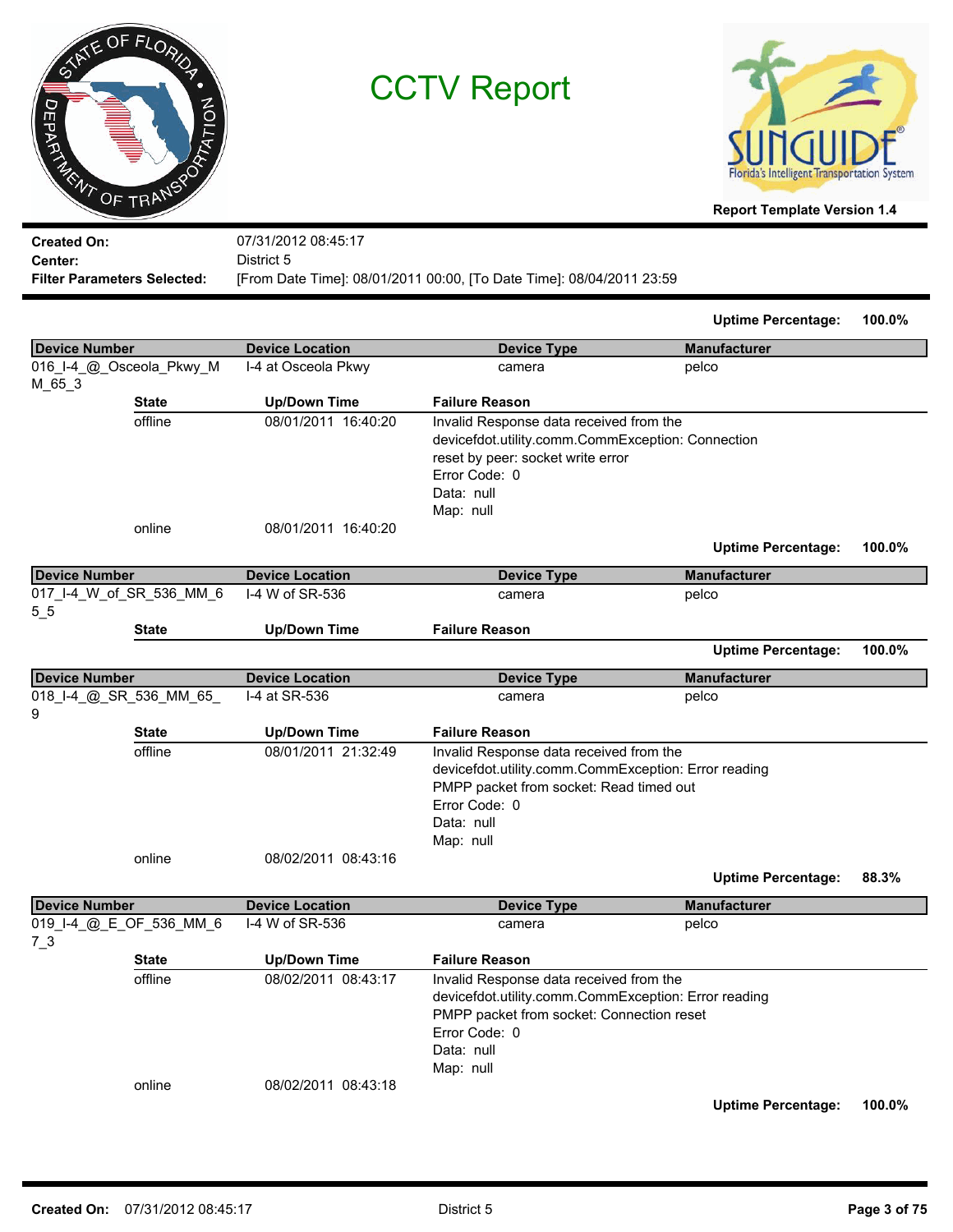



**Report Template Version 1.4**

**Created On: Center:** 07/31/2012 08:45:17 District 5

**Filter Parameters Selected:** [From Date Time]: 08/01/2011 00:00, [To Date Time]: 08/04/2011 23:59

| <b>Device Number</b>    | <b>Device Location</b> | <b>Device Type</b>                                                                              | <b>Manufacturer</b> |  |
|-------------------------|------------------------|-------------------------------------------------------------------------------------------------|---------------------|--|
| 020_I-4_@_SR_535_MM_68_ | I-4 at SR-535          | camera                                                                                          | pelco               |  |
| 1                       |                        |                                                                                                 |                     |  |
| <b>State</b>            | <b>Up/Down Time</b>    | <b>Failure Reason</b>                                                                           |                     |  |
| online                  | 08/01/2011 01:42:19    |                                                                                                 |                     |  |
| offline                 | 08/01/2011 02:29:20    | Invalid Response data received from the                                                         |                     |  |
|                         |                        | devicefdot.utility.comm.CommException: Error reading                                            |                     |  |
|                         |                        | PMPP packet from socket: Read timed out                                                         |                     |  |
|                         |                        | Error Code: 0                                                                                   |                     |  |
|                         |                        | Data: null                                                                                      |                     |  |
|                         |                        | Map: null                                                                                       |                     |  |
| online                  | 08/01/2011 02:31:20    |                                                                                                 |                     |  |
| offline                 | 08/01/2011 02:31:54    | Invalid Response data received from the                                                         |                     |  |
|                         |                        | devicefdot.utility.comm.CommException: Error reading<br>PMPP packet from socket: Read timed out |                     |  |
|                         |                        | Error Code: 0                                                                                   |                     |  |
|                         |                        | Data: null                                                                                      |                     |  |
|                         |                        | Map: null                                                                                       |                     |  |
| online                  | 08/01/2011 02:32:29    |                                                                                                 |                     |  |
| offline                 | 08/01/2011 02:52:17    | Device manually set to OutOfService.                                                            |                     |  |
| online                  | 08/01/2011 02:52:19    |                                                                                                 |                     |  |
| offline                 | 08/01/2011 02:52:50    | Invalid Response data received from the                                                         |                     |  |
|                         |                        | devicefdot.utility.comm.CommException: Error reading                                            |                     |  |
|                         |                        | PMPP packet from socket: Read timed out                                                         |                     |  |
|                         |                        | Error Code: 0                                                                                   |                     |  |
|                         |                        | Data: null                                                                                      |                     |  |
|                         |                        | Map: null                                                                                       |                     |  |
| online                  | 08/01/2011 02:53:50    |                                                                                                 |                     |  |
| online                  | 08/01/2011 02:54:18    |                                                                                                 |                     |  |
| offline                 | 08/01/2011 02:54:18    | Invalid Response data received from the<br>devicefdot.utility.comm.CommException: Error reading |                     |  |
|                         |                        | PMPP packet from socket: Read timed out                                                         |                     |  |
|                         |                        | Error Code: 0                                                                                   |                     |  |
|                         |                        | Data: null                                                                                      |                     |  |
|                         |                        | Map: null                                                                                       |                     |  |
| offline                 | 08/01/2011 02:54:46    | Invalid Response data received from the                                                         |                     |  |
|                         |                        | devicefdot.utility.comm.CommException: Error reading                                            |                     |  |
|                         |                        | PMPP packet from socket: Read timed out                                                         |                     |  |
|                         |                        | Error Code: 0                                                                                   |                     |  |
|                         |                        | Data: null                                                                                      |                     |  |
|                         |                        | Map: null                                                                                       |                     |  |
| online                  | 08/01/2011 02:54:46    |                                                                                                 |                     |  |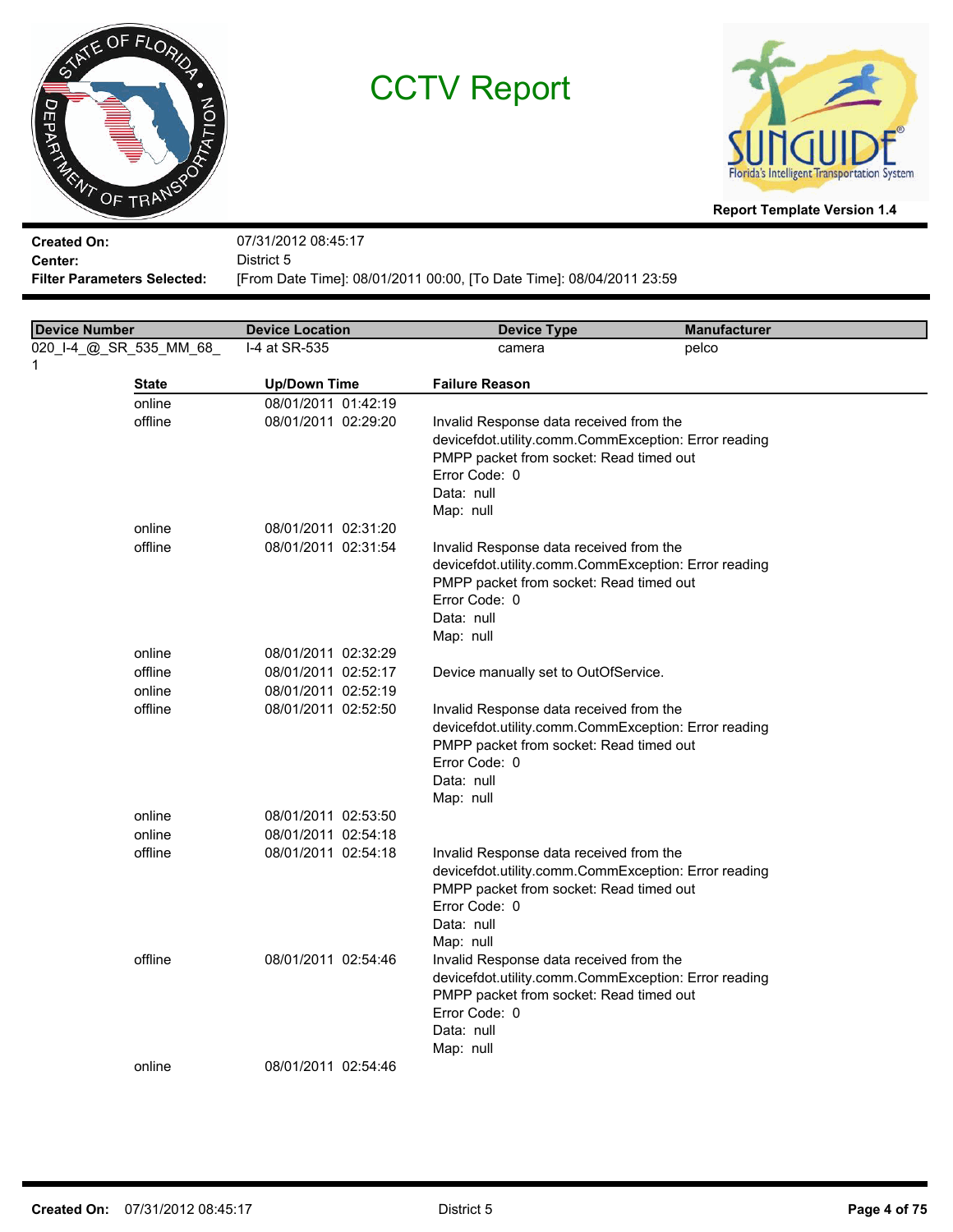



**Report Template Version 1.4**

| <b>Created On:</b><br>Center:<br><b>Filter Parameters Selected:</b> | 07/31/2012 08:45:17<br>District 5 | [From Date Time]: 08/01/2011 00:00, [To Date Time]: 08/04/2011 23:59                                                                                                                     |                           |       |
|---------------------------------------------------------------------|-----------------------------------|------------------------------------------------------------------------------------------------------------------------------------------------------------------------------------------|---------------------------|-------|
| offline                                                             | 08/01/2011 06:16:49               | Invalid Response data received from the<br>devicefdot.utility.comm.CommException: Error reading<br>PMPP packet from socket: Read timed out<br>Error Code: 0<br>Data: null<br>Map: null   |                           |       |
| online                                                              | 08/01/2011 06:19:20               |                                                                                                                                                                                          |                           |       |
| online                                                              | 08/01/2011 06:19:49               |                                                                                                                                                                                          |                           |       |
| offline                                                             | 08/01/2011 06:19:49               | Invalid Response data received from the<br>devicefdot.utility.comm.CommException: Error reading<br>PMPP packet from socket: Read timed out<br>Error Code: 0<br>Data: null<br>Map: null   |                           |       |
| offline                                                             | 08/01/2011 06:20:20               | Invalid Response data received from the<br>devicefdot.utility.comm.CommException: Error reading<br>PMPP packet from socket: Read timed out<br>Error Code: 0<br>Data: null<br>Map: null   |                           |       |
| online                                                              | 08/01/2011 06:21:20               |                                                                                                                                                                                          |                           |       |
| offline                                                             | 08/01/2011 08:10:19               | Invalid Response data received from the<br>devicefdot.utility.comm.CommException: Error reading<br>PMPP packet from socket: Read timed out<br>Error Code: 0<br>Data: null<br>Map: null   |                           |       |
| online                                                              | 08/01/2011 08:10:20               |                                                                                                                                                                                          |                           |       |
| offline                                                             | 08/01/2011 08:40:20               | Invalid Response data received from the<br>devicefdot.utility.comm.CommException: Error reading<br>PMPP packet from socket: Read timed out<br>Error Code: 0<br>Data: null<br>Map: null   |                           |       |
| online                                                              | 08/01/2011 09:42:50               |                                                                                                                                                                                          |                           |       |
| online                                                              | 08/02/2011 08:43:47               |                                                                                                                                                                                          |                           |       |
| offline                                                             | 08/02/2011 08:43:47               | Invalid Response data received from the<br>devicefdot.utility.comm.CommException: Error reading<br>PMPP packet from socket: Connection reset<br>Error Code: 0<br>Data: null<br>Map: null |                           |       |
|                                                                     |                                   |                                                                                                                                                                                          | <b>Uptime Percentage:</b> | 31.1% |
| <b>Device Number</b>                                                | <b>Device Location</b>            | <b>Device Type</b>                                                                                                                                                                       | <b>Manufacturer</b>       |       |
| 021_I-4_@_E_OF_SR_535_M                                             | I-4 E of SR-535                   | camera                                                                                                                                                                                   | pelco                     |       |

| Created On: | 07/31/2012 08:45:17 | District 5 | Page 5 of 75 |
|-------------|---------------------|------------|--------------|

**State Up/Down Time Failure Reason**

M\_69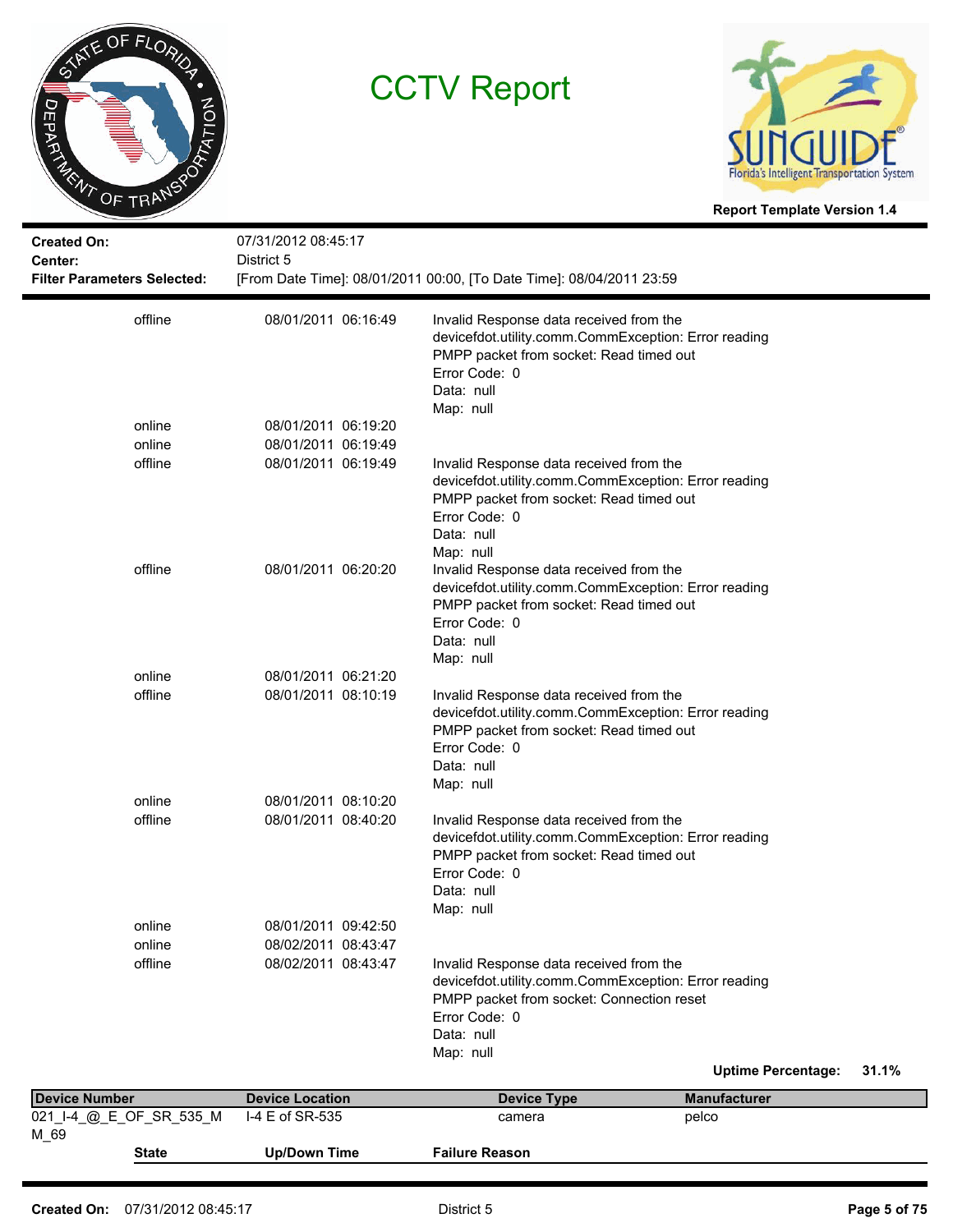| ヮ                    | INTE OF FLORIDA<br><b>RATION</b><br>DED REALT OF TRANSPORT |                                                         | <b>CCTV Report</b>                                                                                                                                                                       | Florida's Intelligent Transportation System<br><b>Report Template Version 1.4</b> |        |
|----------------------|------------------------------------------------------------|---------------------------------------------------------|------------------------------------------------------------------------------------------------------------------------------------------------------------------------------------------|-----------------------------------------------------------------------------------|--------|
| <b>Created On:</b>   |                                                            | 07/31/2012 08:45:17                                     |                                                                                                                                                                                          |                                                                                   |        |
| Center:              | <b>Filter Parameters Selected:</b>                         | District 5                                              | [From Date Time]: 08/01/2011 00:00, [To Date Time]: 08/04/2011 23:59                                                                                                                     |                                                                                   |        |
|                      |                                                            |                                                         |                                                                                                                                                                                          |                                                                                   |        |
|                      | offline                                                    | 08/02/2011 08:43:56                                     | Invalid Response data received from the<br>devicefdot.utility.comm.CommException: Error reading<br>PMPP packet from socket: Connection reset<br>Error Code: 0<br>Data: null<br>Map: null |                                                                                   |        |
|                      | online                                                     | 08/02/2011 08:44:17                                     |                                                                                                                                                                                          |                                                                                   |        |
|                      |                                                            |                                                         |                                                                                                                                                                                          | <b>Uptime Percentage:</b>                                                         | 99.9%  |
| <b>Device Number</b> | 022_I-4_@_W_of_CFL_Parkw                                   | <b>Device Location</b><br>I-4 W of Central Florida Pkwy | <b>Device Type</b><br>camera                                                                                                                                                             | <b>Manufacturer</b>                                                               |        |
| ay                   |                                                            |                                                         |                                                                                                                                                                                          | pelco                                                                             |        |
|                      | <b>State</b>                                               | <b>Up/Down Time</b>                                     | <b>Failure Reason</b><br>Invalid Response data received from the                                                                                                                         |                                                                                   |        |
|                      | online                                                     | 08/02/2011 08:44:19                                     | devicefdot.utility.comm.CommException: Error reading<br>PMPP packet from socket: Connection reset<br>Error Code: 0<br>Data: null<br>Map: null                                            |                                                                                   |        |
|                      |                                                            |                                                         |                                                                                                                                                                                          | <b>Uptime Percentage:</b>                                                         | 100.0% |
| <b>Device Number</b> |                                                            | <b>Device Location</b>                                  | <b>Device Type</b>                                                                                                                                                                       | <b>Manufacturer</b>                                                               |        |
| $M_71$               | 023_I-4_@_CFL_Parkway_M                                    | I-4 at Central Florida Pkwy                             | camera                                                                                                                                                                                   | pelco                                                                             |        |
|                      | <b>State</b>                                               | <b>Up/Down Time</b>                                     | <b>Failure Reason</b>                                                                                                                                                                    |                                                                                   |        |
|                      | online<br>offline                                          | 08/02/2011 08:44:48<br>08/02/2011 08:44:48              | Invalid Response data received from the<br>devicefdot.utility.comm.CommException: Error reading<br>PMPP packet from socket: Connection reset<br>Error Code: 0<br>Data: null<br>Map: null |                                                                                   |        |
|                      |                                                            |                                                         |                                                                                                                                                                                          | <b>Uptime Percentage:</b>                                                         | 34.1%  |
| <b>Device Number</b> |                                                            | <b>Device Location</b>                                  | <b>Device Type</b>                                                                                                                                                                       | <b>Manufacturer</b>                                                               |        |
| 8                    | 024_I-4_@_SR_528_MM_71_                                    | I-4 at SR-528                                           | camera                                                                                                                                                                                   | pelco                                                                             |        |
|                      | <b>State</b>                                               | <b>Up/Down Time</b>                                     | <b>Failure Reason</b>                                                                                                                                                                    |                                                                                   |        |
|                      | online<br>offline                                          | 08/02/2011 08:20:20<br>08/02/2011 08:20:20              | Invalid Response data received from the<br>devicefdot.utility.comm.CommException: Connection<br>reset by peer: socket write error<br>Error Code: 0<br>Data: null<br>Map: null            |                                                                                   |        |
|                      |                                                            |                                                         |                                                                                                                                                                                          | <b>Uptime Percentage:</b>                                                         | 33.6%  |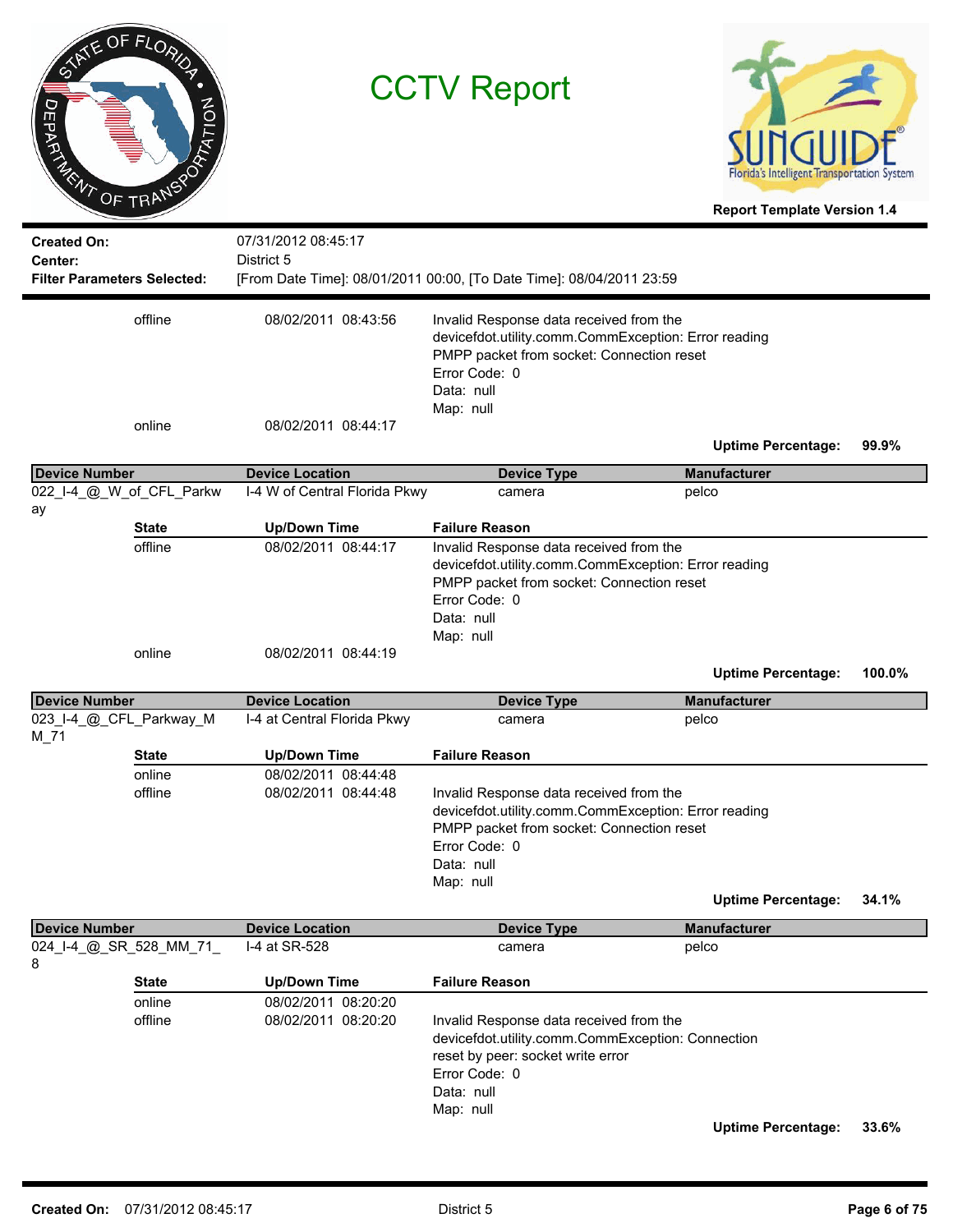



**Report Template Version 1.4**

**Created On: Center:** 07/31/2012 08:45:17 District 5 **Filter Parameters Selected:** [From Date Time]: 08/01/2011 00:00, [To Date Time]: 08/04/2011 23:59

| <b>Device Number</b> |                           | <b>Device Location</b> | <b>Device Type</b>                                                                             | <b>Manufacturer</b>       |        |
|----------------------|---------------------------|------------------------|------------------------------------------------------------------------------------------------|---------------------------|--------|
|                      | 025_I-4_@_E_of_SR_528_M   | I-4 E of SR-528        | camera                                                                                         | pelco                     |        |
| M_72_6               |                           |                        |                                                                                                |                           |        |
|                      | <b>State</b>              | <b>Up/Down Time</b>    | <b>Failure Reason</b>                                                                          |                           |        |
|                      | offline                   | 08/02/2011 10:18:47    | Invalid Response data received from the                                                        |                           |        |
|                      |                           |                        | deviceCHART2.Utility.Communications.InvalidFrameExc                                            |                           |        |
|                      |                           |                        | eption: The Frame is too short.                                                                |                           |        |
|                      | online                    | 08/02/2011 11:15:17    |                                                                                                |                           |        |
|                      |                           |                        |                                                                                                | <b>Uptime Percentage:</b> | 99.0%  |
| <b>Device Number</b> |                           | <b>Device Location</b> | <b>Device Type</b>                                                                             | <b>Manufacturer</b>       |        |
|                      | 026_I-4_@_Sand_Lake_Rd_M  | I-4 at Sand Lake Rd    | camera                                                                                         | pelco                     |        |
| M_73_7               |                           |                        |                                                                                                |                           |        |
|                      | <b>State</b>              | <b>Up/Down Time</b>    | <b>Failure Reason</b>                                                                          |                           |        |
|                      |                           |                        |                                                                                                | <b>Uptime Percentage:</b> | 100.0% |
| <b>Device Number</b> |                           | <b>Device Location</b> | <b>Device Type</b>                                                                             | <b>Manufacturer</b>       |        |
|                      | 027_I-4_@_E_of_Sand_Lake_ | I-4 E of Sand Lake Rd  | camera                                                                                         | pelco                     |        |
| Rd                   |                           |                        |                                                                                                |                           |        |
|                      | <b>State</b>              | <b>Up/Down Time</b>    | <b>Failure Reason</b>                                                                          |                           |        |
|                      | online                    | 08/01/2011 00:52:19    |                                                                                                |                           |        |
|                      | offline                   | 08/01/2011 00:52:19    | Invalid Response data received from the                                                        |                           |        |
|                      |                           |                        | deviceCHART2.Utility.Communications.InvalidFrameExc                                            |                           |        |
|                      |                           |                        | eption: Unsupported Encoding                                                                   |                           |        |
|                      |                           |                        | java.io.UnsupportedEncodingException: The received                                             |                           |        |
|                      |                           |                        | SnmpPdu RequestId does not equal the original                                                  |                           |        |
|                      | offline                   | 08/01/2011 00:52:21    | RequestId.                                                                                     |                           |        |
|                      |                           |                        | Invalid Response data received from the<br>deviceCHART2.Utility.Communications.InvalidFrameExc |                           |        |
|                      |                           |                        | eption: Unsupported Encoding                                                                   |                           |        |
|                      |                           |                        | java.io.UnsupportedEncodingException: The received                                             |                           |        |
|                      |                           |                        | SnmpPdu RequestId does not equal the original                                                  |                           |        |
|                      |                           |                        | RequestId.                                                                                     |                           |        |
|                      | online                    | 08/01/2011 00:52:21    |                                                                                                |                           |        |
|                      | offline                   | 08/03/2011 17:15:47    | Invalid Response data received from the                                                        |                           |        |
|                      |                           |                        | devicefdot.utility.comm.CommException: Connection                                              |                           |        |
|                      |                           |                        | reset by peer: socket write error                                                              |                           |        |
|                      |                           |                        | Error Code: 0                                                                                  |                           |        |
|                      |                           |                        | Data: null                                                                                     |                           |        |
|                      |                           |                        | Map: null                                                                                      |                           |        |
|                      | online                    | 08/03/2011 17:15:47    |                                                                                                |                           |        |
|                      | offline                   | 08/04/2011 08:37:15    | Invalid Response data received from the                                                        |                           |        |
|                      |                           |                        | devicefdot.utility.comm.CommException: Error reading                                           |                           |        |
|                      |                           |                        | PMPP packet from socket: Read timed out<br>Error Code: 0                                       |                           |        |
|                      |                           |                        | Data: null                                                                                     |                           |        |
|                      |                           |                        | Map: null                                                                                      |                           |        |
|                      | online                    | 08/04/2011 08:38:02    |                                                                                                |                           |        |
|                      |                           |                        |                                                                                                |                           |        |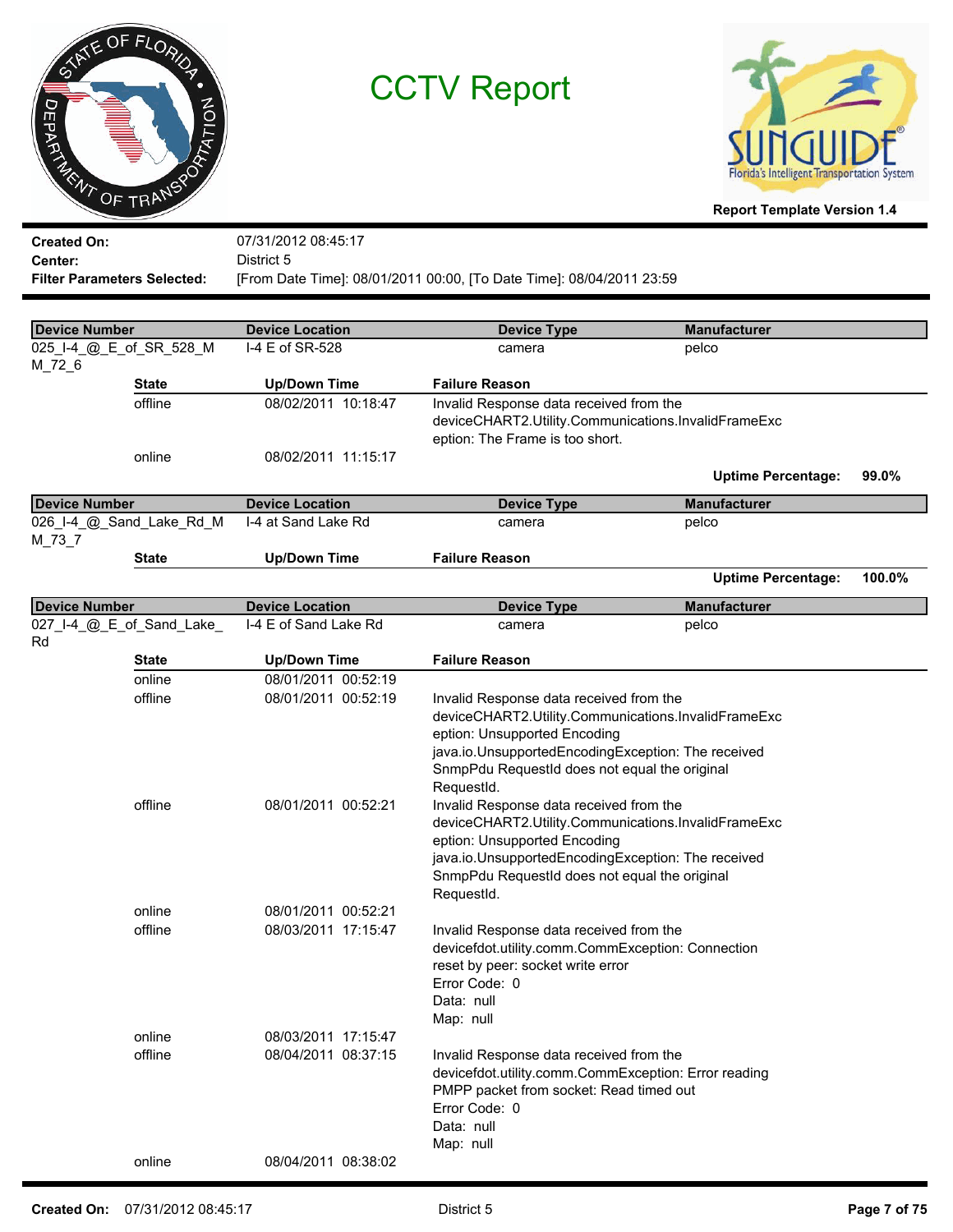|                    | ATE OF FLORIDA |         |
|--------------------|----------------|---------|
|                    |                |         |
| <b>JEPARY</b><br>亳 |                | PTATION |
| ENT                | OF TRANSP      |         |



| <b>Created On:</b>                 | 07/31/2012 08:45:17                                                  |
|------------------------------------|----------------------------------------------------------------------|
| Center:                            | District 5                                                           |
| <b>Filter Parameters Selected:</b> | [From Date Time]: 08/01/2011 00:00, [To Date Time]: 08/04/2011 23:59 |

|                                   |                                                                   |                                                                                                                                                                                                                                                                                                                                                                         | <b>Uptime Percentage:</b> | 100.0% |
|-----------------------------------|-------------------------------------------------------------------|-------------------------------------------------------------------------------------------------------------------------------------------------------------------------------------------------------------------------------------------------------------------------------------------------------------------------------------------------------------------------|---------------------------|--------|
| <b>Device Number</b>              | <b>Device Location</b>                                            | <b>Device Type</b>                                                                                                                                                                                                                                                                                                                                                      | <b>Manufacturer</b>       |        |
| 028_I-4_@_W_of_Universal_B<br>lvd | I-4 W of Universal Blyd                                           | camera                                                                                                                                                                                                                                                                                                                                                                  | pelco                     |        |
| <b>State</b>                      | <b>Up/Down Time</b>                                               | <b>Failure Reason</b>                                                                                                                                                                                                                                                                                                                                                   |                           |        |
|                                   |                                                                   |                                                                                                                                                                                                                                                                                                                                                                         | <b>Uptime Percentage:</b> | 100.0% |
| <b>Device Number</b>              | <b>Device Location</b>                                            | <b>Device Type</b>                                                                                                                                                                                                                                                                                                                                                      | <b>Manufacturer</b>       |        |
| 029_I-4_@_Universal_Blvd_E<br>В   | I-4 EB at Universal Blvd                                          | camera                                                                                                                                                                                                                                                                                                                                                                  | pelco                     |        |
| <b>State</b>                      | <b>Up/Down Time</b>                                               | <b>Failure Reason</b>                                                                                                                                                                                                                                                                                                                                                   |                           |        |
|                                   |                                                                   |                                                                                                                                                                                                                                                                                                                                                                         | <b>Uptime Percentage:</b> | 100.0% |
| <b>Device Number</b>              | <b>Device Location</b>                                            | <b>Device Type</b>                                                                                                                                                                                                                                                                                                                                                      | <b>Manufacturer</b>       |        |
| 030 I-4 @ Universal Blvd W<br>B   | I-4 WB at Universal Blvd                                          | camera                                                                                                                                                                                                                                                                                                                                                                  | pelco                     |        |
| <b>State</b>                      | <b>Up/Down Time</b>                                               | <b>Failure Reason</b>                                                                                                                                                                                                                                                                                                                                                   |                           |        |
| offline<br>online<br>offline      | 08/04/2011 09:00:44<br>08/04/2011 09:01:53<br>08/04/2011 20:50:09 | Invalid Response data received from the<br>devicefdot.utility.comm.CommException: Error reading<br>PMPP packet from socket: Connection reset<br>Error Code: 0<br>Data: null<br>Map: null<br>Invalid Response data received from the<br>devicefdot.utility.comm.CommException: Error reading<br>PMPP packet from socket: Connection reset<br>Error Code: 0<br>Data: null |                           |        |
|                                   |                                                                   | Map: null                                                                                                                                                                                                                                                                                                                                                               | <b>Uptime Percentage:</b> | 12.3%  |

| Device Number                        | <b>Device Location</b>      | <b>Device Type</b>                                                                                                                                                                     | <b>Manufacturer</b>       |         |
|--------------------------------------|-----------------------------|----------------------------------------------------------------------------------------------------------------------------------------------------------------------------------------|---------------------------|---------|
| 031 I-4 @ Kirkman Road(Sr<br>$-435)$ | I-4 at Kirkman Rd           | camera                                                                                                                                                                                 | pelco                     |         |
| <b>State</b>                         | Up/Down Time                | <b>Failure Reason</b>                                                                                                                                                                  |                           |         |
| offline                              | 08/02/2011 20:38:17         | Invalid Response data received from the<br>devicefdot.utility.comm.CommException: Error reading<br>PMPP packet from socket: Read timed out<br>Error Code: 0<br>Data: null<br>Map: null |                           |         |
| online                               | 08/04/2011 10:24:38         |                                                                                                                                                                                        | <b>Uptime Percentage:</b> | 14.1%   |
| Device Number                        | <b>Device Location</b>      | <b>Device Type</b>                                                                                                                                                                     | <b>Manufacturer</b>       |         |
| 032_I-4_@_W_of_FI_Turnpike           | I-4 W of Florida's Turnpike | camera                                                                                                                                                                                 | pelco                     |         |
| <b>State</b>                         | <b>Up/Down Time</b>         | <b>Failure Reason</b>                                                                                                                                                                  |                           |         |
|                                      |                             |                                                                                                                                                                                        | <b>Uptime Percentage:</b> | $0.0\%$ |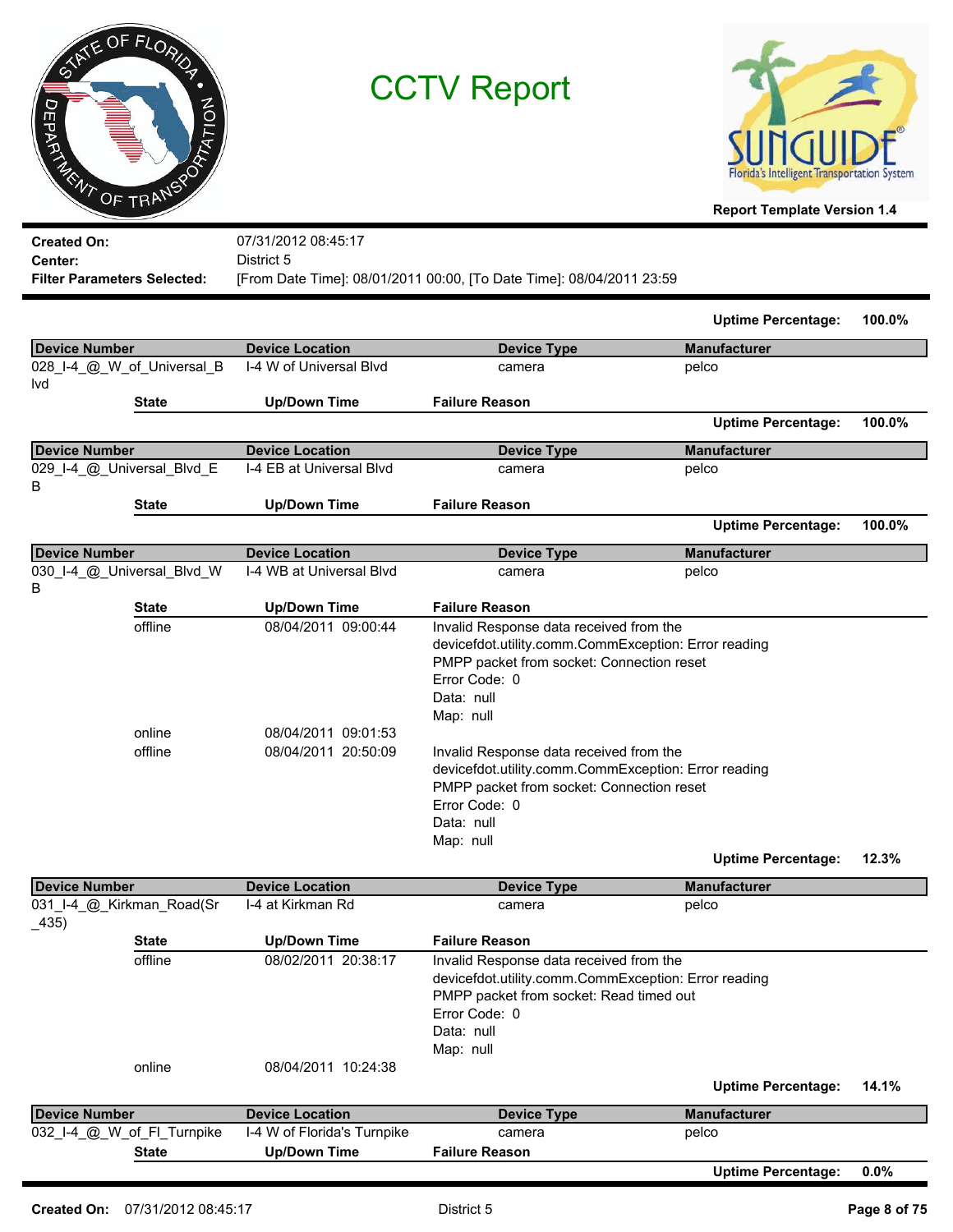



**Report Template Version 1.4**

**Created On: Center:** 07/31/2012 08:45:17 District 5 **Filter Parameters Selected:** [From Date Time]: 08/01/2011 00:00, [To Date Time]: 08/04/2011 23:59

 **Device Number Device Location Device Type Manufacturer** 033 I-4 @ Fl Turnpike MM I-4 at Florida's Turnpike camera camera pelco 76\_3 **State Up/Down Time Failure Reason** Invalid Response data received from the deviceCHART2.Utility.Communications.InvalidFrameExc eption: Unsupported Encoding java.io.UnsupportedEncodingException: The received SnmpPdu RequestId does not equal the original RequestId. offline 08/01/2011 14:38:50 online 08/01/2011 17:20:21 Invalid Response data received from the deviceCHART2.Utility.Communications.InvalidFrameExc eption: Unsupported Encoding java.io.UnsupportedEncodingException: The received SnmpPdu RequestId does not equal the original RequestId. offline 08/01/2011 17:21:11 online 08/01/2011 17:21:20

**Uptime Percentage: 97.1%**

| <b>Device Number</b>     | <b>Device Location</b>   | <b>Device Type</b>                                  | <b>Manufacturer</b>       |        |
|--------------------------|--------------------------|-----------------------------------------------------|---------------------------|--------|
| 034_I-4_@_Conroy_Road_MM | I-4 at Conroy Rd         | camera                                              | pelco                     |        |
| 77 7                     |                          |                                                     |                           |        |
| <b>State</b>             | <b>Up/Down Time</b>      | <b>Failure Reason</b>                               |                           |        |
| offline                  | 08/03/2011 16:25:21      | Invalid Response data received from the             |                           |        |
|                          |                          | deviceCHART2.Utility.Communications.InvalidFrameExc |                           |        |
|                          |                          | eption: Unsupported Encoding                        |                           |        |
|                          |                          | java.io.UnsupportedEncodingException: The received  |                           |        |
|                          |                          | SnmpPdu RequestId does not equal the original       |                           |        |
|                          |                          | RequestId.                                          |                           |        |
| online                   | 08/04/2011 07:42:38      |                                                     |                           |        |
|                          |                          |                                                     | <b>Uptime Percentage:</b> | 84.0%  |
| <b>Device Number</b>     | <b>Device Location</b>   | <b>Device Type</b>                                  | <b>Manufacturer</b>       |        |
| 035 I-4 @ W of John Youn | I-4 W of John Young Pkwy | camera                                              | pelco                     |        |
| g Pky                    |                          |                                                     |                           |        |
| <b>State</b>             | <b>Up/Down Time</b>      | <b>Failure Reason</b>                               |                           |        |
|                          |                          |                                                     | <b>Uptime Percentage:</b> | 100.0% |
| <b>Device Number</b>     | <b>Device Location</b>   | <b>Device Type</b>                                  | <b>Manufacturer</b>       |        |
| 036 I-4 @ John Young Pky | I-4 at John Young Pkwy   | camera                                              | pelco                     |        |
| <b>State</b>             | <b>Up/Down Time</b>      | <b>Failure Reason</b>                               |                           |        |
|                          |                          |                                                     | <b>Uptime Percentage:</b> | 100.0% |
| <b>Device Number</b>     | <b>Device Location</b>   | <b>Device Type</b>                                  | <b>Manufacturer</b>       |        |
| 037_I-4_@_W_of_OBT_MM_8  | I-4 W of OBT             | camera                                              | cohu                      |        |
| $0-2$                    |                          |                                                     |                           |        |
| <b>State</b>             | <b>Up/Down Time</b>      | <b>Failure Reason</b>                               |                           |        |
| online                   | 08/01/2011 01:42:49      |                                                     |                           |        |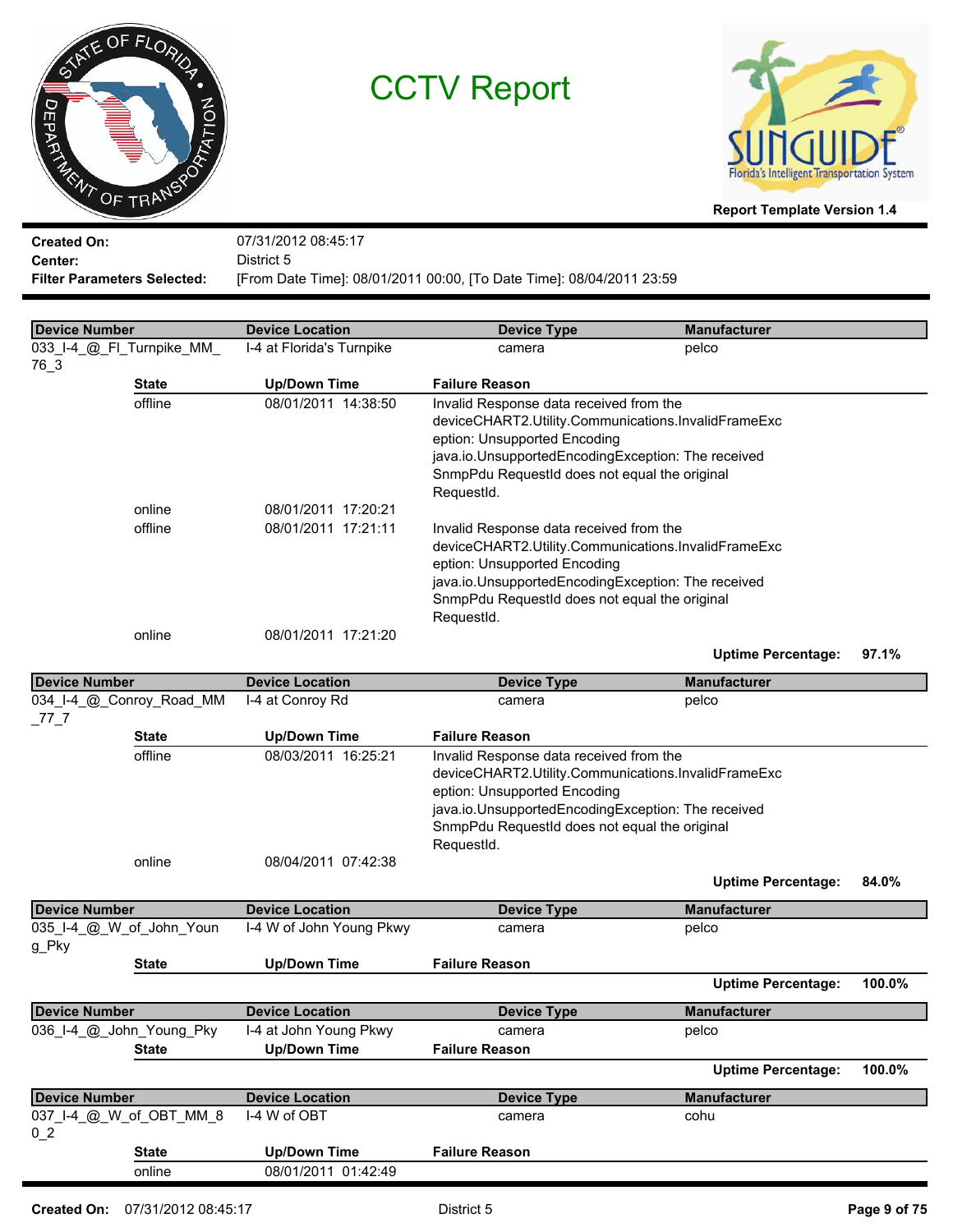



| <b>Created On:</b><br>Center:<br><b>Filter Parameters Selected:</b> | 07/31/2012 08:45:17<br>District 5 | [From Date Time]: 08/01/2011 00:00, [To Date Time]: 08/04/2011 23:59                                                                                                                   |
|---------------------------------------------------------------------|-----------------------------------|----------------------------------------------------------------------------------------------------------------------------------------------------------------------------------------|
| offline                                                             | 08/01/2011 01:43:39               | Invalid Response data received from the<br>devicefdot.utility.comm.CommException: Error reading<br>PMPP packet from socket: Read timed out<br>Error Code: 0<br>Data: null<br>Map: null |
| online                                                              | 08/01/2011 06:19:20               |                                                                                                                                                                                        |
| offline                                                             | 08/01/2011 06:19:46               | Invalid Response data received from the<br>devicefdot.utility.comm.CommException: Error reading<br>PMPP packet from socket: Read timed out<br>Error Code: 0<br>Data: null<br>Map: null |
| online                                                              | 08/01/2011 06:46:50               |                                                                                                                                                                                        |
| offline                                                             | 08/01/2011 09:56:53               | Invalid Response data received from the<br>devicefdot.utility.comm.CommException: Error reading<br>PMPP packet from socket: Read timed out<br>Error Code: 0<br>Data: null<br>Map: null |
| online                                                              | 08/01/2011 09:56:54               |                                                                                                                                                                                        |
| online                                                              | 08/01/2011 09:57:24               |                                                                                                                                                                                        |
| offline                                                             | 08/01/2011 09:57:24               | Invalid Response data received from the<br>devicefdot.utility.comm.CommException: Error reading<br>PMPP packet from socket: Read timed out<br>Error Code: 0<br>Data: null<br>Map: null |
|                                                                     |                                   | 3.3%<br><b>Uptime Percentage:</b>                                                                                                                                                      |

| <b>Device Number</b>     | <b>Device Location</b> | <b>Device Type</b>                                                                                                                                                                       | <b>Manufacturer</b>       |        |
|--------------------------|------------------------|------------------------------------------------------------------------------------------------------------------------------------------------------------------------------------------|---------------------------|--------|
| 038_I-4_@_OBT_MM_80_5    | I-4 at OBT             | camera                                                                                                                                                                                   | pelco                     |        |
| <b>State</b>             | <b>Up/Down Time</b>    | <b>Failure Reason</b>                                                                                                                                                                    |                           |        |
| offline                  | 08/02/2011 14:37:17    | Invalid Response data received from the<br>devicefdot.utility.comm.CommException: Error reading<br>PMPP packet from socket: Connection reset<br>Error Code: 0<br>Data: null<br>Map: null |                           |        |
| online                   | 08/02/2011 14:37:18    |                                                                                                                                                                                          |                           |        |
|                          |                        |                                                                                                                                                                                          | <b>Uptime Percentage:</b> | 100.0% |
| Device Number            | <b>Device Location</b> | <b>Device Type</b>                                                                                                                                                                       | <b>Manufacturer</b>       |        |
| 039 I-4 @ Michigan Ave M | I-4 at Michigan St     | camera                                                                                                                                                                                   | pelco                     |        |
| M 81                     |                        |                                                                                                                                                                                          |                           |        |
| <b>State</b>             | Up/Down Time           | <b>Failure Reason</b>                                                                                                                                                                    |                           |        |
|                          |                        |                                                                                                                                                                                          |                           |        |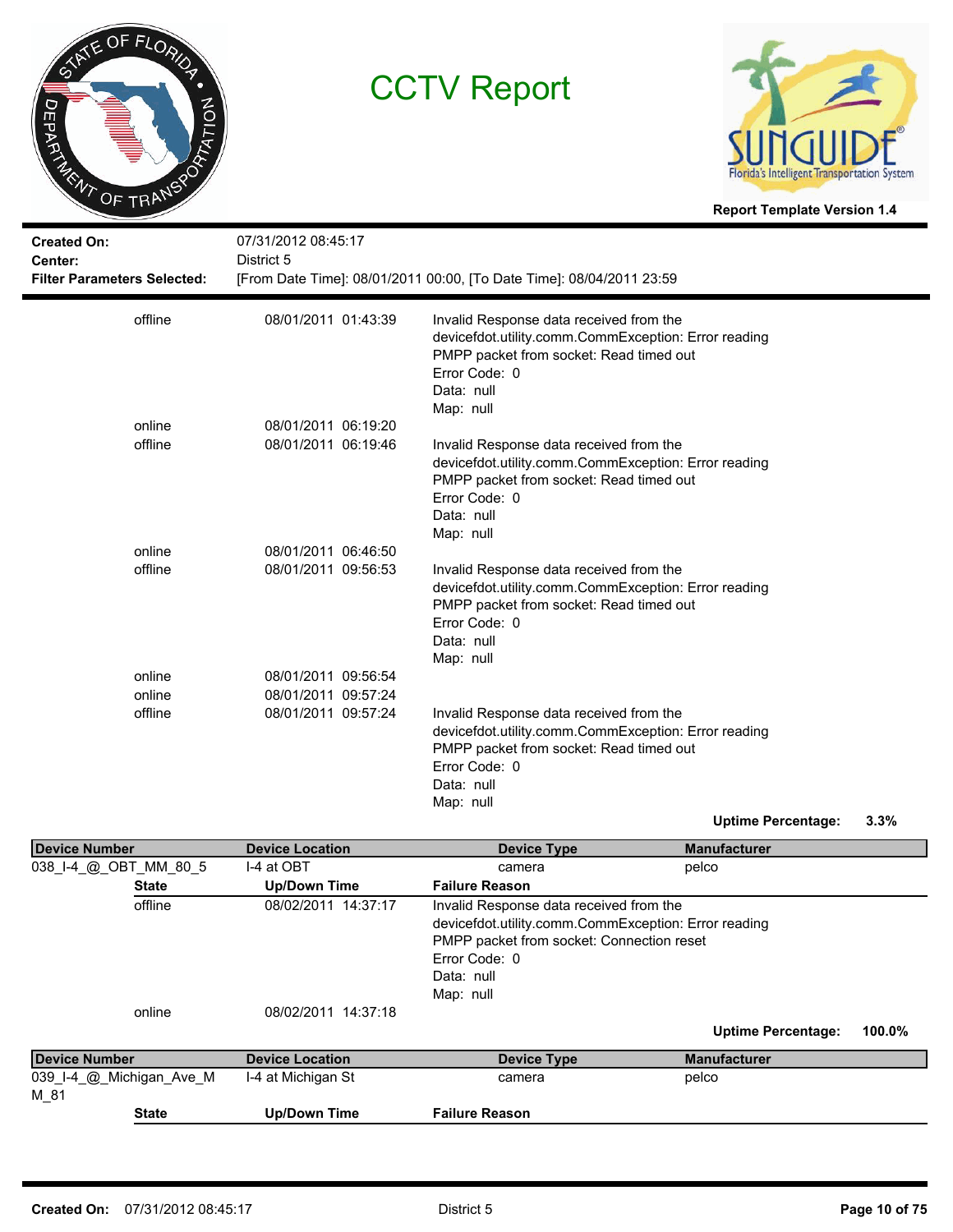



| <b>Created On:</b><br>Center:        | 07/31/2012 08:45:17<br>District 5 |                                                                                                                                                                                        |                           |       |
|--------------------------------------|-----------------------------------|----------------------------------------------------------------------------------------------------------------------------------------------------------------------------------------|---------------------------|-------|
| <b>Filter Parameters Selected:</b>   |                                   | [From Date Time]: 08/01/2011 00:00, [To Date Time]: 08/04/2011 23:59                                                                                                                   |                           |       |
| offline                              | 08/03/2011 15:52:38               | Invalid Response data received from the<br>devicefdot.utility.comm.CommException: Error reading<br>PMPP packet from socket: Read timed out<br>Error Code: 0<br>Data: null<br>Map: null |                           |       |
| online                               | 08/04/2011 08:41:39               |                                                                                                                                                                                        | <b>Uptime Percentage:</b> | 82.4% |
| <b>Device Number</b>                 | <b>Device Location</b>            | <b>Device Type</b>                                                                                                                                                                     | <b>Manufacturer</b>       |       |
| 040_I-4_@_Kaley_Ave_MM_8<br>$1_{-5}$ | I-4 at Kaley Ave                  | camera                                                                                                                                                                                 | pelco                     |       |
| <b>State</b>                         | <b>Up/Down Time</b>               | <b>Failure Reason</b>                                                                                                                                                                  |                           |       |
| online                               | 08/04/2011 05:16:17               |                                                                                                                                                                                        |                           |       |
| offline                              | 08/04/2011 05:16:17               | Device manually set to OutOfService.                                                                                                                                                   |                           |       |
| offline                              | 08/04/2011 05:16:51               | Invalid Response data received from the<br>devicefdot.utility.comm.CommException: Error reading<br>PMPP packet from socket: Read timed out<br>Error Code: 0<br>Data: null<br>Map: null |                           |       |
| online                               | 08/04/2011 05:17:21               |                                                                                                                                                                                        |                           |       |
| offline                              | 08/04/2011 06:34:23               | Invalid Response data received from the<br>devicefdot.utility.comm.CommException: Error reading<br>PMPP packet from socket: Read timed out<br>Error Code: 0<br>Data: null<br>Map: null |                           |       |
| online                               | 08/04/2011 06:35:32               |                                                                                                                                                                                        |                           |       |
| offline                              | 08/04/2011 07:37:48               | Invalid Response data received from the<br>devicefdot.utility.comm.CommException: Error reading<br>PMPP packet from socket: Read timed out<br>Error Code: 0<br>Data: null<br>Map: null |                           |       |
| online                               | 08/04/2011 07:51:01               |                                                                                                                                                                                        |                           |       |
| online                               | 08/04/2011 07:51:38               |                                                                                                                                                                                        |                           |       |
| offline                              | 08/04/2011 07:51:38               | Invalid Response data received from the<br>devicefdot.utility.comm.CommException: Error reading<br>PMPP packet from socket: Read timed out<br>Error Code: 0<br>Data: null<br>Map: null |                           |       |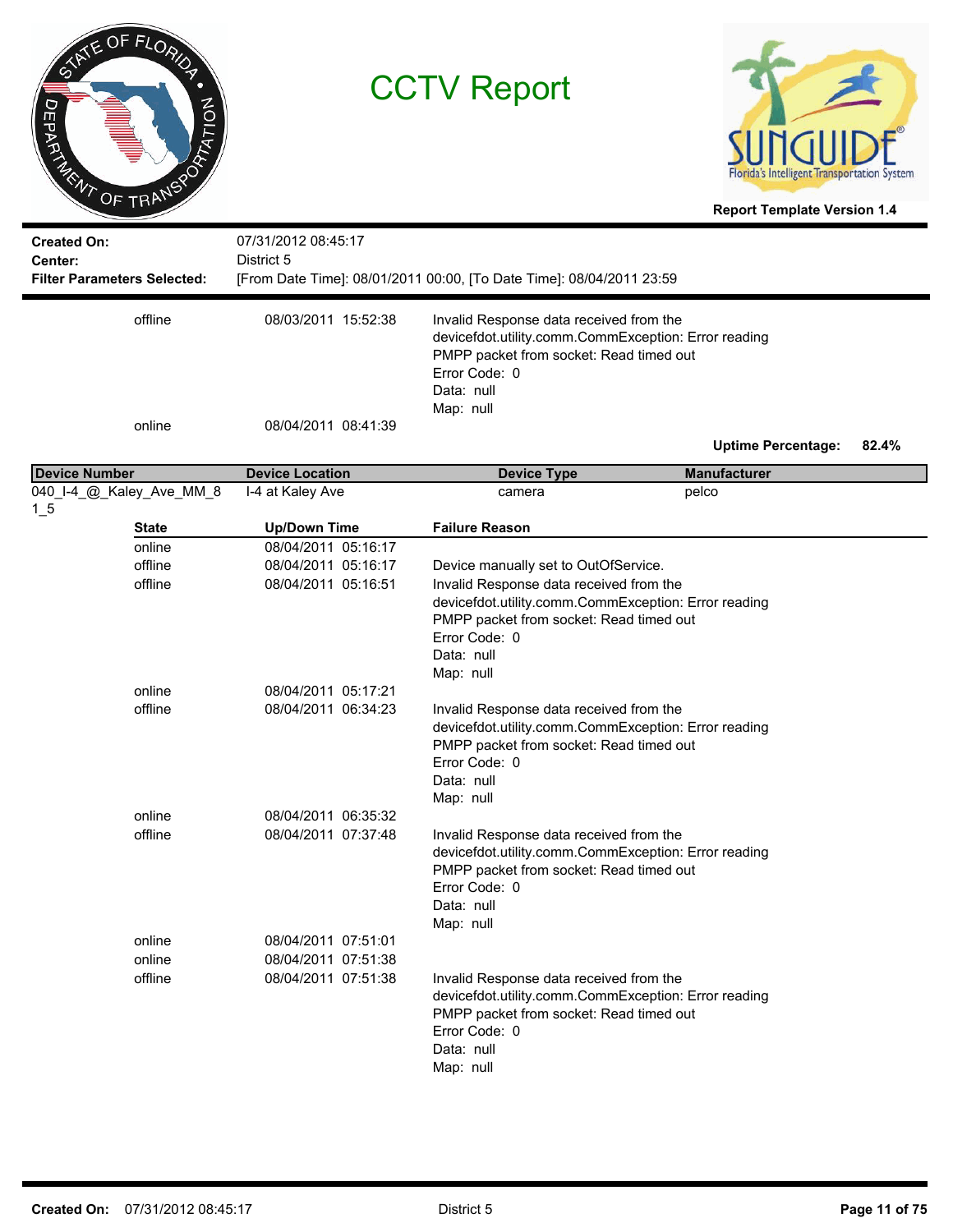



| <b>Created On:</b><br>Center:<br><b>Filter Parameters Selected:</b> |              | 07/31/2012 08:45:17<br>District 5 | [From Date Time]: 08/01/2011 00:00, [To Date Time]: 08/04/2011 23:59                                                                                                                     |                           |        |
|---------------------------------------------------------------------|--------------|-----------------------------------|------------------------------------------------------------------------------------------------------------------------------------------------------------------------------------------|---------------------------|--------|
|                                                                     | offline      | 08/04/2011 07:52:00               | Invalid Response data received from the<br>devicefdot.utility.comm.CommException: Error reading<br>PMPP packet from socket: Read timed out<br>Error Code: 0<br>Data: null<br>Map: null   |                           |        |
|                                                                     | online       | 08/04/2011 08:56:38               |                                                                                                                                                                                          |                           |        |
|                                                                     | offline      | 08/04/2011 08:59:19               | Invalid Response data received from the<br>devicefdot.utility.comm.CommException: Error reading<br>PMPP packet from socket: Connection reset<br>Error Code: 0<br>Data: null<br>Map: null |                           |        |
|                                                                     | online       | 08/04/2011 08:59:39               |                                                                                                                                                                                          | <b>Uptime Percentage:</b> | 98.6%  |
| <b>Device Number</b>                                                |              | <b>Device Location</b>            | <b>Device Type</b>                                                                                                                                                                       | <b>Manufacturer</b>       |        |
| 041_I-4_@_SR408_Ramp                                                |              | I-4 at SR-408                     | camera                                                                                                                                                                                   | pelco                     |        |
|                                                                     | <b>State</b> | <b>Up/Down Time</b>               | <b>Failure Reason</b>                                                                                                                                                                    |                           |        |
|                                                                     |              |                                   |                                                                                                                                                                                          | <b>Uptime Percentage:</b> | 0.0%   |
| <b>Device Number</b>                                                |              | <b>Device Location</b>            | <b>Device Type</b>                                                                                                                                                                       | <b>Manufacturer</b>       |        |
| 042_I-4_@_Anderson_St                                               |              | I-4 at Anderson St                | camera                                                                                                                                                                                   | pelco                     |        |
|                                                                     | <b>State</b> | <b>Up/Down Time</b>               | <b>Failure Reason</b>                                                                                                                                                                    |                           |        |
|                                                                     |              |                                   |                                                                                                                                                                                          | <b>Uptime Percentage:</b> | 0.0%   |
| <b>Device Number</b>                                                |              | <b>Device Location</b>            | <b>Device Type</b>                                                                                                                                                                       | <b>Manufacturer</b>       |        |
| 043_I-4_@_Church_St                                                 |              | I-4 at Church St                  | camera                                                                                                                                                                                   | pelco                     |        |
|                                                                     | <b>State</b> | <b>Up/Down Time</b>               | <b>Failure Reason</b>                                                                                                                                                                    |                           |        |
|                                                                     |              |                                   |                                                                                                                                                                                          | <b>Uptime Percentage:</b> | 100.0% |
| Device Number                                                       |              | <b>Device Location</b>            | <b>Device Type</b>                                                                                                                                                                       | <b>Manufacturer</b>       |        |
| 044_I-4_@_Colonial_Drive_W<br>в                                     |              | I-4 at SR-50                      | camera                                                                                                                                                                                   | pelco                     |        |
|                                                                     | <b>State</b> | <b>Up/Down Time</b>               | <b>Failure Reason</b>                                                                                                                                                                    | <b>Uptime Percentage:</b> | 0.0%   |
| <b>Device Number</b>                                                |              | <b>Device Location</b>            | <b>Device Type</b>                                                                                                                                                                       | <b>Manufacturer</b>       |        |
| 045_I-4_@_Ivanhoe_Blvd                                              |              | I-4 at Ivanhoe Blvd               | camera                                                                                                                                                                                   | pelco                     |        |
|                                                                     | <b>State</b> | <b>Up/Down Time</b>               | <b>Failure Reason</b>                                                                                                                                                                    |                           |        |
|                                                                     | offline      | 08/01/2011 10:14:50               | Invalid Response data received from the                                                                                                                                                  |                           |        |
|                                                                     | online       | 08/01/2011 10:15:20               | devicefdot.utility.comm.CommException: Error reading<br>PMPP packet from socket: Connection reset<br>Error Code: 0<br>Data: null<br>Map: null                                            |                           |        |
|                                                                     |              |                                   |                                                                                                                                                                                          |                           |        |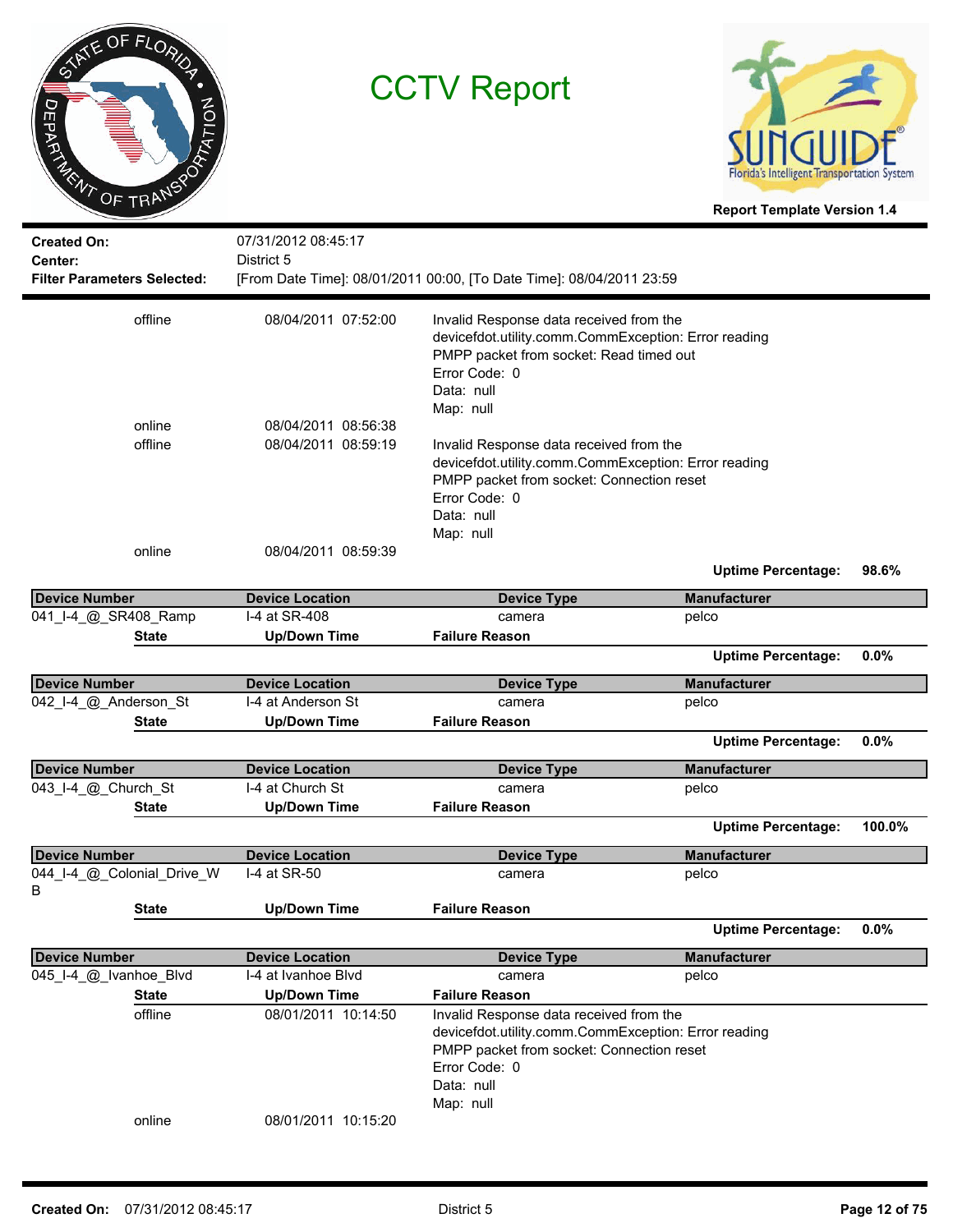|                | ME OF FLORIDA  |
|----------------|----------------|
| <b>DEPARTA</b> | <b>PRITION</b> |
| ENT            | OF TRANSP      |

07/31/2012 08:45:17

**Created On:**

CCTV Report



**Report Template Version 1.4**

**Center:** District 5 **Filter Parameters Selected:** [From Date Time]: 08/01/2011 00:00, [To Date Time]: 08/04/2011 23:59 Invalid Response data received from the devicefdot.utility.comm.CommException: Error reading PMPP packet from socket: Read timed out Error Code: 0 Data: null Map: null offline 08/01/2011 21:36:22 online 08/02/2011 09:23:47 **Uptime Percentage: 87.7% Device Number Device Location Device Type Manufacturer** 046 I-4 @ Princeton St I-4 at Princeton St camera comera pelco **State Up/Down Time Failure Reason** Invalid Response data received from the deviceCHART2.Utility.Communications.InvalidFrameExc eption: The Frame is too short. offline 08/02/2011 16:29:47 **Uptime Percentage: 42.1% Device Number Device Location Device Type Manufacturer** 047 I-4 @ Par Ave I-4 at Par Ave camera camera pelco **State Up/Down Time Failure Reason Uptime Percentage: 100.0% Device Number Device Location Device Type Manufacturer** 048\_I-4\_@\_East\_of\_Par iit is in the E of Par St camera camera camera pelco **State Up/Down Time Failure Reason Uptime Percentage: 100.0% Device Number Device Location Device Type Manufacturer** 049\_I-4\_@\_Fairbanks\_Ave I-4 at Fairbanks Ave camera camera pelco **State Up/Down Time Failure Reason** Invalid Response data received from the deviceCHART2.Utility.Communications.InvalidFrameExc eption: The Frame is too short. offline 08/03/2011 16:34:04 online 08/04/2011 10:40:32 **Uptime Percentage: 13.8% Device Number Device Location Device Type Manufacturer** 050\_I-4\_@\_E\_of\_Fairbanks\_A i-4 E of Fairbanks Ave camera camera pelco **State Up/Down Time Failure Reason Uptime Percentage: 100.0% Device Number Device Location Device Type Manufacturer** 051\_I-4\_@\_Lee\_Rd\_MM\_87\_ I-4 at Lee Rd camera pelco **State Up/Down Time Failure Reason**

**Uptime Percentage: 0.0%**

ve

5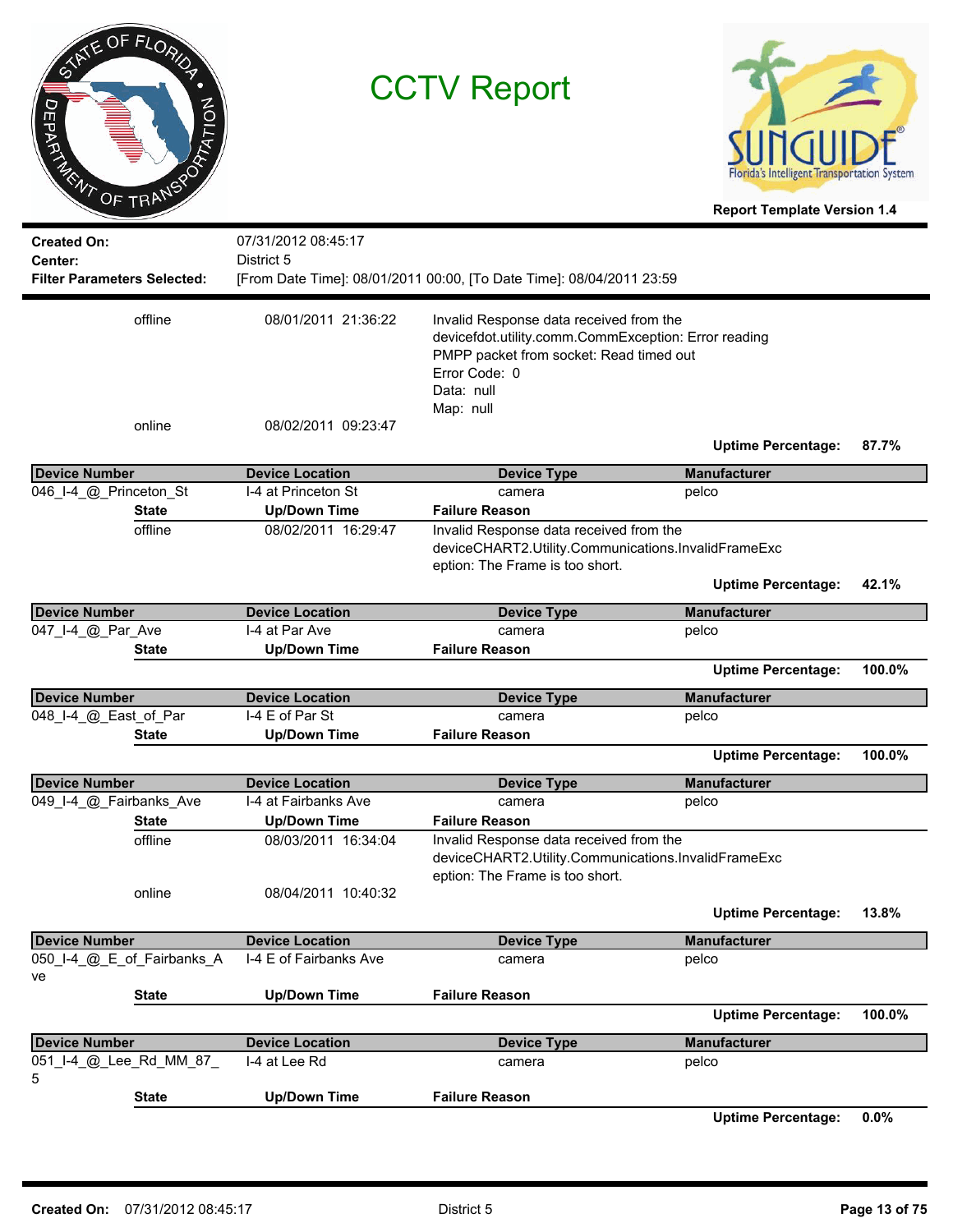| STATE OF FLORIDA |  |
|------------------|--|
| PTATION          |  |
| DE TRANSPORT     |  |
|                  |  |



**Report Template Version 1.4**

| <b>Created On:</b>                 | 07/31/2012 08:45:17    |                                                                      |                           |        |
|------------------------------------|------------------------|----------------------------------------------------------------------|---------------------------|--------|
| Center:                            | District 5             |                                                                      |                           |        |
| <b>Filter Parameters Selected:</b> |                        | [From Date Time]: 08/01/2011 00:00, [To Date Time]: 08/04/2011 23:59 |                           |        |
|                                    |                        |                                                                      |                           |        |
| <b>Device Number</b>               | <b>Device Location</b> | <b>Device Type</b>                                                   | <b>Manufacturer</b>       |        |
| 052_I-4_@_Kennedy_Blvd             | I-4 at Kennedy Blvd    | camera                                                               | pelco                     |        |
| <b>State</b>                       | <b>Up/Down Time</b>    | <b>Failure Reason</b>                                                |                           |        |
|                                    |                        |                                                                      | <b>Uptime Percentage:</b> | 100.0% |
| <b>Device Number</b>               | <b>Device Location</b> | <b>Device Type</b>                                                   | <b>Manufacturer</b>       |        |
| 053_I-4_@_Maitland_Blvd            | I-4 at SR-414          | camera                                                               | pelco                     |        |
| <b>State</b>                       | <b>Up/Down Time</b>    | <b>Failure Reason</b>                                                |                           |        |
| offline                            | 08/02/2011 17:15:17    | Invalid Response data received from the                              |                           |        |
|                                    |                        | deviceCHART2.Utility.Communications.InvalidFrameExc                  |                           |        |
|                                    |                        | eption: The Frame is too short.                                      |                           |        |
| online                             | 08/02/2011 20:40:17    |                                                                      |                           |        |
|                                    |                        |                                                                      | <b>Uptime Percentage:</b> | 96.4%  |
| <b>Device Number</b>               | <b>Device Location</b> | <b>Device Type</b>                                                   | <b>Manufacturer</b>       |        |
| 054_I-4_@_West_of_SR_436           | I-4 W of SR-436        | camera                                                               | pelco                     |        |
| <b>State</b>                       | <b>Up/Down Time</b>    | <b>Failure Reason</b>                                                |                           |        |
|                                    |                        |                                                                      | <b>Uptime Percentage:</b> | 100.0% |
| <b>Device Number</b>               | <b>Device Location</b> | <b>Device Type</b>                                                   | <b>Manufacturer</b>       |        |
| 055_I-4_@_SR_436                   | I-4 at SR-436          | camera                                                               | pelco                     |        |
| <b>State</b>                       | <b>Up/Down Time</b>    | <b>Failure Reason</b>                                                |                           |        |
| offline                            | 08/01/2011 01:52:22    | Invalid Response data received from the                              |                           |        |
|                                    |                        | deviceCHART2.Utility.Communications.InvalidFrameExc                  |                           |        |
|                                    |                        | eption: Unsupported Encoding                                         |                           |        |
|                                    |                        | java.io.UnsupportedEncodingException: The received                   |                           |        |
|                                    |                        | SnmpPdu RequestId does not equal the original                        |                           |        |
|                                    |                        | RequestId.                                                           |                           |        |
| online                             | 08/01/2011 01:52:23    |                                                                      |                           |        |
|                                    |                        |                                                                      | <b>Uptime Percentage:</b> | 100.0% |
| <b>Device Number</b>               | <b>Device Location</b> | <b>Device Type</b>                                                   | <b>Manufacturer</b>       |        |
| 056_I-4_@_West_of_SR_434           | I-4 W of SR-434        | camera                                                               | pelco                     |        |
| <b>State</b>                       | <b>Up/Down Time</b>    | <b>Failure Reason</b>                                                |                           |        |
|                                    |                        |                                                                      | <b>Uptime Percentage:</b> | 100.0% |
| <b>Device Number</b>               | <b>Device Location</b> | <b>Device Type</b>                                                   | <b>Manufacturer</b>       |        |
| 057_I-4_@_SR_434                   | I-4 at SR-434          | camera                                                               | pelco                     |        |
| <b>State</b>                       | <b>Up/Down Time</b>    | <b>Failure Reason</b>                                                |                           |        |
| online                             | 08/01/2011 01:43:21    |                                                                      |                           |        |
|                                    |                        |                                                                      | <b>Uptime Percentage:</b> | 98.2%  |
| <b>Device Number</b>               | <b>Device Location</b> | <b>Device Type</b>                                                   | <b>Manufacturer</b>       |        |
| 058_I-4_@_East_of_SR_434           | I-4 E of SR-434        | camera                                                               | pelco                     |        |
| <b>State</b>                       | <b>Up/Down Time</b>    | <b>Failure Reason</b>                                                |                           |        |

**Uptime Percentage: 100.0%**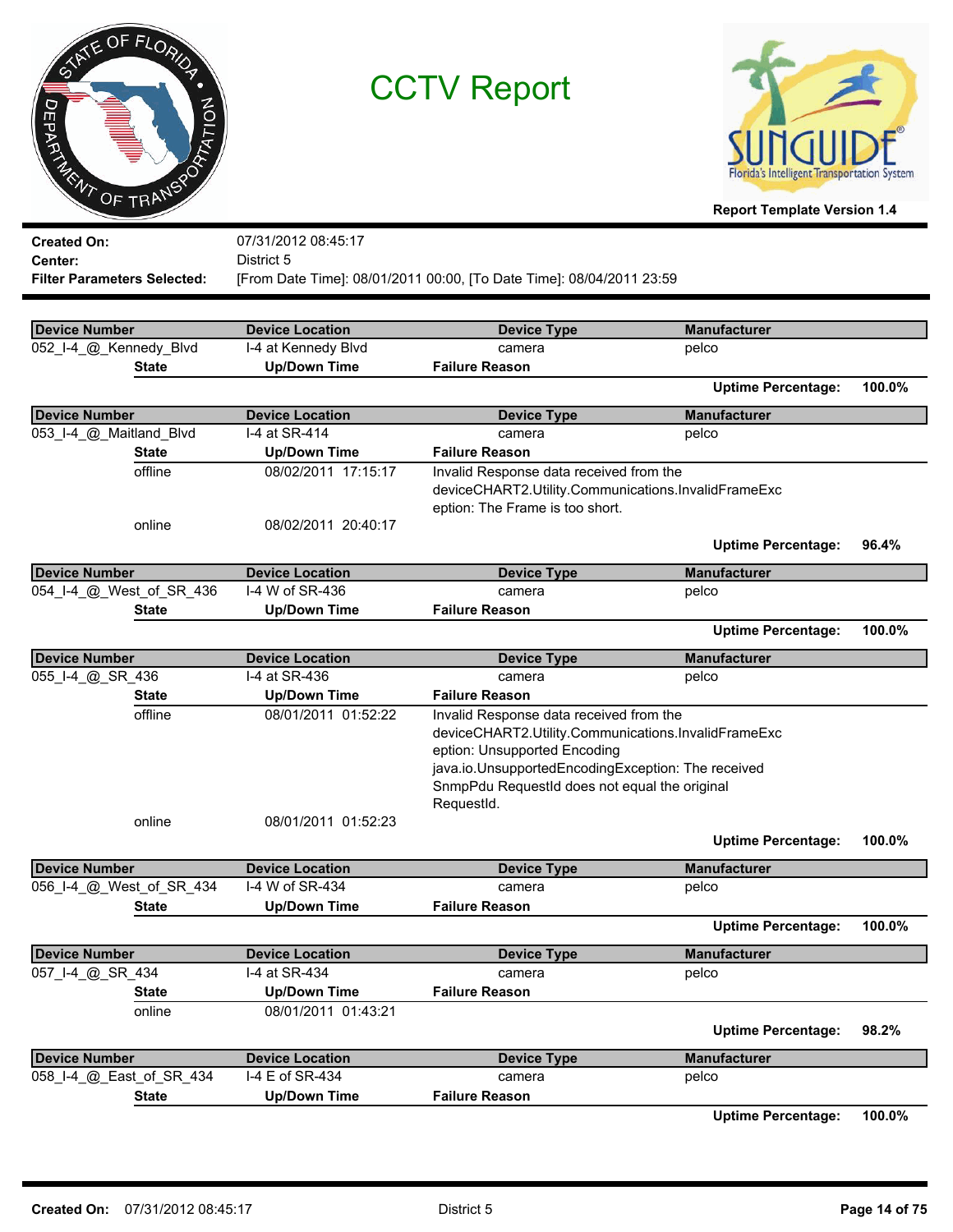



|                                          |                          | 07/31/2012 08:45:17                               |                                                                      |                           |        |
|------------------------------------------|--------------------------|---------------------------------------------------|----------------------------------------------------------------------|---------------------------|--------|
| <b>Created On:</b><br>Center:            |                          | District 5                                        |                                                                      |                           |        |
| <b>Filter Parameters Selected:</b>       |                          |                                                   | [From Date Time]: 08/01/2011 00:00, [To Date Time]: 08/04/2011 23:59 |                           |        |
|                                          |                          |                                                   |                                                                      |                           |        |
|                                          |                          |                                                   |                                                                      | <b>Manufacturer</b>       |        |
| Device Number<br>059_I-4_@_EE_Williamson |                          | <b>Device Location</b><br>I-4 at EE Williamson Rd | <b>Device Type</b>                                                   |                           |        |
|                                          | <b>State</b>             |                                                   | camera<br><b>Failure Reason</b>                                      | pelco                     |        |
|                                          |                          | <b>Up/Down Time</b>                               |                                                                      | <b>Uptime Percentage:</b> | 100.0% |
| <b>Device Number</b>                     |                          | <b>Device Location</b>                            | <b>Device Type</b>                                                   | <b>Manufacturer</b>       |        |
|                                          | 060_I-4_@_Lk_Mary_R_A_To | I-4 at Lk Mary Rest Area                          |                                                                      | American Dynamics         |        |
| wer                                      |                          |                                                   | camera                                                               |                           |        |
|                                          | <b>State</b>             | <b>Up/Down Time</b>                               | <b>Failure Reason</b>                                                |                           |        |
|                                          |                          |                                                   |                                                                      | <b>Uptime Percentage:</b> | 100.0% |
| <b>Device Number</b>                     |                          | <b>Device Location</b>                            | <b>Device Type</b>                                                   | <b>Manufacturer</b>       |        |
| 061_I-4_@_W_of_Lake_Mary                 |                          | I-4 W of Lk Mary Blvd                             | camera                                                               | pelco                     |        |
|                                          | <b>State</b>             | <b>Up/Down Time</b>                               | <b>Failure Reason</b>                                                |                           |        |
|                                          |                          |                                                   |                                                                      | <b>Uptime Percentage:</b> | 100.0% |
| <b>Device Number</b>                     |                          | <b>Device Location</b>                            | <b>Device Type</b>                                                   | <b>Manufacturer</b>       |        |
| 062_I-4_@_Lake_Mary_Blvd                 |                          | I-4 at Lk Mary Blvd                               | camera                                                               | pelco                     |        |
|                                          | <b>State</b>             | <b>Up/Down Time</b>                               | <b>Failure Reason</b>                                                |                           |        |
|                                          |                          |                                                   |                                                                      | <b>Uptime Percentage:</b> | 0.0%   |
| <b>Device Number</b>                     |                          | <b>Device Location</b>                            | <b>Device Type</b>                                                   | <b>Manufacturer</b>       |        |
| 063_I-4_@_E_of_Lake_Mary                 |                          | I-4 E of Lk Mary Blvd                             | camera                                                               | pelco                     |        |
|                                          | <b>State</b>             | <b>Up/Down Time</b>                               | <b>Failure Reason</b>                                                |                           |        |
|                                          |                          |                                                   |                                                                      | <b>Uptime Percentage:</b> | 100.0% |
| <b>Device Number</b>                     |                          | <b>Device Location</b>                            | <b>Device Type</b>                                                   | <b>Manufacturer</b>       |        |
| 064_I-4_@_West_of_CR46A                  |                          | I-4 W of CR-46A                                   | camera                                                               | pelco                     |        |
|                                          | <b>State</b>             | <b>Up/Down Time</b>                               | <b>Failure Reason</b>                                                |                           |        |
|                                          |                          |                                                   |                                                                      | <b>Uptime Percentage:</b> | 100.0% |
| <b>Device Number</b>                     |                          | <b>Device Location</b>                            | <b>Device Type</b>                                                   | <b>Manufacturer</b>       |        |
| 065_I-4_@_CR_46A                         |                          | I-4 at CR-46A                                     | camera                                                               | pelco                     |        |
|                                          | <b>State</b>             | <b>Up/Down Time</b>                               | <b>Failure Reason</b>                                                |                           |        |
|                                          | offline                  | 08/01/2011 21:49:20                               | Invalid Response data received from the                              |                           |        |
|                                          |                          |                                                   | deviceCHART2.Utility.Communications.InvalidFrameExc                  |                           |        |
|                                          |                          |                                                   | eption: FCS CRC16-CCITT checksum is invalid.                         |                           |        |
|                                          | online                   | 08/01/2011 23:50:52                               |                                                                      |                           |        |
|                                          | offline                  | 08/04/2011 14:17:24                               | Invalid Response data received from the                              |                           |        |
|                                          |                          |                                                   | deviceCHART2.Utility.Communications.InvalidFrameExc                  |                           |        |
|                                          | online                   | 08/04/2011 18:02:43                               | eption: FCS CRC16-CCITT checksum is invalid.                         |                           |        |
|                                          |                          |                                                   |                                                                      | <b>Uptime Percentage:</b> | 93.9%  |
| <b>Device Number</b>                     |                          | <b>Device Location</b>                            | <b>Device Type</b>                                                   | <b>Manufacturer</b>       |        |
| 066_I-4_@_SR_417_North_E                 |                          | I-4 at SR-417                                     | camera                                                               | pelco                     |        |
| nd                                       |                          |                                                   |                                                                      |                           |        |
|                                          | <b>State</b>             | <b>Up/Down Time</b>                               | <b>Failure Reason</b>                                                |                           |        |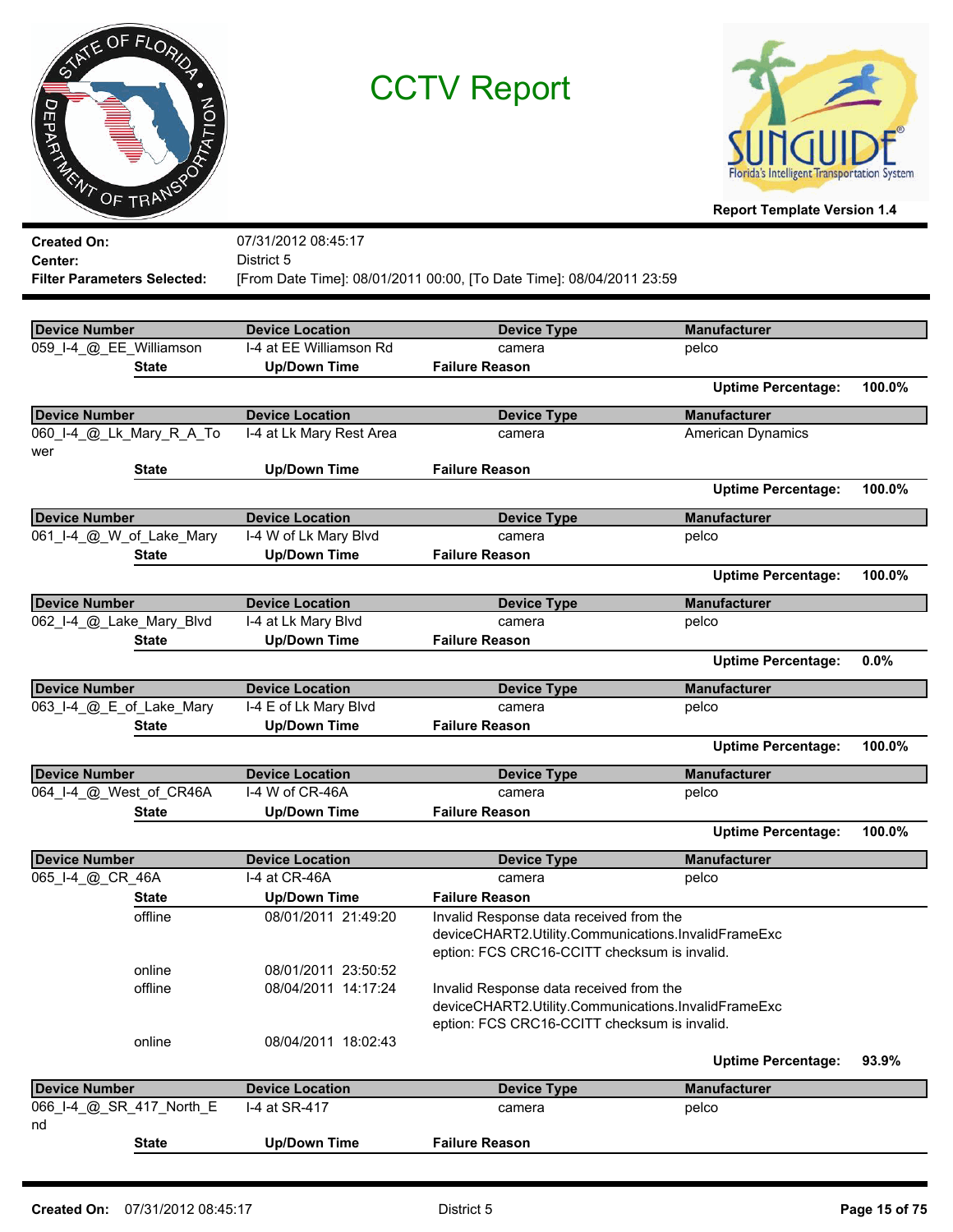| ヮ<br>ORDER AGNA OF TRANS      | OF FLORIDA<br>PRATION              |                                            | <b>CCTV Report</b>                                                                                                                                                                                                                                                           | Florida's Intelligent Transportation System<br><b>Report Template Version 1.4</b> |        |
|-------------------------------|------------------------------------|--------------------------------------------|------------------------------------------------------------------------------------------------------------------------------------------------------------------------------------------------------------------------------------------------------------------------------|-----------------------------------------------------------------------------------|--------|
| <b>Created On:</b><br>Center: | <b>Filter Parameters Selected:</b> | 07/31/2012 08:45:17<br>District 5          | [From Date Time]: 08/01/2011 00:00, [To Date Time]: 08/04/2011 23:59                                                                                                                                                                                                         |                                                                                   |        |
|                               | offline                            | 08/01/2011 06:29:49                        | Invalid Response data received from the<br>devicefdot.utility.comm.CommException: Error reading<br>PMPP packet from socket: Connection reset<br>Error Code: 0<br>Data: null<br>Map: null                                                                                     |                                                                                   |        |
|                               | online                             | 08/01/2011 06:29:49                        |                                                                                                                                                                                                                                                                              | <b>Uptime Percentage:</b>                                                         | 100.0% |
|                               |                                    | <b>Device Location</b>                     |                                                                                                                                                                                                                                                                              | <b>Manufacturer</b>                                                               |        |
| <b>Device Number</b>          | 067_I-4_@_SR_46_MM_103_            | I-4 at SR-46                               | <b>Device Type</b><br>camera                                                                                                                                                                                                                                                 | pelco                                                                             |        |
| 2                             |                                    |                                            |                                                                                                                                                                                                                                                                              |                                                                                   |        |
|                               | State                              | <b>Up/Down Time</b>                        | <b>Failure Reason</b>                                                                                                                                                                                                                                                        | <b>Uptime Percentage:</b>                                                         | 100.0% |
|                               |                                    |                                            |                                                                                                                                                                                                                                                                              |                                                                                   |        |
| <b>Device Number</b>          |                                    | <b>Device Location</b>                     | <b>Device Type</b>                                                                                                                                                                                                                                                           | <b>Manufacturer</b>                                                               |        |
| 068_I-4_@_East_of_SR_46       |                                    | I-4 E of SR-46                             | camera                                                                                                                                                                                                                                                                       | pelco                                                                             |        |
|                               | <b>State</b>                       | <b>Up/Down Time</b>                        | <b>Failure Reason</b>                                                                                                                                                                                                                                                        |                                                                                   |        |
|                               | online                             | 08/01/2011 01:43:53                        |                                                                                                                                                                                                                                                                              | <b>Uptime Percentage:</b>                                                         | 100.0% |
| <b>Device Number</b>          |                                    | <b>Device Location</b>                     | <b>Device Type</b>                                                                                                                                                                                                                                                           | <b>Manufacturer</b>                                                               |        |
| 069 1-4 @ 17/92               |                                    | I-4 at US-17/92                            | camera                                                                                                                                                                                                                                                                       | pelco                                                                             |        |
|                               | <b>State</b>                       | <b>Up/Down Time</b>                        | <b>Failure Reason</b>                                                                                                                                                                                                                                                        |                                                                                   |        |
|                               | online<br>offline                  | 08/03/2011 20:37:17<br>08/03/2011 20:37:17 | Invalid Response data received from the<br>devicefdot.utility.comm.CommException: Error reading<br>PMPP packet from socket: Connection reset<br>Error Code: 0<br>Data: null<br>Map: null                                                                                     |                                                                                   |        |
|                               |                                    |                                            |                                                                                                                                                                                                                                                                              | <b>Uptime Percentage:</b>                                                         | 0.0%   |
| <b>Device Number</b>          |                                    | <b>Device Location</b>                     | <b>Device Type</b>                                                                                                                                                                                                                                                           | <b>Manufacturer</b>                                                               |        |
|                               | 070_I-4_@_St_Johns_Bridge          | I-4 at St Johns River Bridge               | camera                                                                                                                                                                                                                                                                       | pelco                                                                             |        |
|                               | <b>State</b>                       | <b>Up/Down Time</b>                        | <b>Failure Reason</b>                                                                                                                                                                                                                                                        |                                                                                   |        |
|                               |                                    |                                            |                                                                                                                                                                                                                                                                              | <b>Uptime Percentage:</b>                                                         | 0.0%   |
| <b>Device Number</b>          |                                    | <b>Device Location</b>                     | <b>Device Type</b>                                                                                                                                                                                                                                                           | <b>Manufacturer</b>                                                               |        |
|                               | 071_I-4_@_Western_Causew           | I-4 E of St Johns River Bridge             | camera                                                                                                                                                                                                                                                                       | pelco                                                                             |        |
| ay                            |                                    |                                            |                                                                                                                                                                                                                                                                              |                                                                                   |        |
|                               | <b>State</b><br>offline            | <b>Up/Down Time</b><br>08/01/2011 12:08:19 | <b>Failure Reason</b><br>Invalid Response data received from the<br>deviceCHART2.Utility.Communications.InvalidFrameExc<br>eption: Unsupported Encoding<br>java.io.UnsupportedEncodingException: The received<br>SnmpPdu RequestId does not equal the original<br>RequestId. |                                                                                   |        |
|                               | online                             | 08/01/2011 12:17:55                        |                                                                                                                                                                                                                                                                              |                                                                                   |        |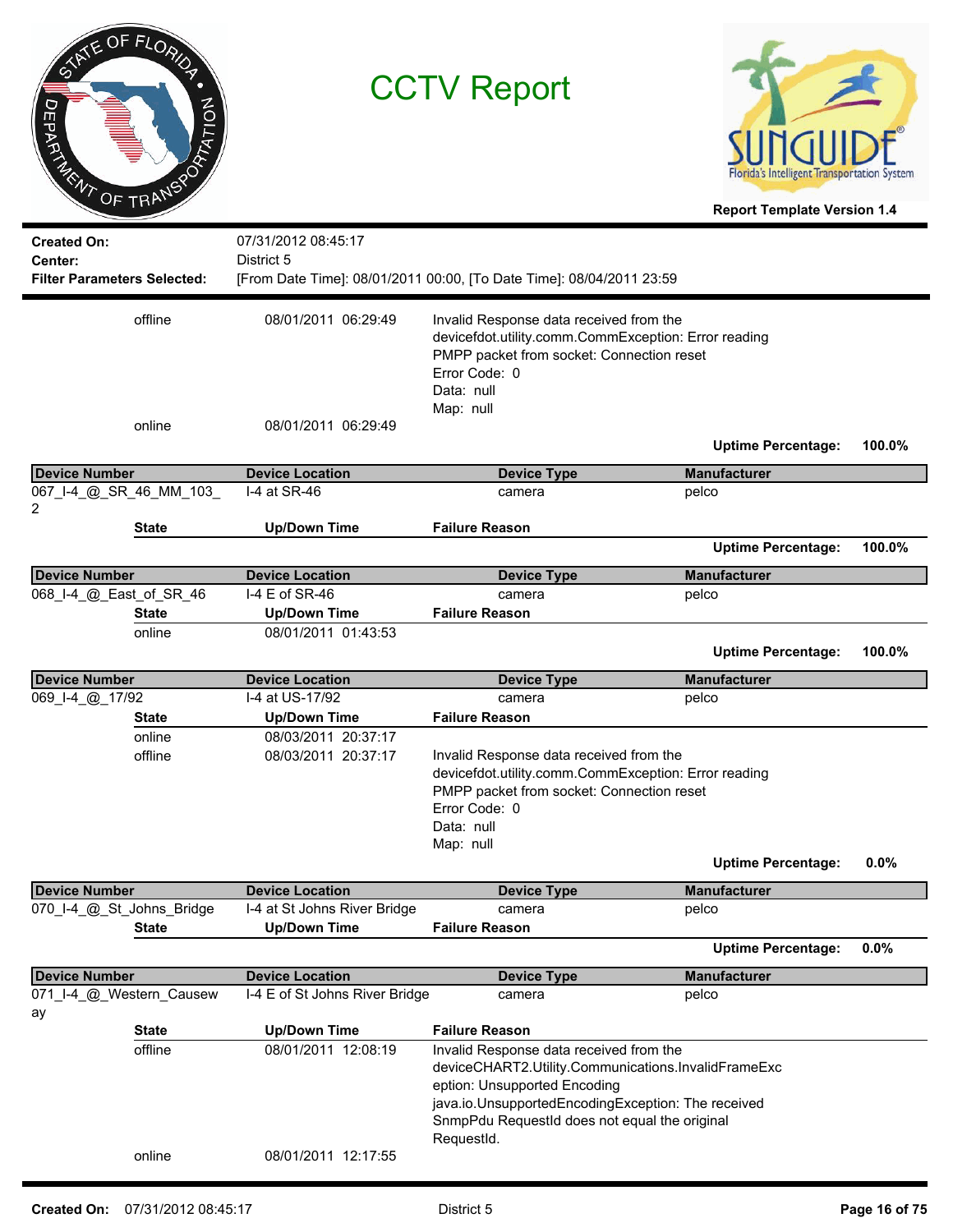|                        | STATE OF FLORIDA |
|------------------------|------------------|
|                        | PTATION          |
| DRUMATING OF TRANSPORT |                  |



**Report Template Version 1.4**

| <b>Created On:</b>                 | 07/31/2012 08:45:17                                                  |
|------------------------------------|----------------------------------------------------------------------|
| Center:                            | District 5                                                           |
| <b>Filter Parameters Selected:</b> | [From Date Time]: 08/01/2011 00:00, [To Date Time]: 08/04/2011 23:59 |

|                                  |                        |                                                                                                                                                               | <b>Uptime Percentage:</b> | 100.0% |
|----------------------------------|------------------------|---------------------------------------------------------------------------------------------------------------------------------------------------------------|---------------------------|--------|
| <b>Device Number</b>             | <b>Device Location</b> | <b>Device Type</b>                                                                                                                                            | <b>Manufacturer</b>       |        |
| 072 I-4 @ Causeway               | I-4 at Lk Monroe Cswy  | camera                                                                                                                                                        | pelco                     |        |
| State                            | <b>Up/Down Time</b>    | <b>Failure Reason</b>                                                                                                                                         |                           |        |
|                                  |                        |                                                                                                                                                               | <b>Uptime Percentage:</b> | 100.0% |
| <b>Device Number</b>             | <b>Device Location</b> | <b>Device Type</b>                                                                                                                                            | <b>Manufacturer</b>       |        |
| 073_I-4_@_West_of_Dirksen_<br>Rd | I-4 W of Dirksen Rd    | camera                                                                                                                                                        | pelco                     |        |
| State                            | <b>Up/Down Time</b>    | <b>Failure Reason</b>                                                                                                                                         |                           |        |
|                                  |                        |                                                                                                                                                               | <b>Uptime Percentage:</b> | 0.0%   |
| <b>Device Number</b>             | <b>Device Location</b> | <b>Device Type</b>                                                                                                                                            | <b>Manufacturer</b>       |        |
| 074_I-4_@_East_of_Dirksen_<br>Rd | I-4 E of Dirksen Rd    | camera                                                                                                                                                        | pelco                     |        |
| State                            | <b>Up/Down Time</b>    | <b>Failure Reason</b>                                                                                                                                         |                           |        |
|                                  |                        |                                                                                                                                                               | <b>Uptime Percentage:</b> | 0.0%   |
| <b>Device Number</b>             | <b>Device Location</b> | <b>Device Type</b>                                                                                                                                            | <b>Manufacturer</b>       |        |
| 075_I-4_@_Enterprise_Rd          | I-4 at Enterprise Rd   | camera                                                                                                                                                        | pelco                     |        |
| <b>State</b>                     | <b>Up/Down Time</b>    | <b>Failure Reason</b>                                                                                                                                         |                           |        |
| offline                          | 08/02/2011 20:42:25    | Invalid Response data received from the<br>devicefdot.utility.comm.CommException: Error reading<br>PMPP packet from socket: Connection reset<br>Error Code: 0 |                           |        |
|                                  |                        | Data: null<br>Map: null                                                                                                                                       |                           |        |
| online                           | 08/02/2011 20:42:47    |                                                                                                                                                               | <b>Uptime Percentage:</b> | 99.9%  |
| <b>Device Number</b>             | <b>Device Location</b> | <b>Device Type</b>                                                                                                                                            | <b>Manufacturer</b>       |        |
| 076_I-4_@_W_of_Saxon_EB          | I-4 EB W of Saxon Blvd | camera                                                                                                                                                        | pelco                     |        |
| <b>State</b>                     | <b>Up/Down Time</b>    | <b>Failure Reason</b>                                                                                                                                         |                           |        |
|                                  |                        |                                                                                                                                                               | <b>Uptime Percentage:</b> | 100.0% |
| <b>Device Number</b>             | <b>Device Location</b> | <b>Device Type</b>                                                                                                                                            | <b>Manufacturer</b>       |        |
| 077_I-4_@_W_of_Saxon_WB          | I-4 WB W of Saxon Blvd | camera                                                                                                                                                        | pelco                     |        |
| <b>State</b>                     | <b>Up/Down Time</b>    | <b>Failure Reason</b>                                                                                                                                         |                           |        |
|                                  |                        |                                                                                                                                                               | <b>Uptime Percentage:</b> | 0.0%   |
| <b>Device Number</b>             | <b>Device Location</b> | <b>Device Type</b>                                                                                                                                            | <b>Manufacturer</b>       |        |
| 078_I-4_@_Saxon_Blvd             | I-4 at Saxon Blvd      | camera                                                                                                                                                        | pelco                     |        |
| <b>State</b>                     | <b>Up/Down Time</b>    | <b>Failure Reason</b>                                                                                                                                         |                           |        |
|                                  |                        |                                                                                                                                                               | <b>Uptime Percentage:</b> | 100.0% |
| <b>Device Number</b>             | <b>Device Location</b> | <b>Device Type</b>                                                                                                                                            | <b>Manufacturer</b>       |        |
| 079_I-4_@_East_of_Saxon_Bl<br>vd | I-4 E of Saxon Blvd    | camera                                                                                                                                                        | pelco                     |        |
| <b>State</b>                     | <b>Up/Down Time</b>    | <b>Failure Reason</b>                                                                                                                                         |                           |        |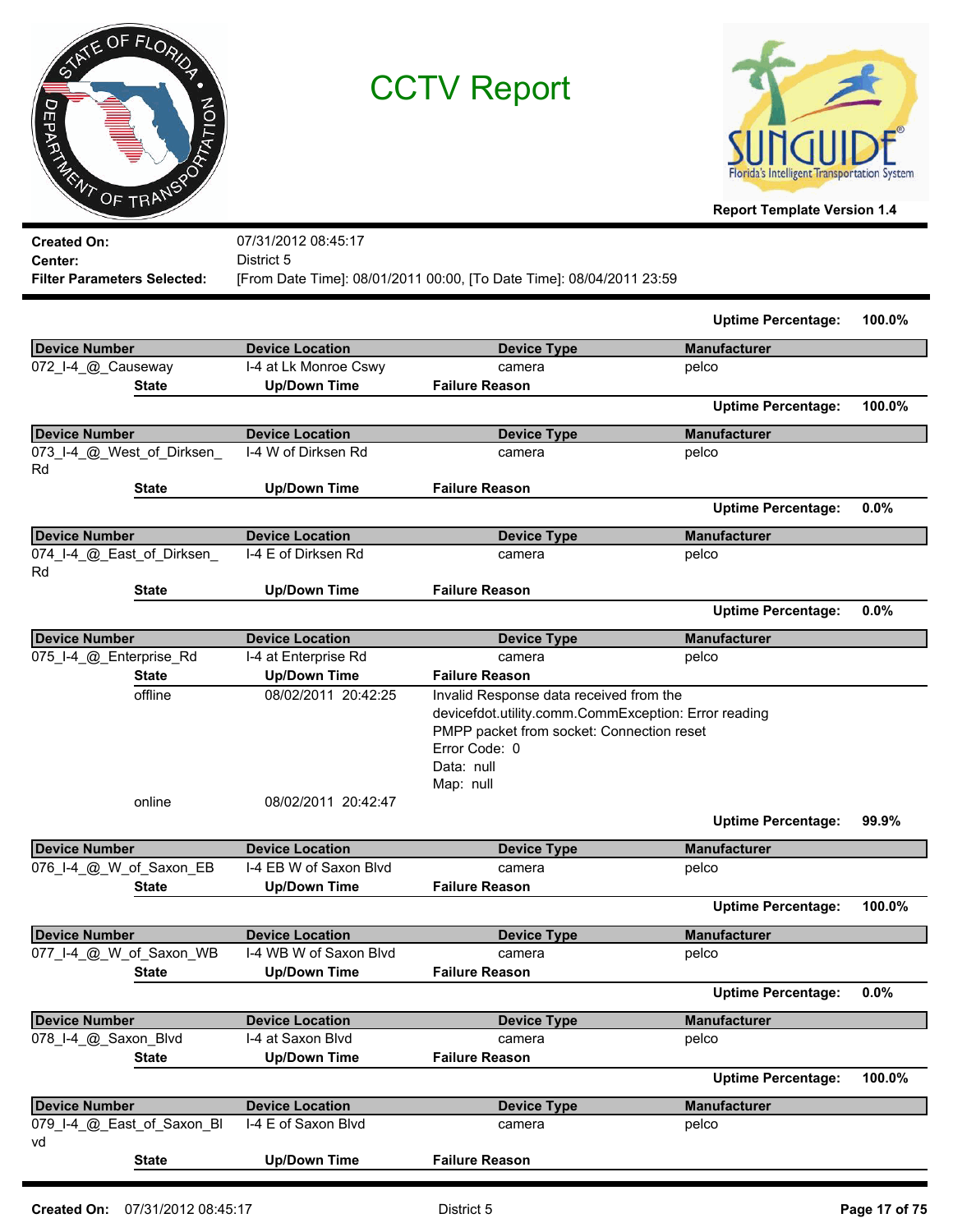



**Report Template Version 1.4**

| <b>Created On:</b><br>Center:<br><b>Filter Parameters Selected:</b> | 07/31/2012 08:45:17<br>District 5 | [From Date Time]: 08/01/2011 00:00, [To Date Time]: 08/04/2011 23:59                                                                                                                     |                           |       |
|---------------------------------------------------------------------|-----------------------------------|------------------------------------------------------------------------------------------------------------------------------------------------------------------------------------------|---------------------------|-------|
|                                                                     |                                   |                                                                                                                                                                                          |                           |       |
| offline                                                             | 08/03/2011 20:37:52               | Invalid Response data received from the<br>devicefdot.utility.comm.CommException: Error reading<br>PMPP packet from socket: Connection reset<br>Error Code: 0<br>Data: null<br>Map: null |                           |       |
| online                                                              | 08/04/2011 10:41:08               |                                                                                                                                                                                          |                           |       |
|                                                                     |                                   |                                                                                                                                                                                          | <b>Uptime Percentage:</b> | 85.3% |
| <b>Device Number</b>                                                | <b>Device Location</b>            | <b>Device Type</b>                                                                                                                                                                       | <b>Manufacturer</b>       |       |
| 080 I-4 @ West of Graves<br>Rd                                      | I-4 W of Graves Rd                | camera                                                                                                                                                                                   | pelco                     |       |
| <b>State</b>                                                        | <b>Up/Down Time</b>               | <b>Failure Reason</b>                                                                                                                                                                    |                           |       |
| online                                                              | 08/02/2011 18:13:56               |                                                                                                                                                                                          |                           |       |
| offline                                                             | 08/02/2011 18:13:56               | Invalid Response data received from the                                                                                                                                                  |                           |       |
|                                                                     |                                   | deviceCHART2.Utility.Communications.InvalidFrameExc                                                                                                                                      |                           |       |
|                                                                     |                                   | eption: Unsupported Encoding                                                                                                                                                             |                           |       |
|                                                                     |                                   | java.io.UnsupportedEncodingException: The received                                                                                                                                       |                           |       |
|                                                                     |                                   | SnmpPdu RequestId does not equal the original                                                                                                                                            |                           |       |
|                                                                     |                                   | RequestId.                                                                                                                                                                               |                           |       |
|                                                                     |                                   |                                                                                                                                                                                          | <b>Uptime Percentage:</b> | 44.0% |
| <b>Device Number</b>                                                | <b>Device Location</b>            | <b>Device Type</b>                                                                                                                                                                       | <b>Manufacturer</b>       |       |
| 081_I-4_@_SR_472                                                    | I-4 at SR-472                     | camera                                                                                                                                                                                   | pelco                     |       |
| <b>State</b>                                                        | <b>Up/Down Time</b>               | <b>Failure Reason</b>                                                                                                                                                                    |                           |       |
| onlino                                                              | 08/01/2011 06:22:40               |                                                                                                                                                                                          |                           |       |

| <b>State</b>             | <b>Up/Down Time</b>    | <b>Failure Reason</b>                                |                           |        |
|--------------------------|------------------------|------------------------------------------------------|---------------------------|--------|
| online                   | 08/01/2011 06:32:49    |                                                      |                           |        |
| offline                  | 08/01/2011 06:32:49    | Invalid Response data received from the              |                           |        |
|                          |                        | devicefdot.utility.comm.CommException: Error reading |                           |        |
|                          |                        | PMPP packet from socket: Connection reset            |                           |        |
|                          |                        | Error Code: 0                                        |                           |        |
|                          |                        | Data: null                                           |                           |        |
|                          |                        | Map: null                                            |                           |        |
| online                   | 08/02/2011 18:11:47    |                                                      |                           |        |
| offline                  | 08/02/2011 18:11:47    | Invalid Response data received from the              |                           |        |
|                          |                        | deviceCHART2.Utility.Communications.InvalidFrameExc  |                           |        |
|                          |                        | eption: Unsupported Encoding                         |                           |        |
|                          |                        | java.io.UnsupportedEncodingException: The received   |                           |        |
|                          |                        | SnmpPdu RequestId does not equal the original        |                           |        |
|                          |                        | Requestid.                                           |                           |        |
|                          |                        |                                                      | <b>Uptime Percentage:</b> | 6.8%   |
| <b>Device Number</b>     | <b>Device Location</b> | <b>Device Type</b>                                   | <b>Manufacturer</b>       |        |
| 082_I-4_@_East_of_SR_472 | I-4 E of SR-472        | camera                                               | <b>American Dynamics</b>  |        |
| <b>State</b>             | <b>Up/Down Time</b>    | <b>Failure Reason</b>                                |                           |        |
|                          |                        |                                                      | <b>Uptime Percentage:</b> | 100.0% |
| <b>Device Number</b>     | <b>Device Location</b> | Device Type                                          | <b>Manufacturer</b>       |        |
| 083 I-4 @ Cassadaga Rd   | I-4 at Cassadaga Rd    | camera                                               | <b>American Dynamics</b>  |        |

**State Up/Down Time Failure Reason**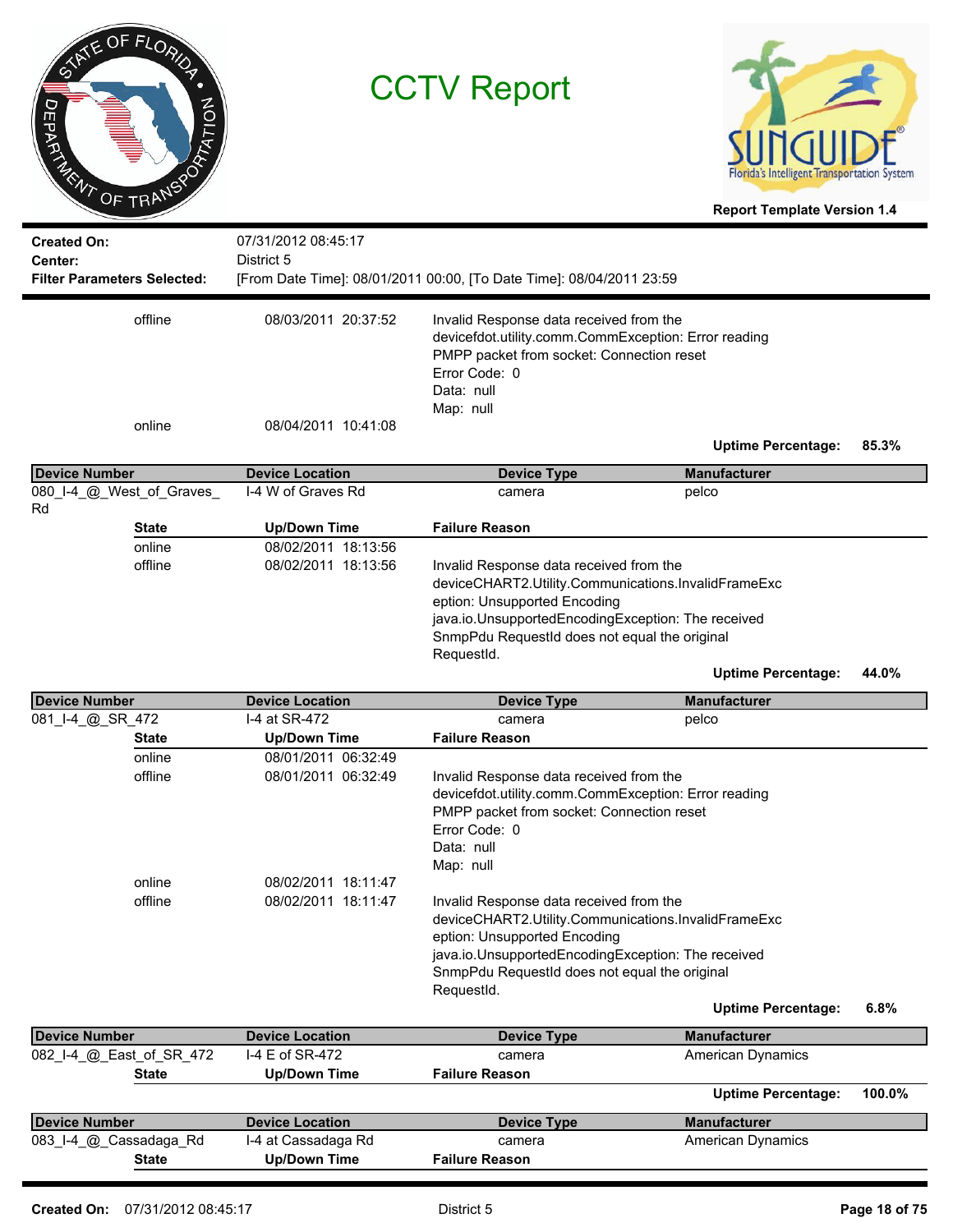



| <b>Created On:</b>                 | 07/31/2012 08:45:17                                                  |
|------------------------------------|----------------------------------------------------------------------|
| <b>Center:</b>                     | District 5                                                           |
| <b>Filter Parameters Selected:</b> | [From Date Time]: 08/01/2011 00:00, [To Date Time]: 08/04/2011 23:59 |

|                                   |                         |                                                                                                                                                                                          | <b>Uptime Percentage:</b>                        | 100.0% |
|-----------------------------------|-------------------------|------------------------------------------------------------------------------------------------------------------------------------------------------------------------------------------|--------------------------------------------------|--------|
| <b>Device Number</b>              | <b>Device Location</b>  | <b>Device Type</b>                                                                                                                                                                       | <b>Manufacturer</b>                              |        |
| 084_I-4_@_W_of_Orange_Ca          | I-4 W of Orange Camp Rd | camera                                                                                                                                                                                   | <b>Bosch</b>                                     |        |
| mp                                |                         |                                                                                                                                                                                          |                                                  |        |
| <b>State</b>                      | <b>Up/Down Time</b>     | <b>Failure Reason</b>                                                                                                                                                                    |                                                  |        |
|                                   |                         |                                                                                                                                                                                          | <b>Uptime Percentage:</b>                        | 100.0% |
| <b>Device Number</b>              | <b>Device Location</b>  | <b>Device Type</b>                                                                                                                                                                       | <b>Manufacturer</b>                              |        |
| 085_I-4_@_Orange_Camp             | I-4 at Orange Camp Rd   | camera                                                                                                                                                                                   | pelco                                            |        |
| <b>State</b>                      | <b>Up/Down Time</b>     | <b>Failure Reason</b>                                                                                                                                                                    |                                                  |        |
|                                   |                         |                                                                                                                                                                                          | <b>Uptime Percentage:</b>                        | 100.0% |
| <b>Device Number</b>              | <b>Device Location</b>  | <b>Device Type</b>                                                                                                                                                                       | <b>Manufacturer</b>                              |        |
| 086_I-4_@_E_of_Orange_Ca<br>mp_Rd | I-4 E of Orange Camp Rd | camera                                                                                                                                                                                   | pelco                                            |        |
| <b>State</b>                      | <b>Up/Down Time</b>     | <b>Failure Reason</b>                                                                                                                                                                    |                                                  |        |
|                                   |                         |                                                                                                                                                                                          | <b>Uptime Percentage:</b>                        | 100.0% |
| <b>Device Number</b>              | <b>Device Location</b>  | <b>Device Type</b>                                                                                                                                                                       | <b>Manufacturer</b>                              |        |
| 087_I-4_@_West_of_SR_44           | I-4 W of SR-44          | camera                                                                                                                                                                                   | American Dynamics                                |        |
|                                   |                         | <b>Failure Reason</b>                                                                                                                                                                    |                                                  |        |
| <b>State</b>                      | <b>Up/Down Time</b>     |                                                                                                                                                                                          |                                                  |        |
|                                   |                         |                                                                                                                                                                                          | <b>Uptime Percentage:</b>                        | 100.0% |
| <b>Device Number</b>              | <b>Device Location</b>  | <b>Device Type</b>                                                                                                                                                                       | <b>Manufacturer</b>                              |        |
| 088_I-4_@_SR_44_MM_118_<br>5      | I-4 at SR-44            | camera                                                                                                                                                                                   | pelco                                            |        |
| <b>State</b>                      | <b>Up/Down Time</b>     | <b>Failure Reason</b>                                                                                                                                                                    |                                                  |        |
| offline                           | 08/04/2011 20:54:38     | Invalid Response data received from the<br>devicefdot.utility.comm.CommException: Error reading<br>PMPP packet from socket: Connection reset<br>Error Code: 0<br>Data: null<br>Map: null |                                                  | 96.8%  |
| <b>Device Number</b>              | <b>Device Location</b>  | <b>Device Type</b>                                                                                                                                                                       | <b>Uptime Percentage:</b><br><b>Manufacturer</b> |        |

| Device Number         | <b>Device Location</b> |                     | <b>Device Type</b>                        | <b>Manufacturer</b>                                  |       |
|-----------------------|------------------------|---------------------|-------------------------------------------|------------------------------------------------------|-------|
| 089_I-4_EB_@_MM_119_5 | I-4 at MM 119.5        |                     | camera                                    | pelco                                                |       |
| <b>State</b>          |                        | Up/Down Time        | <b>Failure Reason</b>                     |                                                      |       |
| offline               |                        | 08/01/2011 06:34:50 | Invalid Response data received from the   |                                                      |       |
|                       |                        |                     |                                           | devicefdot.utility.comm.CommException: Error reading |       |
|                       |                        |                     | PMPP packet from socket: Connection reset |                                                      |       |
|                       |                        |                     | Error Code: 0                             |                                                      |       |
|                       |                        | Data: null          |                                           |                                                      |       |
|                       |                        | Map: null           |                                           |                                                      |       |
| online                |                        | 08/01/2011 08:32:43 |                                           |                                                      |       |
|                       |                        |                     |                                           | <b>Uptime Percentage:</b>                            | 97.9% |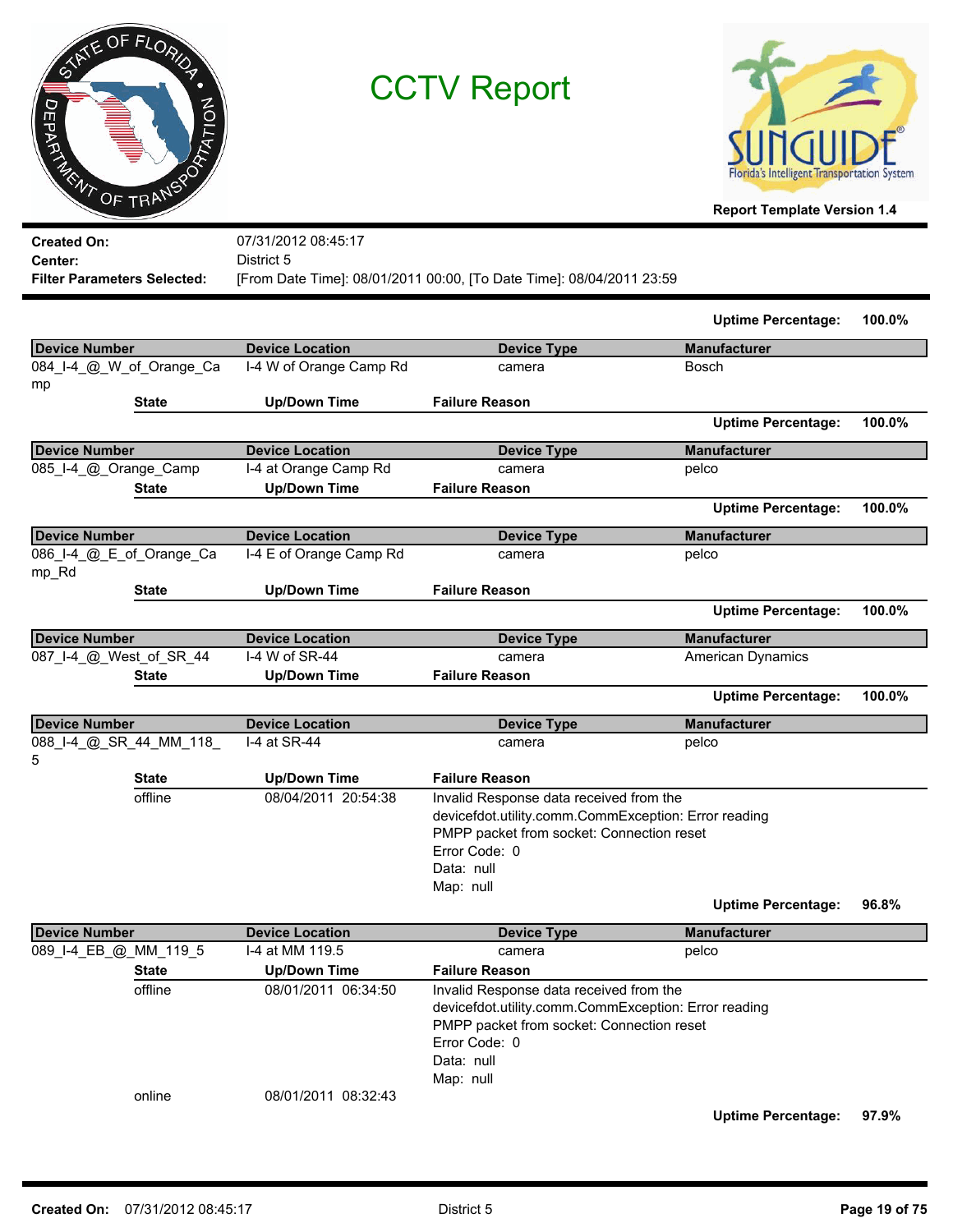



**Report Template Version 1.4**

**Created On: Center:** 07/31/2012 08:45:17 District 5 **Filter Parameters Selected:** [From Date Time]: 08/01/2011 00:00, [To Date Time]: 08/04/2011 23:59

| <b>Device Number</b>  |              | <b>Device Location</b> | <b>Device Type</b>                                   | <b>Manufacturer</b>       |        |
|-----------------------|--------------|------------------------|------------------------------------------------------|---------------------------|--------|
| 090_I-4_WB_@_MM_120_2 |              | I-4 at MM 119.5        | camera                                               | pelco                     |        |
|                       | <b>State</b> | <b>Up/Down Time</b>    | <b>Failure Reason</b>                                |                           |        |
|                       | online       | 08/01/2011 06:35:20    |                                                      |                           |        |
|                       | offline      | 08/01/2011 06:35:20    | Invalid Response data received from the              |                           |        |
|                       |              |                        | devicefdot.utility.comm.CommException: Error reading |                           |        |
|                       |              |                        | PMPP packet from socket: Connection reset            |                           |        |
|                       |              |                        | Error Code: 0                                        |                           |        |
|                       |              |                        | Data: null                                           |                           |        |
|                       |              |                        | Map: null                                            |                           |        |
|                       | offline      | 08/04/2011 21:24:08    | Invalid Response data received from the              |                           |        |
|                       |              |                        | deviceCHART2.Utility.Communications.InvalidFrameExc  |                           |        |
|                       |              |                        | eption: Unsupported Encoding                         |                           |        |
|                       |              |                        | java.io.UnsupportedEncodingException: The received   |                           |        |
|                       |              |                        | SnmpPdu RequestId does not equal the original        |                           |        |
|                       |              |                        | RequestId.                                           | <b>Uptime Percentage:</b> | 6.8%   |
|                       |              |                        |                                                      |                           |        |
| <b>Device Number</b>  |              | <b>Device Location</b> | <b>Device Type</b>                                   | <b>Manufacturer</b>       |        |
| 091_I-4_EB_@_MM_120_4 |              | I-4 at MM 120.4        | camera                                               | pelco                     |        |
|                       | State        | <b>Up/Down Time</b>    | <b>Failure Reason</b>                                |                           |        |
|                       |              |                        |                                                      | <b>Uptime Percentage:</b> | 100.0% |
| <b>Device Number</b>  |              | <b>Device Location</b> | <b>Device Type</b>                                   | <b>Manufacturer</b>       |        |
| 092_I-4_EB_@_MM_121_4 |              | I-4 at MM 121.4        | camera                                               | pelco                     |        |
|                       | <b>State</b> | <b>Up/Down Time</b>    | <b>Failure Reason</b>                                |                           |        |
|                       |              |                        |                                                      | <b>Uptime Percentage:</b> | 100.0% |
| <b>Device Number</b>  |              | <b>Device Location</b> | <b>Device Type</b>                                   | <b>Manufacturer</b>       |        |
| 093_I-4_EB_@_MM_122_4 |              | I-4 at MM 122.4        | camera                                               | pelco                     |        |
|                       | <b>State</b> | <b>Up/Down Time</b>    | <b>Failure Reason</b>                                |                           |        |
|                       |              |                        |                                                      | <b>Uptime Percentage:</b> | 100.0% |
| <b>Device Number</b>  |              | <b>Device Location</b> | <b>Device Type</b>                                   | <b>Manufacturer</b>       |        |
| 094_I-4_WB_@_MM_122_5 |              | I-4 at MM 122.5        | camera                                               | pelco                     |        |
|                       | <b>State</b> | <b>Up/Down Time</b>    | <b>Failure Reason</b>                                |                           |        |
|                       |              |                        |                                                      | <b>Uptime Percentage:</b> | 100.0% |
| <b>Device Number</b>  |              | <b>Device Location</b> | <b>Device Type</b>                                   | <b>Manufacturer</b>       |        |
| 095_I-4_EB_@_MM_123_6 |              | I-4 at MM 123.6        | camera                                               | pelco                     |        |
|                       | <b>State</b> | <b>Up/Down Time</b>    | <b>Failure Reason</b>                                |                           |        |
|                       |              |                        |                                                      | <b>Uptime Percentage:</b> | 100.0% |
| <b>Device Number</b>  |              | <b>Device Location</b> | <b>Device Type</b>                                   | <b>Manufacturer</b>       |        |
| 096_I-4_EB_@_MM_124_4 |              | I-4 at MM 124.4        | camera                                               | pelco                     |        |
|                       | <b>State</b> | <b>Up/Down Time</b>    | <b>Failure Reason</b>                                |                           |        |
|                       |              |                        |                                                      | <b>Uptime Percentage:</b> | 100.0% |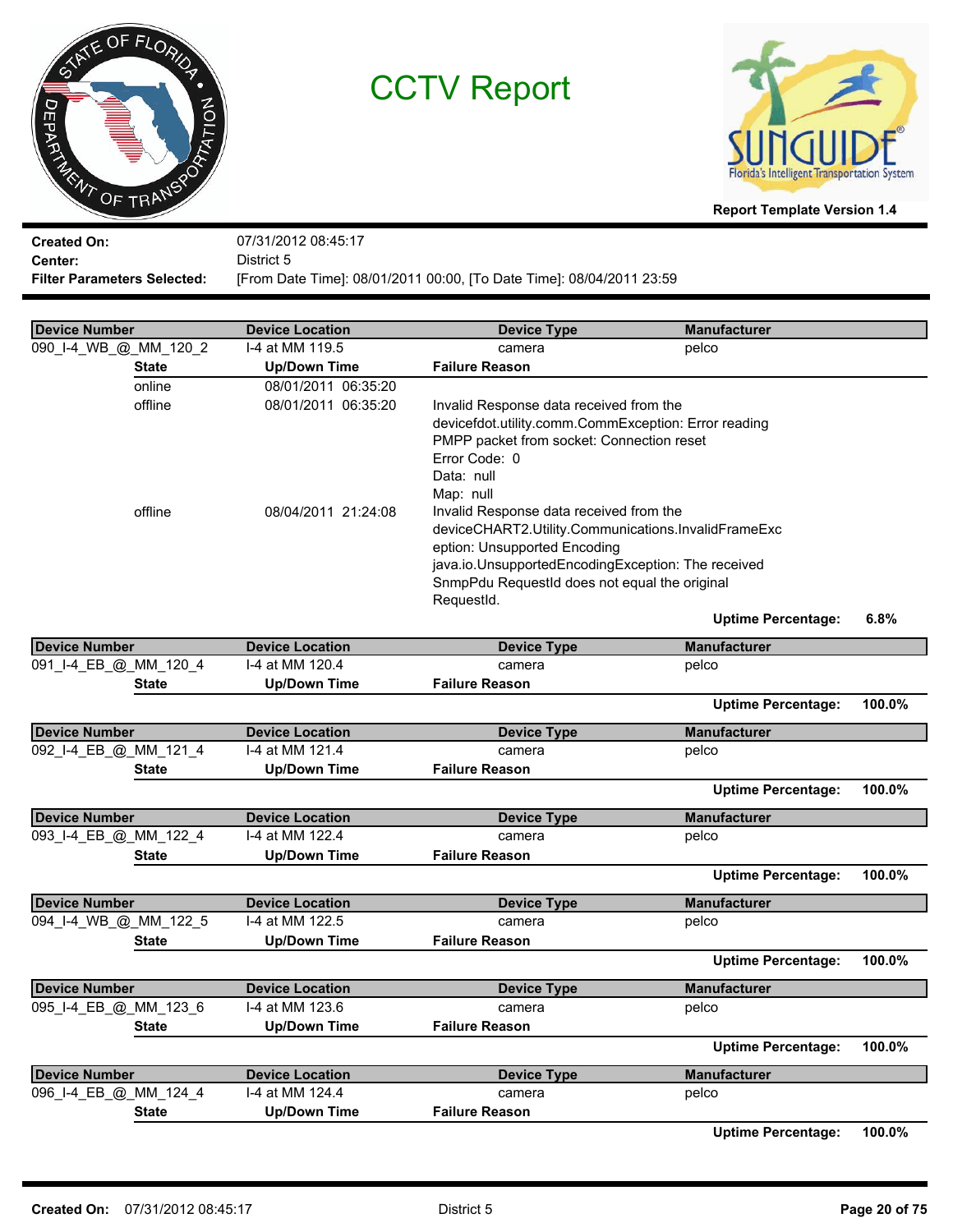|                           | NE OF FLORIDA |       |
|---------------------------|---------------|-------|
|                           |               |       |
| <b>JEPAR</b><br>i.<br>Mar |               | MOILE |
| ENT                       | OF TRANS      |       |



**Report Template Version 1.4**

| <b>Created On:</b>                 | 07/31/2012 08:45:17                                                  |
|------------------------------------|----------------------------------------------------------------------|
| Center:                            | District 5                                                           |
| <b>Filter Parameters Selected:</b> | [From Date Time]: 08/01/2011 00:00, [To Date Time]: 08/04/2011 23:59 |

| Device Number         | <b>Device Location</b>                     | Device Type                                                                                                                                                                              | <b>Manufacturer</b>       |         |
|-----------------------|--------------------------------------------|------------------------------------------------------------------------------------------------------------------------------------------------------------------------------------------|---------------------------|---------|
| 097_I-4_EB_@_MM_125_4 | I-4 at MM 125.4                            | camera                                                                                                                                                                                   | pelco                     |         |
| <b>State</b>          | <b>Up/Down Time</b>                        | <b>Failure Reason</b>                                                                                                                                                                    |                           |         |
|                       |                                            |                                                                                                                                                                                          | <b>Uptime Percentage:</b> | $0.0\%$ |
| <b>Device Number</b>  | <b>Device Location</b>                     | Device Type                                                                                                                                                                              | <b>Manufacturer</b>       |         |
| 098_I-4_EB_@_MM_126_3 | I-4 at MM 126.3                            | camera                                                                                                                                                                                   | pelco                     |         |
| <b>State</b>          | <b>Up/Down Time</b>                        | <b>Failure Reason</b>                                                                                                                                                                    |                           |         |
| offline               | 08/02/2011 20:45:17                        | Invalid Response data received from the<br>devicefdot.utility.comm.CommException: Error reading<br>PMPP packet from socket: Connection reset<br>Error Code: 0<br>Data: null<br>Map: null |                           |         |
| online<br>offline     | 08/02/2011 21:03:47<br>08/03/2011 08:39:38 | Invalid Response data received from the<br>devicefdot.utility.comm.CommException: Error reading<br>PMPP packet from socket: Read timed out<br>Error Code: 0<br>Data: null<br>Map: null   |                           |         |
| online                | 08/03/2011 08:39:38                        |                                                                                                                                                                                          |                           |         |

**Uptime Percentage: 99.6%**

| Device Number         | <b>Device Location</b> | <b>Device Type</b>                                                                              | <b>Manufacturer</b> |  |
|-----------------------|------------------------|-------------------------------------------------------------------------------------------------|---------------------|--|
| 099_I-4_EB_@_MM_127_8 | I-4 at MM 127.8        | camera                                                                                          | pelco               |  |
| <b>State</b>          | <b>Up/Down Time</b>    | <b>Failure Reason</b>                                                                           |                     |  |
| offline               | 08/02/2011 20:46:17    | Invalid Response data received from the                                                         |                     |  |
|                       |                        | devicefdot.utility.comm.CommException: Error reading                                            |                     |  |
|                       |                        | PMPP packet from socket: Connection reset                                                       |                     |  |
|                       |                        | Error Code: 0                                                                                   |                     |  |
|                       |                        | Data: null                                                                                      |                     |  |
|                       |                        | Map: null                                                                                       |                     |  |
| online                | 08/02/2011 20:46:17    |                                                                                                 |                     |  |
| offline               | 08/02/2011 20:47:25    | Invalid Response data received from the                                                         |                     |  |
|                       |                        | devicefdot.utility.comm.CommException: Error reading<br>PMPP packet from socket: Read timed out |                     |  |
|                       |                        | Error Code: 0                                                                                   |                     |  |
|                       |                        | Data: null                                                                                      |                     |  |
|                       |                        | Map: null                                                                                       |                     |  |
| online                | 08/03/2011 06:13:20    |                                                                                                 |                     |  |
| offline               | 08/03/2011 07:32:17    | Invalid Response data received from the                                                         |                     |  |
|                       |                        | devicefdot.utility.comm.CommException: Error reading                                            |                     |  |
|                       |                        | PMPP packet from socket: Read timed out                                                         |                     |  |
|                       |                        | Error Code: 0                                                                                   |                     |  |
|                       |                        | Data: null                                                                                      |                     |  |
|                       |                        | Map: null                                                                                       |                     |  |
| online                | 08/03/2011 07:32:47    |                                                                                                 |                     |  |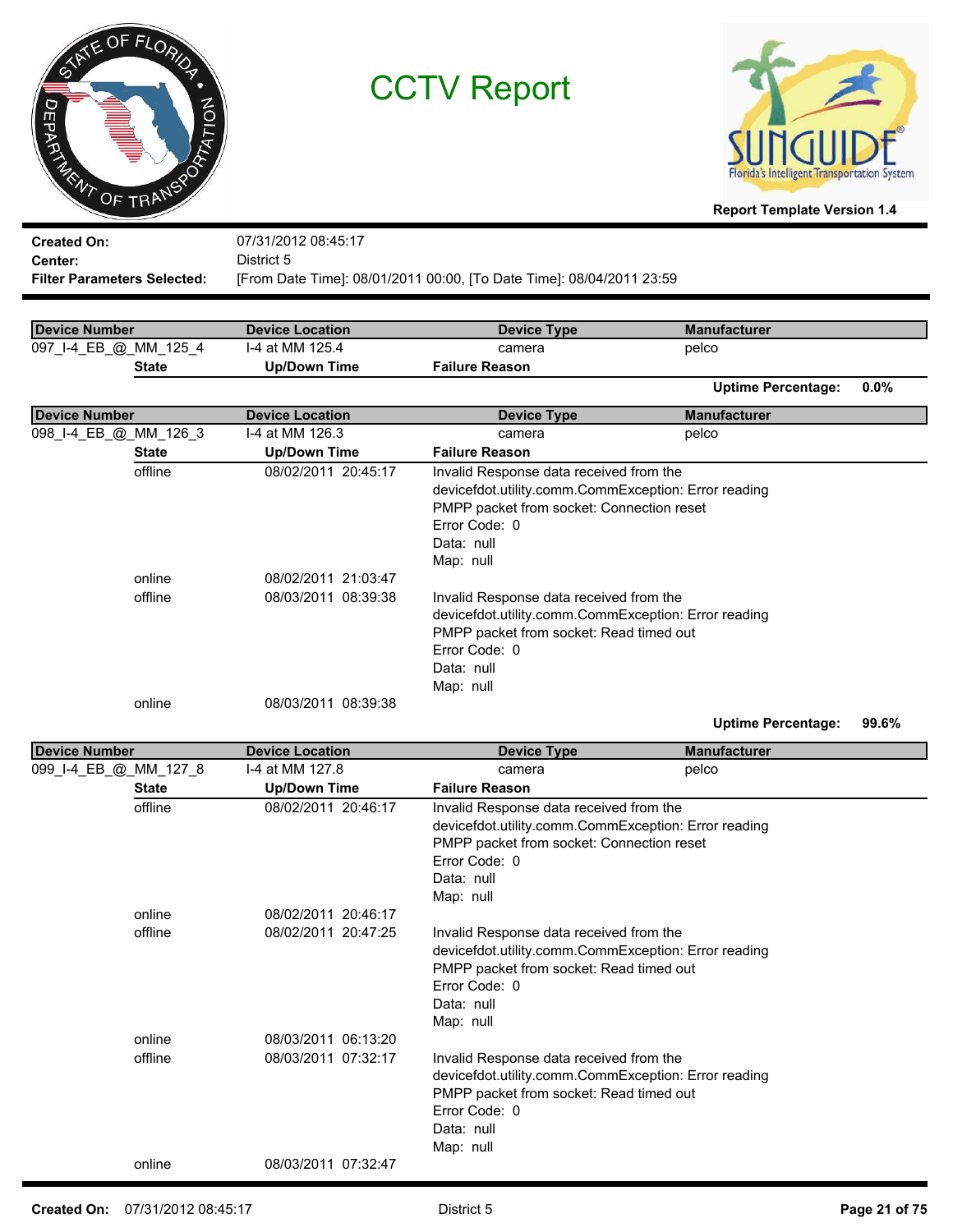



**Report Template Version 1.4**

**Created On: Center:** 07/31/2012 08:45:17 District 5 **Filter Parameters Selected:** [From Date Time]: 08/01/2011 00:00, [To Date Time]: 08/04/2011 23:59

**Uptime Percentage: 100.0%**

| <b>Device Number</b>  | <b>Device Location</b> | <b>Device Type</b>                                   | <b>Manufacturer</b>       |       |
|-----------------------|------------------------|------------------------------------------------------|---------------------------|-------|
| 100_I-4_@_US_92_Ramp  | I-4 at US-92           | camera                                               | pelco                     |       |
| <b>State</b>          | <b>Up/Down Time</b>    | <b>Failure Reason</b>                                |                           |       |
| online                | 08/02/2011 20:46:17    |                                                      |                           |       |
| offline               | 08/02/2011 20:46:17    | Invalid Response data received from the              |                           |       |
|                       |                        | devicefdot.utility.comm.CommException: Error reading |                           |       |
|                       |                        | PMPP packet from socket: Connection reset            |                           |       |
|                       |                        | Error Code: 0                                        |                           |       |
|                       |                        | Data: null                                           |                           |       |
|                       |                        | Map: null                                            |                           |       |
| offline               | 08/03/2011 08:39:57    | Invalid Response data received from the              |                           |       |
|                       |                        | devicefdot.utility.comm.CommException: Error reading |                           |       |
|                       |                        | PMPP packet from socket: Read timed out              |                           |       |
|                       |                        | Error Code: 0                                        |                           |       |
|                       |                        | Data: null                                           |                           |       |
|                       |                        | Map: null                                            |                           |       |
| online                | 08/03/2011 08:39:57    |                                                      |                           |       |
| offline               | 08/03/2011 11:07:42    | Invalid Response data received from the              |                           |       |
|                       |                        | devicefdot.utility.comm.CommException: Error reading |                           |       |
|                       |                        | PMPP packet from socket: Read timed out              |                           |       |
|                       |                        | Error Code: 0                                        |                           |       |
|                       |                        | Data: null                                           |                           |       |
|                       |                        | Map: null                                            |                           |       |
| online                | 08/03/2011 11:09:44    |                                                      |                           |       |
|                       |                        |                                                      | <b>Uptime Percentage:</b> | 87.5% |
| <b>Device Number</b>  | <b>Device Location</b> | <b>Device Type</b>                                   | <b>Manufacturer</b>       |       |
| 101_I-4_WB_@_MM_129_4 | I-4 WB @ MM 129.4      | camera                                               | pelco                     |       |
| <b>State</b>          | <b>Up/Down Time</b>    | <b>Failure Reason</b>                                |                           |       |
| online                | 08/02/2011 20:46:47    |                                                      |                           |       |
| offline               | 08/02/2011 20:46:47    | Invalid Response data received from the              |                           |       |
|                       |                        | devicefdot.utility.comm.CommException: Error reading |                           |       |
|                       |                        | PMPP packet from socket: Connection reset            |                           |       |
|                       |                        | Error Code: 0                                        |                           |       |
|                       |                        | Data: null                                           |                           |       |
|                       |                        | Map: null                                            |                           |       |
| offline               | 08/03/2011 11:10:38    | Invalid Response data received from the              |                           |       |
|                       |                        | devicefdot.utility.comm.CommException: Error reading |                           |       |
|                       |                        | PMPP packet from socket: Read timed out              |                           |       |
|                       |                        | Error Code: 0                                        |                           |       |

online 08/03/2011 11:11:08

**Uptime Percentage: 38.3%**

Data: null Map: null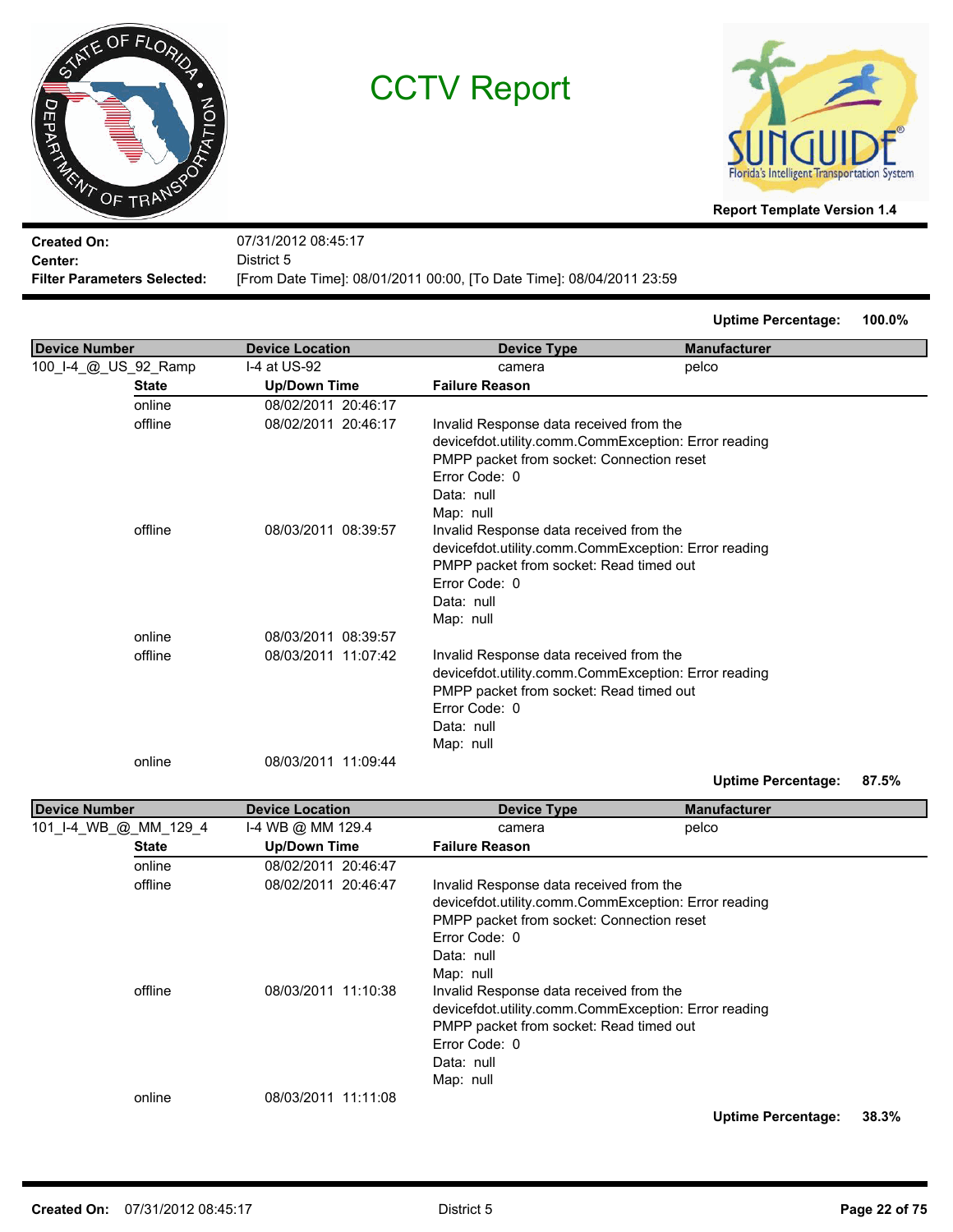|                                       | NE OF FLORIDA |  |
|---------------------------------------|---------------|--|
|                                       |               |  |
| <b>EPAY</b><br>$\boldsymbol{\hat{z}}$ | PTATION       |  |
|                                       | OF TRANS      |  |



| <b>Created On:</b>                 | 07/31/2012 08:45:17                                                  |
|------------------------------------|----------------------------------------------------------------------|
| Center:                            | District 5                                                           |
| <b>Filter Parameters Selected:</b> | [From Date Time]: 08/01/2011 00:00, [To Date Time]: 08/04/2011 23:59 |
|                                    |                                                                      |

| <b>Device Number</b>   | <b>Device Location</b> | <b>Device Type</b>                                                               | <b>Manufacturer</b>       |        |
|------------------------|------------------------|----------------------------------------------------------------------------------|---------------------------|--------|
| 102_I-4_EB_@_MM_130_3  | I-4 EB @ MM 130.3      | camera                                                                           | pelco                     |        |
| <b>State</b>           | <b>Up/Down Time</b>    | <b>Failure Reason</b>                                                            |                           |        |
|                        |                        |                                                                                  | <b>Uptime Percentage:</b> | 100.0% |
| <b>Device Number</b>   | <b>Device Location</b> | <b>Device Type</b>                                                               | <b>Manufacturer</b>       |        |
| 200_I-95_NB_@_MM_168   | I-95 at MM 168         | camera                                                                           | pelco                     |        |
| <b>State</b>           | <b>Up/Down Time</b>    | <b>Failure Reason</b>                                                            |                           |        |
| online                 | 08/02/2011 20:32:17    |                                                                                  |                           |        |
| offline                | 08/02/2011 20:32:17    | Invalid Response data received from the                                          |                           |        |
|                        |                        | devicefdot.utility.comm.CommException: Error reading                             |                           |        |
|                        |                        | PMPP packet from socket: Connection reset                                        |                           |        |
|                        |                        | Error Code: 0                                                                    |                           |        |
|                        |                        | Data: null                                                                       |                           |        |
|                        |                        | Map: null                                                                        |                           |        |
|                        |                        |                                                                                  | <b>Uptime Percentage:</b> | 46.4%  |
| <b>Device Number</b>   | <b>Device Location</b> | <b>Device Type</b>                                                               | <b>Manufacturer</b>       |        |
| 201_I-95_SB_@_MM_169_3 | I-95 at MM 169.3       | camera                                                                           | pelco                     |        |
| <b>State</b>           | <b>Up/Down Time</b>    | <b>Failure Reason</b>                                                            |                           |        |
|                        |                        |                                                                                  | <b>Uptime Percentage:</b> | 100.0% |
| <b>Device Number</b>   | <b>Device Location</b> | <b>Device Type</b>                                                               | <b>Manufacturer</b>       |        |
| 202_I-95_SB_@_MM_170_8 | I-95 at MM 170.8       | camera                                                                           | pelco                     |        |
| <b>State</b>           | <b>Up/Down Time</b>    | <b>Failure Reason</b>                                                            |                           |        |
|                        |                        |                                                                                  | <b>Uptime Percentage:</b> | 100.0% |
| <b>Device Number</b>   | <b>Device Location</b> | <b>Device Type</b>                                                               | <b>Manufacturer</b>       |        |
| 203_I-95_NB_@_MM_171_9 | I-95 at MM 171.9       | camera                                                                           | pelco                     |        |
| <b>State</b>           | <b>Up/Down Time</b>    | <b>Failure Reason</b>                                                            |                           |        |
| offline                | 08/01/2011 06:16:50    | Invalid Response data received from the                                          |                           |        |
|                        |                        | devicefdot.utility.comm.CommException                                            |                           |        |
|                        |                        | Error Code: 0                                                                    |                           |        |
|                        |                        | Data: null                                                                       |                           |        |
|                        |                        | Map: null                                                                        |                           |        |
| online                 | 08/01/2011 08:32:43    |                                                                                  |                           |        |
| offline                | 08/01/2011 20:49:50    | Invalid Response data received from the<br>devicefdot.utility.comm.CommException |                           |        |
|                        |                        | Error Code: 0                                                                    |                           |        |
|                        |                        | Data: null                                                                       |                           |        |
|                        |                        | Map: null                                                                        |                           |        |
|                        |                        |                                                                                  | <b>Uptime Percentage:</b> | 19.3%  |
| <b>Device Number</b>   | <b>Device Location</b> | <b>Device Type</b>                                                               | <b>Manufacturer</b>       |        |
| 204_I-95_SB_@_MM_173   | I-95 at MM 173         | camera                                                                           | pelco                     |        |
| <b>State</b>           | <b>Up/Down Time</b>    | <b>Failure Reason</b>                                                            |                           |        |
|                        |                        |                                                                                  | <b>Uptime Percentage:</b> | 0.0%   |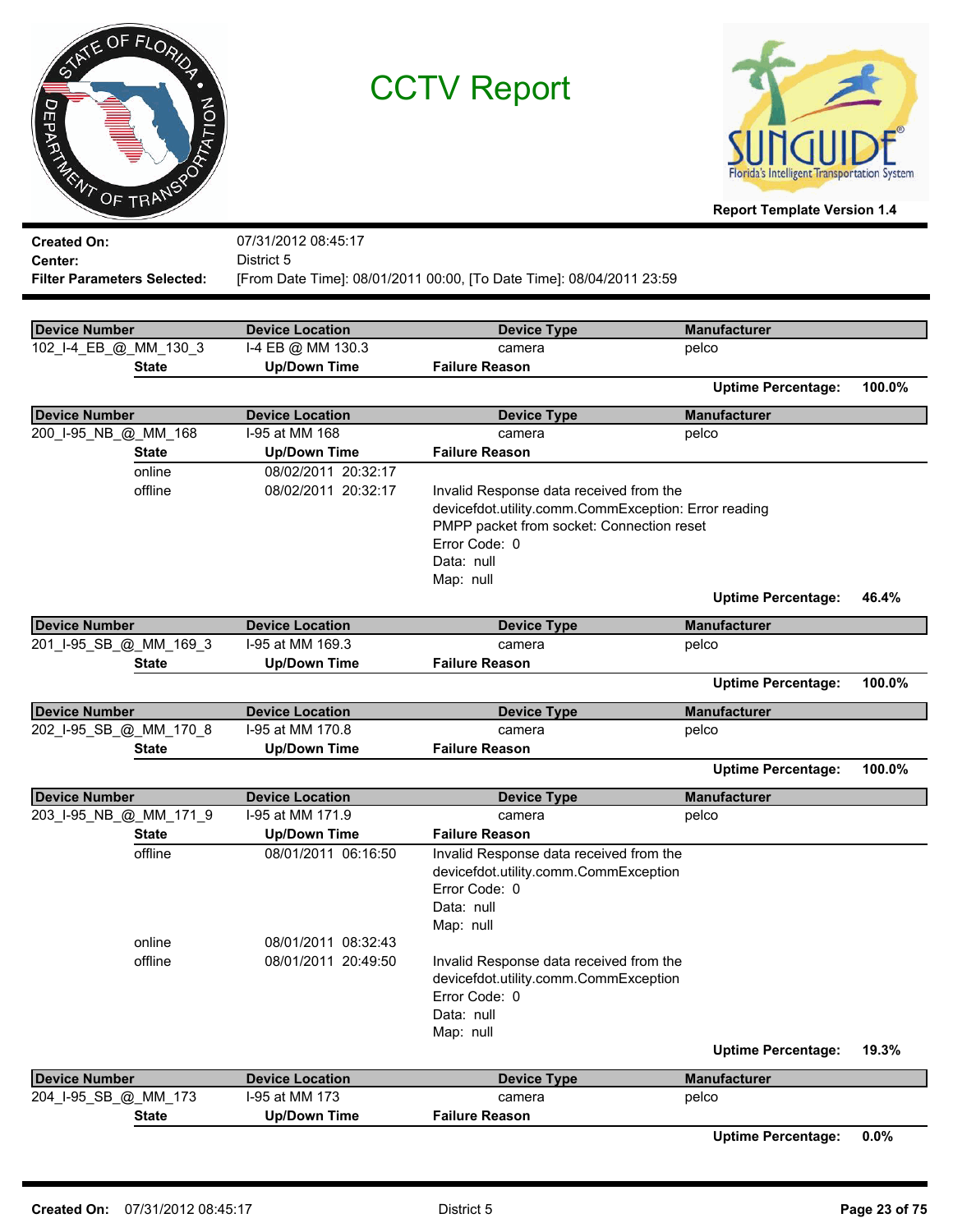|                                | NE OF FLORIDA |         |
|--------------------------------|---------------|---------|
|                                |               |         |
| EPAY<br>$\boldsymbol{\hat{z}}$ |               | PTATION |
|                                | OF TRANS      |         |

Е

CCTV Report



**Report Template Version 1.4**

| <b>Created On:</b>                 | 07/31/2012 08:45:17    |                                                                      |                           |        |
|------------------------------------|------------------------|----------------------------------------------------------------------|---------------------------|--------|
| Center:                            | District 5             |                                                                      |                           |        |
| <b>Filter Parameters Selected:</b> |                        | [From Date Time]: 08/01/2011 00:00, [To Date Time]: 08/04/2011 23:59 |                           |        |
|                                    |                        |                                                                      |                           |        |
| <b>Device Number</b>               | <b>Device Location</b> | <b>Device Type</b>                                                   | <b>Manufacturer</b>       |        |
| 205_I-95_SB_@_MM_174_3             | I-95 at MM 174.3       | camera                                                               | pelco                     |        |
| <b>State</b>                       | <b>Up/Down Time</b>    | <b>Failure Reason</b>                                                |                           |        |
|                                    |                        |                                                                      | <b>Uptime Percentage:</b> | 100.0% |
| <b>Device Number</b>               | <b>Device Location</b> | <b>Device Type</b>                                                   | <b>Manufacturer</b>       |        |
| 206_I-95_NB_@_MM_176               | I-95 at MM 176         | camera                                                               | pelco                     |        |
| <b>State</b>                       | <b>Up/Down Time</b>    | <b>Failure Reason</b>                                                |                           |        |
|                                    |                        |                                                                      | <b>Uptime Percentage:</b> | 100.0% |
| <b>Device Number</b>               | <b>Device Location</b> | <b>Device Type</b>                                                   | <b>Manufacturer</b>       |        |
| 207_I-95_SB_@_MM_177_5             | I-95 at MM 177.5       | camera                                                               | pelco                     |        |
| <b>State</b>                       | <b>Up/Down Time</b>    | <b>Failure Reason</b>                                                |                           |        |
|                                    |                        |                                                                      | <b>Uptime Percentage:</b> | 100.0% |
| <b>Device Number</b>               | <b>Device Location</b> | <b>Device Type</b>                                                   | <b>Manufacturer</b>       |        |
| 208_I-95_SB_@_MM_178_3             | I-95 at MM 178.3       | camera                                                               | pelco                     |        |
| <b>State</b>                       | <b>Up/Down Time</b>    | <b>Failure Reason</b>                                                |                           |        |
|                                    |                        |                                                                      | <b>Uptime Percentage:</b> | 100.0% |
| <b>Device Number</b>               | <b>Device Location</b> | <b>Device Type</b>                                                   | <b>Manufacturer</b>       |        |
| 209_I-95_SB_@_MM_179_4             | I-95 at MM 179.4       | camera                                                               | pelco                     |        |
| <b>State</b>                       | <b>Up/Down Time</b>    | <b>Failure Reason</b>                                                |                           |        |
| offline                            | 08/01/2011 20:50:50    | Invalid Response data received from the                              |                           |        |
|                                    |                        | devicefdot.utility.comm.CommException                                |                           |        |
|                                    |                        | Error Code: 0                                                        |                           |        |
|                                    |                        | Data: null                                                           |                           |        |
|                                    |                        | Map: null                                                            |                           |        |
|                                    |                        |                                                                      | <b>Uptime Percentage:</b> | 0.0%   |
| <b>Device Number</b>               | <b>Device Location</b> | <b>Device Type</b>                                                   | <b>Manufacturer</b>       |        |
| 210_I-95_NB_@_MM_180               | I-95 at US-192         | camera                                                               | pelco                     |        |
| <b>State</b>                       | <b>Up/Down Time</b>    | <b>Failure Reason</b>                                                |                           |        |
|                                    |                        |                                                                      | <b>Uptime Percentage:</b> | 100.0% |
| <b>Device Number</b>               | <b>Device Location</b> | <b>Device Type</b>                                                   | <b>Manufacturer</b>       |        |
| 211_I-95_SB_@_MM_182_1             | I-95 at MM 182.1       | camera                                                               | pelco                     |        |
| <b>State</b>                       | <b>Up/Down Time</b>    | <b>Failure Reason</b>                                                |                           |        |
|                                    |                        |                                                                      | <b>Uptime Percentage:</b> | 0.0%   |
| <b>Device Number</b>               | <b>Device Location</b> | <b>Device Type</b>                                                   | <b>Manufacturer</b>       |        |
| 212_I-95_SB_@_MM_183_6             | I-95 at MM 183.6       | camera                                                               | pelco                     |        |
| <b>State</b>                       | <b>Up/Down Time</b>    | <b>Failure Reason</b>                                                |                           |        |
|                                    |                        |                                                                      | <b>Uptime Percentage:</b> | 100.0% |
| <b>Device Number</b>               | <b>Device Location</b> | <b>Device Type</b>                                                   | <b>Manufacturer</b>       |        |
| 213 I-95 SB @ MM 185               | I-95 at MM 185         | camera                                                               | pelco                     |        |
| <b>State</b>                       | <b>Up/Down Time</b>    | <b>Failure Reason</b>                                                |                           |        |

**Uptime Percentage: 100.0%**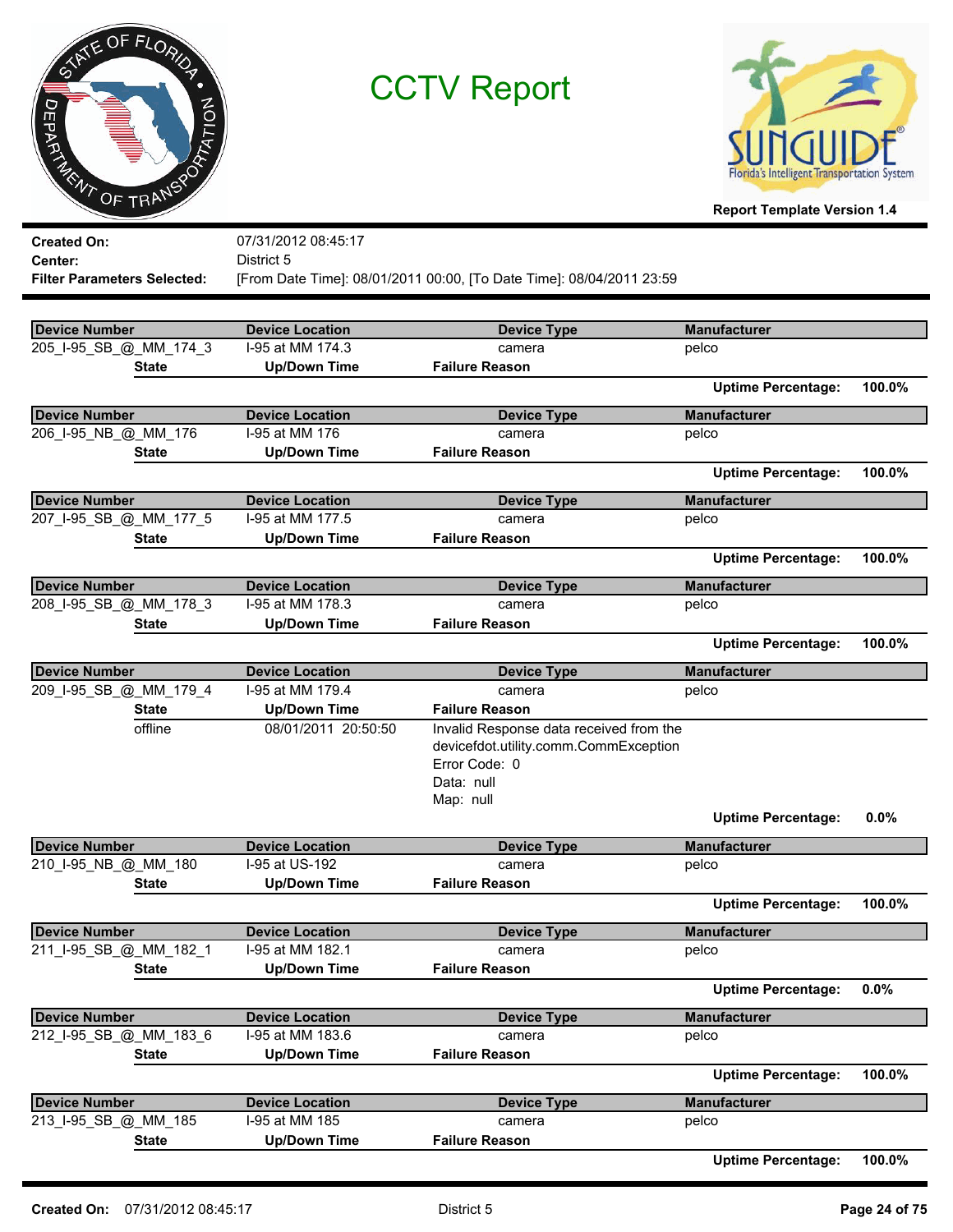



**Report Template Version 1.4**

**Created On: Center:** 07/31/2012 08:45:17 District 5 **Filter Parameters Selected:** [From Date Time]: 08/01/2011 00:00, [To Date Time]: 08/04/2011 23:59

| <b>Device Number</b>   | <b>Device Location</b> | <b>Device Type</b>                                  | <b>Manufacturer</b>       |        |
|------------------------|------------------------|-----------------------------------------------------|---------------------------|--------|
| 214_I-95_SB_@_MM_186_2 | I-95 at MM 186.2       | camera                                              | pelco                     |        |
| State                  | <b>Up/Down Time</b>    | <b>Failure Reason</b>                               |                           |        |
| online                 | 08/03/2011 16:49:47    |                                                     |                           |        |
| offline                | 08/03/2011 16:49:47    | Invalid Response data received from the             |                           |        |
|                        |                        | deviceCHART2.Utility.Communications.InvalidFrameExc |                           |        |
|                        |                        | eption: Unsupported Encoding                        |                           |        |
|                        |                        | java.io.UnsupportedEncodingException: The received  |                           |        |
|                        |                        | SnmpPdu RequestId does not equal the original       |                           |        |
|                        |                        | RequestId.                                          |                           |        |
| online                 | 08/03/2011 16:50:17    |                                                     |                           |        |
|                        |                        |                                                     | <b>Uptime Percentage:</b> | 99.9%  |
| <b>Device Number</b>   | <b>Device Location</b> | <b>Device Type</b>                                  | <b>Manufacturer</b>       |        |
| 215_I-95_SB_@_MM_187_4 | I-95 at MM 187.4       | camera                                              | pelco                     |        |
| State                  | <b>Up/Down Time</b>    | <b>Failure Reason</b>                               |                           |        |
|                        |                        |                                                     | <b>Uptime Percentage:</b> | 100.0% |
| <b>Device Number</b>   | <b>Device Location</b> | <b>Device Type</b>                                  | <b>Manufacturer</b>       |        |
| 216_I-95_NB_@_MM_188_6 | I-95 at MM 188.6       | camera                                              | pelco                     |        |
| State                  | <b>Up/Down Time</b>    | <b>Failure Reason</b>                               |                           |        |
|                        |                        |                                                     | <b>Uptime Percentage:</b> | 0.0%   |
| <b>Device Number</b>   | <b>Device Location</b> | <b>Device Type</b>                                  | <b>Manufacturer</b>       |        |
| 217_I-95_NB_@_MM_189_9 | I-95 at MM 189.9       | camera                                              | pelco                     |        |
| <b>State</b>           | <b>Up/Down Time</b>    | <b>Failure Reason</b>                               |                           |        |
|                        |                        |                                                     | <b>Uptime Percentage:</b> | 100.0% |
| <b>Device Number</b>   | <b>Device Location</b> | <b>Device Type</b>                                  | <b>Manufacturer</b>       |        |
| 218_I-95_SB_@_MM_191   | I-95 at MM 191         | camera                                              | pelco                     |        |
| <b>State</b>           | <b>Up/Down Time</b>    | <b>Failure Reason</b>                               |                           |        |
|                        |                        |                                                     | <b>Uptime Percentage:</b> | 100.0% |
| Device Number          | <b>Device Location</b> | <b>Device Type</b>                                  | <b>Manufacturer</b>       |        |
| 219_I-95_SB_@_MM_192_5 | I-95 at MM 192.5       | camera                                              | pelco                     |        |
| <b>State</b>           | <b>Up/Down Time</b>    | <b>Failure Reason</b>                               |                           |        |
| offline                | 08/03/2011 14:18:18    | Invalid Response data received from the             |                           |        |
|                        |                        | deviceCHART2.Utility.Communications.InvalidFrameExc |                           |        |
|                        |                        | eption: Unsupported Encoding                        |                           |        |
|                        |                        | java.io.UnsupportedEncodingException: The received  |                           |        |
|                        |                        | SnmpPdu RequestId does not equal the original       |                           |        |
|                        |                        | RequestId.                                          |                           |        |
| online                 | 08/03/2011 14:18:18    |                                                     |                           |        |
| online                 | 08/03/2011 14:18:20    |                                                     |                           |        |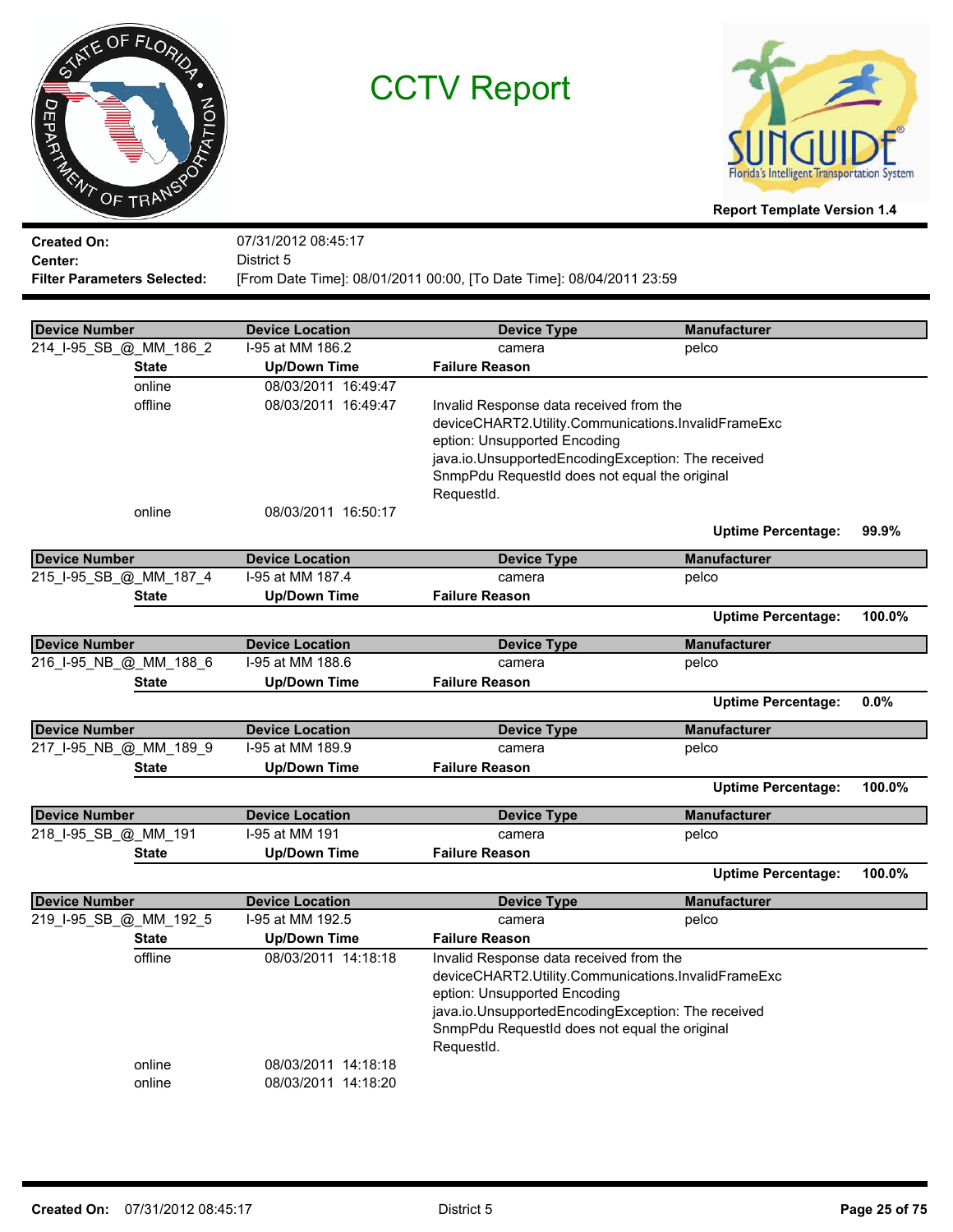| INE OF FLORIDA<br><b>ZOLTA</b><br>◘<br>m<br>᠊ᠸ<br><b>ARANT OF TRANS</b> |                        | <b>CCTV Report</b>                                                                                                                                                                                                                                  | <b>Report Template Version 1.4</b> |        |
|-------------------------------------------------------------------------|------------------------|-----------------------------------------------------------------------------------------------------------------------------------------------------------------------------------------------------------------------------------------------------|------------------------------------|--------|
| <b>Created On:</b>                                                      | 07/31/2012 08:45:17    |                                                                                                                                                                                                                                                     |                                    |        |
| Center:                                                                 | District 5             |                                                                                                                                                                                                                                                     |                                    |        |
| <b>Filter Parameters Selected:</b>                                      |                        | [From Date Time]: 08/01/2011 00:00, [To Date Time]: 08/04/2011 23:59                                                                                                                                                                                |                                    |        |
|                                                                         |                        |                                                                                                                                                                                                                                                     |                                    |        |
| offline                                                                 | 08/03/2011 14:18:20    | Invalid Response data received from the<br>deviceCHART2.Utility.Communications.InvalidFrameExc<br>eption: Unsupported Encoding<br>java.io.UnsupportedEncodingException: The received<br>SnmpPdu RequestId does not equal the original<br>RequestId. |                                    |        |
| online                                                                  | 08/03/2011 21:06:20    |                                                                                                                                                                                                                                                     |                                    |        |
|                                                                         |                        |                                                                                                                                                                                                                                                     | <b>Uptime Percentage:</b>          | 92.9%  |
| <b>Device Number</b>                                                    | <b>Device Location</b> | <b>Device Type</b>                                                                                                                                                                                                                                  | <b>Manufacturer</b>                |        |
| 220_I-95_NB_@_MM_193_1                                                  | I-95 at MM 193.1       | camera                                                                                                                                                                                                                                              | pelco                              |        |
| <b>State</b>                                                            | <b>Up/Down Time</b>    | <b>Failure Reason</b>                                                                                                                                                                                                                               |                                    |        |
|                                                                         |                        |                                                                                                                                                                                                                                                     | <b>Uptime Percentage:</b>          | 100.0% |
| <b>Device Number</b>                                                    | <b>Device Location</b> | <b>Device Type</b>                                                                                                                                                                                                                                  | <b>Manufacturer</b>                |        |
| 221_I-95_NB_@_MM_194_7                                                  | I-95 at MM 194.7       | camera                                                                                                                                                                                                                                              | pelco                              |        |
| <b>State</b>                                                            | <b>Up/Down Time</b>    | <b>Failure Reason</b>                                                                                                                                                                                                                               |                                    |        |
|                                                                         |                        |                                                                                                                                                                                                                                                     | <b>Uptime Percentage:</b>          | 100.0% |
| <b>Device Number</b>                                                    | <b>Device Location</b> | <b>Device Type</b>                                                                                                                                                                                                                                  | <b>Manufacturer</b>                |        |
| 222_I-95_NB_@_MM_195_7                                                  | I-95 at MM 195.7       | camera                                                                                                                                                                                                                                              | pelco                              |        |
| <b>State</b>                                                            | <b>Up/Down Time</b>    | <b>Failure Reason</b>                                                                                                                                                                                                                               |                                    |        |
|                                                                         |                        |                                                                                                                                                                                                                                                     | <b>Uptime Percentage:</b>          | 100.0% |
| <b>Device Number</b>                                                    | <b>Device Location</b> | <b>Device Type</b>                                                                                                                                                                                                                                  | <b>Manufacturer</b>                |        |
| 223_I-95_SB_@_MM_196_3                                                  | I-95 at MM 196.8       | camera                                                                                                                                                                                                                                              | pelco                              |        |
| <b>State</b>                                                            | <b>Up/Down Time</b>    | <b>Failure Reason</b>                                                                                                                                                                                                                               |                                    |        |
|                                                                         |                        |                                                                                                                                                                                                                                                     | <b>Uptime Percentage:</b>          | 100.0% |
|                                                                         |                        |                                                                                                                                                                                                                                                     |                                    |        |
| <b>Device Number</b>                                                    | <b>Device Location</b> | <b>Device Type</b>                                                                                                                                                                                                                                  | <b>Manufacturer</b>                |        |
| 224 I-95 SB @ MM 196 8                                                  | I-95 at MM 196.8       | camera                                                                                                                                                                                                                                              | pelco                              |        |
| <b>State</b>                                                            | <b>Up/Down Time</b>    | <b>Failure Reason</b>                                                                                                                                                                                                                               |                                    |        |
|                                                                         |                        |                                                                                                                                                                                                                                                     | <b>Uptime Percentage:</b>          | 100.0% |
| <b>Device Number</b>                                                    | <b>Device Location</b> | <b>Device Type</b>                                                                                                                                                                                                                                  | <b>Manufacturer</b>                |        |
| 225 I-95 SB @ MM 197 4                                                  | I-95 at MM 197.4       | camera                                                                                                                                                                                                                                              | pelco                              |        |
| <b>State</b>                                                            | <b>Up/Down Time</b>    | <b>Failure Reason</b>                                                                                                                                                                                                                               |                                    |        |
|                                                                         |                        |                                                                                                                                                                                                                                                     | <b>Uptime Percentage:</b>          | 100.0% |
| <b>Device Number</b>                                                    | <b>Device Location</b> | <b>Device Type</b>                                                                                                                                                                                                                                  | <b>Manufacturer</b>                |        |
| 226_I-95_NB_@_MM_198_7                                                  | I-95 at MM 198.7       | camera                                                                                                                                                                                                                                              | pelco                              |        |
| <b>State</b>                                                            | <b>Up/Down Time</b>    | <b>Failure Reason</b>                                                                                                                                                                                                                               |                                    |        |
|                                                                         |                        |                                                                                                                                                                                                                                                     | <b>Uptime Percentage:</b>          | 100.0% |
| <b>Device Number</b>                                                    | <b>Device Location</b> | <b>Device Type</b>                                                                                                                                                                                                                                  | <b>Manufacturer</b>                |        |
| 227_I-95_NB_@_MM_199_2                                                  | I-95 S of SR-520       | camera                                                                                                                                                                                                                                              | American Dynamics                  |        |
| <b>State</b>                                                            | <b>Up/Down Time</b>    | <b>Failure Reason</b>                                                                                                                                                                                                                               |                                    |        |
|                                                                         |                        |                                                                                                                                                                                                                                                     |                                    | 0.000  |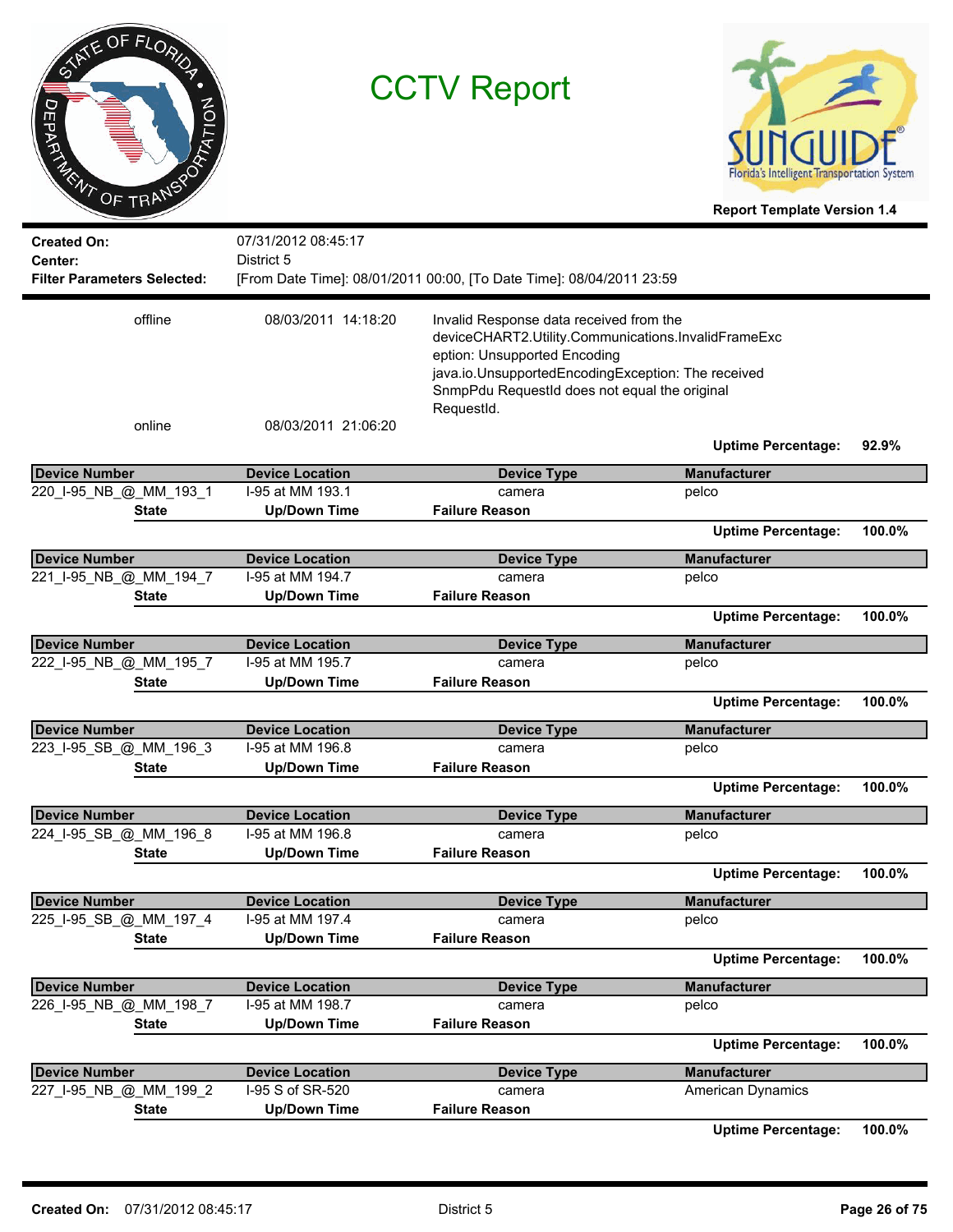



| <b>Created On:</b>                 | 07/31/2012 08:45:17                                                  |
|------------------------------------|----------------------------------------------------------------------|
| <b>Center:</b>                     | District 5                                                           |
| <b>Filter Parameters Selected:</b> | [From Date Time]: 08/01/2011 00:00, [To Date Time]: 08/04/2011 23:59 |

| <b>Device Number</b>   | <b>Device Location</b> | <b>Device Type</b>                                                                                                                                                                       | <b>Manufacturer</b>       |        |
|------------------------|------------------------|------------------------------------------------------------------------------------------------------------------------------------------------------------------------------------------|---------------------------|--------|
| 228_I-95_SB_@_MM_201   | I-95 at SR-520         | camera                                                                                                                                                                                   | pelco                     |        |
| <b>State</b>           | <b>Up/Down Time</b>    | <b>Failure Reason</b>                                                                                                                                                                    |                           |        |
| offline                | 08/03/2011 21:07:18    | Invalid Response data received from the<br>devicefdot.utility.comm.CommException: Error reading<br>PMPP packet from socket: Connection reset<br>Error Code: 0<br>Data: null<br>Map: null |                           |        |
| online                 | 08/03/2011 21:07:22    |                                                                                                                                                                                          | <b>Uptime Percentage:</b> | 100.0% |
| <b>Device Number</b>   | <b>Device Location</b> | <b>Device Type</b>                                                                                                                                                                       | <b>Manufacturer</b>       |        |
| 229_I-95_SB_@_MM_202   | I-95 at SR-524         | camera                                                                                                                                                                                   | pelco                     |        |
| <b>State</b>           | <b>Up/Down Time</b>    | <b>Failure Reason</b>                                                                                                                                                                    |                           |        |
|                        |                        |                                                                                                                                                                                          | <b>Uptime Percentage:</b> | 0.0%   |
| <b>Device Number</b>   | <b>Device Location</b> | <b>Device Type</b>                                                                                                                                                                       | <b>Manufacturer</b>       |        |
| 230_I-95_SB_@_MM_203_6 | I-95 N of SR-524       | camera                                                                                                                                                                                   | <b>American Dynamics</b>  |        |
| <b>State</b>           | <b>Up/Down Time</b>    | <b>Failure Reason</b>                                                                                                                                                                    |                           |        |
|                        |                        |                                                                                                                                                                                          | <b>Uptime Percentage:</b> | 100.0% |
| Device Number          | <b>Device Location</b> | <b>Device Type</b>                                                                                                                                                                       | <b>Manufacturer</b>       |        |
| 231_I-95_SB_@_MM_204_6 | I-95 S of SR-528       | camera                                                                                                                                                                                   | American Dynamics         |        |
| <b>State</b>           | <b>Up/Down Time</b>    | <b>Failure Reason</b>                                                                                                                                                                    |                           |        |
|                        |                        |                                                                                                                                                                                          | <b>Uptime Percentage:</b> | 100.0% |
| <b>Device Number</b>   | <b>Device Location</b> | <b>Device Type</b>                                                                                                                                                                       | <b>Manufacturer</b>       |        |
| 232_I-95_SB_@_MM_205   | I-95 at SR-528         | camera                                                                                                                                                                                   | <b>American Dynamics</b>  |        |
| <b>State</b>           | <b>Up/Down Time</b>    | <b>Failure Reason</b>                                                                                                                                                                    |                           |        |
|                        |                        |                                                                                                                                                                                          | <b>Uptime Percentage:</b> | 100.0% |
| Device Number          | <b>Device Location</b> | <b>Device Type</b>                                                                                                                                                                       | <b>Manufacturer</b>       |        |
| 233_I-95_NB_@_MM_205_6 | I-95 N of SR-528       | camera                                                                                                                                                                                   | American Dynamics         |        |
| <b>State</b>           | <b>Up/Down Time</b>    | <b>Failure Reason</b>                                                                                                                                                                    |                           |        |
|                        |                        |                                                                                                                                                                                          | <b>Uptime Percentage:</b> | 100.0% |
| Device Number          | <b>Device Location</b> | <b>Device Type</b>                                                                                                                                                                       | <b>Manufacturer</b>       |        |
| 234 I-95 SB @ MM 206 4 | I-95 S of St Johns Rd  | camera                                                                                                                                                                                   | <b>American Dynamics</b>  |        |
| <b>State</b>           | <b>Up/Down Time</b>    | <b>Failure Reason</b>                                                                                                                                                                    |                           |        |
|                        |                        |                                                                                                                                                                                          | <b>Uptime Percentage:</b> | 100.0% |
| <b>Device Number</b>   | <b>Device Location</b> | <b>Device Type</b>                                                                                                                                                                       | <b>Manufacturer</b>       |        |
| 235_I-95_SB_@_MM_208   | I-95 at MM 208         | camera                                                                                                                                                                                   | pelco                     |        |
| <b>State</b>           | Up/Down Time           | <b>Failure Reason</b>                                                                                                                                                                    |                           |        |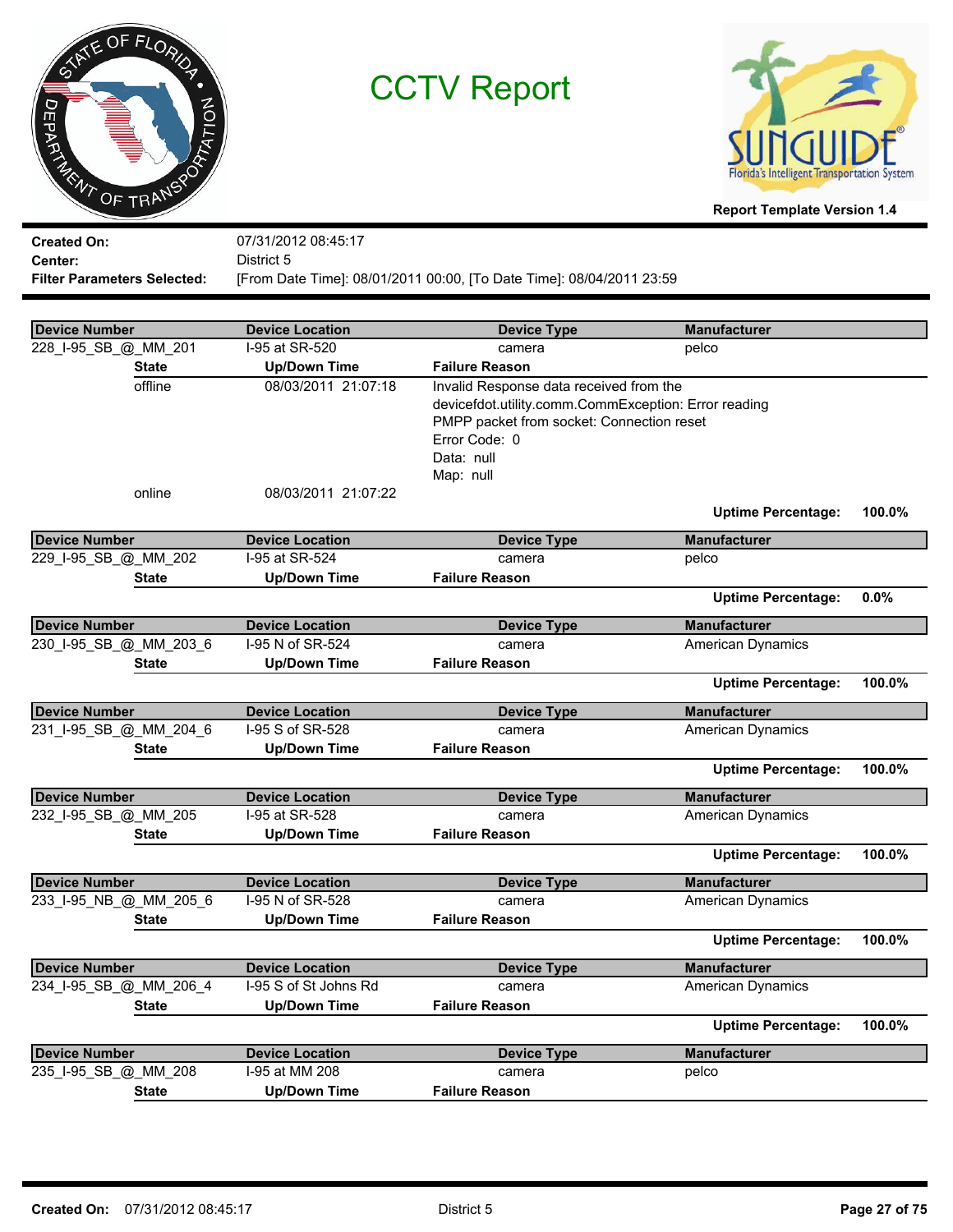| OF FLORIDA<br><b>RATION</b><br>ヮ<br>DRUG TRANS                      | <b>CCTV Report</b>                       |                                                                                                                                                                                      | Florida's Intelligent Transportation System<br><b>Report Template Version 1.4</b> |        |
|---------------------------------------------------------------------|------------------------------------------|--------------------------------------------------------------------------------------------------------------------------------------------------------------------------------------|-----------------------------------------------------------------------------------|--------|
| <b>Created On:</b><br>Center:<br><b>Filter Parameters Selected:</b> | 07/31/2012 08:45:17<br>District 5        | [From Date Time]: 08/01/2011 00:00, [To Date Time]: 08/04/2011 23:59                                                                                                                 |                                                                                   |        |
|                                                                     |                                          |                                                                                                                                                                                      |                                                                                   |        |
| offline                                                             | 08/03/2011 15:40:09                      | Invalid Response data received from the<br>deviceCHART2.Utility.Communications.InvalidFrameExc<br>eption: Unsupported Encoding<br>java.io.UnsupportedEncodingException: The received |                                                                                   |        |
|                                                                     |                                          | SnmpPdu RequestId does not equal the original<br>RequestId.                                                                                                                          |                                                                                   |        |
| online                                                              | 08/04/2011 19:51:47                      |                                                                                                                                                                                      | <b>Uptime Percentage:</b>                                                         | 70.6%  |
| <b>Device Number</b>                                                | <b>Device Location</b>                   | <b>Device Type</b>                                                                                                                                                                   | <b>Manufacturer</b>                                                               |        |
| 236_I-95_SB_@_MM_208_9                                              | I-95 at MM 208.9                         | camera                                                                                                                                                                               | pelco                                                                             |        |
| <b>State</b>                                                        | <b>Up/Down Time</b>                      | <b>Failure Reason</b>                                                                                                                                                                |                                                                                   |        |
|                                                                     |                                          |                                                                                                                                                                                      | <b>Uptime Percentage:</b>                                                         | 0.0%   |
| <b>Device Number</b>                                                | <b>Device Location</b>                   | <b>Device Type</b>                                                                                                                                                                   | <b>Manufacturer</b>                                                               |        |
| 237_I-95_NB_@_MM_210                                                | I-95 at MM 210                           | camera                                                                                                                                                                               | pelco                                                                             |        |
| <b>State</b>                                                        | <b>Up/Down Time</b>                      | <b>Failure Reason</b>                                                                                                                                                                |                                                                                   |        |
|                                                                     |                                          |                                                                                                                                                                                      | <b>Uptime Percentage:</b>                                                         | 100.0% |
| <b>Device Number</b>                                                | <b>Device Location</b>                   | <b>Device Type</b>                                                                                                                                                                   | <b>Manufacturer</b>                                                               |        |
| 238_I-95_SB_@_MM_210_9                                              | I-95 at MM 210.9                         | camera                                                                                                                                                                               | pelco                                                                             |        |
| <b>State</b>                                                        | <b>Up/Down Time</b>                      | <b>Failure Reason</b>                                                                                                                                                                |                                                                                   |        |
| offline                                                             | 08/01/2011 05:32:50                      | Invalid Response data received from the                                                                                                                                              |                                                                                   |        |
|                                                                     |                                          | deviceCHART2.Utility.Communications.InvalidFrameExc<br>eption: Unsupported Encoding                                                                                                  |                                                                                   |        |
|                                                                     |                                          | java.io.UnsupportedEncodingException: The received<br>SnmpPdu RequestId does not equal the original<br>RequestId.                                                                    |                                                                                   |        |
| online                                                              | 08/01/2011 05:32:50                      |                                                                                                                                                                                      | <b>Uptime Percentage:</b>                                                         | 94.2%  |
| <b>Device Number</b>                                                | <b>Device Location</b>                   | <b>Device Type</b>                                                                                                                                                                   | <b>Manufacturer</b>                                                               |        |
| 239_I-95_SB_@_MM_211_9                                              | I-95 at MM 211.9                         | camera                                                                                                                                                                               | pelco                                                                             |        |
| <b>State</b>                                                        | <b>Up/Down Time</b>                      | <b>Failure Reason</b>                                                                                                                                                                |                                                                                   |        |
|                                                                     |                                          |                                                                                                                                                                                      | <b>Uptime Percentage:</b>                                                         | 100.0% |
| <b>Device Number</b>                                                | <b>Device Location</b>                   | <b>Device Type</b>                                                                                                                                                                   | <b>Manufacturer</b>                                                               |        |
| 240_I-95_NB_@_MM_212_9                                              | I-95 at MM 212.9                         | camera                                                                                                                                                                               | pelco                                                                             |        |
| <b>State</b>                                                        | <b>Up/Down Time</b>                      | <b>Failure Reason</b>                                                                                                                                                                |                                                                                   |        |
|                                                                     |                                          |                                                                                                                                                                                      | <b>Uptime Percentage:</b>                                                         | 100.0% |
| <b>Device Number</b>                                                |                                          |                                                                                                                                                                                      |                                                                                   |        |
| 241_I-95_SB_@_MM_213                                                | <b>Device Location</b><br>I-95 at MM 213 | <b>Device Type</b><br>camera                                                                                                                                                         | <b>Manufacturer</b><br>pelco                                                      |        |
| <b>State</b>                                                        | <b>Up/Down Time</b>                      | <b>Failure Reason</b>                                                                                                                                                                |                                                                                   |        |
| offline                                                             | 08/01/2011 05:40:11                      | Invalid Response data received from the                                                                                                                                              |                                                                                   |        |
|                                                                     |                                          | devicefdot.utility.comm.CommException: Error reading<br>PMPP packet from socket: Read timed out<br>Error Code: 0<br>Data: null                                                       |                                                                                   |        |
|                                                                     |                                          | Map: null                                                                                                                                                                            |                                                                                   |        |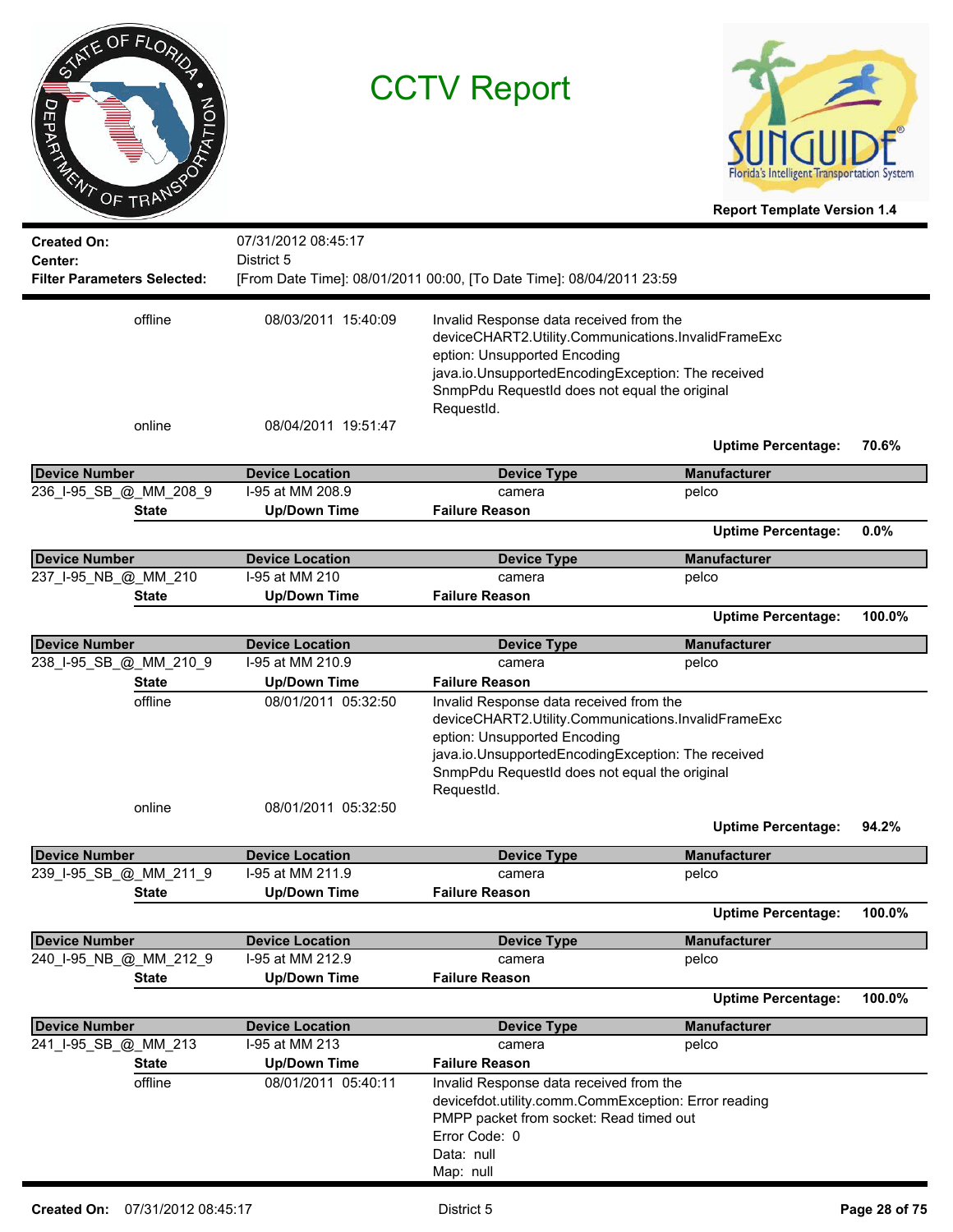



| <b>Created On:</b><br>Center:<br><b>Filter Parameters Selected:</b> | 07/31/2012 08:45:17<br>District 5 | [From Date Time]: 08/01/2011 00:00, [To Date Time]: 08/04/2011 23:59                                                                                                                   |
|---------------------------------------------------------------------|-----------------------------------|----------------------------------------------------------------------------------------------------------------------------------------------------------------------------------------|
| online                                                              | 08/01/2011 05:41:45               |                                                                                                                                                                                        |
| offline                                                             | 08/01/2011 06:24:40               | Invalid Response data received from the<br>devicefdot.utility.comm.CommException: Error reading<br>PMPP packet from socket: Read timed out<br>Error Code: 0<br>Data: null<br>Map: null |
| online                                                              | 08/01/2011 08:32:43               |                                                                                                                                                                                        |
| offline                                                             | 08/01/2011 20:56:50               | Invalid Response data received from the<br>devicefdot.utility.comm.CommException: Error reading<br>PMPP packet from socket: Read timed out<br>Error Code: 0<br>Data: null<br>Map: null |
| online                                                              | 08/01/2011 20:57:49               |                                                                                                                                                                                        |
| offline                                                             | 08/02/2011 00:26:20               | Invalid Response data received from the<br>devicefdot.utility.comm.CommException: Error reading<br>PMPP packet from socket: Read timed out<br>Error Code: 0<br>Data: null<br>Map: null |
| online                                                              | 08/02/2011 01:58:49               |                                                                                                                                                                                        |
| offline                                                             | 08/02/2011 01:59:20               | Invalid Response data received from the<br>devicefdot.utility.comm.CommException: Error reading<br>PMPP packet from socket: Read timed out<br>Error Code: 0<br>Data: null<br>Map: null |
| online                                                              | 08/02/2011 20:43:47               |                                                                                                                                                                                        |
| offline                                                             | 08/03/2011 06:27:17               | Invalid Response data received from the<br>devicefdot.utility.comm.CommException: Error reading<br>PMPP packet from socket: Read timed out<br>Error Code: 0<br>Data: null<br>Map: null |
| online                                                              | 08/03/2011 06:29:17               |                                                                                                                                                                                        |
| offline                                                             | 08/03/2011 06:29:47               | Invalid Response data received from the<br>devicefdot.utility.comm.CommException: Error reading<br>PMPP packet from socket: Read timed out<br>Error Code: 0<br>Data: null<br>Map: null |
| online                                                              | 08/03/2011 21:13:22               |                                                                                                                                                                                        |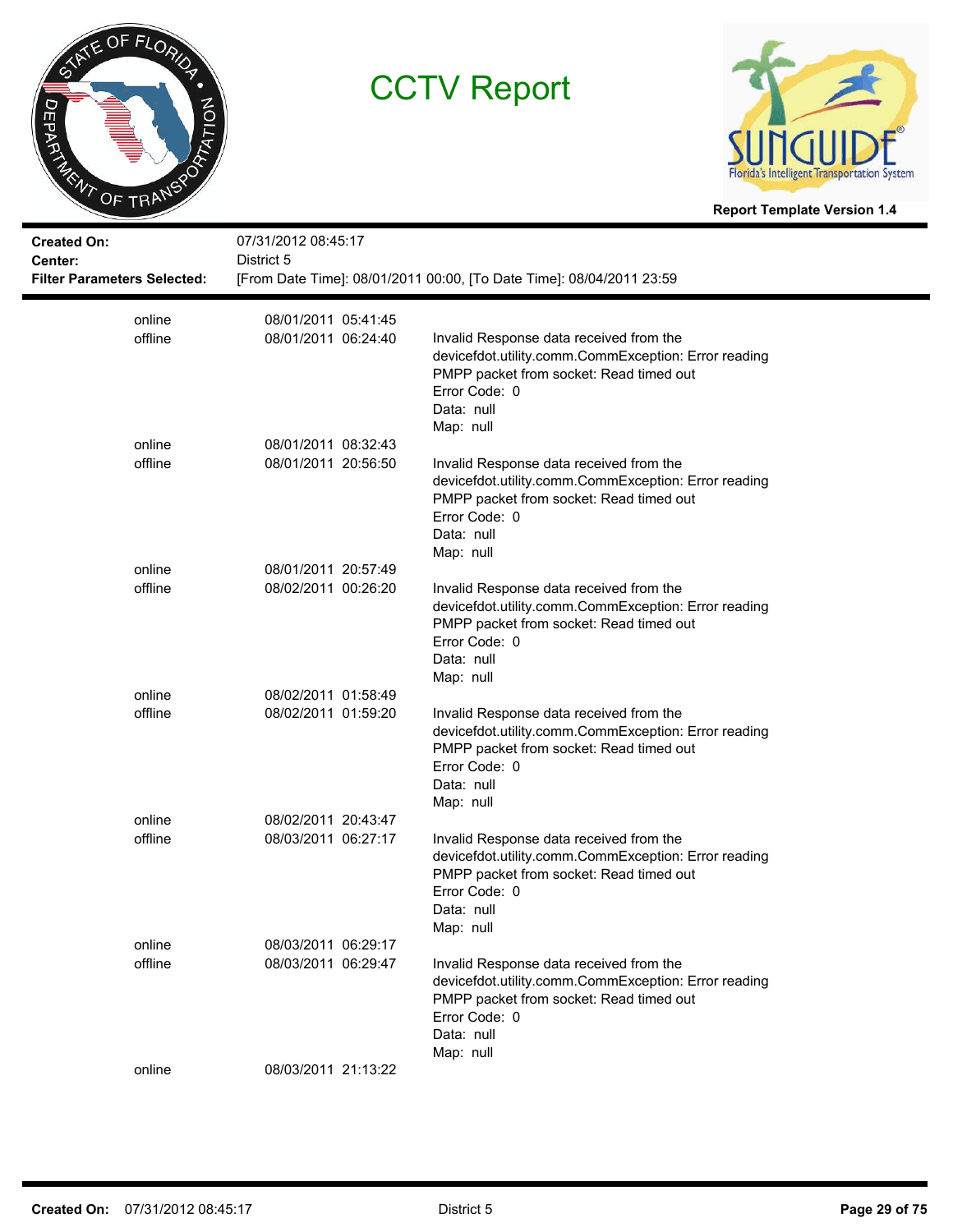| SANE OF FLORIDA<br><b>DATATION</b><br>⊃<br>DRIVER TRANSPORT | <b>CCTV Report</b>                                                |                                                                                                                                                                                                                                                              | Florida's Intelligent Transportation System<br><b>Report Template Version 1.4</b> |        |
|-------------------------------------------------------------|-------------------------------------------------------------------|--------------------------------------------------------------------------------------------------------------------------------------------------------------------------------------------------------------------------------------------------------------|-----------------------------------------------------------------------------------|--------|
| <b>Created On:</b><br>Center:                               | 07/31/2012 08:45:17<br>District 5                                 |                                                                                                                                                                                                                                                              |                                                                                   |        |
| <b>Filter Parameters Selected:</b>                          |                                                                   | [From Date Time]: 08/01/2011 00:00, [To Date Time]: 08/04/2011 23:59                                                                                                                                                                                         |                                                                                   |        |
| offline                                                     | 08/04/2011 19:52:49                                               | Invalid Response data received from the<br>devicefdot.utility.comm.CommException: Error reading<br>PMPP packet from socket: Read timed out<br>Error Code: 0<br>Data: null<br>Map: null                                                                       |                                                                                   |        |
| online                                                      | 08/04/2011 19:53:19                                               |                                                                                                                                                                                                                                                              | <b>Uptime Percentage:</b>                                                         | 61.2%  |
| <b>Device Number</b>                                        | <b>Device Location</b>                                            | <b>Device Type</b>                                                                                                                                                                                                                                           | <b>Manufacturer</b>                                                               |        |
| 242_I-95_SB_@_MM_214_1                                      | I-95 at MM 214.1                                                  | camera                                                                                                                                                                                                                                                       | pelco                                                                             |        |
| <b>State</b>                                                | <b>Up/Down Time</b>                                               | <b>Failure Reason</b>                                                                                                                                                                                                                                        |                                                                                   |        |
| offline<br>online<br>offline                                | 08/01/2011 06:24:42<br>08/01/2011 08:32:43<br>08/02/2011 20:42:55 | Invalid Response data received from the<br>devicefdot.utility.comm.CommException<br>Error Code: 0<br>Data: null<br>Map: null<br>Invalid Response data received from the<br>devicefdot.utility.comm.CommException<br>Error Code: 0<br>Data: null<br>Map: null | <b>Uptime Percentage:</b>                                                         | 44.3%  |
| <b>Device Number</b>                                        | <b>Device Location</b>                                            | <b>Device Type</b>                                                                                                                                                                                                                                           | <b>Manufacturer</b>                                                               |        |
| 243_I-95_SB_@_MM_215_8                                      | I-95 at MM 215.8                                                  | camera                                                                                                                                                                                                                                                       | pelco                                                                             |        |
| <b>State</b>                                                | <b>Up/Down Time</b>                                               | <b>Failure Reason</b>                                                                                                                                                                                                                                        |                                                                                   |        |
|                                                             |                                                                   |                                                                                                                                                                                                                                                              | <b>Uptime Percentage:</b>                                                         | 100.0% |
| <b>Device Number</b>                                        | <b>Device Location</b>                                            | <b>Device Type</b>                                                                                                                                                                                                                                           | <b>Manufacturer</b>                                                               |        |
| 244_I-95_SB_@_MM_216_4                                      | I-95 at MM 216.4                                                  | camera                                                                                                                                                                                                                                                       | pelco                                                                             |        |
| <b>State</b>                                                | <b>Up/Down Time</b>                                               | <b>Failure Reason</b>                                                                                                                                                                                                                                        | <b>Uptime Percentage:</b>                                                         | 100.0% |
| <b>Device Number</b>                                        | <b>Device Location</b>                                            | <b>Device Type</b>                                                                                                                                                                                                                                           | <b>Manufacturer</b>                                                               |        |
| 245_I-95_NB_@_MM_217_3                                      | I-95 at MM 217.3                                                  | camera                                                                                                                                                                                                                                                       | pelco                                                                             |        |
| <b>State</b>                                                | <b>Up/Down Time</b>                                               | <b>Failure Reason</b>                                                                                                                                                                                                                                        | <b>Uptime Percentage:</b>                                                         | 100.0% |
|                                                             |                                                                   |                                                                                                                                                                                                                                                              |                                                                                   |        |
| <b>Device Number</b>                                        | <b>Device Location</b>                                            | <b>Device Type</b>                                                                                                                                                                                                                                           | <b>Manufacturer</b>                                                               |        |
| 246_I-95_NB_@_MM_218<br><b>State</b>                        | I-95 at MM 218                                                    | camera<br><b>Failure Reason</b>                                                                                                                                                                                                                              | pelco                                                                             |        |
|                                                             | <b>Up/Down Time</b>                                               |                                                                                                                                                                                                                                                              | <b>Uptime Percentage:</b>                                                         | 0.0%   |
| <b>Device Number</b>                                        | <b>Device Location</b>                                            | <b>Device Type</b>                                                                                                                                                                                                                                           | <b>Manufacturer</b>                                                               |        |
| 247_I-95_NB_@_MM_220                                        | I-95 at MM 220                                                    | camera                                                                                                                                                                                                                                                       | pelco                                                                             |        |
| <b>State</b>                                                | <b>Up/Down Time</b>                                               | <b>Failure Reason</b>                                                                                                                                                                                                                                        |                                                                                   |        |

-

 $\overline{\phantom{0}}$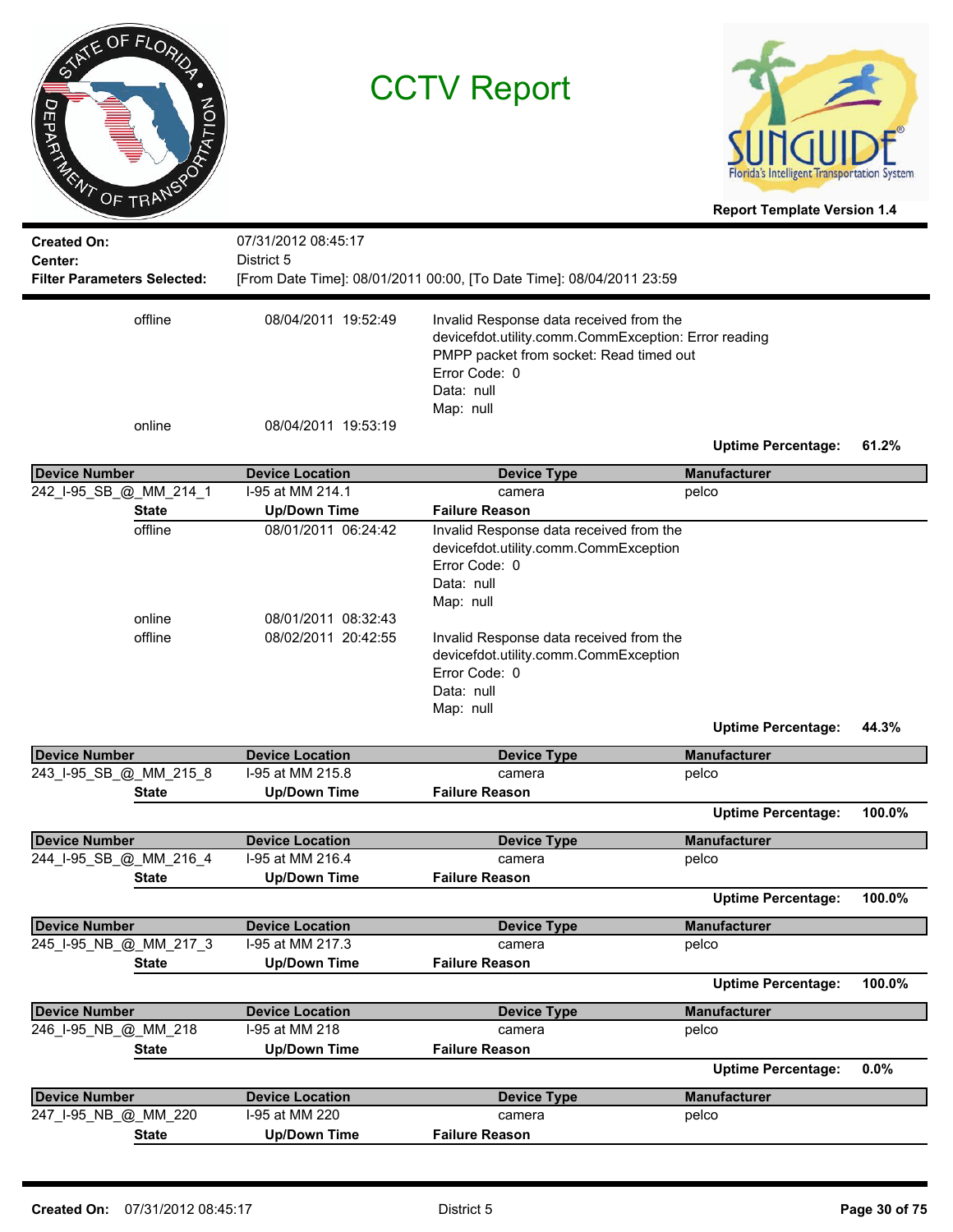



| <b>Created On:</b>                 | 07/31/2012 08:45:17    |                                                                                                                                                                                                                                                     |                           |        |
|------------------------------------|------------------------|-----------------------------------------------------------------------------------------------------------------------------------------------------------------------------------------------------------------------------------------------------|---------------------------|--------|
| Center:                            | District 5             |                                                                                                                                                                                                                                                     |                           |        |
| <b>Filter Parameters Selected:</b> |                        | [From Date Time]: 08/01/2011 00:00, [To Date Time]: 08/04/2011 23:59                                                                                                                                                                                |                           |        |
| offline                            | 08/03/2011 21:12:10    | Invalid Response data received from the<br>deviceCHART2.Utility.Communications.InvalidFrameExc                                                                                                                                                      |                           |        |
| online                             | 08/03/2011 21:12:13    | eption: The Frame is too short.                                                                                                                                                                                                                     |                           |        |
|                                    |                        |                                                                                                                                                                                                                                                     | <b>Uptime Percentage:</b> | 100.0% |
| <b>Device Number</b>               | <b>Device Location</b> | <b>Device Type</b>                                                                                                                                                                                                                                  | <b>Manufacturer</b>       |        |
| 248_I-95_SB_@_MM_221_2             | I-95 at MM 221.2       | camera                                                                                                                                                                                                                                              | pelco                     |        |
| <b>State</b>                       | <b>Up/Down Time</b>    | <b>Failure Reason</b>                                                                                                                                                                                                                               |                           |        |
|                                    |                        |                                                                                                                                                                                                                                                     | <b>Uptime Percentage:</b> | 0.0%   |
| <b>Device Number</b>               | <b>Device Location</b> | <b>Device Type</b>                                                                                                                                                                                                                                  | <b>Manufacturer</b>       |        |
| 249_I-95_NB_@_MM_222_2             | I-95 at MM 222.2       | camera                                                                                                                                                                                                                                              | pelco                     |        |
| <b>State</b>                       | <b>Up/Down Time</b>    | <b>Failure Reason</b>                                                                                                                                                                                                                               |                           |        |
|                                    |                        |                                                                                                                                                                                                                                                     | <b>Uptime Percentage:</b> | 100.0% |
| <b>Device Number</b>               | <b>Device Location</b> | <b>Device Type</b>                                                                                                                                                                                                                                  | <b>Manufacturer</b>       |        |
| 250_I-95_SB_@_MM_223               | I-95 at MM 223         | camera                                                                                                                                                                                                                                              | pelco                     |        |
| <b>State</b>                       | <b>Up/Down Time</b>    | <b>Failure Reason</b>                                                                                                                                                                                                                               |                           |        |
|                                    |                        |                                                                                                                                                                                                                                                     | <b>Uptime Percentage:</b> | 100.0% |
| <b>Device Number</b>               | <b>Device Location</b> | <b>Device Type</b>                                                                                                                                                                                                                                  | <b>Manufacturer</b>       |        |
| 251_I-95_SB_@_MM_224_7             | I-95 at MM 224.7       | camera                                                                                                                                                                                                                                              | pelco                     |        |
| <b>State</b>                       | <b>Up/Down Time</b>    | <b>Failure Reason</b>                                                                                                                                                                                                                               |                           |        |
|                                    |                        |                                                                                                                                                                                                                                                     | <b>Uptime Percentage:</b> | 0.0%   |
| <b>Device Number</b>               | <b>Device Location</b> | <b>Device Type</b>                                                                                                                                                                                                                                  | <b>Manufacturer</b>       |        |
| 252_I-95_SB_@_MM_225_6             | I-95 at MM 225.6       | camera                                                                                                                                                                                                                                              | pelco                     |        |
| <b>State</b>                       | <b>Up/Down Time</b>    | <b>Failure Reason</b>                                                                                                                                                                                                                               |                           |        |
|                                    |                        |                                                                                                                                                                                                                                                     | <b>Uptime Percentage:</b> | 100.0% |
| <b>Device Number</b>               | <b>Device Location</b> | <b>Device Type</b>                                                                                                                                                                                                                                  | <b>Manufacturer</b>       |        |
| 253_I-95_SB_@_MM_226_7             | I-95 at MM 226.7       | camera                                                                                                                                                                                                                                              | pelco                     |        |
| <b>State</b>                       | <b>Up/Down Time</b>    | <b>Failure Reason</b>                                                                                                                                                                                                                               |                           |        |
|                                    |                        |                                                                                                                                                                                                                                                     | <b>Uptime Percentage:</b> | 100.0% |
| <b>Device Number</b>               | <b>Device Location</b> | <b>Device Type</b>                                                                                                                                                                                                                                  | <b>Manufacturer</b>       |        |
| 254 I-95 SB @ MM 227 3             | I-95 at MM 227.3       | camera                                                                                                                                                                                                                                              | pelco                     |        |
| <b>State</b>                       | <b>Up/Down Time</b>    | <b>Failure Reason</b>                                                                                                                                                                                                                               |                           |        |
|                                    |                        |                                                                                                                                                                                                                                                     | <b>Uptime Percentage:</b> | 0.0%   |
| <b>Device Number</b>               | <b>Device Location</b> | <b>Device Type</b>                                                                                                                                                                                                                                  | <b>Manufacturer</b>       |        |
| 255_I-95_SB_@_MM_228_2             | I-95 at MM 228.2       | camera                                                                                                                                                                                                                                              | pelco                     |        |
| <b>State</b>                       | <b>Up/Down Time</b>    | <b>Failure Reason</b>                                                                                                                                                                                                                               |                           |        |
| offline                            | 08/04/2011 14:44:21    | Invalid Response data received from the<br>deviceCHART2.Utility.Communications.InvalidFrameExc<br>eption: Unsupported Encoding<br>java.io.UnsupportedEncodingException: The received<br>SnmpPdu RequestId does not equal the original<br>RequestId. |                           |        |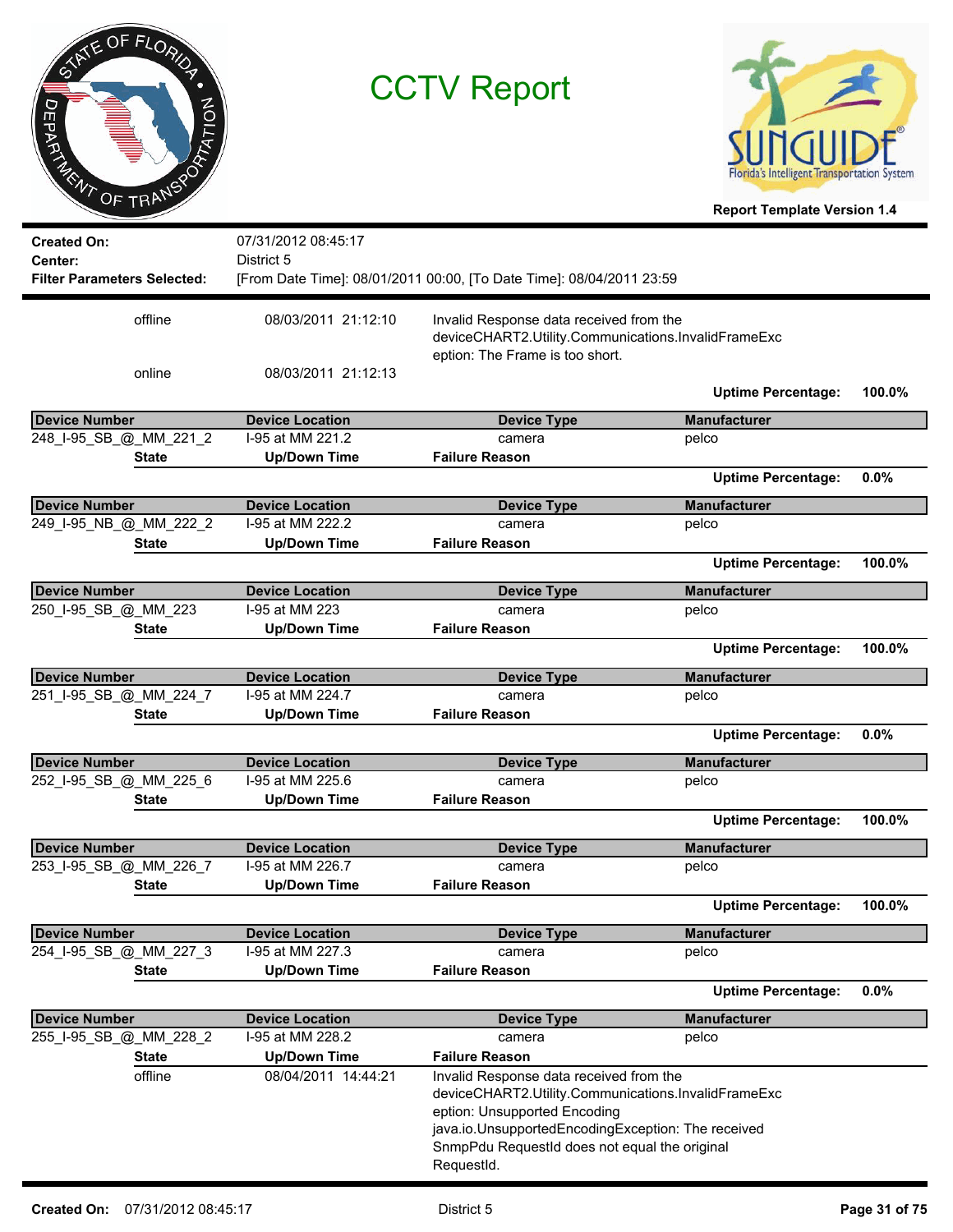| П<br>τ<br><b>ARNT OF TRANSP</b>                                            | OF FLORIDA<br><b>ZOLTA</b> |                                   | <b>CCTV Report</b>                                                                                                                                                                                                                                  | Florida's Intelligent Transportation System<br><b>Report Template Version 1.4</b> |         |
|----------------------------------------------------------------------------|----------------------------|-----------------------------------|-----------------------------------------------------------------------------------------------------------------------------------------------------------------------------------------------------------------------------------------------------|-----------------------------------------------------------------------------------|---------|
| <b>Created On:</b><br><b>Center:</b><br><b>Filter Parameters Selected:</b> |                            | 07/31/2012 08:45:17<br>District 5 | [From Date Time]: 08/01/2011 00:00, [To Date Time]: 08/04/2011 23:59                                                                                                                                                                                |                                                                                   |         |
|                                                                            | online                     | 08/04/2011 14:45:07               |                                                                                                                                                                                                                                                     | <b>Uptime Percentage:</b>                                                         | 9.6%    |
| <b>Device Number</b>                                                       |                            | <b>Device Location</b>            | <b>Device Type</b>                                                                                                                                                                                                                                  | <b>Manufacturer</b>                                                               |         |
| 256_I-95_NB_@_MM_229_8                                                     |                            | I-95 at MM 229.8                  | camera                                                                                                                                                                                                                                              | pelco                                                                             |         |
|                                                                            |                            |                                   |                                                                                                                                                                                                                                                     |                                                                                   |         |
|                                                                            | <b>State</b>               | <b>Up/Down Time</b>               | <b>Failure Reason</b>                                                                                                                                                                                                                               |                                                                                   |         |
|                                                                            |                            |                                   |                                                                                                                                                                                                                                                     | <b>Uptime Percentage:</b>                                                         | 100.0%  |
| <b>Device Number</b>                                                       |                            | <b>Device Location</b>            | <b>Device Type</b>                                                                                                                                                                                                                                  | <b>Manufacturer</b>                                                               |         |
| 257_I-95_SB_@_MM_230                                                       |                            | I-95 at MM 230                    | camera                                                                                                                                                                                                                                              | pelco                                                                             |         |
|                                                                            | <b>State</b>               | <b>Up/Down Time</b>               | <b>Failure Reason</b>                                                                                                                                                                                                                               |                                                                                   |         |
|                                                                            | offline                    | 08/01/2011 06:28:19               | Invalid Response data received from the                                                                                                                                                                                                             |                                                                                   |         |
|                                                                            |                            |                                   | devicefdot.utility.comm.CommException: Error reading<br>PMPP packet from socket: Read timed out<br>Error Code: 0<br>Data: null<br>Map: null                                                                                                         |                                                                                   |         |
|                                                                            | online                     | 08/01/2011 08:32:43               |                                                                                                                                                                                                                                                     | <b>Uptime Percentage:</b>                                                         | 97.8%   |
| <b>Device Number</b>                                                       |                            | <b>Device Location</b>            | <b>Device Type</b>                                                                                                                                                                                                                                  | <b>Manufacturer</b>                                                               |         |
| 258 I-95 SB @ MM 231 1                                                     |                            | I-95 at MM 231.1                  | camera                                                                                                                                                                                                                                              | pelco                                                                             |         |
|                                                                            | <b>State</b>               | <b>Up/Down Time</b>               | <b>Failure Reason</b>                                                                                                                                                                                                                               |                                                                                   |         |
|                                                                            |                            |                                   |                                                                                                                                                                                                                                                     | <b>Uptime Percentage:</b>                                                         | $0.0\%$ |
| <b>Device Number</b>                                                       |                            | <b>Device Location</b>            | <b>Device Type</b>                                                                                                                                                                                                                                  | <b>Manufacturer</b>                                                               |         |
| 259_I-95_SB_@_MM_232_1                                                     |                            | I-95 at MM 232.1                  | camera                                                                                                                                                                                                                                              | pelco                                                                             |         |
|                                                                            | <b>State</b>               | <b>Up/Down Time</b>               | <b>Failure Reason</b>                                                                                                                                                                                                                               |                                                                                   |         |
|                                                                            | offline                    | 08/04/2011 06:15:47               | Invalid Response data received from the<br>deviceCHART2.Utility.Communications.InvalidFrameExc<br>eption: The Frame is too short.                                                                                                                   |                                                                                   |         |
|                                                                            | online                     | 08/04/2011 06:16:17               |                                                                                                                                                                                                                                                     | <b>Uptime Percentage:</b>                                                         | 99.9%   |
| <b>Device Number</b>                                                       |                            | <b>Device Location</b>            | <b>Device Type</b>                                                                                                                                                                                                                                  | <b>Manufacturer</b>                                                               |         |
| 260_I-95_SB_@_MM_232_9                                                     |                            | I-95 at MM 232.9                  | camera                                                                                                                                                                                                                                              | pelco                                                                             |         |
|                                                                            | <b>State</b>               | <b>Up/Down Time</b>               | <b>Failure Reason</b>                                                                                                                                                                                                                               |                                                                                   |         |
|                                                                            | offline                    | 08/04/2011 06:16:51               | Invalid Response data received from the<br>deviceCHART2.Utility.Communications.InvalidFrameExc<br>eption: Unsupported Encoding<br>java.io.UnsupportedEncodingException: The received<br>SnmpPdu RequestId does not equal the original<br>RequestId. |                                                                                   |         |
|                                                                            | online                     | 08/04/2011 06:16:51               |                                                                                                                                                                                                                                                     | <b>Uptime Percentage:</b>                                                         | 100.0%  |
|                                                                            |                            |                                   |                                                                                                                                                                                                                                                     |                                                                                   |         |
| <b>Device Number</b>                                                       |                            | <b>Device Location</b>            | <b>Device Type</b>                                                                                                                                                                                                                                  | <b>Manufacturer</b>                                                               |         |
| 261_I-95_SB_@_MM_233_9                                                     |                            | I-95 at MM 233.9                  | camera                                                                                                                                                                                                                                              | pelco                                                                             |         |
|                                                                            | <b>State</b>               | <b>Up/Down Time</b>               | <b>Failure Reason</b>                                                                                                                                                                                                                               |                                                                                   |         |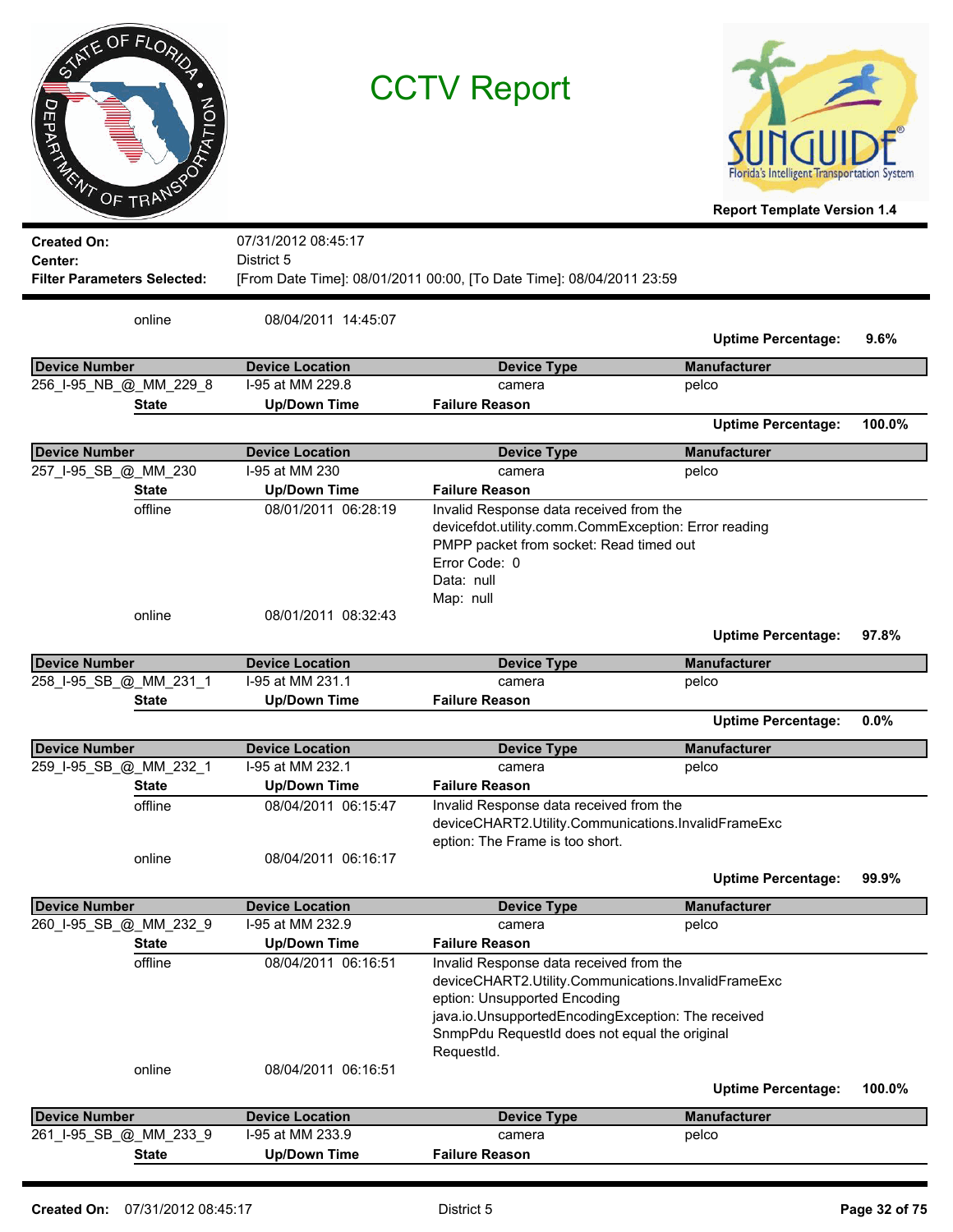| TATE OF FLORIDA<br><b>PATION</b><br>O<br><b>EPARY</b><br>RENT OF TRANSP<br><b>Created On:</b><br>Center: | <b>CCTV Report</b><br>07/31/2012 08:45:17<br>District 5 |                                                                                                                                                                                                                                                     | Intelligent Iransportation System<br><b>Report Template Version 1.4</b> |         |
|----------------------------------------------------------------------------------------------------------|---------------------------------------------------------|-----------------------------------------------------------------------------------------------------------------------------------------------------------------------------------------------------------------------------------------------------|-------------------------------------------------------------------------|---------|
| <b>Filter Parameters Selected:</b>                                                                       |                                                         | [From Date Time]: 08/01/2011 00:00, [To Date Time]: 08/04/2011 23:59                                                                                                                                                                                |                                                                         |         |
| online<br>offline                                                                                        | 08/04/2011 06:18:17<br>08/04/2011 06:18:17              | Invalid Response data received from the<br>deviceCHART2.Utility.Communications.InvalidFrameExc<br>eption: Unsupported Encoding<br>java.io.UnsupportedEncodingException: The received<br>SnmpPdu RequestId does not equal the original<br>RequestId. |                                                                         |         |
|                                                                                                          |                                                         |                                                                                                                                                                                                                                                     | <b>Uptime Percentage:</b>                                               | $0.0\%$ |
| <b>Device Number</b>                                                                                     | <b>Device Location</b>                                  | <b>Device Type</b>                                                                                                                                                                                                                                  | <b>Manufacturer</b>                                                     |         |
| 262_I-95_SB_@_MM_234_9                                                                                   | I-95 at MM 234.9                                        | camera                                                                                                                                                                                                                                              | pelco                                                                   |         |
| <b>State</b>                                                                                             | <b>Up/Down Time</b>                                     | <b>Failure Reason</b>                                                                                                                                                                                                                               |                                                                         |         |
|                                                                                                          |                                                         |                                                                                                                                                                                                                                                     | <b>Uptime Percentage:</b>                                               | 100.0%  |
| <b>Device Number</b>                                                                                     | <b>Device Location</b>                                  | <b>Device Type</b>                                                                                                                                                                                                                                  | <b>Manufacturer</b>                                                     |         |
| 263_I-95_SB_@_MM_235_9                                                                                   | I-95 at MM 235.9                                        | camera                                                                                                                                                                                                                                              | pelco                                                                   |         |
| <b>State</b>                                                                                             | <b>Up/Down Time</b>                                     | <b>Failure Reason</b>                                                                                                                                                                                                                               |                                                                         |         |
|                                                                                                          |                                                         |                                                                                                                                                                                                                                                     | <b>Uptime Percentage:</b>                                               | 0.0%    |
| <b>Device Number</b>                                                                                     | <b>Device Location</b>                                  | <b>Device Type</b>                                                                                                                                                                                                                                  | <b>Manufacturer</b>                                                     |         |
| 264_I-95_SB_@_MM_236_9                                                                                   | I-95 at MM 236.9                                        | camera                                                                                                                                                                                                                                              | pelco                                                                   |         |
| <b>State</b>                                                                                             | <b>Up/Down Time</b>                                     | <b>Failure Reason</b>                                                                                                                                                                                                                               |                                                                         |         |
|                                                                                                          |                                                         |                                                                                                                                                                                                                                                     | <b>Uptime Percentage:</b>                                               | 100.0%  |
| <b>Device Number</b>                                                                                     | <b>Device Location</b>                                  | <b>Device Type</b>                                                                                                                                                                                                                                  | <b>Manufacturer</b>                                                     |         |
| 265_I-95_NB_@_MM_236_9                                                                                   | I-95 at MM 236.9                                        | camera                                                                                                                                                                                                                                              | pelco                                                                   |         |
| <b>State</b>                                                                                             | <b>Up/Down Time</b>                                     | <b>Failure Reason</b>                                                                                                                                                                                                                               |                                                                         |         |
|                                                                                                          |                                                         |                                                                                                                                                                                                                                                     | <b>Uptime Percentage:</b>                                               | 100.0%  |
| <b>Device Number</b>                                                                                     | <b>Device Location</b>                                  | <b>Device Type</b>                                                                                                                                                                                                                                  | <b>Manufacturer</b>                                                     |         |
| 266_I-95_SB_@_MM_237_9                                                                                   | I-95 at MM 237.9                                        | camera                                                                                                                                                                                                                                              | pelco                                                                   |         |
| <b>State</b>                                                                                             | <b>Up/Down Time</b>                                     | <b>Failure Reason</b>                                                                                                                                                                                                                               |                                                                         |         |
|                                                                                                          |                                                         |                                                                                                                                                                                                                                                     | <b>Uptime Percentage:</b>                                               | 0.0%    |
| <b>Device Number</b>                                                                                     | <b>Device Location</b>                                  | <b>Device Type</b>                                                                                                                                                                                                                                  | <b>Manufacturer</b>                                                     |         |
| 267 I-95 NB @ MM 237 9                                                                                   | I-95 at MM 237.9                                        | camera                                                                                                                                                                                                                                              | pelco                                                                   |         |
| <b>State</b>                                                                                             | <b>Up/Down Time</b>                                     | <b>Failure Reason</b>                                                                                                                                                                                                                               |                                                                         |         |
| offline                                                                                                  | 08/03/2011 22:35:00                                     | Invalid Response data received from the<br>deviceCHART2.Utility.Communications.InvalidFrameExc<br>eption: The Frame is too short.                                                                                                                   |                                                                         |         |
| online                                                                                                   | 08/03/2011 22:35:00                                     |                                                                                                                                                                                                                                                     |                                                                         |         |
| offline                                                                                                  | 08/03/2011 22:35:08                                     | Invalid Response data received from the<br>deviceCHART2.Utility.Communications.InvalidFrameExc<br>eption: Unsupported Encoding<br>java.io.UnsupportedEncodingException: The received<br>SnmpPdu RequestId does not equal the original<br>RequestId. |                                                                         |         |
| online                                                                                                   | 08/03/2011 22:35:08                                     |                                                                                                                                                                                                                                                     |                                                                         |         |
|                                                                                                          |                                                         |                                                                                                                                                                                                                                                     | <b>Uptime Percentage:</b>                                               | 26.4%   |

 $\overline{\phantom{a}}$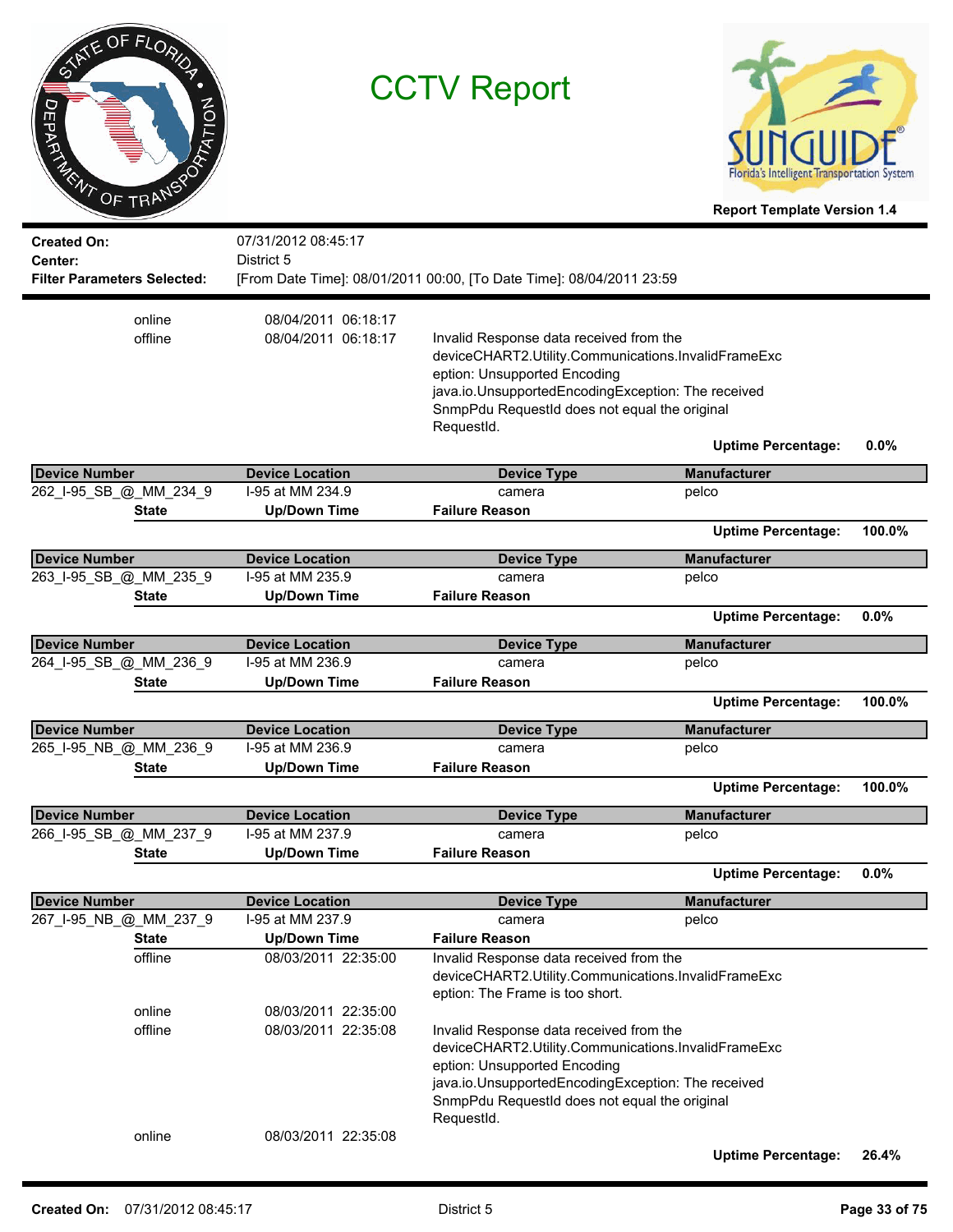



**Report Template Version 1.4**

| <b>Created On:</b>                 | 07/31/2012 08:45:17    |                                                                      |                           |        |
|------------------------------------|------------------------|----------------------------------------------------------------------|---------------------------|--------|
| Center:                            | District 5             |                                                                      |                           |        |
| <b>Filter Parameters Selected:</b> |                        | [From Date Time]: 08/01/2011 00:00, [To Date Time]: 08/04/2011 23:59 |                           |        |
|                                    |                        |                                                                      |                           |        |
| <b>Device Number</b>               | <b>Device Location</b> | <b>Device Type</b>                                                   | <b>Manufacturer</b>       |        |
| 268_I-95_SB_@_MM_239               | I-95 at MM 239         | camera                                                               | pelco                     |        |
| <b>State</b>                       | <b>Up/Down Time</b>    | <b>Failure Reason</b>                                                |                           |        |
|                                    |                        |                                                                      | <b>Uptime Percentage:</b> | 100.0% |
| <b>Device Number</b>               | <b>Device Location</b> | <b>Device Type</b>                                                   | <b>Manufacturer</b>       |        |
| 269_I-95_NB_@_MM_239               | I-95 at MM 239         | camera                                                               | pelco                     |        |
|                                    | <b>Up/Down Time</b>    | <b>Failure Reason</b>                                                |                           |        |
| <b>State</b>                       |                        |                                                                      | <b>Uptime Percentage:</b> | 0.0%   |
|                                    |                        |                                                                      |                           |        |
| <b>Device Number</b>               | <b>Device Location</b> | <b>Device Type</b>                                                   | <b>Manufacturer</b>       |        |
| 270_I-95_SB_@_MM_239_9             | I-95 at MM 239.9       | camera                                                               | pelco                     |        |
| <b>State</b>                       | <b>Up/Down Time</b>    | <b>Failure Reason</b>                                                |                           |        |
|                                    |                        |                                                                      | <b>Uptime Percentage:</b> | 100.0% |
| <b>Device Number</b>               | <b>Device Location</b> | <b>Device Type</b>                                                   | <b>Manufacturer</b>       |        |
| 271_I-95_NB_@_MM_239_9             | I-95 at MM 239.9       | camera                                                               | pelco                     |        |
| <b>State</b>                       | <b>Up/Down Time</b>    | <b>Failure Reason</b>                                                |                           |        |
|                                    |                        |                                                                      | <b>Uptime Percentage:</b> | 100.0% |
| <b>Device Number</b>               | <b>Device Location</b> | <b>Device Type</b>                                                   | <b>Manufacturer</b>       |        |
| 272_I-95_SB_@_MM_240_9             | I-95 at MM 240.9       | camera                                                               | pelco                     |        |
| <b>State</b>                       | <b>Up/Down Time</b>    | <b>Failure Reason</b>                                                |                           |        |
|                                    |                        |                                                                      | <b>Uptime Percentage:</b> | 100.0% |
| <b>Device Number</b>               | <b>Device Location</b> | <b>Device Type</b>                                                   | <b>Manufacturer</b>       |        |
| 273_I-95_NB_@_MM_240_9             | I-95 at MM 240.9       | camera                                                               | pelco                     |        |
| <b>State</b>                       | <b>Up/Down Time</b>    | <b>Failure Reason</b>                                                |                           |        |
|                                    |                        |                                                                      | <b>Uptime Percentage:</b> | 100.0% |
|                                    |                        |                                                                      |                           |        |
| <b>Device Number</b>               | <b>Device Location</b> | <b>Device Type</b>                                                   | <b>Manufacturer</b>       |        |
| 274 I-95 SB @ MM 241 9             | I-95 at MM 241.9       | camera                                                               | pelco                     |        |
| <b>State</b>                       | <b>Up/Down Time</b>    | <b>Failure Reason</b>                                                |                           |        |
|                                    |                        |                                                                      | <b>Uptime Percentage:</b> | 100.0% |
| <b>Device Number</b>               | <b>Device Location</b> | <b>Device Type</b>                                                   | <b>Manufacturer</b>       |        |
| 275_I-95_NB_@_MM_241_9             | I-95 at MM 241.9       | camera                                                               | pelco                     |        |
| <b>State</b>                       | <b>Up/Down Time</b>    | <b>Failure Reason</b>                                                |                           |        |
|                                    |                        |                                                                      | <b>Uptime Percentage:</b> | 100.0% |
| <b>Device Number</b>               | <b>Device Location</b> | <b>Device Type</b>                                                   | <b>Manufacturer</b>       |        |
| 276 I-95 SB @ MM 242 8             | I-95 at MM 242.8       | camera                                                               | pelco                     |        |
| <b>State</b>                       | <b>Up/Down Time</b>    | <b>Failure Reason</b>                                                |                           |        |
|                                    |                        |                                                                      | <b>Uptime Percentage:</b> | 100.0% |
| <b>Device Number</b>               | <b>Device Location</b> | <b>Device Type</b>                                                   | <b>Manufacturer</b>       |        |
| 277_I-95_NB_@_MM_242_8             | I-95 at MM 242.8       | camera                                                               | pelco                     |        |
| <b>State</b>                       | <b>Up/Down Time</b>    | <b>Failure Reason</b>                                                |                           |        |
|                                    |                        |                                                                      |                           |        |

**Uptime Percentage: 100.0%**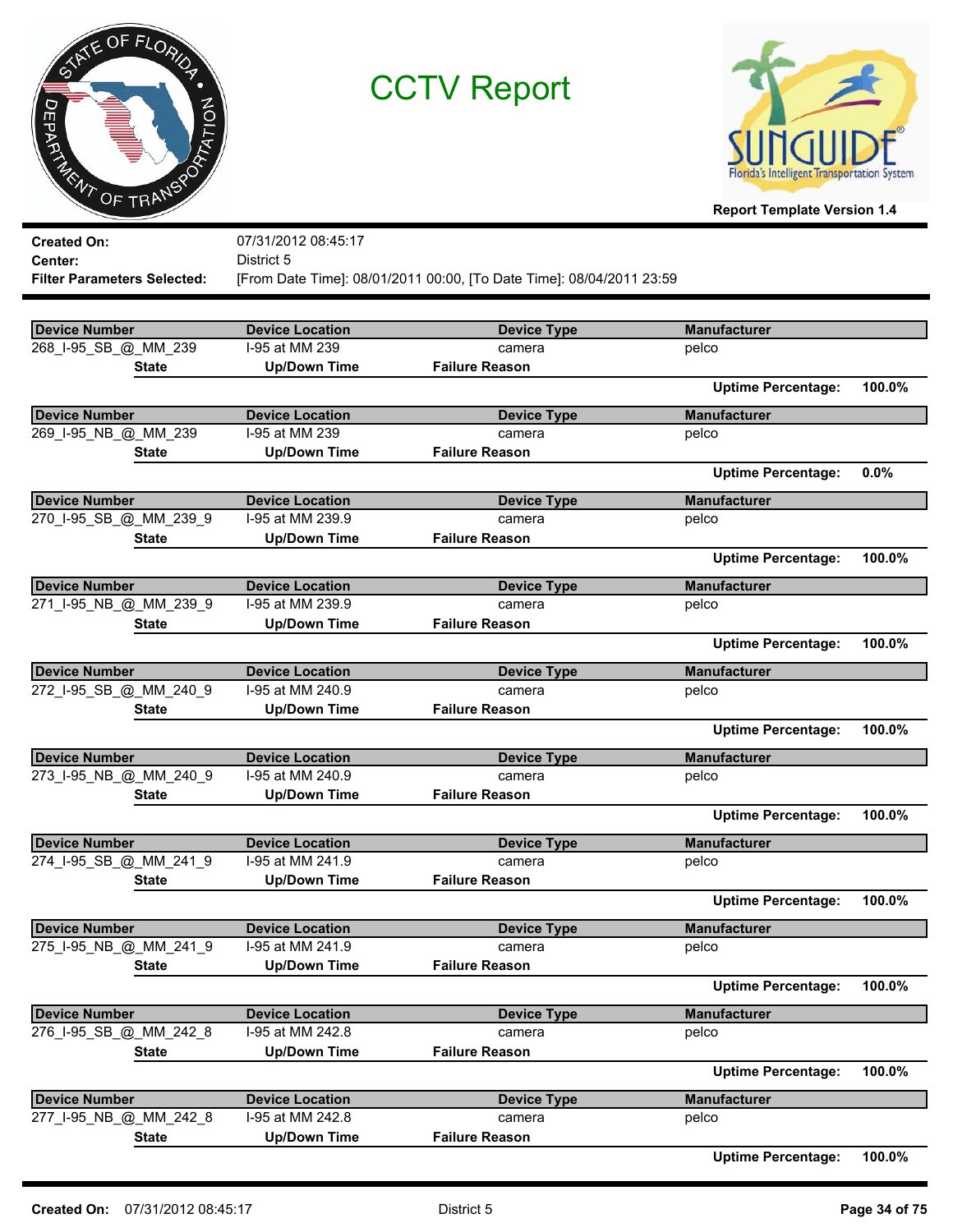



**Report Template Version 1.4**

| <b>Created On:</b>                 | 07/31/2012 08:45:17    |                                                                                                |                           |        |
|------------------------------------|------------------------|------------------------------------------------------------------------------------------------|---------------------------|--------|
| Center:                            | District 5             |                                                                                                |                           |        |
| <b>Filter Parameters Selected:</b> |                        | [From Date Time]: 08/01/2011 00:00, [To Date Time]: 08/04/2011 23:59                           |                           |        |
|                                    |                        |                                                                                                |                           |        |
| <b>Device Number</b>               | <b>Device Location</b> | <b>Device Type</b>                                                                             | <b>Manufacturer</b>       |        |
| 278_I-95_NB_@_MM_244               | I-95 at MM 244         | camera                                                                                         | pelco                     |        |
| <b>State</b>                       | <b>Up/Down Time</b>    | <b>Failure Reason</b>                                                                          |                           |        |
|                                    |                        |                                                                                                | <b>Uptime Percentage:</b> | 0.0%   |
| <b>Device Number</b>               | <b>Device Location</b> |                                                                                                | <b>Manufacturer</b>       |        |
| 279_I-95_SB_@_MM_245_4             | I-95 at MM 245.4       | <b>Device Type</b><br>camera                                                                   | pelco                     |        |
| <b>State</b>                       | <b>Up/Down Time</b>    | <b>Failure Reason</b>                                                                          |                           |        |
|                                    |                        |                                                                                                |                           |        |
|                                    |                        |                                                                                                | <b>Uptime Percentage:</b> | 100.0% |
| <b>Device Number</b>               | <b>Device Location</b> | <b>Device Type</b>                                                                             | <b>Manufacturer</b>       |        |
| 280_I-95_NB_@_MM_245_3             | I-95 at MM 245.3       | camera                                                                                         | pelco                     |        |
| <b>State</b>                       | <b>Up/Down Time</b>    | <b>Failure Reason</b>                                                                          |                           |        |
|                                    |                        |                                                                                                | <b>Uptime Percentage:</b> | 100.0% |
| <b>Device Number</b>               | <b>Device Location</b> | <b>Device Type</b>                                                                             | <b>Manufacturer</b>       |        |
| 281_I-95_SB_@_MM_246_1             | I-95 at MM 246.1       | camera                                                                                         | pelco                     |        |
| <b>State</b>                       | <b>Up/Down Time</b>    | <b>Failure Reason</b>                                                                          |                           |        |
|                                    |                        |                                                                                                | <b>Uptime Percentage:</b> | 100.0% |
| <b>Device Number</b>               | <b>Device Location</b> | <b>Device Type</b>                                                                             | <b>Manufacturer</b>       |        |
| 282_I-95_NB_@_MM_246_1             | I-95 at MM 246.1       | camera                                                                                         | pelco                     |        |
| <b>State</b>                       | <b>Up/Down Time</b>    | <b>Failure Reason</b>                                                                          |                           |        |
|                                    |                        |                                                                                                | <b>Uptime Percentage:</b> | 100.0% |
| <b>Device Number</b>               | <b>Device Location</b> | <b>Device Type</b>                                                                             | <b>Manufacturer</b>       |        |
| 283_I-95_SB_@_MM_247_1             | I-95 at MM 247.1       | camera                                                                                         | pelco                     |        |
| <b>State</b>                       | <b>Up/Down Time</b>    | <b>Failure Reason</b>                                                                          |                           |        |
|                                    |                        |                                                                                                | <b>Uptime Percentage:</b> | 100.0% |
| <b>Device Number</b>               | <b>Device Location</b> | <b>Device Type</b>                                                                             | <b>Manufacturer</b>       |        |
| 284_I-95_NB_@_MM_247_1             | I-95 at MM 247.1       | camera                                                                                         | pelco                     |        |
| <b>State</b>                       | <b>Up/Down Time</b>    | <b>Failure Reason</b>                                                                          |                           |        |
|                                    |                        |                                                                                                | <b>Uptime Percentage:</b> | 0.0%   |
|                                    |                        |                                                                                                |                           |        |
| Device Number                      | <b>Device Location</b> | <b>Device Type</b>                                                                             | <b>Manufacturer</b>       |        |
| 285_I-95_SB_@_MM_247_9             | I-95 at MM 247.9       | camera                                                                                         | pelco                     |        |
| <b>State</b>                       | <b>Up/Down Time</b>    | <b>Failure Reason</b>                                                                          |                           |        |
| offline                            | 08/03/2011 10:30:38    | Invalid Response data received from the<br>deviceCHART2.Utility.Communications.InvalidFrameExc |                           |        |
|                                    |                        | eption: Unsupported Encoding                                                                   |                           |        |
|                                    |                        | java.io.UnsupportedEncodingException: The received                                             |                           |        |
|                                    |                        | SnmpPdu RequestId does not equal the original                                                  |                           |        |
|                                    |                        | RequestId.                                                                                     |                           |        |
| online                             | 08/03/2011 10:30:38    |                                                                                                |                           |        |
|                                    |                        |                                                                                                |                           |        |

**Uptime Percentage: 39.0%**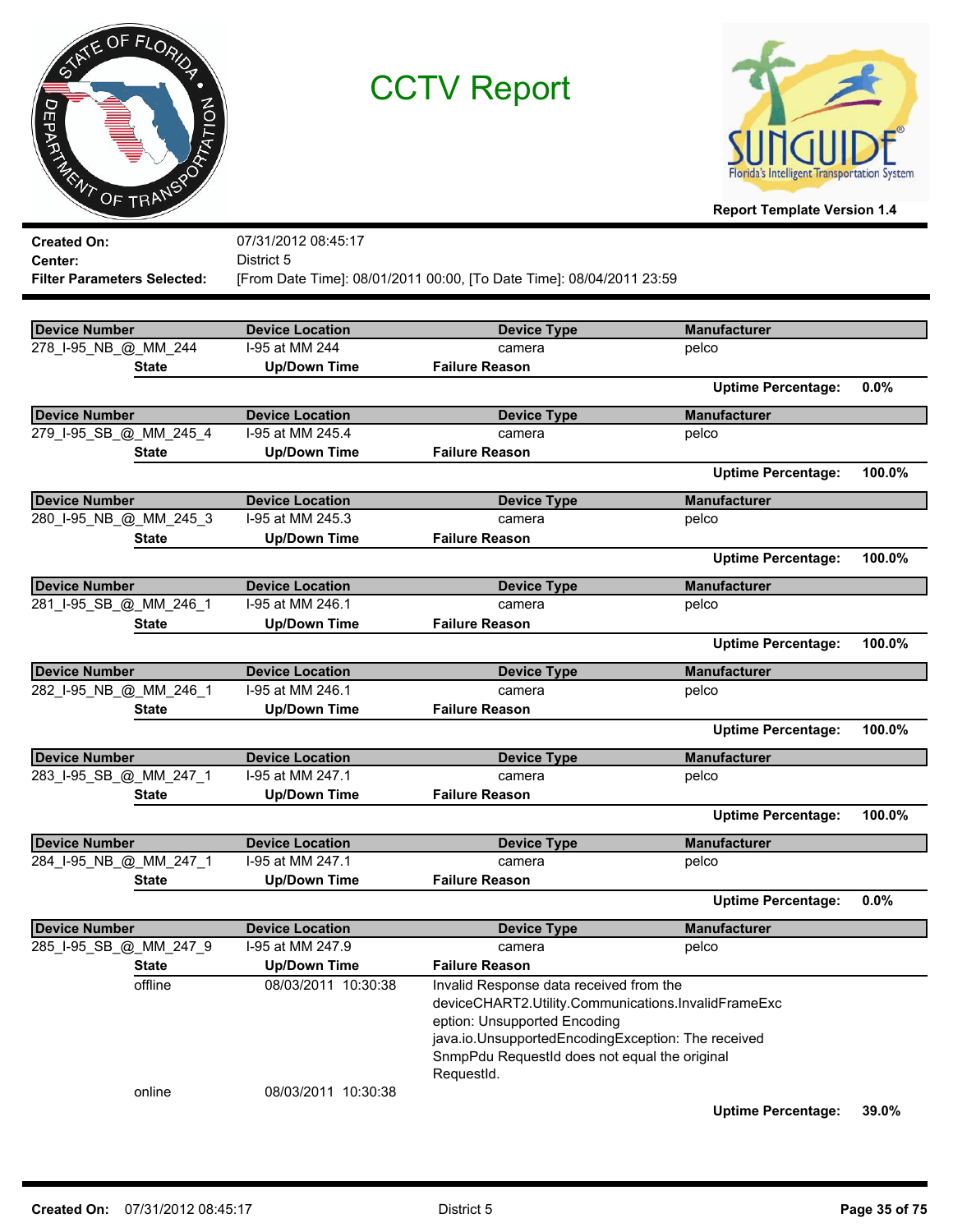



**Report Template Version 1.4**

| <b>Created On:</b>                 | 07/31/2012 08:45:17    |                                                                                                                                                                                                                                                     |                           |        |
|------------------------------------|------------------------|-----------------------------------------------------------------------------------------------------------------------------------------------------------------------------------------------------------------------------------------------------|---------------------------|--------|
| Center:                            | District 5             |                                                                                                                                                                                                                                                     |                           |        |
| <b>Filter Parameters Selected:</b> |                        | [From Date Time]: 08/01/2011 00:00, [To Date Time]: 08/04/2011 23:59                                                                                                                                                                                |                           |        |
|                                    |                        |                                                                                                                                                                                                                                                     |                           |        |
| Device Number                      | <b>Device Location</b> | <b>Device Type</b>                                                                                                                                                                                                                                  | <b>Manufacturer</b>       |        |
| 286_I-95_NB_@_MM_247_9             | I-95 NB @ MM 247.9     | camera                                                                                                                                                                                                                                              | Bosch                     |        |
| <b>State</b>                       | <b>Up/Down Time</b>    | <b>Failure Reason</b>                                                                                                                                                                                                                               |                           |        |
|                                    |                        |                                                                                                                                                                                                                                                     | <b>Uptime Percentage:</b> | 100.0% |
| <b>Device Number</b>               | <b>Device Location</b> | <b>Device Type</b>                                                                                                                                                                                                                                  | <b>Manufacturer</b>       |        |
| 287_I-95_NB_@_MM_248_9             | I-95 at MM 248.9       | camera                                                                                                                                                                                                                                              | pelco                     |        |
| <b>State</b>                       | <b>Up/Down Time</b>    | <b>Failure Reason</b>                                                                                                                                                                                                                               |                           |        |
|                                    |                        |                                                                                                                                                                                                                                                     | <b>Uptime Percentage:</b> | 0.0%   |
| <b>Device Number</b>               | <b>Device Location</b> | <b>Device Type</b>                                                                                                                                                                                                                                  | <b>Manufacturer</b>       |        |
| 288_I-95_SB_@_MM_250_1             | I-95 at MM 250.1       | camera                                                                                                                                                                                                                                              | pelco                     |        |
| <b>State</b>                       | <b>Up/Down Time</b>    | <b>Failure Reason</b>                                                                                                                                                                                                                               |                           |        |
|                                    |                        |                                                                                                                                                                                                                                                     | <b>Uptime Percentage:</b> | 100.0% |
| <b>Device Number</b>               | <b>Device Location</b> | <b>Device Type</b>                                                                                                                                                                                                                                  | <b>Manufacturer</b>       |        |
| 289_I-95_NB_@_MM_250_1             | I-95 at MM 250.1       | camera                                                                                                                                                                                                                                              | pelco                     |        |
| <b>State</b>                       | <b>Up/Down Time</b>    | <b>Failure Reason</b>                                                                                                                                                                                                                               |                           |        |
|                                    |                        |                                                                                                                                                                                                                                                     | <b>Uptime Percentage:</b> | 100.0% |
| <b>Device Number</b>               | <b>Device Location</b> | <b>Device Type</b>                                                                                                                                                                                                                                  | <b>Manufacturer</b>       |        |
| 290_I-95_SB_@_MM_251_1             | I-95 at MM 251.1       | camera                                                                                                                                                                                                                                              | pelco                     |        |
| <b>State</b>                       | <b>Up/Down Time</b>    | <b>Failure Reason</b>                                                                                                                                                                                                                               |                           |        |
|                                    |                        |                                                                                                                                                                                                                                                     | <b>Uptime Percentage:</b> | 100.0% |
| <b>Device Number</b>               | <b>Device Location</b> | <b>Device Type</b>                                                                                                                                                                                                                                  | <b>Manufacturer</b>       |        |
| 291_I-95_NB_@_MM_251               | I-95 at MM 251         | camera                                                                                                                                                                                                                                              | pelco                     |        |
| <b>State</b>                       | <b>Up/Down Time</b>    | <b>Failure Reason</b>                                                                                                                                                                                                                               |                           |        |
|                                    |                        |                                                                                                                                                                                                                                                     | <b>Uptime Percentage:</b> | 0.0%   |
| <b>Device Number</b>               | <b>Device Location</b> | <b>Device Type</b>                                                                                                                                                                                                                                  | <b>Manufacturer</b>       |        |
| 292_I-95_SB_@_MM_251_7             | I-95 at MM 251.7       | camera                                                                                                                                                                                                                                              | pelco                     |        |
| <b>State</b>                       | <b>Up/Down Time</b>    | <b>Failure Reason</b>                                                                                                                                                                                                                               |                           |        |
| offline                            | 08/03/2011 10:35:52    | Invalid Response data received from the<br>deviceCHART2.Utility.Communications.InvalidFrameExc<br>eption: Unsupported Encoding<br>java.io.UnsupportedEncodingException: The received<br>SnmpPdu RequestId does not equal the original<br>RequestId. |                           |        |
| online                             | 08/03/2011 10:35:52    |                                                                                                                                                                                                                                                     |                           |        |
| online                             | 08/03/2011 10:35:59    |                                                                                                                                                                                                                                                     |                           |        |
| offline                            | 08/03/2011 10:35:59    | Invalid Response data received from the<br>deviceCHART2.Utility.Communications.InvalidFrameExc<br>eption: Unsupported Encoding<br>java.io.UnsupportedEncodingException: The received<br>SnmpPdu RequestId does not equal the original<br>RequestId. |                           |        |

**Uptime Percentage: 61.0%**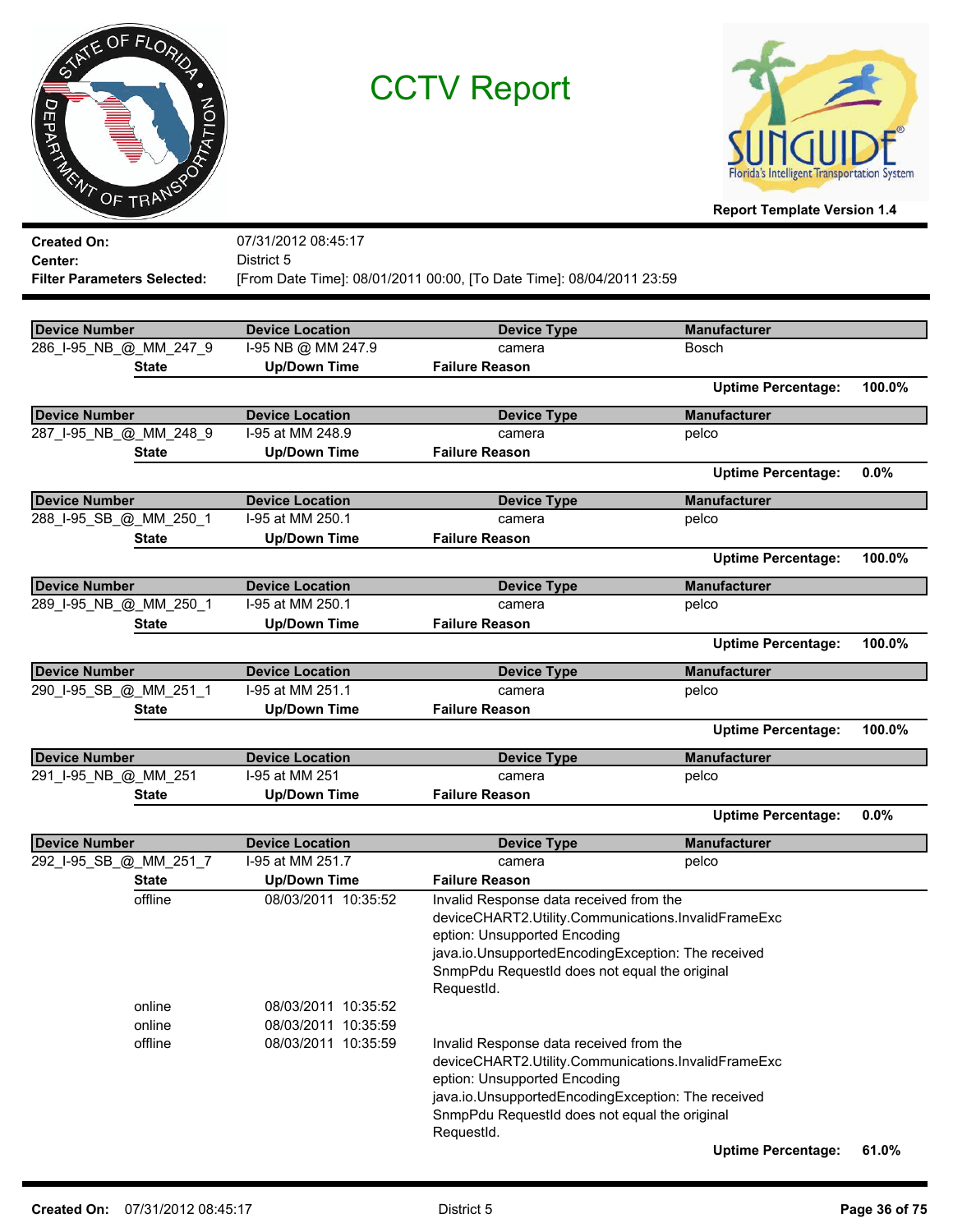



| <b>Created On:</b>                 | 07/31/2012 08:45:17    |                                                                      |                           |        |
|------------------------------------|------------------------|----------------------------------------------------------------------|---------------------------|--------|
| Center:                            | District 5             |                                                                      |                           |        |
| <b>Filter Parameters Selected:</b> |                        | [From Date Time]: 08/01/2011 00:00, [To Date Time]: 08/04/2011 23:59 |                           |        |
|                                    |                        |                                                                      |                           |        |
| <b>Device Number</b>               | <b>Device Location</b> | <b>Device Type</b>                                                   | <b>Manufacturer</b>       |        |
| 293_I-95_NB_@_MM_251_5             | I-95 at MM 251.5       | camera                                                               | pelco                     |        |
| <b>State</b>                       | <b>Up/Down Time</b>    | <b>Failure Reason</b>                                                |                           |        |
|                                    |                        |                                                                      | <b>Uptime Percentage:</b> | 0.0%   |
| <b>Device Number</b>               | <b>Device Location</b> | <b>Device Type</b>                                                   | <b>Manufacturer</b>       |        |
| 294_I-95_SB_@_MM_252_5             | I-95 at MM 252.5       | camera                                                               | pelco                     |        |
| <b>State</b>                       | <b>Up/Down Time</b>    | <b>Failure Reason</b>                                                |                           |        |
|                                    |                        |                                                                      | <b>Uptime Percentage:</b> | 0.0%   |
| <b>Device Number</b>               | <b>Device Location</b> | <b>Device Type</b>                                                   | <b>Manufacturer</b>       |        |
| 295_I-95_NB_@_MM_252_5             | I-95 at MM 252.5       | camera                                                               | pelco                     |        |
| <b>State</b>                       | <b>Up/Down Time</b>    | <b>Failure Reason</b>                                                |                           |        |
|                                    |                        |                                                                      | <b>Uptime Percentage:</b> | 100.0% |
| <b>Device Number</b>               | <b>Device Location</b> | <b>Device Type</b>                                                   | <b>Manufacturer</b>       |        |
| 296_I-95_SB_@_MM_253_1             | I-95 at MM 253.1       | camera                                                               | pelco                     |        |
| <b>State</b>                       | <b>Up/Down Time</b>    | <b>Failure Reason</b>                                                |                           |        |
|                                    |                        |                                                                      | <b>Uptime Percentage:</b> | 100.0% |
| <b>Device Number</b>               | <b>Device Location</b> | <b>Device Type</b>                                                   | <b>Manufacturer</b>       |        |
| 297_I-95_NB_@_MM_253_1             | I-95 at MM 253.1       | camera                                                               | pelco                     |        |
| <b>State</b>                       | <b>Up/Down Time</b>    | <b>Failure Reason</b>                                                |                           |        |
|                                    |                        |                                                                      | <b>Uptime Percentage:</b> | 100.0% |
| <b>Device Number</b>               | <b>Device Location</b> | <b>Device Type</b>                                                   | <b>Manufacturer</b>       |        |
| 298_I-95_SB_@_MM_254               | I-95 at MM 254         | camera                                                               | pelco                     |        |
| <b>State</b>                       | <b>Up/Down Time</b>    | <b>Failure Reason</b>                                                |                           |        |
| offline                            | 08/01/2011 14:48:19    | Invalid Response data received from the                              |                           |        |
|                                    |                        | deviceCHART2.Utility.Communications.InvalidFrameExc                  |                           |        |
|                                    |                        | eption: Unsupported Encoding                                         |                           |        |
|                                    |                        | java.io.UnsupportedEncodingException: The received                   |                           |        |
|                                    |                        | SnmpPdu RequestId does not equal the original<br>RequestId.          |                           |        |
| online                             | 08/01/2011 14:48:20    |                                                                      |                           |        |
|                                    |                        |                                                                      | <b>Uptime Percentage:</b> | 100.0% |
|                                    |                        |                                                                      |                           |        |
| <b>Device Number</b>               | <b>Device Location</b> | <b>Device Type</b>                                                   | <b>Manufacturer</b>       |        |
| 299_I-95_NB_@_MM_254               | I-95 at MM 254         | camera                                                               | pelco                     |        |
| <b>State</b>                       | <b>Up/Down Time</b>    | <b>Failure Reason</b>                                                |                           |        |
|                                    |                        |                                                                      | <b>Uptime Percentage:</b> | 100.0% |
| <b>Device Number</b>               | <b>Device Location</b> | <b>Device Type</b>                                                   | <b>Manufacturer</b>       |        |
| 300 I-95 SB @ MM 254 8             | I-95 at MM 254.8       | camera                                                               | pelco                     |        |
| <b>State</b>                       | <b>Up/Down Time</b>    | <b>Failure Reason</b>                                                |                           |        |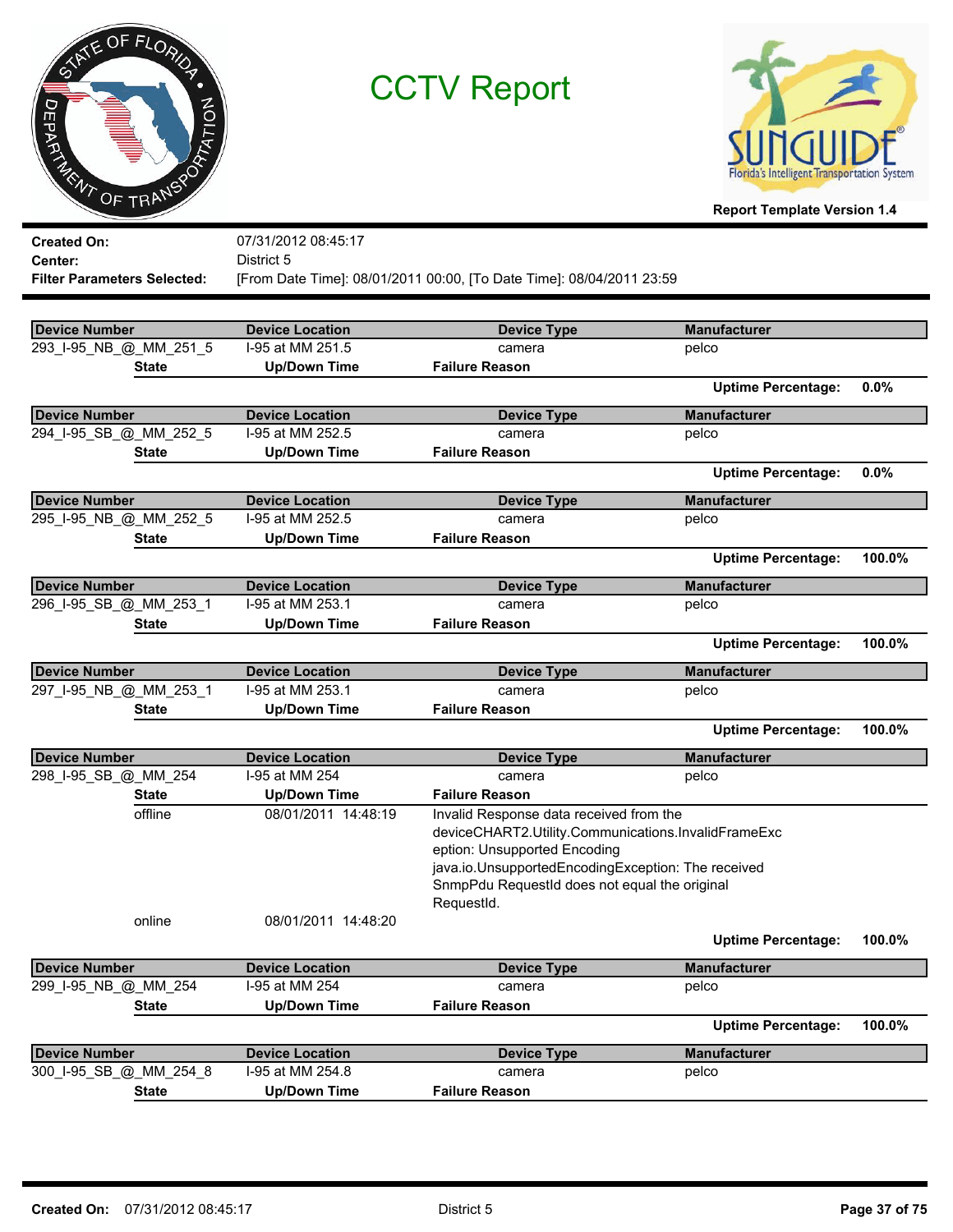| OF FLORIDA<br><b>ITION</b><br>m<br><b>PARTY OF TRANSP</b> |                                   | <b>CCTV Report</b>                                                                                                                                                                                                                                  | <b>Florida's Intelligent Transportation System</b><br><b>Report Template Version 1.4</b> |        |
|-----------------------------------------------------------|-----------------------------------|-----------------------------------------------------------------------------------------------------------------------------------------------------------------------------------------------------------------------------------------------------|------------------------------------------------------------------------------------------|--------|
| <b>Created On:</b><br>Center:                             | 07/31/2012 08:45:17<br>District 5 |                                                                                                                                                                                                                                                     |                                                                                          |        |
| <b>Filter Parameters Selected:</b>                        |                                   | [From Date Time]: 08/01/2011 00:00, [To Date Time]: 08/04/2011 23:59                                                                                                                                                                                |                                                                                          |        |
| offline                                                   | 08/01/2011 11:57:20               | Invalid Response data received from the<br>deviceCHART2.Utility.Communications.InvalidFrameExc<br>eption: Unsupported Encoding<br>java.io.UnsupportedEncodingException: The received<br>SnmpPdu RequestId does not equal the original               |                                                                                          |        |
| online                                                    | 08/01/2011 11:57:20               | RequestId.                                                                                                                                                                                                                                          | <b>Uptime Percentage:</b>                                                                | 100.0% |
| <b>Device Number</b>                                      | <b>Device Location</b>            | <b>Device Type</b>                                                                                                                                                                                                                                  | <b>Manufacturer</b>                                                                      |        |
| 301_I-95_NB_@_MM_254_8                                    | I-95 at MM 254.8                  | camera                                                                                                                                                                                                                                              | pelco                                                                                    |        |
| <b>State</b>                                              | <b>Up/Down Time</b>               | <b>Failure Reason</b>                                                                                                                                                                                                                               |                                                                                          |        |
|                                                           |                                   |                                                                                                                                                                                                                                                     | <b>Uptime Percentage:</b>                                                                | 100.0% |
| <b>Device Number</b>                                      | <b>Device Location</b>            | <b>Device Type</b>                                                                                                                                                                                                                                  | <b>Manufacturer</b>                                                                      |        |
| 302_I-95_NB_@_MM_255_8                                    | I-95 at MM 255.8                  | camera                                                                                                                                                                                                                                              | pelco                                                                                    |        |
| <b>State</b>                                              | <b>Up/Down Time</b>               | <b>Failure Reason</b>                                                                                                                                                                                                                               |                                                                                          |        |
|                                                           |                                   |                                                                                                                                                                                                                                                     | <b>Uptime Percentage:</b>                                                                | 100.0% |
| <b>Device Number</b>                                      | <b>Device Location</b>            | <b>Device Type</b>                                                                                                                                                                                                                                  | <b>Manufacturer</b>                                                                      |        |
| 303_I-95_SB_@_MM_256_5                                    | I-95 at MM 256.5                  | camera                                                                                                                                                                                                                                              | pelco                                                                                    |        |
| <b>State</b>                                              | <b>Up/Down Time</b>               | <b>Failure Reason</b>                                                                                                                                                                                                                               |                                                                                          |        |
|                                                           |                                   |                                                                                                                                                                                                                                                     | <b>Uptime Percentage:</b>                                                                | 100.0% |
| <b>Device Number</b>                                      | <b>Device Location</b>            |                                                                                                                                                                                                                                                     | <b>Manufacturer</b>                                                                      |        |
| 304_I-95_NB_@_MM_256_5                                    | I-95 at MM 256.5                  | <b>Device Type</b><br>camera                                                                                                                                                                                                                        | pelco                                                                                    |        |
| <b>State</b>                                              | <b>Up/Down Time</b>               | <b>Failure Reason</b>                                                                                                                                                                                                                               |                                                                                          |        |
| online                                                    | 08/04/2011 22:14:08               |                                                                                                                                                                                                                                                     |                                                                                          |        |
| offline                                                   | 08/04/2011 22:14:08               | Invalid Response data received from the<br>deviceCHART2.Utility.Communications.InvalidFrameExc<br>eption: Unsupported Encoding<br>java.io.UnsupportedEncodingException: The received<br>SnmpPdu RequestId does not equal the original<br>RequestId. |                                                                                          |        |
|                                                           |                                   |                                                                                                                                                                                                                                                     | <b>Uptime Percentage:</b>                                                                | 98.1%  |
| <b>Device Number</b>                                      | <b>Device Location</b>            | <b>Device Type</b>                                                                                                                                                                                                                                  | <b>Manufacturer</b>                                                                      |        |
| 305_I-95_SB_@_MM_257_6                                    | I-95 at MM 257.6                  | camera                                                                                                                                                                                                                                              | pelco                                                                                    |        |
| <b>State</b>                                              | <b>Up/Down Time</b>               | <b>Failure Reason</b>                                                                                                                                                                                                                               |                                                                                          |        |
|                                                           |                                   |                                                                                                                                                                                                                                                     | <b>Uptime Percentage:</b>                                                                | 100.0% |
| <b>Device Number</b>                                      | <b>Device Location</b>            | <b>Device Type</b>                                                                                                                                                                                                                                  | <b>Manufacturer</b>                                                                      |        |
| 306_I-95_NB_@_MM_257_4                                    | I-95 at MM 257.4                  | camera                                                                                                                                                                                                                                              | pelco                                                                                    |        |
| <b>State</b>                                              | <b>Up/Down Time</b>               | <b>Failure Reason</b>                                                                                                                                                                                                                               |                                                                                          |        |
|                                                           |                                   |                                                                                                                                                                                                                                                     | <b>Uptime Percentage:</b>                                                                | 100.0% |
| <b>Device Number</b>                                      | <b>Device Location</b>            | <b>Device Type</b>                                                                                                                                                                                                                                  | <b>Manufacturer</b>                                                                      |        |
| 307_I-95_NB_@_MM_258_4                                    | I-95 at MM 258.4                  | camera                                                                                                                                                                                                                                              | pelco                                                                                    |        |
| <b>State</b>                                              | <b>Up/Down Time</b>               | <b>Failure Reason</b>                                                                                                                                                                                                                               |                                                                                          |        |
|                                                           |                                   |                                                                                                                                                                                                                                                     | <b>Uptime Percentage:</b>                                                                | 100.0% |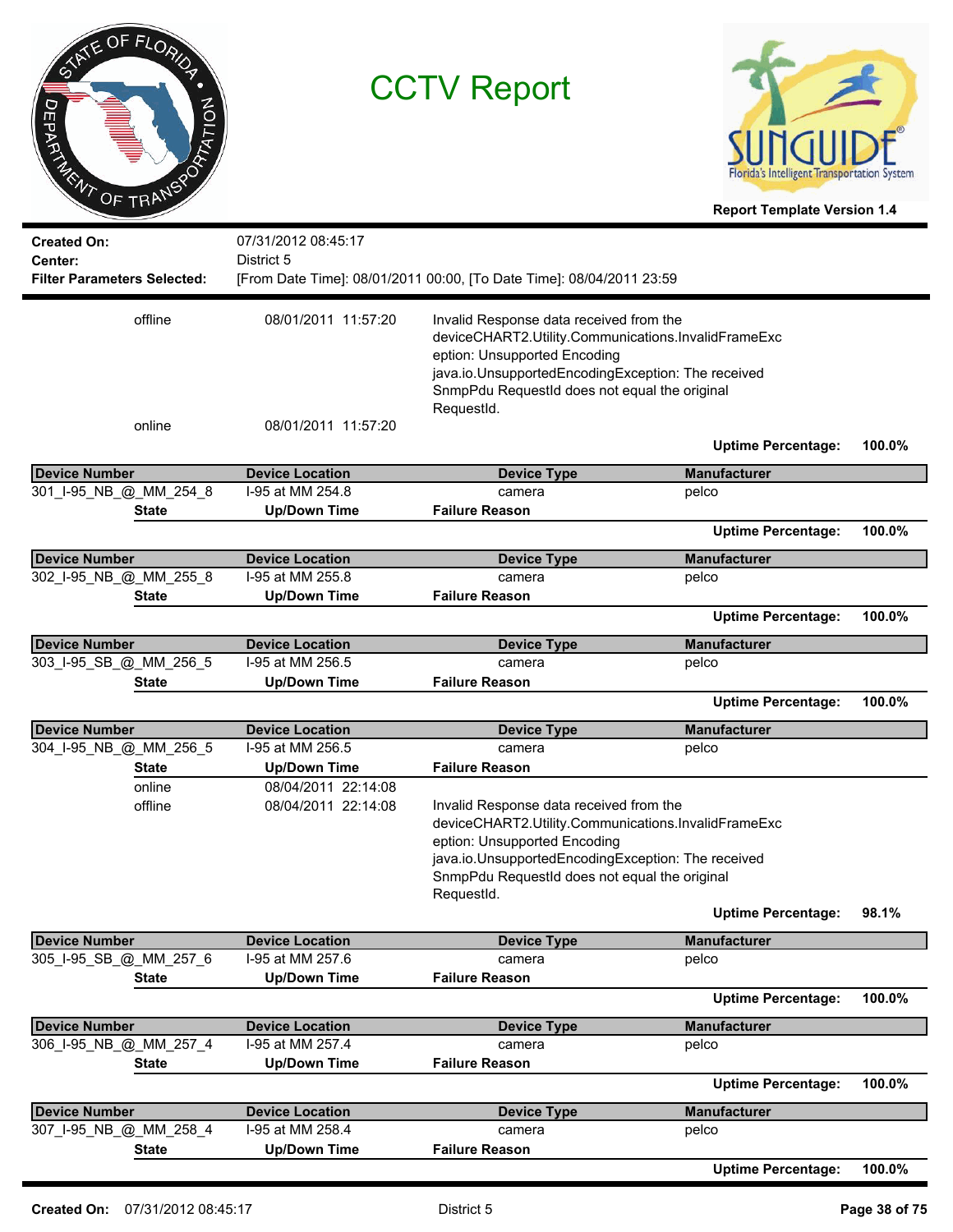



| <b>Created On:</b>                 | 07/31/2012 08:45:17    |                                                                                 |                           |        |
|------------------------------------|------------------------|---------------------------------------------------------------------------------|---------------------------|--------|
| Center:                            | District 5             |                                                                                 |                           |        |
| <b>Filter Parameters Selected:</b> |                        | [From Date Time]: 08/01/2011 00:00, [To Date Time]: 08/04/2011 23:59            |                           |        |
|                                    |                        |                                                                                 |                           |        |
| <b>Device Number</b>               | <b>Device Location</b> | <b>Device Type</b>                                                              | <b>Manufacturer</b>       |        |
| 308 I-95 SB @ MM 258 5             | I-95 at MM 258.5       | camera                                                                          | pelco                     |        |
| <b>State</b>                       | <b>Up/Down Time</b>    | <b>Failure Reason</b>                                                           |                           |        |
|                                    |                        |                                                                                 | <b>Uptime Percentage:</b> | 100.0% |
| <b>Device Number</b>               | <b>Device Location</b> | <b>Device Type</b>                                                              | <b>Manufacturer</b>       |        |
| 309_I-95_NB_@_MM_259               | I-95 S of I-4          | camera                                                                          | American Dynamics         |        |
| <b>State</b>                       | <b>Up/Down Time</b>    | <b>Failure Reason</b>                                                           |                           |        |
|                                    |                        |                                                                                 | <b>Uptime Percentage:</b> | 100.0% |
| <b>Device Number</b>               | <b>Device Location</b> | <b>Device Type</b>                                                              | <b>Manufacturer</b>       |        |
| 310_I-95_SB_@_MM_260               | I-95 at I-4            | camera                                                                          | American Dynamics         |        |
| <b>State</b>                       | <b>Up/Down Time</b>    | <b>Failure Reason</b>                                                           |                           |        |
|                                    |                        |                                                                                 | <b>Uptime Percentage:</b> | 100.0% |
| <b>Device Number</b>               | <b>Device Location</b> | <b>Device Type</b>                                                              | <b>Manufacturer</b>       |        |
| 311_I-95_SB_@_MM_260_8             | I-95 S of US-92        | camera                                                                          | American Dynamics         |        |
| <b>State</b>                       | <b>Up/Down Time</b>    | <b>Failure Reason</b>                                                           |                           |        |
|                                    |                        |                                                                                 | <b>Uptime Percentage:</b> | 100.0% |
| <b>Device Number</b>               | <b>Device Location</b> | <b>Device Type</b>                                                              | <b>Manufacturer</b>       |        |
| 312_I-95_NB_@_MM_261               | I-95 at US-92          | camera                                                                          | pelco                     |        |
| <b>State</b>                       | <b>Up/Down Time</b>    | <b>Failure Reason</b>                                                           |                           |        |
|                                    |                        |                                                                                 | <b>Uptime Percentage:</b> | 100.0% |
| <b>Device Number</b>               | <b>Device Location</b> | <b>Device Type</b>                                                              | <b>Manufacturer</b>       |        |
| 313_I-95_SB_@_MM_262_1             | I-95 N of US-92        | camera                                                                          | <b>American Dynamics</b>  |        |
| <b>State</b>                       | <b>Up/Down Time</b>    | <b>Failure Reason</b>                                                           |                           |        |
|                                    |                        |                                                                                 | <b>Uptime Percentage:</b> | 100.0% |
| <b>Device Number</b>               | <b>Device Location</b> | <b>Device Type</b>                                                              | <b>Manufacturer</b>       |        |
| 314 I-95 NB @ MM 263               | I-95 at MM 263         | camera                                                                          | American Dynamics         |        |
| <b>State</b>                       | <b>Up/Down Time</b>    | <b>Failure Reason</b>                                                           |                           |        |
|                                    |                        |                                                                                 | <b>Uptime Percentage:</b> | 100.0% |
| Device Number                      | <b>Device Location</b> | <b>Device Type</b>                                                              | <b>Manufacturer</b>       |        |
| 315 I-95 SB @ MM 264 4             | I-95 S of LPGA Blvd    | camera                                                                          | <b>American Dynamics</b>  |        |
| <b>State</b>                       | <b>Up/Down Time</b>    | <b>Failure Reason</b>                                                           |                           |        |
| offline                            | 08/01/2011 20:58:20    | A connection could not be initialized for IP=<br>'10.9.106.119' Port #= '4439'. |                           |        |
|                                    |                        |                                                                                 | <b>Uptime Percentage:</b> | 21.8%  |
|                                    |                        |                                                                                 |                           |        |
| <b>Device Number</b>               | <b>Device Location</b> | <b>Device Type</b>                                                              | <b>Manufacturer</b>       |        |
| 316_I-95_SB_@_MM_265               | I-95 at LPGA Blvd      | camera                                                                          | <b>American Dynamics</b>  |        |
| <b>State</b>                       | <b>Up/Down Time</b>    | <b>Failure Reason</b><br>A connection could not be initialized for IP=          |                           |        |
| offline                            | 08/01/2011 20:58:50    | '10.9.106.118' Port #= '4439'.                                                  |                           |        |
|                                    |                        |                                                                                 | <b>Uptime Percentage:</b> | 21.8%  |
|                                    |                        |                                                                                 |                           |        |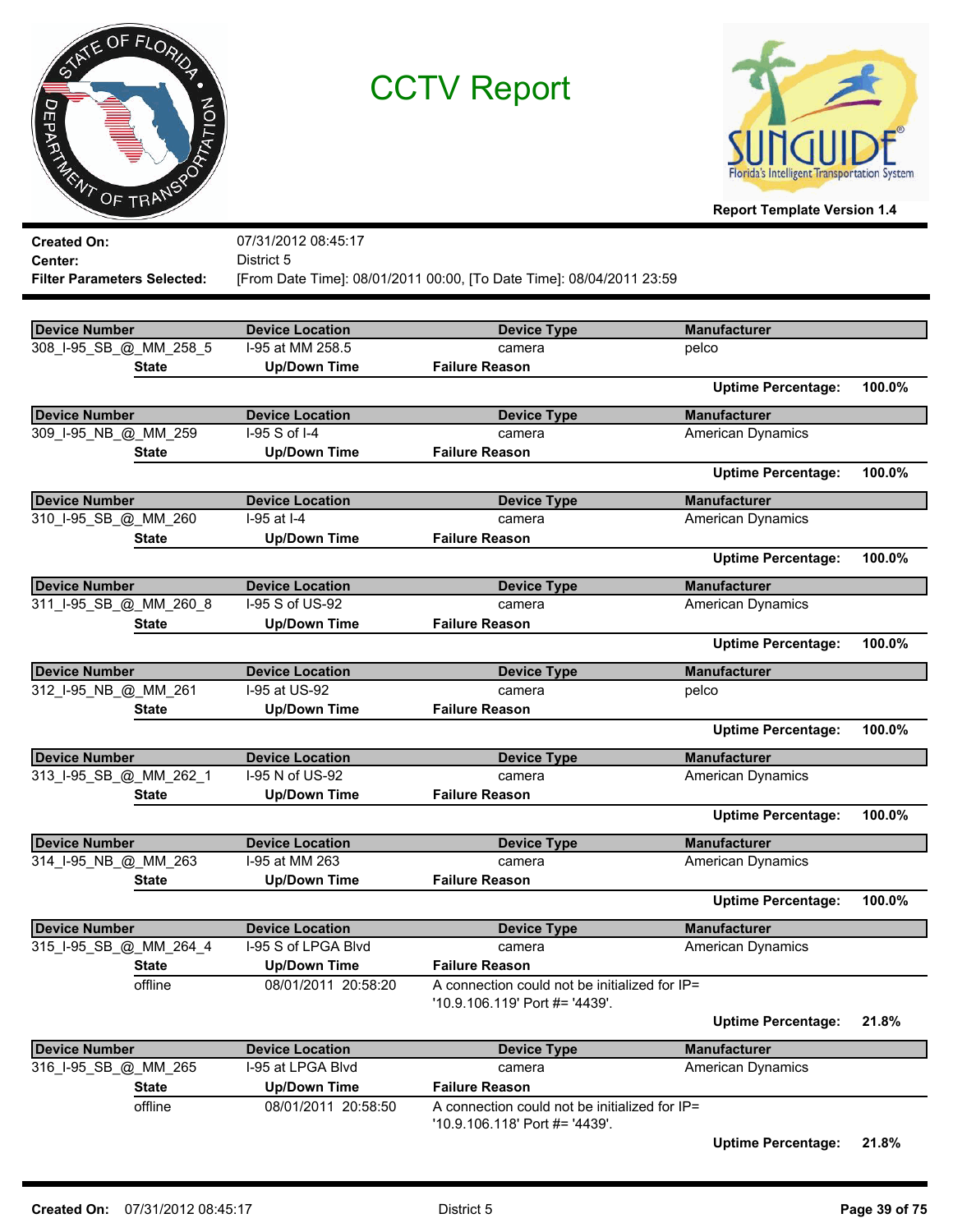



**Report Template Version 1.4**

| District 5<br>Center:<br>[From Date Time]: 08/01/2011 00:00, [To Date Time]: 08/04/2011 23:59<br><b>Filter Parameters Selected:</b> |        |
|-------------------------------------------------------------------------------------------------------------------------------------|--------|
|                                                                                                                                     |        |
|                                                                                                                                     |        |
|                                                                                                                                     |        |
| <b>Device Number</b><br><b>Device Location</b><br><b>Manufacturer</b><br><b>Device Type</b>                                         |        |
| 317_I-95_NB_@_MM_266<br>I-95 N of LPGA Blvd<br>American Dynamics<br>camera                                                          |        |
| <b>Failure Reason</b><br><b>Up/Down Time</b><br><b>State</b>                                                                        |        |
| <b>Uptime Percentage:</b>                                                                                                           | 100.0% |
| <b>Device Number</b><br><b>Manufacturer</b><br><b>Device Location</b><br><b>Device Type</b>                                         |        |
| 318_I-95_SB_@_MM_267_4<br>I-95 S of SR-40<br>American Dynamics<br>camera                                                            |        |
| <b>Up/Down Time</b><br><b>Failure Reason</b><br><b>State</b>                                                                        |        |
| <b>Uptime Percentage:</b>                                                                                                           | 100.0% |
| <b>Device Number</b><br><b>Manufacturer</b><br><b>Device Location</b><br><b>Device Type</b>                                         |        |
| I-95 at SR-40<br>319_I-95_NB_@_MM_268<br>American Dynamics<br>camera                                                                |        |
| <b>Up/Down Time</b><br><b>Failure Reason</b><br><b>State</b>                                                                        |        |
| <b>Uptime Percentage:</b>                                                                                                           | 100.0% |
| <b>Device Number</b><br><b>Manufacturer</b><br><b>Device Location</b><br><b>Device Type</b>                                         |        |
| 320_I-95_SB_@_MM_269_3<br>I-95 at SR-40<br>American Dynamics<br>camera                                                              |        |
| <b>Up/Down Time</b><br><b>Failure Reason</b><br><b>State</b>                                                                        |        |
| <b>Uptime Percentage:</b>                                                                                                           | 100.0% |
| <b>Device Number</b><br><b>Manufacturer</b><br><b>Device Location</b><br><b>Device Type</b>                                         |        |
| 321_I-95_NB_@_MM_270<br>I-95 N of SR-40<br><b>American Dynamics</b><br>camera                                                       |        |
| <b>Up/Down Time</b><br><b>Failure Reason</b><br><b>State</b>                                                                        |        |
| <b>Uptime Percentage:</b>                                                                                                           | 100.0% |
| <b>Device Number</b><br><b>Manufacturer</b><br><b>Device Location</b><br><b>Device Type</b>                                         |        |
| I-95 at MM 271<br>322_I-95_SB_@_MM_271<br>American Dynamics<br>camera                                                               |        |
| <b>Up/Down Time</b><br><b>Failure Reason</b><br><b>State</b>                                                                        |        |
| <b>Uptime Percentage:</b>                                                                                                           | 100.0% |
| <b>Device Number</b><br><b>Manufacturer</b><br><b>Device Location</b><br><b>Device Type</b>                                         |        |
| 323_I-95_SB_@_MM_272<br>I-95 S of US-1<br>pelco<br>camera                                                                           |        |
| <b>Up/Down Time</b><br><b>Failure Reason</b><br><b>State</b>                                                                        |        |
| <b>Uptime Percentage:</b>                                                                                                           | 100.0% |
| <b>Device Number</b><br><b>Device Location</b><br>Device Type<br><b>Manufacturer</b>                                                |        |
| 324_I-95_NB_@_MM_273<br>I-95 at US-1<br>pelco<br>camera                                                                             |        |
| <b>Up/Down Time</b><br><b>Failure Reason</b><br><b>State</b>                                                                        |        |
| <b>Uptime Percentage:</b>                                                                                                           | 100.0% |
| <b>Device Number</b><br><b>Device Location</b><br><b>Device Type</b><br><b>Manufacturer</b>                                         |        |
| 325_I-95_NB_@_MM_274<br>I-95 N of US-1<br>American Dynamics<br>camera                                                               |        |
| <b>State</b><br><b>Up/Down Time</b><br><b>Failure Reason</b>                                                                        |        |
| <b>Uptime Percentage:</b>                                                                                                           | 100.0% |
| <b>Device Number</b><br><b>Manufacturer</b><br><b>Device Location</b><br><b>Device Type</b>                                         |        |
| 326 I-95 SB @ MM 276<br>I-95 at MM 276<br>pelco<br>camera                                                                           |        |
| <b>Up/Down Time</b><br><b>Failure Reason</b><br><b>State</b>                                                                        |        |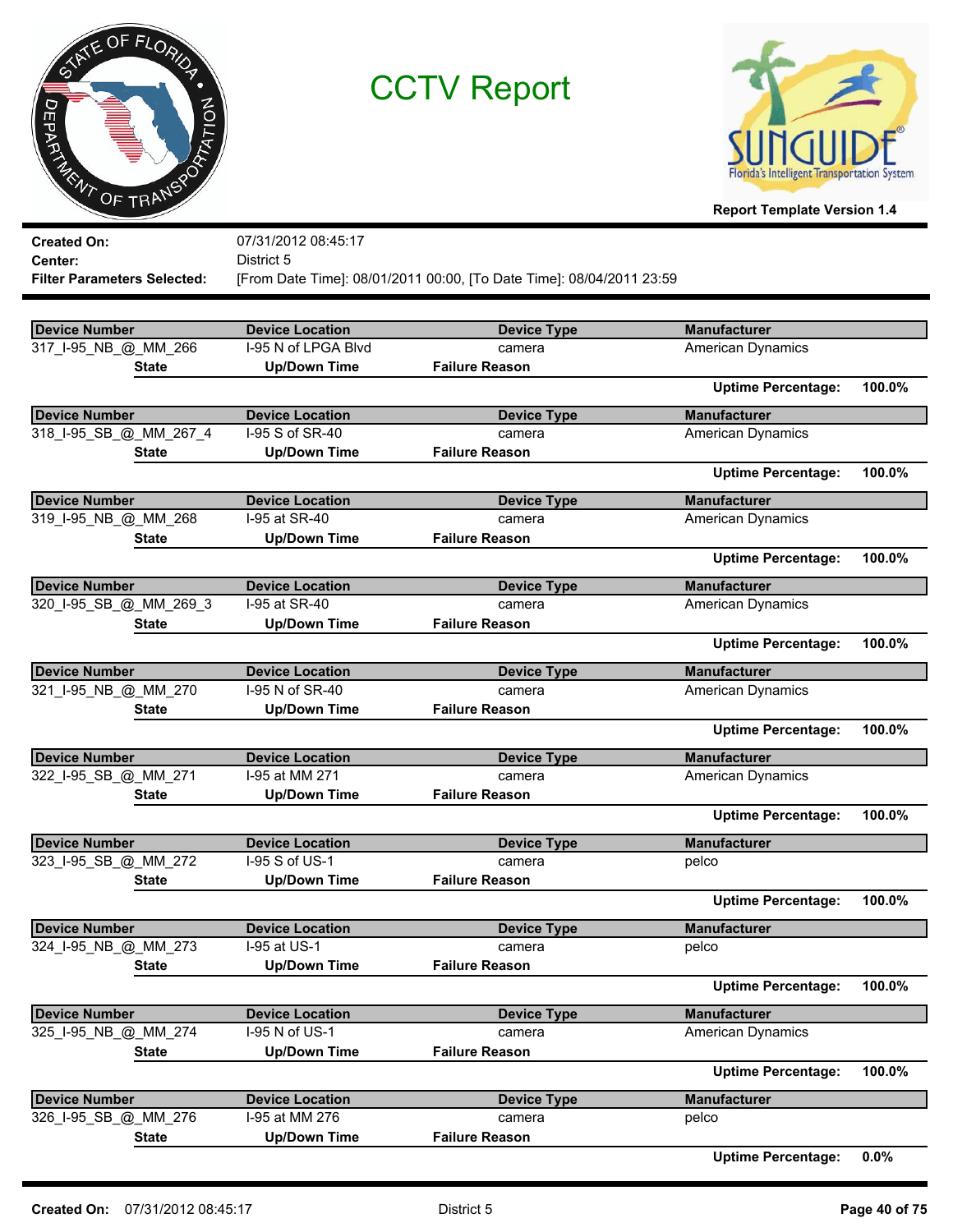|         | TATE OF FLORIDA |  |
|---------|-----------------|--|
|         |                 |  |
|         | PTATION         |  |
| DEPARTA |                 |  |
|         | WT OF TRANSPO   |  |
|         |                 |  |



**Report Template Version 1.4**

| <b>Device Number</b> | online                             | 08/02/2011 14:55:18<br><b>Device Location</b> | RequestId.<br><b>Device Type</b>                                                                    | <b>Uptime Percentage:</b><br><b>Manufacturer</b> | 94.3%  |
|----------------------|------------------------------------|-----------------------------------------------|-----------------------------------------------------------------------------------------------------|--------------------------------------------------|--------|
|                      |                                    |                                               |                                                                                                     |                                                  |        |
|                      |                                    |                                               |                                                                                                     |                                                  |        |
|                      |                                    |                                               |                                                                                                     |                                                  |        |
|                      |                                    |                                               |                                                                                                     |                                                  |        |
|                      |                                    |                                               | java.io.UnsupportedEncodingException: The received<br>SnmpPdu RequestId does not equal the original |                                                  |        |
|                      |                                    |                                               | eption: Unsupported Encoding                                                                        |                                                  |        |
|                      |                                    |                                               | deviceCHART2.Utility.Communications.InvalidFrameExc                                                 |                                                  |        |
|                      | offline                            | 08/02/2011 09:28:50                           | Invalid Response data received from the                                                             |                                                  |        |
|                      | <b>State</b>                       | <b>Up/Down Time</b>                           | <b>Failure Reason</b>                                                                               |                                                  |        |
| 331 I-95 SB @ MM 286 |                                    | I-95 SB @ MM 286                              | camera                                                                                              | Bosch                                            |        |
| <b>Device Number</b> |                                    | <b>Device Location</b>                        | <b>Device Type</b>                                                                                  | <b>Manufacturer</b>                              |        |
|                      |                                    |                                               |                                                                                                     | <b>Uptime Percentage:</b>                        | 100.0% |
|                      | online                             | 08/01/2011 06:03:50                           |                                                                                                     |                                                  |        |
|                      |                                    |                                               | Map: null                                                                                           |                                                  |        |
|                      |                                    |                                               | Data: null                                                                                          |                                                  |        |
|                      |                                    |                                               | Error Code: 0                                                                                       |                                                  |        |
|                      |                                    |                                               | PMPP packet from socket: Connection reset                                                           |                                                  |        |
|                      | offline                            | 08/01/2011 06:03:33                           | Invalid Response data received from the<br>devicefdot.utility.comm.CommException: Error reading     |                                                  |        |
|                      | <b>State</b>                       | <b>Up/Down Time</b>                           | <b>Failure Reason</b>                                                                               |                                                  |        |
| 330_I-95_SB_@_MM_284 |                                    | I-95 at MM 284                                | camera                                                                                              | pelco                                            |        |
| <b>Device Number</b> |                                    | <b>Device Location</b>                        | <b>Device Type</b>                                                                                  | <b>Manufacturer</b>                              |        |
|                      |                                    |                                               |                                                                                                     |                                                  |        |
|                      |                                    |                                               |                                                                                                     | <b>Uptime Percentage:</b>                        | 100.0% |
|                      | <b>State</b>                       | <b>Up/Down Time</b>                           | <b>Failure Reason</b>                                                                               |                                                  |        |
| 329 I-95 NB @ MM 282 |                                    | I-95 at MM 282                                | <b>Device Type</b><br>camera                                                                        | pelco                                            |        |
| <b>Device Number</b> |                                    | <b>Device Location</b>                        |                                                                                                     | <b>Manufacturer</b>                              |        |
|                      |                                    |                                               |                                                                                                     | <b>Uptime Percentage:</b>                        | 78.9%  |
|                      | online                             | 08/01/2011 20:12:20                           |                                                                                                     |                                                  |        |
|                      |                                    |                                               | RequestId.                                                                                          |                                                  |        |
|                      |                                    |                                               | SnmpPdu RequestId does not equal the original                                                       |                                                  |        |
|                      |                                    |                                               | eption: Unsupported Encoding<br>java.io.UnsupportedEncodingException: The received                  |                                                  |        |
|                      |                                    |                                               | deviceCHART2.Utility.Communications.InvalidFrameExc                                                 |                                                  |        |
|                      | offline                            | 08/01/2011 20:12:20                           | Invalid Response data received from the                                                             |                                                  |        |
|                      | <b>State</b>                       | <b>Up/Down Time</b>                           | <b>Failure Reason</b>                                                                               |                                                  |        |
| 328_I-95_SB_@_MM_280 |                                    | I-95 at MM 280                                | camera                                                                                              | pelco                                            |        |
| <b>Device Number</b> |                                    | <b>Device Location</b>                        | <b>Device Type</b>                                                                                  | <b>Manufacturer</b>                              |        |
|                      |                                    |                                               |                                                                                                     | <b>Uptime Percentage:</b>                        | 100.0% |
|                      | <b>State</b>                       | <b>Up/Down Time</b>                           | <b>Failure Reason</b>                                                                               |                                                  |        |
| 327_I-95_NB_@_MM_278 |                                    | I-95 NB @ MM 278                              | camera                                                                                              | <b>Bosch</b>                                     |        |
| <b>Device Number</b> |                                    | <b>Device Location</b>                        | <b>Device Type</b>                                                                                  | <b>Manufacturer</b>                              |        |
|                      |                                    |                                               |                                                                                                     |                                                  |        |
|                      | <b>Filter Parameters Selected:</b> |                                               | [From Date Time]: 08/01/2011 00:00, [To Date Time]: 08/04/2011 23:59                                |                                                  |        |
| Center:              |                                    | District 5                                    |                                                                                                     |                                                  |        |
| <b>Created On:</b>   |                                    | 07/31/2012 08:45:17                           |                                                                                                     |                                                  |        |
|                      |                                    |                                               |                                                                                                     |                                                  |        |

**State Up/Down Time Failure Reason**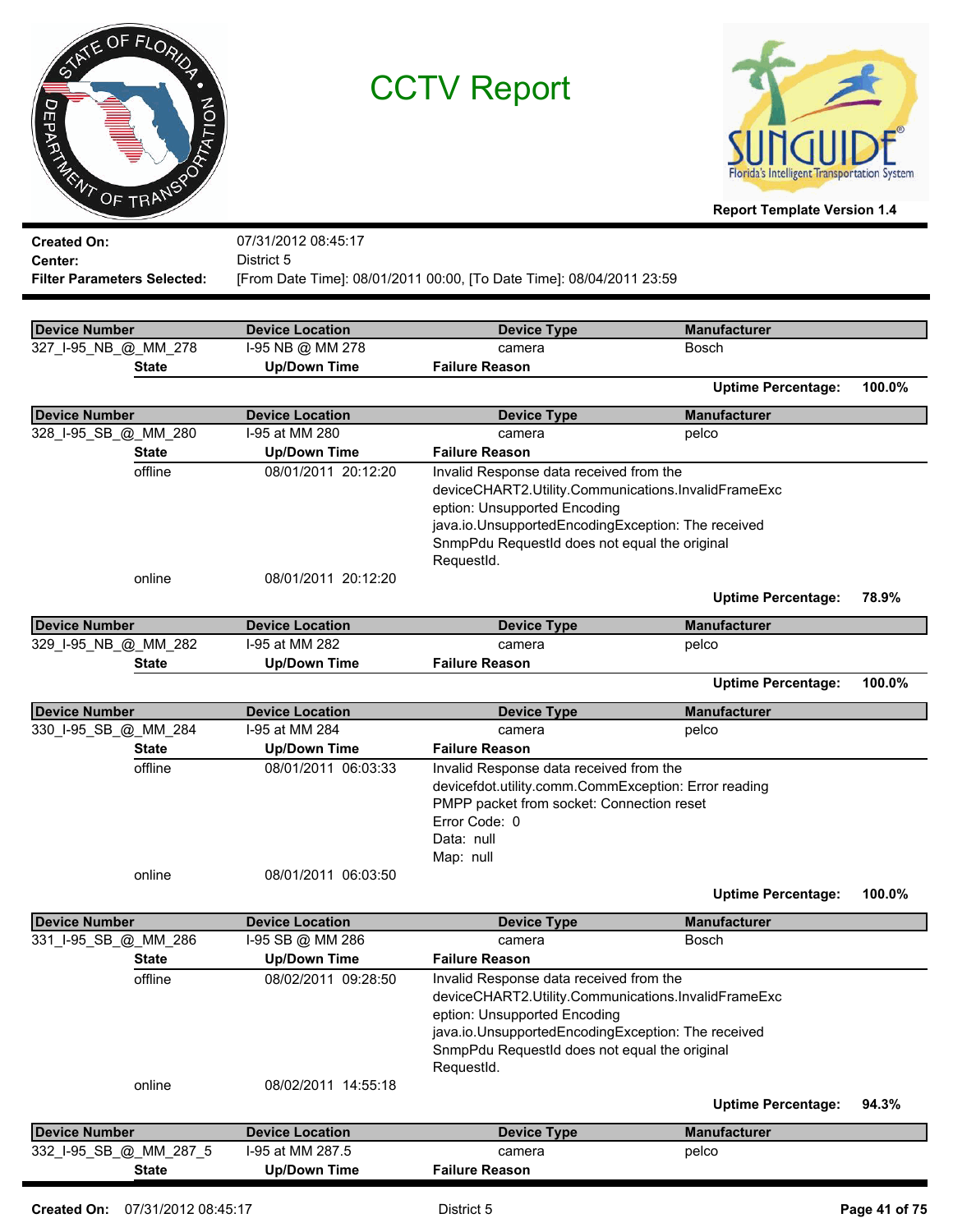



**Report Template Version 1.4**

| <b>Created On:</b>                 | 07/31/2012 08:45:17       |                                                                      |                           |        |
|------------------------------------|---------------------------|----------------------------------------------------------------------|---------------------------|--------|
| Center:                            | District 5                |                                                                      |                           |        |
| <b>Filter Parameters Selected:</b> |                           | [From Date Time]: 08/01/2011 00:00, [To Date Time]: 08/04/2011 23:59 |                           |        |
|                                    |                           |                                                                      | <b>Uptime Percentage:</b> | 100.0% |
| <b>Device Number</b>               | <b>Device Location</b>    | <b>Device Type</b>                                                   | <b>Manufacturer</b>       |        |
| 333_I-95_NB_@_MM_289               | I-95 at MM 289            | camera                                                               | pelco                     |        |
| <b>State</b>                       | <b>Up/Down Time</b>       | <b>Failure Reason</b>                                                |                           |        |
|                                    |                           |                                                                      | <b>Uptime Percentage:</b> | 100.0% |
| <b>Device Number</b>               | <b>Device Location</b>    | <b>Device Type</b>                                                   | <b>Manufacturer</b>       |        |
| 334_I-95_SB_@_MM_291               | I-95 at MM 291            | camera                                                               | pelco                     |        |
| <b>State</b>                       | <b>Up/Down Time</b>       | <b>Failure Reason</b>                                                |                           |        |
|                                    |                           |                                                                      | <b>Uptime Percentage:</b> | 0.0%   |
| <b>Device Number</b>               | <b>Device Location</b>    | <b>Device Type</b>                                                   | <b>Manufacturer</b>       |        |
| 335_I-95_SB_@_MM_293_5             | I-95 at MM 293.5          | camera                                                               | pelco                     |        |
| <b>State</b>                       | <b>Up/Down Time</b>       | <b>Failure Reason</b>                                                |                           |        |
|                                    |                           |                                                                      | <b>Uptime Percentage:</b> | 100.0% |
| <b>Device Number</b>               | <b>Device Location</b>    | <b>Device Type</b>                                                   | <b>Manufacturer</b>       |        |
| 336_I-95_NB_@_MM_295_5             | I-95 at MM 295.5          | camera                                                               | pelco                     |        |
| <b>State</b>                       | <b>Up/Down Time</b>       | <b>Failure Reason</b>                                                |                           |        |
|                                    |                           |                                                                      | <b>Uptime Percentage:</b> | 100.0% |
| <b>Device Number</b>               | <b>Device Location</b>    | <b>Device Type</b>                                                   | <b>Manufacturer</b>       |        |
| 337 I-95 SB @ MM 298               | I-95 at MM 298            | camera                                                               | Bosch                     |        |
| <b>State</b>                       | <b>Up/Down Time</b>       | <b>Failure Reason</b>                                                |                           |        |
|                                    |                           |                                                                      | <b>Uptime Percentage:</b> | 0.0%   |
| Device Number                      | <b>Device Location</b>    | <b>Device Type</b>                                                   | <b>Manufacturer</b>       |        |
| 400_SR_436_@_SR_434_EB             | SR-436 West of SR-434     | camera                                                               | <b>American Dynamics</b>  |        |
| <b>State</b>                       | <b>Up/Down Time</b>       | <b>Failure Reason</b>                                                |                           |        |
| online                             | 08/01/2011 08:32:39       |                                                                      |                           |        |
|                                    |                           |                                                                      | <b>Uptime Percentage:</b> | 100.0% |
| Device Number                      | <b>Device Location</b>    | <b>Device Type</b>                                                   | <b>Manufacturer</b>       |        |
| 401_SR_436_@_SR_434_WB             | SR-436 East of SR-434     | camera                                                               | American Dynamics         |        |
| <b>State</b>                       | <b>Up/Down Time</b>       | <b>Failure Reason</b>                                                |                           |        |
| online                             | 08/01/2011 08:32:39       |                                                                      |                           |        |
|                                    |                           |                                                                      | <b>Uptime Percentage:</b> | 100.0% |
| <b>Device Number</b>               | <b>Device Location</b>    | <b>Device Type</b>                                                   | <b>Manufacturer</b>       |        |
| 402_SR_436_@_I-4_EB                | SR-436 East of Montgomery | camera                                                               | American Dynamics         |        |
| <b>State</b>                       | <b>Up/Down Time</b>       | <b>Failure Reason</b>                                                |                           |        |

online 08/01/2011 08:32:39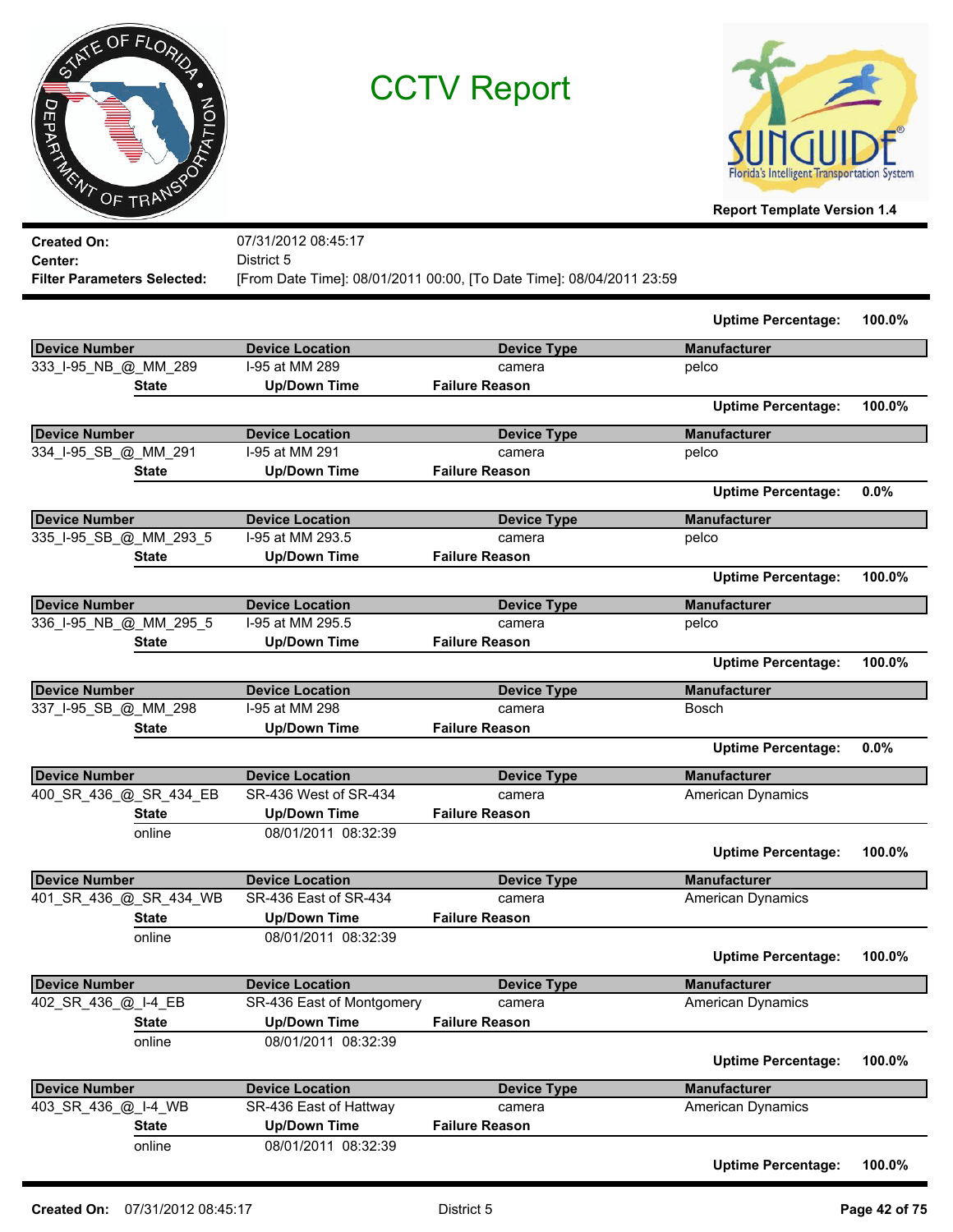



| <b>Created On:</b>                 |                        | 07/31/2012 08:45:17        |                                                                      |                           |        |
|------------------------------------|------------------------|----------------------------|----------------------------------------------------------------------|---------------------------|--------|
| Center:                            |                        | District 5                 |                                                                      |                           |        |
| <b>Filter Parameters Selected:</b> |                        |                            | [From Date Time]: 08/01/2011 00:00, [To Date Time]: 08/04/2011 23:59 |                           |        |
|                                    |                        |                            |                                                                      |                           |        |
| <b>Device Number</b>               |                        | <b>Device Location</b>     | <b>Device Type</b>                                                   | <b>Manufacturer</b>       |        |
|                                    | 404_SR_436_@_AS_MALL_E | SR-436 East of Hattaway    | camera                                                               | American Dynamics         |        |
| B                                  |                        |                            |                                                                      |                           |        |
|                                    | <b>State</b>           | <b>Up/Down Time</b>        | <b>Failure Reason</b>                                                |                           |        |
|                                    | online                 | 08/01/2011 08:32:39        |                                                                      |                           |        |
|                                    |                        |                            |                                                                      | <b>Uptime Percentage:</b> | 100.0% |
| <b>Device Number</b>               |                        | <b>Device Location</b>     | <b>Device Type</b>                                                   | <b>Manufacturer</b>       |        |
|                                    | 405_SR_436_@_US_1792_E | SR-436 West of Anchor      | camera                                                               | American Dynamics         |        |
| В                                  |                        |                            |                                                                      |                           |        |
|                                    | <b>State</b>           | <b>Up/Down Time</b>        | <b>Failure Reason</b>                                                |                           |        |
|                                    | online                 | 08/01/2011 08:32:39        |                                                                      |                           |        |
|                                    |                        |                            |                                                                      | <b>Uptime Percentage:</b> | 100.0% |
| <b>Device Number</b>               |                        | <b>Device Location</b>     | <b>Device Type</b>                                                   | <b>Manufacturer</b>       |        |
|                                    | 406_SR_436_@_US_1792_W | SR-436 East of Oxford      | camera                                                               | American Dynamics         |        |
| B                                  |                        |                            |                                                                      |                           |        |
|                                    | <b>State</b>           | <b>Up/Down Time</b>        | <b>Failure Reason</b>                                                |                           |        |
|                                    | online                 | 08/01/2011 08:32:39        |                                                                      |                           |        |
|                                    |                        |                            |                                                                      | <b>Uptime Percentage:</b> | 100.0% |
| <b>Device Number</b>               |                        | <b>Device Location</b>     | <b>Device Type</b>                                                   | <b>Manufacturer</b>       |        |
|                                    | 407_SR_436_@_WILSHIRE_ | SR-436 South of Wilshire   | camera                                                               | American Dynamics         |        |
| EВ                                 |                        |                            |                                                                      |                           |        |
|                                    | <b>State</b>           | <b>Up/Down Time</b>        | <b>Failure Reason</b>                                                |                           |        |
|                                    | online                 | 08/01/2011 08:32:39        |                                                                      |                           |        |
|                                    |                        |                            |                                                                      | <b>Uptime Percentage:</b> | 100.0% |
| <b>Device Number</b>               |                        | <b>Device Location</b>     | <b>Device Type</b>                                                   | <b>Manufacturer</b>       |        |
|                                    | 408_US_1792_@_SR_436_N | US-17/92 South of Fernwood | camera                                                               | American Dynamics         |        |
| B                                  |                        |                            |                                                                      |                           |        |
|                                    | <b>State</b>           | <b>Up/Down Time</b>        | <b>Failure Reason</b>                                                |                           |        |
|                                    | online                 | 08/01/2011 08:32:39        |                                                                      |                           |        |
|                                    |                        |                            |                                                                      | <b>Uptime Percentage:</b> | 100.0% |
| <b>Device Number</b>               |                        | <b>Device Location</b>     | <b>Device Type</b>                                                   | <b>Manufacturer</b>       |        |
|                                    | 409 US 1792 @ SR 436 S | US-17/92 North of Live Oak | camera                                                               | <b>American Dynamics</b>  |        |
| B                                  |                        |                            |                                                                      |                           |        |
|                                    | <b>State</b>           | <b>Up/Down Time</b>        | <b>Failure Reason</b>                                                |                           |        |
|                                    | online                 | 08/01/2011 08:32:39        |                                                                      |                           |        |
|                                    |                        |                            |                                                                      | <b>Uptime Percentage:</b> | 100.0% |
| <b>Device Number</b>               |                        | <b>Device Location</b>     | <b>Device Type</b>                                                   | <b>Manufacturer</b>       |        |
|                                    | 410_US_1792_@_SR_434_S | US-17/92 North of SR-434   | camera                                                               | <b>American Dynamics</b>  |        |
| B                                  |                        |                            |                                                                      |                           |        |
|                                    | <b>State</b>           | <b>Up/Down Time</b>        | <b>Failure Reason</b>                                                |                           |        |
|                                    | online                 | 08/01/2011 08:32:39        |                                                                      |                           |        |
|                                    |                        |                            |                                                                      | <b>Uptime Percentage:</b> | 100.0% |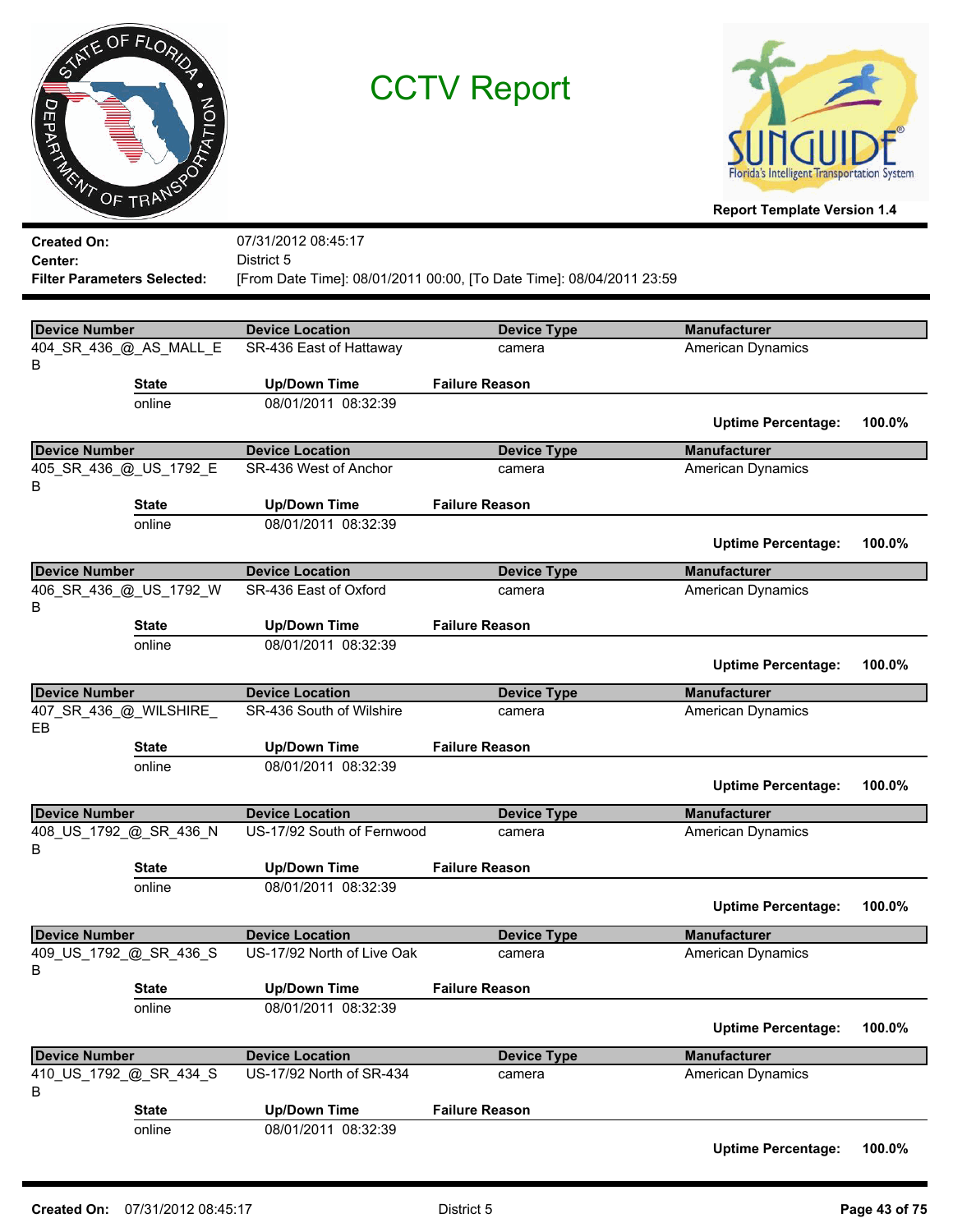



| <b>Created On:</b>                 |                        | 07/31/2012 08:45:17                           |                                                                      |                           |        |
|------------------------------------|------------------------|-----------------------------------------------|----------------------------------------------------------------------|---------------------------|--------|
| <b>Center:</b>                     |                        | District 5                                    |                                                                      |                           |        |
| <b>Filter Parameters Selected:</b> |                        |                                               | [From Date Time]: 08/01/2011 00:00, [To Date Time]: 08/04/2011 23:59 |                           |        |
|                                    |                        |                                               |                                                                      |                           |        |
| <b>Device Number</b>               |                        | <b>Device Location</b>                        | <b>Device Type</b>                                                   | <b>Manufacturer</b>       |        |
|                                    | 411_US_1792_@_LK_MARY_ | US-17/92 South of Lake Mary                   | camera                                                               | <b>American Dynamics</b>  |        |
| NB.                                |                        |                                               |                                                                      |                           |        |
|                                    | <b>State</b>           | <b>Up/Down Time</b>                           | <b>Failure Reason</b>                                                |                           |        |
|                                    | online                 | 08/01/2011 08:32:39                           |                                                                      |                           |        |
|                                    |                        |                                               |                                                                      | <b>Uptime Percentage:</b> | 100.0% |
| <b>Device Number</b>               |                        | <b>Device Location</b>                        | <b>Device Type</b>                                                   | <b>Manufacturer</b>       |        |
|                                    | 412_US_1792_@_SR_434_N | US-17/92 South of SR-434                      | camera                                                               | American Dynamics         |        |
| B                                  |                        |                                               |                                                                      |                           |        |
|                                    | <b>State</b>           | <b>Up/Down Time</b>                           | <b>Failure Reason</b>                                                |                           |        |
|                                    | online                 | 08/01/2011 08:32:39                           |                                                                      |                           |        |
|                                    |                        |                                               |                                                                      | <b>Uptime Percentage:</b> | 100.0% |
| <b>Device Number</b>               |                        | <b>Device Location</b>                        | <b>Device Type</b>                                                   | <b>Manufacturer</b>       |        |
| 413_SR_434_@_I-4_EB                |                        | SR-434 West of Douglas                        | camera                                                               | <b>American Dynamics</b>  |        |
|                                    | <b>State</b>           | <b>Up/Down Time</b>                           | <b>Failure Reason</b>                                                |                           |        |
|                                    | online                 | 08/01/2011 08:32:39                           |                                                                      |                           |        |
|                                    |                        |                                               |                                                                      | <b>Uptime Percentage:</b> | 100.0% |
| <b>Device Number</b>               |                        | <b>Device Location</b>                        | <b>Device Type</b>                                                   | <b>Manufacturer</b>       |        |
|                                    | 414_SR_434_@_US_1792_W | SR-434 East of US-17/92                       | camera                                                               | American Dynamics         |        |
| В                                  |                        |                                               |                                                                      |                           |        |
|                                    | <b>State</b>           | <b>Up/Down Time</b>                           | <b>Failure Reason</b>                                                |                           |        |
|                                    | online                 | 08/01/2011 08:32:39                           |                                                                      |                           |        |
|                                    |                        |                                               |                                                                      | <b>Uptime Percentage:</b> | 100.0% |
| <b>Device Number</b>               |                        | <b>Device Location</b>                        | <b>Device Type</b>                                                   | <b>Manufacturer</b>       |        |
|                                    | 415_US_1792_@_AIRPORT_ | US-17/92 South of Airport                     | camera                                                               | American Dynamics         |        |
| <b>SB</b>                          |                        |                                               |                                                                      |                           |        |
|                                    | <b>State</b>           | <b>Up/Down Time</b>                           | <b>Failure Reason</b>                                                |                           |        |
|                                    | online                 | 08/01/2011 08:32:39                           |                                                                      |                           |        |
|                                    |                        |                                               |                                                                      | <b>Uptime Percentage:</b> | 100.0% |
| <b>Device Number</b>               |                        | <b>Device Location</b>                        | <b>Device Type</b>                                                   | <b>Manufacturer</b>       |        |
| 416 SR 46 @ I-4 EB                 |                        | SR-46 West of International                   | camera                                                               | <b>American Dynamics</b>  |        |
|                                    | <b>State</b>           | <b>Up/Down Time</b>                           | <b>Failure Reason</b>                                                |                           |        |
|                                    | online                 | 08/01/2011 08:32:39                           |                                                                      |                           |        |
|                                    |                        |                                               |                                                                      | <b>Uptime Percentage:</b> | 100.0% |
| <b>Device Number</b>               |                        | <b>Device Location</b>                        | <b>Device Type</b>                                                   | <b>Manufacturer</b>       |        |
| 417 SR 46 @ I-4 WB                 |                        | SR-46 East of Rhinehart                       | camera                                                               | American Dynamics         |        |
|                                    | <b>State</b>           | <b>Up/Down Time</b>                           | <b>Failure Reason</b>                                                |                           |        |
|                                    | online                 | 08/01/2011 08:32:39                           |                                                                      |                           |        |
|                                    |                        |                                               |                                                                      | <b>Uptime Percentage:</b> | 100.0% |
|                                    |                        |                                               |                                                                      |                           |        |
| <b>Device Number</b>               |                        | <b>Device Location</b>                        | <b>Device Type</b>                                                   | <b>Manufacturer</b>       |        |
|                                    | 418_SR_434_@_SR_414_WB | SR-434 North of SR-414<br><b>Up/Down Time</b> | camera                                                               | American Dynamics         |        |
|                                    | <b>State</b>           |                                               | <b>Failure Reason</b>                                                |                           |        |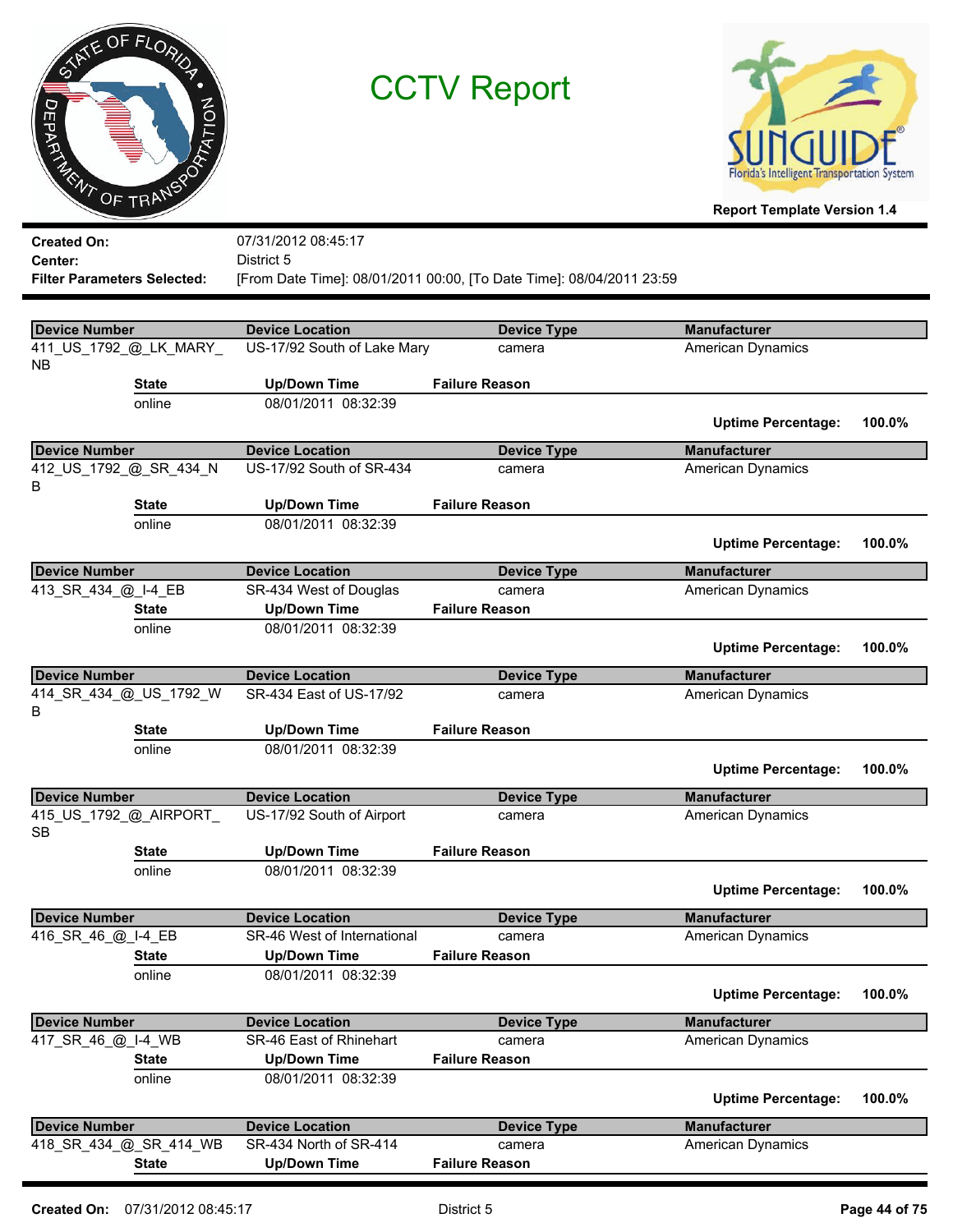|                      | NE OF FLORIDA |  |
|----------------------|---------------|--|
|                      |               |  |
| EPAY<br>$\mathbf{z}$ | PTATION       |  |
| R.                   | OF TRANS      |  |



**Report Template Version 1.4**

| <b>Created On:</b><br>Center:<br><b>Filter Parameters Selected:</b> |              | 07/31/2012 08:45:17<br>District 5<br>[From Date Time]: 08/01/2011 00:00, [To Date Time]: 08/04/2011 23:59 |                              |                                          |        |
|---------------------------------------------------------------------|--------------|-----------------------------------------------------------------------------------------------------------|------------------------------|------------------------------------------|--------|
|                                                                     | online       | 08/01/2011 08:32:39                                                                                       |                              | <b>Uptime Percentage:</b>                | 100.0% |
| <b>Device Number</b>                                                |              | <b>Device Location</b>                                                                                    | <b>Device Type</b>           | <b>Manufacturer</b>                      |        |
| 419_CR_46A_@_I-4_WB                                                 |              | CR-46A East of Rhinehart                                                                                  | camera                       | <b>American Dynamics</b>                 |        |
|                                                                     | <b>State</b> | <b>Up/Down Time</b>                                                                                       | <b>Failure Reason</b>        |                                          |        |
|                                                                     | online       | 08/01/2011 08:32:39                                                                                       |                              |                                          |        |
|                                                                     |              |                                                                                                           |                              | <b>Uptime Percentage:</b>                | 100.0% |
| <b>Device Number</b>                                                |              | <b>Device Location</b>                                                                                    | <b>Device Type</b>           | <b>Manufacturer</b>                      |        |
| 420_CR_46A_@_I-4_EB                                                 |              | CR-46A West of International Pkwy                                                                         | camera                       | <b>American Dynamics</b>                 |        |
|                                                                     | <b>State</b> | <b>Up/Down Time</b>                                                                                       | <b>Failure Reason</b>        |                                          |        |
|                                                                     | online       | 08/01/2011 08:32:39                                                                                       |                              |                                          |        |
|                                                                     |              |                                                                                                           |                              | <b>Uptime Percentage:</b>                | 100.0% |
| <b>Device Number</b>                                                |              | <b>Device Location</b>                                                                                    | <b>Device Type</b>           | <b>Manufacturer</b>                      |        |
| 421_LK_MARY_@_I-4_EB                                                |              | LK Mary Blvd West of International                                                                        | camera                       | American Dynamics                        |        |
|                                                                     | <b>State</b> | <b>Up/Down Time</b>                                                                                       | <b>Failure Reason</b>        |                                          |        |
|                                                                     | online       | 08/01/2011 08:32:39                                                                                       |                              |                                          |        |
|                                                                     |              |                                                                                                           |                              | <b>Uptime Percentage:</b>                | 100.0% |
| <b>Device Number</b>                                                |              | <b>Device Location</b>                                                                                    | <b>Device Type</b>           | <b>Manufacturer</b>                      |        |
| 422_LK_MARY_@_RHINEHA<br>RT_WB                                      |              | Lk Mary Blvd East of Rhinehart                                                                            | camera                       | American Dynamics                        |        |
|                                                                     | <b>State</b> | <b>Up/Down Time</b>                                                                                       | <b>Failure Reason</b>        |                                          |        |
|                                                                     | online       | 08/01/2011 08:32:39                                                                                       |                              | <b>Uptime Percentage:</b>                | 100.0% |
| <b>Device Number</b>                                                |              | <b>Device Location</b>                                                                                    | <b>Device Type</b>           | <b>Manufacturer</b>                      |        |
| 423_LK_MARY_@_I-4_WB                                                |              | Lk Mary Blvd East of Primera                                                                              | camera                       | American Dynamics                        |        |
|                                                                     | <b>State</b> | <b>Up/Down Time</b>                                                                                       | <b>Failure Reason</b>        |                                          |        |
|                                                                     | online       | 08/01/2011 08:32:39                                                                                       |                              | <b>Uptime Percentage:</b>                | 100.0% |
| <b>Device Number</b>                                                |              | <b>Device Location</b>                                                                                    | <b>Device Type</b>           | <b>Manufacturer</b>                      |        |
| 424_LK_MARY_@_US_1792_<br>EВ                                        |              | Lk Mary Blvd West of US-17/92                                                                             | camera                       | American Dynamics                        |        |
|                                                                     | <b>State</b> | <b>Up/Down Time</b>                                                                                       | <b>Failure Reason</b>        |                                          |        |
|                                                                     | online       | 08/01/2011 08:32:39                                                                                       |                              | <b>Uptime Percentage:</b>                | 100.0% |
|                                                                     |              |                                                                                                           |                              |                                          |        |
| <b>Device Number</b><br>425_ALAFAYA_@_CARRIGA                       |              | <b>Device Location</b><br>Alafaya Rd @ Carrigan                                                           | <b>Device Type</b><br>camera | <b>Manufacturer</b><br>American Dynamics |        |
| N                                                                   |              |                                                                                                           |                              |                                          |        |
|                                                                     | <b>State</b> | <b>Up/Down Time</b>                                                                                       | <b>Failure Reason</b>        |                                          |        |
|                                                                     | online       | 08/01/2011 08:32:39                                                                                       |                              |                                          |        |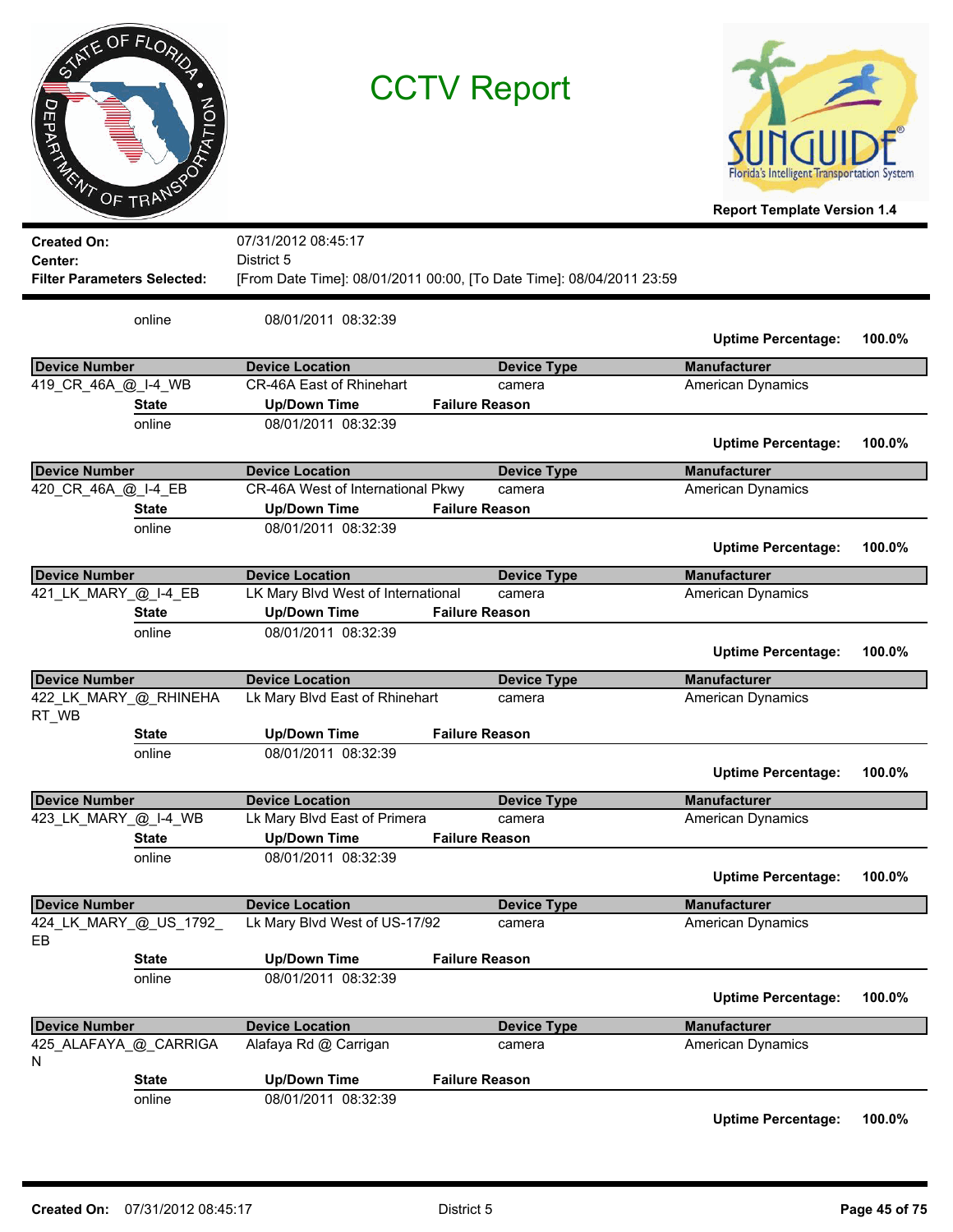



**Report Template Version 1.4**

| <b>Created On:</b>                           |                        | 07/31/2012 08:45:17                           |                                                                      |                           |        |
|----------------------------------------------|------------------------|-----------------------------------------------|----------------------------------------------------------------------|---------------------------|--------|
| Center:                                      |                        | District 5                                    |                                                                      |                           |        |
| <b>Filter Parameters Selected:</b>           |                        |                                               | [From Date Time]: 08/01/2011 00:00, [To Date Time]: 08/04/2011 23:59 |                           |        |
|                                              |                        |                                               |                                                                      |                           |        |
| <b>Device Number</b>                         |                        | <b>Device Location</b>                        | <b>Device Type</b>                                                   | <b>Manufacturer</b>       |        |
|                                              | 426_ALAFAYA_@_CHALLEN  | Alafaya Rd @ Challenger                       | camera                                                               | American Dynamics         |        |
| <b>GER</b>                                   |                        |                                               |                                                                      |                           |        |
|                                              | <b>State</b>           | <b>Up/Down Time</b>                           | <b>Failure Reason</b>                                                |                           |        |
|                                              | online                 | 08/01/2011 08:32:39                           |                                                                      |                           |        |
|                                              |                        |                                               |                                                                      | <b>Uptime Percentage:</b> | 100.0% |
| <b>Device Number</b>                         |                        | <b>Device Location</b>                        | <b>Device Type</b>                                                   | <b>Manufacturer</b>       |        |
|                                              | 427_ALAFAYA_@_MCCULLO  | Alafaya Rd @ McCullock                        | camera                                                               | American Dynamics         |        |
| <b>CH</b>                                    |                        |                                               |                                                                      |                           |        |
|                                              | <b>State</b>           | <b>Up/Down Time</b>                           | <b>Failure Reason</b>                                                |                           |        |
|                                              | online                 | 08/01/2011 08:32:39                           |                                                                      |                           |        |
|                                              |                        |                                               |                                                                      | <b>Uptime Percentage:</b> | 100.0% |
|                                              |                        |                                               |                                                                      |                           |        |
| <b>Device Number</b><br>428_ALAFAYA_@_SR_408 |                        | <b>Device Location</b><br>Alafaya Rd @ SR-408 | <b>Device Type</b>                                                   | <b>Manufacturer</b>       |        |
|                                              | <b>State</b>           | <b>Up/Down Time</b>                           | camera<br><b>Failure Reason</b>                                      | American Dynamics         |        |
|                                              | online                 | 08/01/2011 08:32:39                           |                                                                      |                           |        |
|                                              |                        |                                               |                                                                      |                           | 100.0% |
|                                              |                        |                                               |                                                                      | <b>Uptime Percentage:</b> |        |
| <b>Device Number</b>                         |                        | <b>Device Location</b>                        | <b>Device Type</b>                                                   | <b>Manufacturer</b>       |        |
|                                              |                        |                                               |                                                                      |                           |        |
|                                              | 429_ALAFAYA_@_UNIVERSI | Alafaya Rd @ University Blvd                  | camera                                                               | American Dynamics         |        |
| <b>TY</b>                                    |                        |                                               |                                                                      |                           |        |
|                                              | <b>State</b>           | <b>Up/Down Time</b>                           | <b>Failure Reason</b>                                                |                           |        |
|                                              | online                 | 08/01/2011 08:32:40                           |                                                                      |                           |        |
|                                              |                        |                                               |                                                                      | <b>Uptime Percentage:</b> | 100.0% |
|                                              |                        |                                               |                                                                      |                           |        |
| <b>Device Number</b>                         |                        | <b>Device Location</b>                        | <b>Device Type</b><br>camera                                         | <b>Manufacturer</b>       |        |
| 430_APOPKA_@_CONROY                          | <b>State</b>           | Apopka @ Conroy<br><b>Up/Down Time</b>        | <b>Failure Reason</b>                                                | American Dynamics         |        |
|                                              | online                 | 08/01/2011 08:32:40                           |                                                                      |                           |        |
|                                              |                        |                                               |                                                                      | <b>Uptime Percentage:</b> | 100.0% |
|                                              |                        |                                               |                                                                      |                           |        |
| <b>Device Number</b>                         |                        | <b>Device Location</b>                        | <b>Device Type</b>                                                   | <b>Manufacturer</b>       |        |
|                                              | 431_CLARCONA_OCOEE_@   | Clarcona Ocoee Rd @ Edgewater                 | camera                                                               | American Dynamics         |        |
| _EDGEWATER                                   |                        | Dr                                            |                                                                      |                           |        |
|                                              | <b>State</b>           | <b>Up/Down Time</b>                           | <b>Failure Reason</b>                                                |                           |        |
|                                              | online                 | 08/01/2011 08:32:40                           |                                                                      | <b>Uptime Percentage:</b> | 100.0% |
|                                              |                        |                                               |                                                                      |                           |        |
| <b>Device Number</b>                         |                        | <b>Device Location</b>                        | <b>Device Type</b>                                                   | <b>Manufacturer</b>       |        |
|                                              | 432_CLARCONAOCOEE_@_   | Clarcona Ocoee Rd @ Hiawassee                 | camera                                                               | American Dynamics         |        |
| <b>HIAWASSEE</b>                             | <b>State</b>           | Rd<br><b>Up/Down Time</b>                     | <b>Failure Reason</b>                                                |                           |        |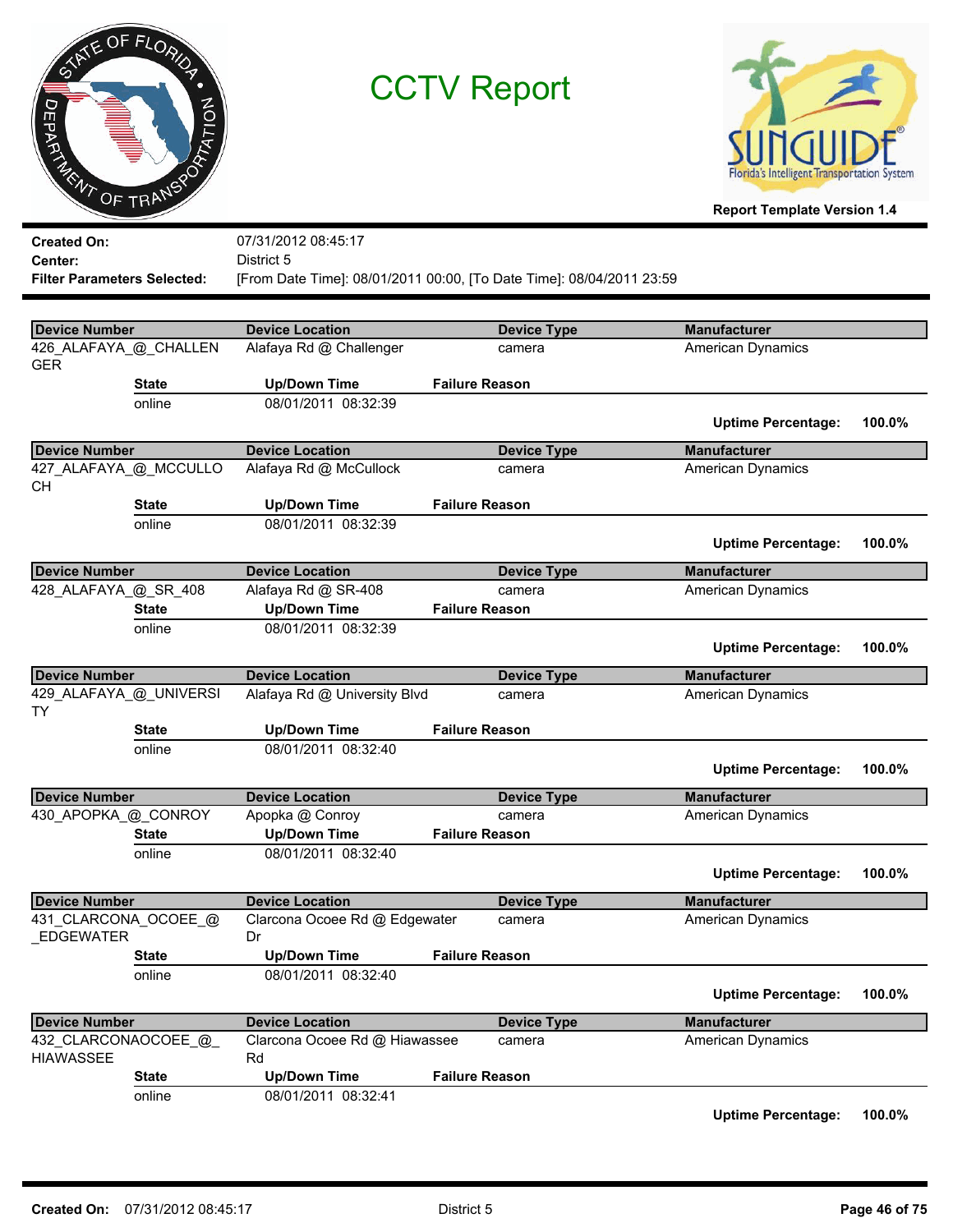



**Report Template Version 1.4**

| <b>Created On:</b>                 |                        | 07/31/2012 08:45:17           |                                                                      |                           |        |
|------------------------------------|------------------------|-------------------------------|----------------------------------------------------------------------|---------------------------|--------|
| <b>Center:</b>                     |                        | District 5                    |                                                                      |                           |        |
| <b>Filter Parameters Selected:</b> |                        |                               | [From Date Time]: 08/01/2011 00:00, [To Date Time]: 08/04/2011 23:59 |                           |        |
|                                    |                        |                               |                                                                      |                           |        |
| <b>Device Number</b>               |                        | <b>Device Location</b>        | <b>Device Type</b>                                                   | <b>Manufacturer</b>       |        |
| OBT                                | 433 CLARCONAOCOEE @    | Clarcona Ocoee RD @ OBT       | camera                                                               | <b>American Dynamics</b>  |        |
|                                    | <b>State</b>           | <b>Up/Down Time</b>           | <b>Failure Reason</b>                                                |                           |        |
|                                    | online                 | 08/01/2011 08:32:42           |                                                                      | <b>Uptime Percentage:</b> | 100.0% |
| <b>Device Number</b>               |                        | <b>Device Location</b>        | <b>Device Type</b>                                                   | <b>Manufacturer</b>       |        |
| <b>PINEHILLS</b>                   | 434_CLARCONAOCOEE_@    | Clarcona Ocoee Rd @ Pinehills | camera                                                               | <b>American Dynamics</b>  |        |
|                                    | <b>State</b>           | <b>Up/Down Time</b>           | <b>Failure Reason</b>                                                |                           |        |
|                                    | online                 | 08/01/2011 08:32:42           |                                                                      | <b>Uptime Percentage:</b> | 100.0% |
|                                    |                        |                               |                                                                      |                           |        |
| <b>Device Number</b>               |                        | <b>Device Location</b>        | <b>Device Type</b>                                                   | <b>Manufacturer</b>       |        |
| EE.                                | 435_CONROY_@_HIAWASS   | Conroy Rd @ Hiawassee         | camera                                                               | <b>American Dynamics</b>  |        |
|                                    | <b>State</b>           | <b>Up/Down Time</b>           | <b>Failure Reason</b>                                                |                           |        |
|                                    | online                 | 08/01/2011 08:32:42           |                                                                      | <b>Uptime Percentage:</b> | 100.0% |
| <b>Device Number</b>               |                        | <b>Device Location</b>        | <b>Device Type</b>                                                   | <b>Manufacturer</b>       |        |
| <b>HILL</b>                        | 436_DEAN_@_LAKE_UNDER  | Dean Rd @ Lake Underhill      | camera                                                               | <b>American Dynamics</b>  |        |
|                                    | <b>State</b>           | <b>Up/Down Time</b>           | <b>Failure Reason</b>                                                |                           |        |
|                                    | online                 | 08/01/2011 08:32:42           |                                                                      | <b>Uptime Percentage:</b> | 100.0% |
| <b>Device Number</b>               |                        | <b>Device Location</b>        | <b>Device Type</b>                                                   | <b>Manufacturer</b>       |        |
| <b>NEDY</b>                        | 437_FOREST_CITY_@_KEN  | Forest City Rd @ Kennedy Rd   | camera                                                               | <b>American Dynamics</b>  |        |
|                                    | <b>State</b>           | <b>Up/Down Time</b>           | <b>Failure Reason</b>                                                |                           |        |
|                                    | online                 | 08/01/2011 08:32:42           |                                                                      |                           |        |
|                                    |                        |                               |                                                                      | <b>Uptime Percentage:</b> | 100.0% |
| <b>Device Number</b>               |                        | <b>Device Location</b>        | <b>Device Type</b>                                                   | <b>Manufacturer</b>       |        |
|                                    | 438_HANSEL_@_OAKRIDGE  | Hansel Ave @ Oakridge Rd      | camera                                                               | <b>American Dynamics</b>  |        |
|                                    | <b>State</b>           | <b>Up/Down Time</b>           | <b>Failure Reason</b>                                                |                           |        |
|                                    | online                 | 08/01/2011 08:32:42           |                                                                      | <b>Uptime Percentage:</b> | 100.0% |
| <b>Device Number</b>               |                        | <b>Device Location</b>        | <b>Device Type</b>                                                   | <b>Manufacturer</b>       |        |
| <b>STAR</b>                        | 439_HIAWASSEE_@_SILVER | Hiawassee Rd @ Silver Star Rd | camera                                                               | <b>American Dynamics</b>  |        |
|                                    | <b>State</b>           | <b>Up/Down Time</b>           | <b>Failure Reason</b>                                                |                           |        |
|                                    | online                 | 08/01/2011 08:32:42           |                                                                      |                           |        |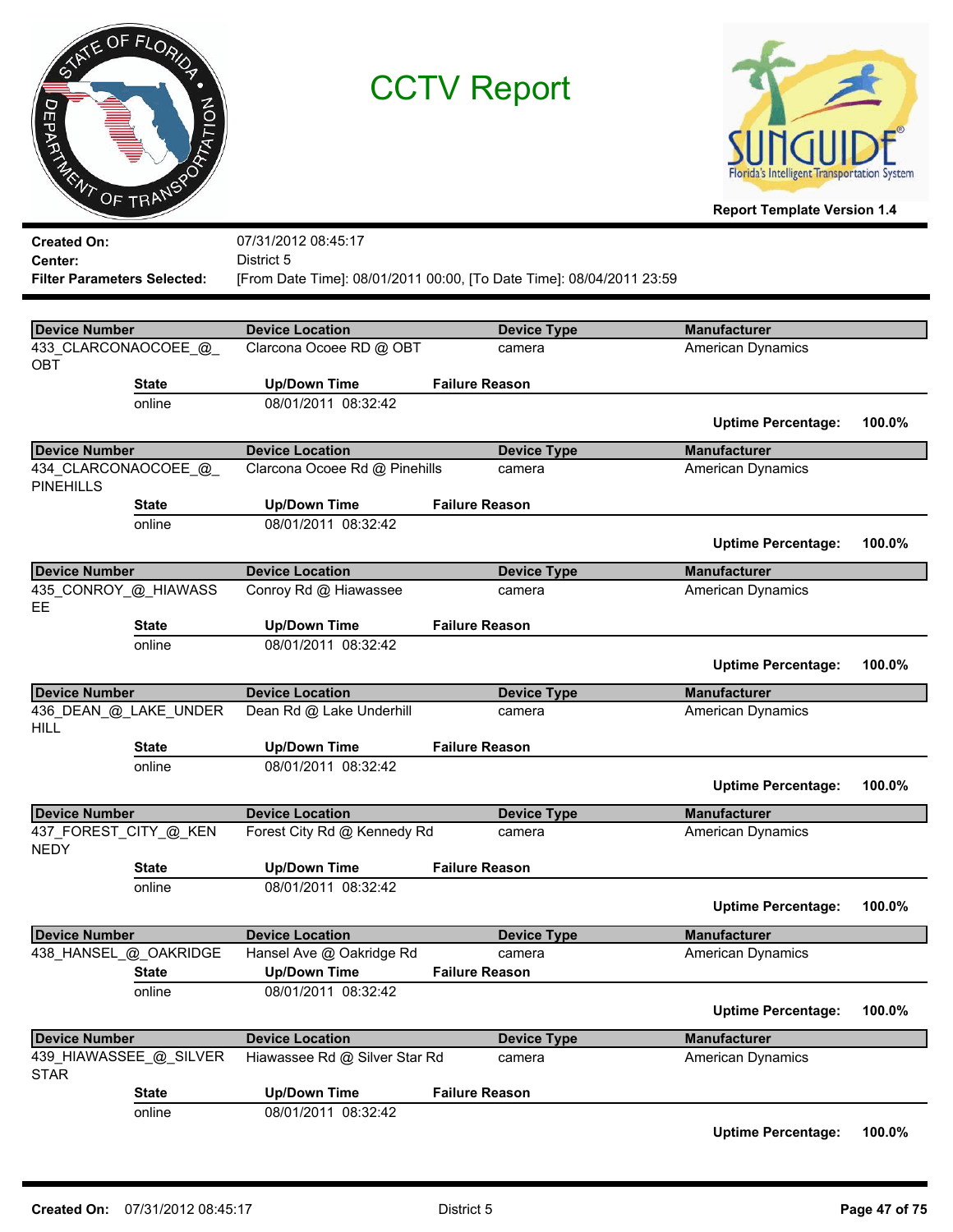



**Report Template Version 1.4**

| <b>Created On:</b>                 |                        | 07/31/2012 08:45:17                                       |                                                                      |                                                 |        |
|------------------------------------|------------------------|-----------------------------------------------------------|----------------------------------------------------------------------|-------------------------------------------------|--------|
| Center:                            |                        | District 5                                                |                                                                      |                                                 |        |
| <b>Filter Parameters Selected:</b> |                        |                                                           | [From Date Time]: 08/01/2011 00:00, [To Date Time]: 08/04/2011 23:59 |                                                 |        |
|                                    |                        |                                                           |                                                                      |                                                 |        |
| <b>Device Number</b>               |                        | <b>Device Location</b>                                    | <b>Device Type</b>                                                   | <b>Manufacturer</b>                             |        |
|                                    | 440_INTERNATIONAL_@_CF | International Dr @ Central Florida                        | camera                                                               | <b>American Dynamics</b>                        |        |
| P                                  |                        | Parkway                                                   |                                                                      |                                                 |        |
|                                    | <b>State</b>           | <b>Up/Down Time</b>                                       | <b>Failure Reason</b>                                                |                                                 |        |
|                                    | online                 | 08/01/2011 08:32:42                                       |                                                                      |                                                 |        |
|                                    |                        |                                                           |                                                                      | <b>Uptime Percentage:</b>                       | 100.0% |
| <b>Device Number</b>               |                        | <b>Device Location</b>                                    | <b>Device Type</b>                                                   | <b>Manufacturer</b>                             |        |
|                                    | 441_INTERNATIONAL_@_C  | International Dr @ Convention Way                         | camera                                                               | <b>American Dynamics</b>                        |        |
| <b>ONVENTION</b>                   |                        |                                                           |                                                                      |                                                 |        |
|                                    | <b>State</b>           | <b>Up/Down Time</b>                                       | <b>Failure Reason</b>                                                |                                                 |        |
|                                    | online                 | 08/01/2011 08:32:42                                       |                                                                      |                                                 |        |
|                                    |                        |                                                           |                                                                      | <b>Uptime Percentage:</b>                       | 100.0% |
|                                    |                        |                                                           |                                                                      |                                                 |        |
| <b>Device Number</b>               | 442_INTERNATIONAL_@_PT | <b>Device Location</b><br>International Dr @ Pointe Plaza | <b>Device Type</b>                                                   | <b>Manufacturer</b>                             |        |
| <b>PLAZA</b>                       |                        |                                                           | camera                                                               | American Dynamics                               |        |
|                                    | <b>State</b>           | <b>Up/Down Time</b>                                       | <b>Failure Reason</b>                                                |                                                 |        |
|                                    | online                 | 08/01/2011 08:32:42                                       |                                                                      |                                                 |        |
|                                    |                        |                                                           |                                                                      | <b>Uptime Percentage:</b>                       | 100.0% |
|                                    |                        |                                                           |                                                                      |                                                 |        |
|                                    |                        | <b>Device Location</b>                                    |                                                                      | <b>Manufacturer</b>                             |        |
| <b>Device Number</b>               |                        | International Dr @ Westwood                               | <b>Device Type</b><br>camera                                         | American Dynamics                               |        |
| <b>ESTWOOD</b>                     | 443_INTERNATIONAL_@_W  |                                                           |                                                                      |                                                 |        |
|                                    | <b>State</b>           | <b>Up/Down Time</b>                                       | <b>Failure Reason</b>                                                |                                                 |        |
|                                    | online                 | 08/01/2011 08:32:42                                       |                                                                      |                                                 |        |
|                                    |                        |                                                           |                                                                      | <b>Uptime Percentage:</b>                       | 100.0% |
|                                    |                        |                                                           |                                                                      |                                                 |        |
| <b>Device Number</b>               |                        | <b>Device Location</b>                                    | <b>Device Type</b><br>camera                                         | <b>Manufacturer</b>                             |        |
| 444 JYP @ CFP                      |                        | John Young Pkwy @ Central Florida<br>Pkwy                 |                                                                      | American Dynamics                               |        |
|                                    | <b>State</b>           | <b>Up/Down Time</b>                                       | <b>Failure Reason</b>                                                |                                                 |        |
|                                    | online                 | 08/01/2011 08:32:42                                       |                                                                      |                                                 |        |
|                                    |                        |                                                           |                                                                      | <b>Uptime Percentage:</b>                       | 100.0% |
|                                    |                        |                                                           |                                                                      |                                                 |        |
| <b>Device Number</b>               |                        | <b>Device Location</b>                                    | <b>Device Type</b>                                                   | <b>Manufacturer</b>                             |        |
| 445_JYP_@_OAK_RIDGE                |                        | John Young Pkwy @ Oak Ridge                               | camera                                                               | American Dynamics                               |        |
|                                    | <b>State</b>           | <b>Up/Down Time</b>                                       | <b>Failure Reason</b>                                                |                                                 |        |
|                                    | online                 | 08/01/2011 08:32:42                                       |                                                                      | <b>Uptime Percentage:</b>                       | 100.0% |
|                                    |                        |                                                           |                                                                      |                                                 |        |
| <b>Device Number</b>               |                        | <b>Device Location</b><br>John Young Pkwy @ Town Center   | <b>Device Type</b><br>camera                                         | <b>Manufacturer</b><br><b>American Dynamics</b> |        |
| R                                  | 446_JYP_@_TOWN_CENTE   | <b>B</b> lvd                                              |                                                                      |                                                 |        |
|                                    | <b>State</b>           | <b>Up/Down Time</b>                                       | <b>Failure Reason</b>                                                |                                                 |        |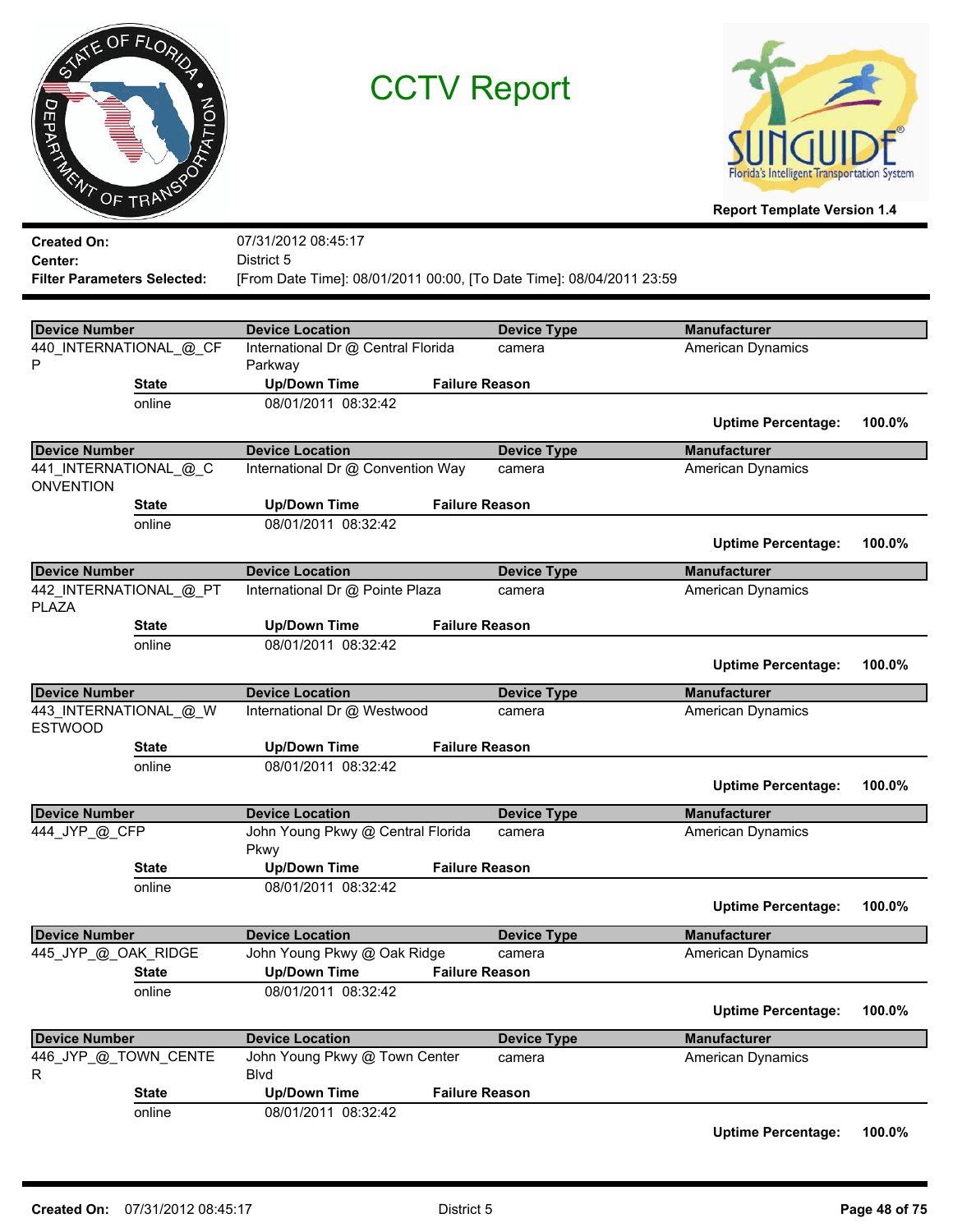



**Report Template Version 1.4**

| <b>Created On:</b>   |                                    | 07/31/2012 08:45:17                                                  |                       |                           |        |
|----------------------|------------------------------------|----------------------------------------------------------------------|-----------------------|---------------------------|--------|
| Center:              |                                    | District 5                                                           |                       |                           |        |
|                      | <b>Filter Parameters Selected:</b> | [From Date Time]: 08/01/2011 00:00, [To Date Time]: 08/04/2011 23:59 |                       |                           |        |
|                      |                                    |                                                                      |                       |                           |        |
| <b>Device Number</b> |                                    | <b>Device Location</b>                                               | <b>Device Type</b>    | <b>Manufacturer</b>       |        |
|                      | 447 KIRKMAN @ OLDWINT              | Kirkman Rd @ Old Winter Garden                                       | camera                | <b>American Dynamics</b>  |        |
| <b>ERGARDEN</b>      |                                    | Rd                                                                   |                       |                           |        |
|                      | <b>State</b>                       | <b>Up/Down Time</b>                                                  | <b>Failure Reason</b> |                           |        |
|                      | online                             | 08/01/2011 08:32:42                                                  |                       |                           |        |
|                      |                                    |                                                                      |                       | <b>Uptime Percentage:</b> | 100.0% |
| <b>Device Number</b> |                                    | <b>Device Location</b>                                               | <b>Device Type</b>    | <b>Manufacturer</b>       |        |
|                      | 448_LEE_@_EDGEWATER                | Lee Rd @ Edgewater                                                   | camera                | American Dynamics         |        |
|                      | <b>State</b>                       | <b>Up/Down Time</b>                                                  | <b>Failure Reason</b> |                           |        |
|                      | online                             | 08/01/2011 08:32:43                                                  |                       |                           |        |
|                      |                                    |                                                                      |                       | <b>Uptime Percentage:</b> | 100.0% |
|                      |                                    |                                                                      |                       |                           |        |
| <b>Device Number</b> |                                    | <b>Device Location</b>                                               | <b>Device Type</b>    | <b>Manufacturer</b>       |        |
| OOD                  | 449_MCCULOCH_@_LOCKW               | McCuloch Rd @ Lockwood Rd                                            | camera                | <b>American Dynamics</b>  |        |
|                      | <b>State</b>                       | <b>Up/Down Time</b>                                                  | <b>Failure Reason</b> |                           |        |
|                      | online                             | 08/01/2011 08:32:43                                                  |                       |                           |        |
|                      |                                    |                                                                      |                       | <b>Uptime Percentage:</b> | 100.0% |
| <b>Device Number</b> |                                    | <b>Device Location</b>                                               | <b>Device Type</b>    | <b>Manufacturer</b>       |        |
| 450_OBT_@_OAKRIDGE   |                                    | OBT @ Oak Ridge Rd                                                   | camera                | American Dynamics         |        |
|                      | <b>State</b>                       | <b>Up/Down Time</b>                                                  | <b>Failure Reason</b> |                           |        |
|                      | online                             | 08/01/2011 08:32:43                                                  |                       |                           |        |
|                      |                                    |                                                                      |                       | <b>Uptime Percentage:</b> | 100.0% |
| <b>Device Number</b> |                                    | <b>Device Location</b>                                               | <b>Device Type</b>    | <b>Manufacturer</b>       |        |
| 451_OBT_@_SANDLAKE   |                                    | OBT @ Sandlake Rd                                                    | camera                | American Dynamics         |        |
|                      | <b>State</b>                       | <b>Up/Down Time</b>                                                  | <b>Failure Reason</b> |                           |        |
|                      | online                             | 08/01/2011 08:32:43                                                  |                       |                           |        |
|                      |                                    |                                                                      |                       | <b>Uptime Percentage:</b> | 100.0% |
| <b>Device Number</b> |                                    | <b>Device Location</b>                                               | <b>Device Type</b>    | <b>Manufacturer</b>       |        |
|                      | 452_SANDLAKE_@_ORANG               | Sand Lake Rd @ Orange Ave                                            | camera                | American Dynamics         |        |
| Ε                    |                                    |                                                                      |                       |                           |        |
|                      | <b>State</b>                       | <b>Up/Down Time</b>                                                  | <b>Failure Reason</b> |                           |        |
|                      | online                             | 08/01/2011 08:32:43                                                  |                       |                           |        |
|                      |                                    |                                                                      |                       | <b>Uptime Percentage:</b> | 100.0% |
| <b>Device Number</b> |                                    | <b>Device Location</b>                                               | <b>Device Type</b>    | <b>Manufacturer</b>       |        |
|                      | 453_SANDLAKE_@_TURKEY              | Sand Lake Rd @ Turkey Lake Rd                                        | camera                | American Dynamics         |        |
| LAKE                 |                                    |                                                                      |                       |                           |        |
|                      | <b>State</b>                       | <b>Up/Down Time</b>                                                  | <b>Failure Reason</b> |                           |        |
|                      | online                             | 08/01/2011 08:32:43                                                  |                       |                           |        |

**Uptime Percentage: 91.1%**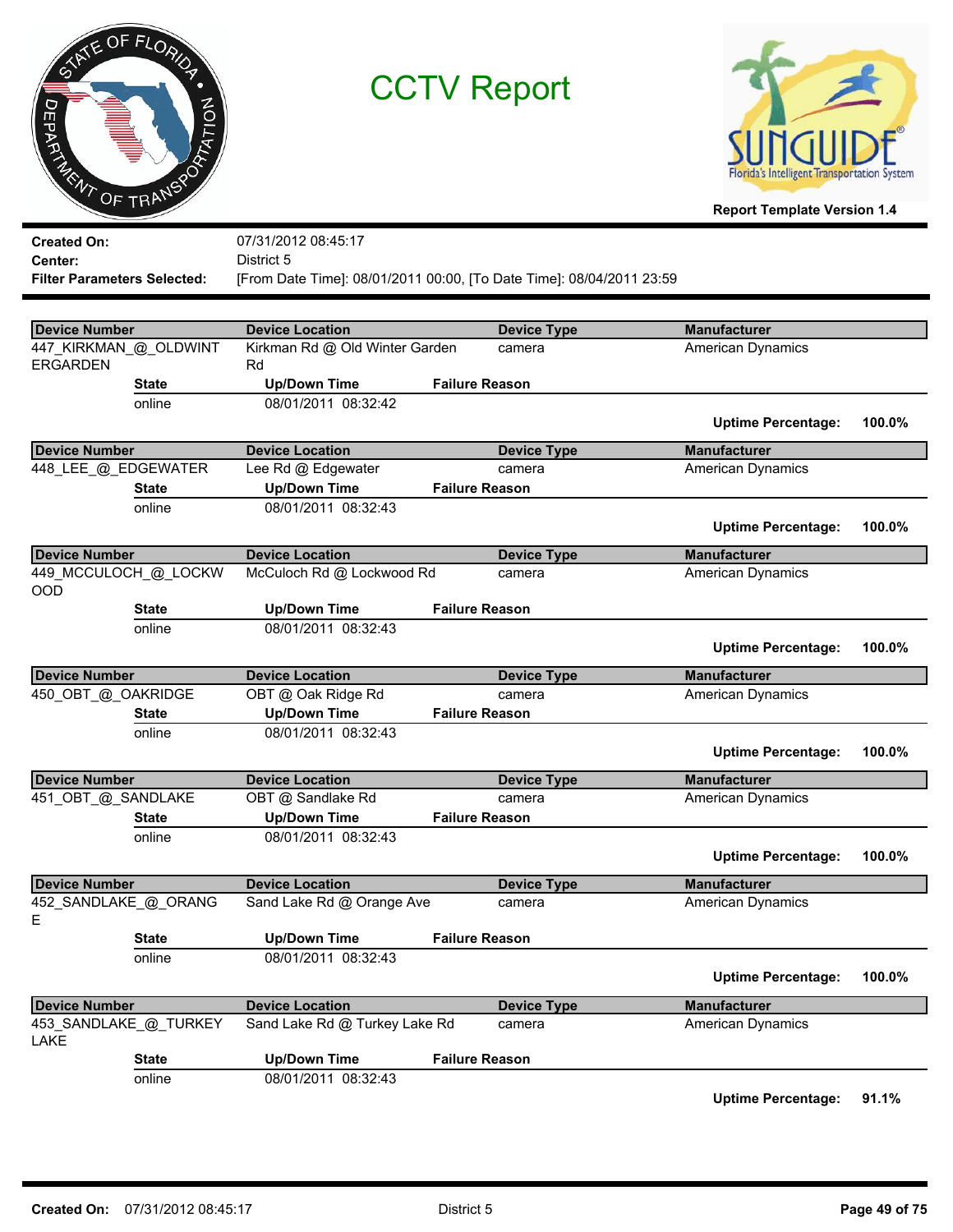



| <b>Created On:</b>                 |                        | 07/31/2012 08:45:17                        |                                                                      |                                          |        |
|------------------------------------|------------------------|--------------------------------------------|----------------------------------------------------------------------|------------------------------------------|--------|
| Center:                            |                        | District 5                                 |                                                                      |                                          |        |
| <b>Filter Parameters Selected:</b> |                        |                                            | [From Date Time]: 08/01/2011 00:00, [To Date Time]: 08/04/2011 23:59 |                                          |        |
|                                    |                        |                                            |                                                                      |                                          |        |
| <b>Device Number</b>               |                        | <b>Device Location</b>                     | <b>Device Type</b>                                                   | <b>Manufacturer</b>                      |        |
| <b>ILLS</b>                        | 454_SILVERSTAR_@_PINEH | Silver Star Rd @ Pine Hills Rd             | camera                                                               | American Dynamics                        |        |
|                                    | <b>State</b>           | <b>Up/Down Time</b>                        | <b>Failure Reason</b>                                                |                                          |        |
|                                    | online                 | 08/01/2011 08:32:43                        |                                                                      | <b>Uptime Percentage:</b>                | 100.0% |
| <b>Device Number</b>               |                        | <b>Device Location</b>                     | <b>Device Type</b>                                                   | <b>Manufacturer</b>                      |        |
| 455_SR_436_@_ALOMA                 |                        | SR-436 @ Aloma                             | camera                                                               | <b>American Dynamics</b>                 |        |
|                                    | <b>State</b>           | <b>Up/Down Time</b>                        | <b>Failure Reason</b>                                                |                                          |        |
|                                    | online                 | 08/01/2011 08:32:43                        |                                                                      |                                          |        |
|                                    |                        |                                            |                                                                      | <b>Uptime Percentage:</b>                | 100.0% |
| <b>Device Number</b>               |                        | <b>Device Location</b>                     | <b>Device Type</b>                                                   | <b>Manufacturer</b>                      |        |
|                                    | 456_SR_436_@_UNIVERSIT | SR-436 @ University Blvd                   | camera                                                               | American Dynamics                        |        |
| Y                                  |                        |                                            |                                                                      |                                          |        |
|                                    | <b>State</b>           | <b>Up/Down Time</b>                        | <b>Failure Reason</b>                                                |                                          |        |
|                                    | online                 | 08/01/2011 08:32:43                        |                                                                      |                                          |        |
|                                    |                        |                                            |                                                                      | <b>Uptime Percentage:</b>                | 100.0% |
| <b>Device Number</b>               |                        | <b>Device Location</b>                     |                                                                      | <b>Manufacturer</b>                      |        |
| 456_SR_50_@_ALAFAYA                |                        | SR-50 @ Alafaya                            | <b>Device Type</b><br>camera                                         | American Dynamics                        |        |
|                                    | <b>State</b>           | <b>Up/Down Time</b>                        | <b>Failure Reason</b>                                                |                                          |        |
|                                    | online                 | 08/01/2011 08:32:43                        |                                                                      |                                          |        |
|                                    |                        |                                            |                                                                      | <b>Uptime Percentage:</b>                | 100.0% |
|                                    |                        |                                            |                                                                      |                                          |        |
| <b>Device Number</b>               |                        | <b>Device Location</b>                     | <b>Device Type</b>                                                   | <b>Manufacturer</b>                      |        |
| 457_SR_50_@_CLARK                  |                        | SR-50 @ Clark Rd                           | camera                                                               | American Dynamics                        |        |
|                                    | <b>State</b>           | <b>Up/Down Time</b>                        | <b>Failure Reason</b>                                                |                                          |        |
|                                    | online                 | 08/01/2011 08:32:43                        |                                                                      |                                          |        |
|                                    |                        |                                            |                                                                      | <b>Uptime Percentage:</b>                | 100.0% |
| <b>Device Number</b>               |                        | <b>Device Location</b>                     | <b>Device Type</b>                                                   | <b>Manufacturer</b>                      |        |
| 458_SR_50_@_DEAN                   |                        | SR-50 @ Dean Rd                            | camera                                                               | American Dynamics                        |        |
|                                    | <b>State</b>           | <b>Up/Down Time</b>                        | <b>Failure Reason</b>                                                |                                          |        |
|                                    | online                 | 08/01/2011 08:32:43                        |                                                                      |                                          |        |
|                                    |                        |                                            |                                                                      | <b>Uptime Percentage:</b>                | 100.0% |
|                                    |                        |                                            |                                                                      |                                          |        |
|                                    |                        |                                            |                                                                      |                                          |        |
| <b>Device Number</b>               |                        | <b>Device Location</b><br>SR-50 @ Econ     | <b>Device Type</b><br>camera                                         | <b>Manufacturer</b><br>American Dynamics |        |
| 459_SR_50_@_ECON                   | <b>State</b>           |                                            | <b>Failure Reason</b>                                                |                                          |        |
|                                    |                        | <b>Up/Down Time</b>                        |                                                                      |                                          |        |
|                                    | online                 | 08/01/2011 08:32:43                        |                                                                      | <b>Uptime Percentage:</b>                | 100.0% |
|                                    |                        |                                            |                                                                      |                                          |        |
| <b>Device Number</b>               |                        | <b>Device Location</b>                     | <b>Device Type</b>                                                   | <b>Manufacturer</b>                      |        |
|                                    | 460 SR 50 @ GOLDENROD  | SR-50 @ Goldenrod Rd                       | camera                                                               | <b>American Dynamics</b>                 |        |
|                                    | <b>State</b><br>online | <b>Up/Down Time</b><br>08/01/2011 08:32:43 | <b>Failure Reason</b>                                                |                                          |        |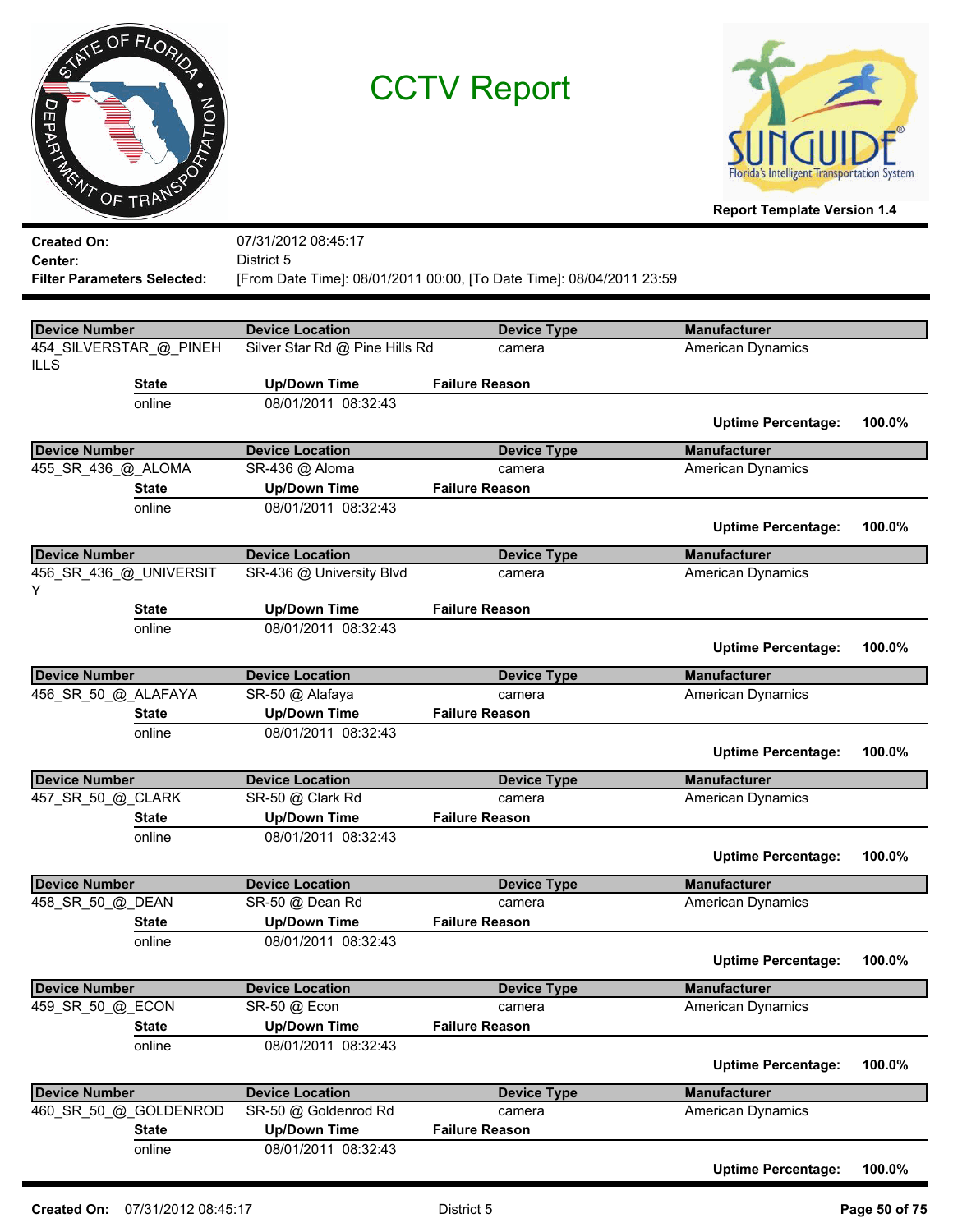



| <b>Created On:</b>                        |              | 07/31/2012 08:45:17                        |                                                                      |                                          |        |
|-------------------------------------------|--------------|--------------------------------------------|----------------------------------------------------------------------|------------------------------------------|--------|
| Center:                                   |              | District 5                                 |                                                                      |                                          |        |
| <b>Filter Parameters Selected:</b>        |              |                                            | [From Date Time]: 08/01/2011 00:00, [To Date Time]: 08/04/2011 23:59 |                                          |        |
|                                           |              |                                            |                                                                      |                                          |        |
| <b>Device Number</b>                      |              | <b>Device Location</b>                     | <b>Device Type</b>                                                   | <b>Manufacturer</b>                      |        |
| 461_SR_50_@_HIAWASSEE                     |              | SR-50 @ Hiawassee Rd                       | camera                                                               | American Dynamics                        |        |
|                                           | <b>State</b> | <b>Up/Down Time</b>                        | <b>Failure Reason</b>                                                |                                          |        |
|                                           | online       | 08/01/2011 08:32:43                        |                                                                      |                                          |        |
|                                           |              |                                            |                                                                      | <b>Uptime Percentage:</b>                | 100.0% |
| <b>Device Number</b>                      |              | <b>Device Location</b>                     | <b>Device Type</b>                                                   | <b>Manufacturer</b>                      |        |
| 462_SR_50_@_LAKE_PICKE                    |              | SR-50 @ Lake Pickett                       | camera                                                               | American Dynamics                        |        |
| TT                                        |              |                                            |                                                                      |                                          |        |
|                                           | <b>State</b> | <b>Up/Down Time</b>                        | <b>Failure Reason</b>                                                |                                          |        |
|                                           | online       | 08/01/2011 08:32:43                        |                                                                      |                                          |        |
|                                           |              |                                            |                                                                      | <b>Uptime Percentage:</b>                | 100.0% |
| <b>Device Number</b>                      |              | <b>Device Location</b>                     | <b>Device Type</b>                                                   | <b>Manufacturer</b>                      |        |
| 463_SR_50_@_PINE_HILLS                    |              | SR-50 @ Pine Hills Rd                      | camera                                                               | American Dynamics                        |        |
|                                           | <b>State</b> | <b>Up/Down Time</b>                        | <b>Failure Reason</b>                                                |                                          |        |
|                                           | online       | 08/01/2011 08:32:43                        |                                                                      |                                          |        |
|                                           |              |                                            |                                                                      | <b>Uptime Percentage:</b>                | 100.0% |
|                                           |              |                                            |                                                                      |                                          |        |
| <b>Device Number</b><br>464_SR_50_@_ROUSE |              | <b>Device Location</b><br>SR-50 @ Rouse Rd | <b>Device Type</b><br>camera                                         | <b>Manufacturer</b><br>American Dynamics |        |
|                                           | <b>State</b> | <b>Up/Down Time</b>                        | <b>Failure Reason</b>                                                |                                          |        |
|                                           | online       | 08/01/2011 08:32:43                        |                                                                      |                                          |        |
|                                           |              |                                            |                                                                      | <b>Uptime Percentage:</b>                | 100.0% |
| <b>Device Number</b>                      |              | <b>Device Location</b>                     | <b>Device Type</b>                                                   | <b>Manufacturer</b>                      |        |
| 465_UNIVERSITY_BLVD_@                     |              | University Blvd @ Dean Rd                  | camera                                                               | <b>American Dynamics</b>                 |        |
| DEAN_RD                                   |              |                                            |                                                                      |                                          |        |
|                                           | <b>State</b> | <b>Up/Down Time</b>                        | <b>Failure Reason</b>                                                |                                          |        |
|                                           | online       | 08/01/2011 08:32:43                        |                                                                      |                                          |        |
|                                           |              |                                            |                                                                      | <b>Uptime Percentage:</b>                | 91.1%  |
| <b>Device Number</b>                      |              | <b>Device Location</b>                     | <b>Device Type</b>                                                   | <b>Manufacturer</b>                      |        |
| 466_UNIVERSITY_BLVD_@                     |              | University Blvd @ Rouse Rd                 | camera                                                               | <b>American Dynamics</b>                 |        |
| ROUSE RD                                  |              |                                            |                                                                      |                                          |        |
|                                           | <b>State</b> | <b>Up/Down Time</b>                        | <b>Failure Reason</b>                                                |                                          |        |
|                                           | online       | 08/01/2011 08:32:43                        |                                                                      |                                          |        |
|                                           |              |                                            |                                                                      | <b>Uptime Percentage:</b>                | 100.0% |
| <b>Device Number</b>                      |              | <b>Device Location</b>                     | <b>Device Type</b>                                                   | <b>Manufacturer</b>                      |        |
| 467_SR_436_@_HUNT_CLU                     |              | SR 436 / HUNT CLUB                         | camera                                                               | Bosch                                    |        |
| В                                         |              |                                            |                                                                      |                                          |        |
|                                           | <b>State</b> | <b>Up/Down Time</b>                        | <b>Failure Reason</b>                                                |                                          |        |
|                                           | online       | 08/01/2011 08:32:43                        |                                                                      |                                          |        |
|                                           |              |                                            |                                                                      | <b>Uptime Percentage:</b>                | 91.1%  |
| <b>Device Number</b>                      |              | <b>Device Location</b>                     | <b>Device Type</b>                                                   | <b>Manufacturer</b>                      |        |
| 500_I-75_NB_@_MM_329                      |              | I-75 NB @ MM 329                           | camera                                                               | <b>American Dynamics</b>                 |        |
|                                           | <b>State</b> | <b>Up/Down Time</b>                        | <b>Failure Reason</b>                                                |                                          |        |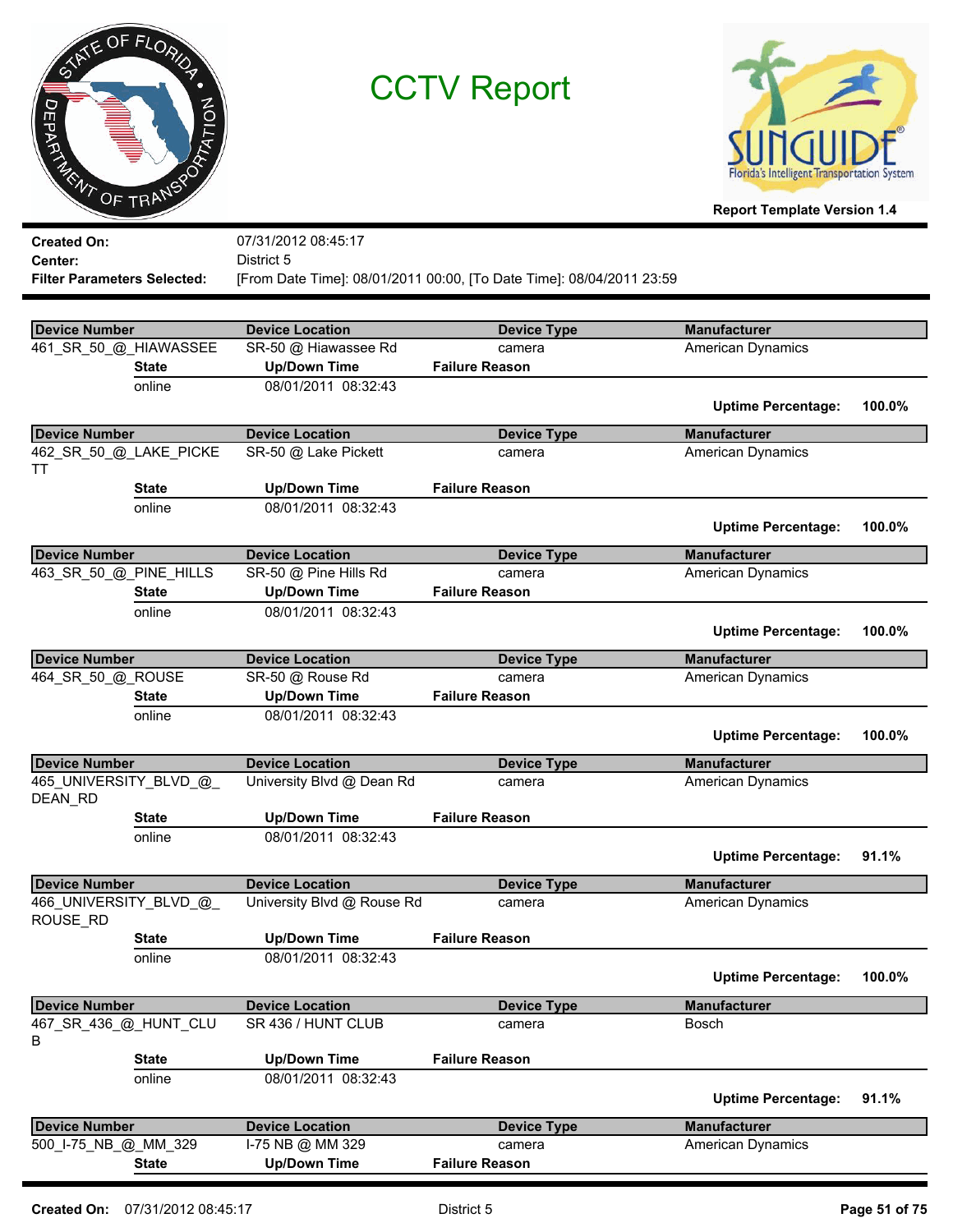| STE OF FLORIDA.<br><b>ATATION</b><br>O<br>DEDRETARY OF TRANSPOTATION | <b>CCTV Report</b>     |                                                                                                                                                                               | Florida's Intelligent Transportation System<br><b>Report Template Version 1.4</b> |        |
|----------------------------------------------------------------------|------------------------|-------------------------------------------------------------------------------------------------------------------------------------------------------------------------------|-----------------------------------------------------------------------------------|--------|
| <b>Created On:</b>                                                   | 07/31/2012 08:45:17    |                                                                                                                                                                               |                                                                                   |        |
| Center:                                                              | District 5             |                                                                                                                                                                               |                                                                                   |        |
| <b>Filter Parameters Selected:</b>                                   |                        | [From Date Time]: 08/01/2011 00:00, [To Date Time]: 08/04/2011 23:59                                                                                                          |                                                                                   |        |
|                                                                      |                        |                                                                                                                                                                               |                                                                                   |        |
|                                                                      |                        |                                                                                                                                                                               | <b>Uptime Percentage:</b>                                                         | 0.0%   |
| <b>Device Number</b>                                                 | <b>Device Location</b> | <b>Device Type</b>                                                                                                                                                            | <b>Manufacturer</b>                                                               |        |
| 501_I-75_NB_@_MM_331_1                                               | I-75 NB @ MM 331.1     | camera                                                                                                                                                                        | vicon                                                                             |        |
| <b>State</b>                                                         | <b>Up/Down Time</b>    | <b>Failure Reason</b>                                                                                                                                                         |                                                                                   |        |
|                                                                      |                        |                                                                                                                                                                               | <b>Uptime Percentage:</b>                                                         | 0.0%   |
| <b>Device Number</b>                                                 | <b>Device Location</b> | <b>Device Type</b>                                                                                                                                                            | <b>Manufacturer</b>                                                               |        |
| 502_I-75_SB_@_MM_332_1                                               | I-75 SB @ MM 332.1     | camera                                                                                                                                                                        | vicon                                                                             |        |
| <b>State</b>                                                         | <b>Up/Down Time</b>    | <b>Failure Reason</b>                                                                                                                                                         |                                                                                   |        |
|                                                                      |                        |                                                                                                                                                                               | <b>Uptime Percentage:</b>                                                         | 0.0%   |
| <b>Device Number</b>                                                 | <b>Device Location</b> | <b>Device Type</b>                                                                                                                                                            | <b>Manufacturer</b>                                                               |        |
| 503_I-75_NB_@_MM_333_9                                               | I-75 NB @ MM 333.9     | camera                                                                                                                                                                        | vicon                                                                             |        |
| <b>State</b>                                                         | <b>Up/Down Time</b>    | <b>Failure Reason</b>                                                                                                                                                         |                                                                                   |        |
| offline                                                              | 08/01/2011 07:02:50    | Invalid Response data received from the<br>devicefdot.utility.comm.CommException: Connection<br>reset by peer: socket write error<br>Error Code: 0<br>Data: null<br>Map: null |                                                                                   |        |
| online                                                               | 08/01/2011 07:02:50    |                                                                                                                                                                               |                                                                                   |        |
| online                                                               | 08/02/2011 11:38:47    |                                                                                                                                                                               |                                                                                   |        |
| online                                                               | 08/02/2011 11:38:47    |                                                                                                                                                                               |                                                                                   |        |
|                                                                      |                        |                                                                                                                                                                               | <b>Uptime Percentage:</b>                                                         | 100.0% |
| <b>Device Number</b>                                                 | <b>Device Location</b> | <b>Device Type</b>                                                                                                                                                            | <b>Manufacturer</b>                                                               |        |
| 504_I-75_SB_@_MM_336_4                                               | I-75 SB @ MM 336.4     | camera                                                                                                                                                                        | vicon                                                                             |        |
| <b>State</b>                                                         | <b>Up/Down Time</b>    | <b>Failure Reason</b>                                                                                                                                                         |                                                                                   |        |
|                                                                      |                        |                                                                                                                                                                               | <b>Uptime Percentage:</b>                                                         | 100.0% |
| <b>Device Number</b>                                                 | <b>Device Location</b> | <b>Device Type</b>                                                                                                                                                            | <b>Manufacturer</b>                                                               |        |
| 505_I-75_NB_@_MM_337_3                                               | I-75 NB @ MM 337.3     | camera                                                                                                                                                                        | vicon                                                                             |        |
| <b>State</b>                                                         | <b>Up/Down Time</b>    | <b>Failure Reason</b>                                                                                                                                                         |                                                                                   |        |
|                                                                      |                        |                                                                                                                                                                               | <b>Uptime Percentage:</b>                                                         | 100.0% |
| <b>Device Number</b>                                                 | <b>Device Location</b> | <b>Device Type</b>                                                                                                                                                            | <b>Manufacturer</b>                                                               |        |
| 506_I-75_SB_@_MM_340_3                                               | I-75 SB @ MM 340.3     | camera                                                                                                                                                                        | vicon                                                                             |        |
| <b>State</b>                                                         | <b>Up/Down Time</b>    | <b>Failure Reason</b>                                                                                                                                                         |                                                                                   |        |
| offline                                                              | 08/03/2011 14:39:10    | Invalid Response data received from the<br>devicefdot.utility.comm.CommException: Connection<br>reset by peer: socket write error<br>Error Code: 0<br>Data: null<br>Map: null |                                                                                   |        |
| online                                                               | 08/03/2011 14:39:10    |                                                                                                                                                                               |                                                                                   |        |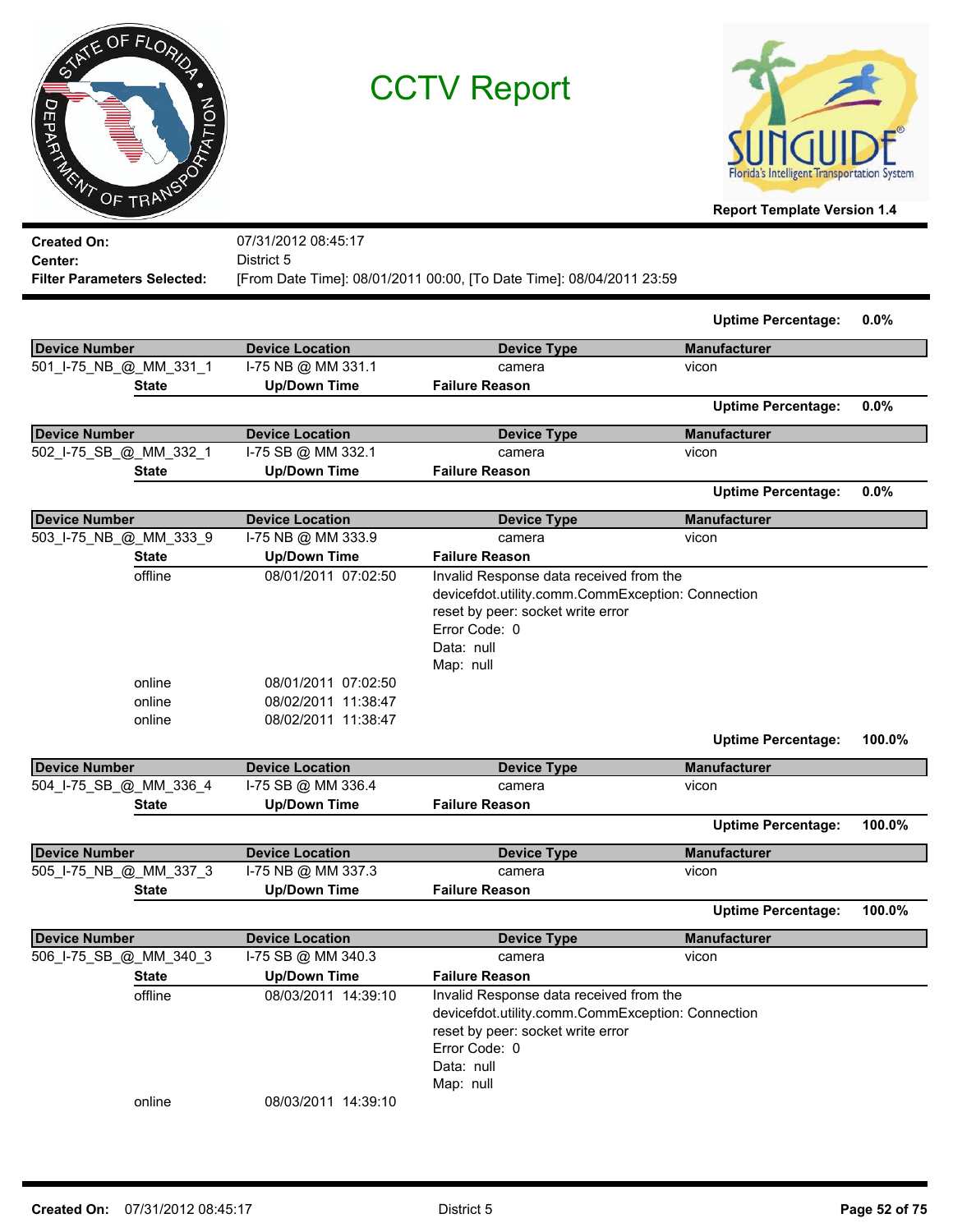| ヮ<br>DEPARTMENT                                                     | STATE OF FLORIDA<br>PRATION<br>OF TRANSP | <b>CCTV Report</b>                         |                                                                                                                                                                                        | Florida's Intelligent Transportation System<br><b>Report Template Version 1.4</b> |       |
|---------------------------------------------------------------------|------------------------------------------|--------------------------------------------|----------------------------------------------------------------------------------------------------------------------------------------------------------------------------------------|-----------------------------------------------------------------------------------|-------|
| <b>Created On:</b><br>Center:<br><b>Filter Parameters Selected:</b> |                                          | 07/31/2012 08:45:17<br>District 5          | [From Date Time]: 08/01/2011 00:00, [To Date Time]: 08/04/2011 23:59                                                                                                                   |                                                                                   |       |
|                                                                     | offline                                  | 08/03/2011 14:41:41                        | Invalid Response data received from the<br>devicefdot.utility.comm.CommException: Error reading<br>PMPP packet from socket: Read timed out<br>Frror Code: 0<br>Data: null<br>Map: null | <b>Uptime Percentage:</b>                                                         | 65.3% |
|                                                                     |                                          |                                            |                                                                                                                                                                                        |                                                                                   |       |
| <b>Device Number</b>                                                |                                          | <b>Device Location</b>                     | <b>Device Type</b>                                                                                                                                                                     | <b>Manufacturer</b>                                                               |       |
| 512_I-75_NB_@_MM_352                                                |                                          | I-75 NB @ MM 352                           | camera                                                                                                                                                                                 | vicon                                                                             |       |
|                                                                     | <b>State</b>                             | <b>Up/Down Time</b>                        | <b>Failure Reason</b>                                                                                                                                                                  | <b>Uptime Percentage:</b>                                                         | 0.0%  |
| <b>Device Number</b>                                                |                                          | <b>Device Location</b>                     | <b>Device Type</b>                                                                                                                                                                     | <b>Manufacturer</b>                                                               |       |
| 600_US_1_@_W_of_I-95                                                |                                          | US-1 W of I-95                             | camera                                                                                                                                                                                 | <b>American Dynamics</b>                                                          |       |
|                                                                     | <b>State</b>                             | <b>Up/Down Time</b>                        | <b>Failure Reason</b>                                                                                                                                                                  | <b>Uptime Percentage:</b>                                                         | 0.0%  |
| <b>Device Number</b>                                                |                                          | <b>Device Location</b>                     | <b>Device Type</b>                                                                                                                                                                     | <b>Manufacturer</b>                                                               |       |
| 601 US 1 @ E of I-95                                                |                                          | US-1 E of I-95                             | camera                                                                                                                                                                                 | American Dynamics                                                                 |       |
|                                                                     | State                                    | <b>Up/Down Time</b>                        | <b>Failure Reason</b>                                                                                                                                                                  | <b>Uptime Percentage:</b>                                                         | 0.0%  |
|                                                                     |                                          |                                            |                                                                                                                                                                                        |                                                                                   |       |
| <b>Device Number</b><br>602_US_1_@_Nova                             |                                          | <b>Device Location</b><br>US-1 at Nova Rd  | <b>Device Type</b><br>camera                                                                                                                                                           | <b>Manufacturer</b><br>American Dynamics                                          |       |
|                                                                     | <b>State</b>                             | <b>Up/Down Time</b>                        | <b>Failure Reason</b>                                                                                                                                                                  |                                                                                   |       |
|                                                                     |                                          |                                            |                                                                                                                                                                                        | <b>Uptime Percentage:</b>                                                         | 0.0%  |
| <b>Device Number</b>                                                |                                          | <b>Device Location</b>                     | <b>Device Type</b>                                                                                                                                                                     | <b>Manufacturer</b>                                                               |       |
| 603_SR_40_@_Nova_RD                                                 |                                          | SR-40 at Nova Rd                           | camera                                                                                                                                                                                 | <b>American Dynamics</b>                                                          |       |
|                                                                     | State                                    | <b>Up/Down Time</b>                        | <b>Failure Reason</b>                                                                                                                                                                  |                                                                                   |       |
|                                                                     |                                          |                                            |                                                                                                                                                                                        | <b>Uptime Percentage:</b>                                                         | 0.0%  |
| <b>Device Number</b>                                                |                                          | <b>Device Location</b>                     | <b>Device Type</b>                                                                                                                                                                     | <b>Manufacturer</b>                                                               |       |
| 604 SR 40 @ Williamson                                              |                                          | SR-40 at Williamson Blvd                   | camera                                                                                                                                                                                 | <b>American Dynamics</b>                                                          |       |
|                                                                     | <b>State</b>                             | <b>Up/Down Time</b>                        | <b>Failure Reason</b>                                                                                                                                                                  | <b>Uptime Percentage:</b>                                                         | 0.0%  |
| <b>Device Number</b>                                                |                                          | <b>Device Location</b>                     | <b>Device Type</b>                                                                                                                                                                     | <b>Manufacturer</b>                                                               |       |
| 605_SR_40_@_W_of_I-95                                               |                                          | SR-40 W of I-95                            | camera                                                                                                                                                                                 | <b>American Dynamics</b>                                                          |       |
|                                                                     | <b>State</b>                             | <b>Up/Down Time</b>                        | <b>Failure Reason</b>                                                                                                                                                                  |                                                                                   |       |
|                                                                     |                                          |                                            |                                                                                                                                                                                        | <b>Uptime Percentage:</b>                                                         | 0.0%  |
| <b>Device Number</b>                                                |                                          | <b>Device Location</b>                     | <b>Device Type</b>                                                                                                                                                                     | <b>Manufacturer</b>                                                               |       |
| A                                                                   | 606_Williamson_Blvd_@_LPG                | Williamson Blvd at LPGA Blvd               | camera                                                                                                                                                                                 | American Dynamics                                                                 |       |
|                                                                     | <b>State</b>                             | <b>Up/Down Time</b>                        | <b>Failure Reason</b>                                                                                                                                                                  |                                                                                   |       |
|                                                                     | online<br>offline                        | 08/01/2011 08:32:43<br>08/01/2011 21:15:19 | A connection could not be initialized for IP=<br>'10.9.106.127' Port #= '4439'.                                                                                                        |                                                                                   |       |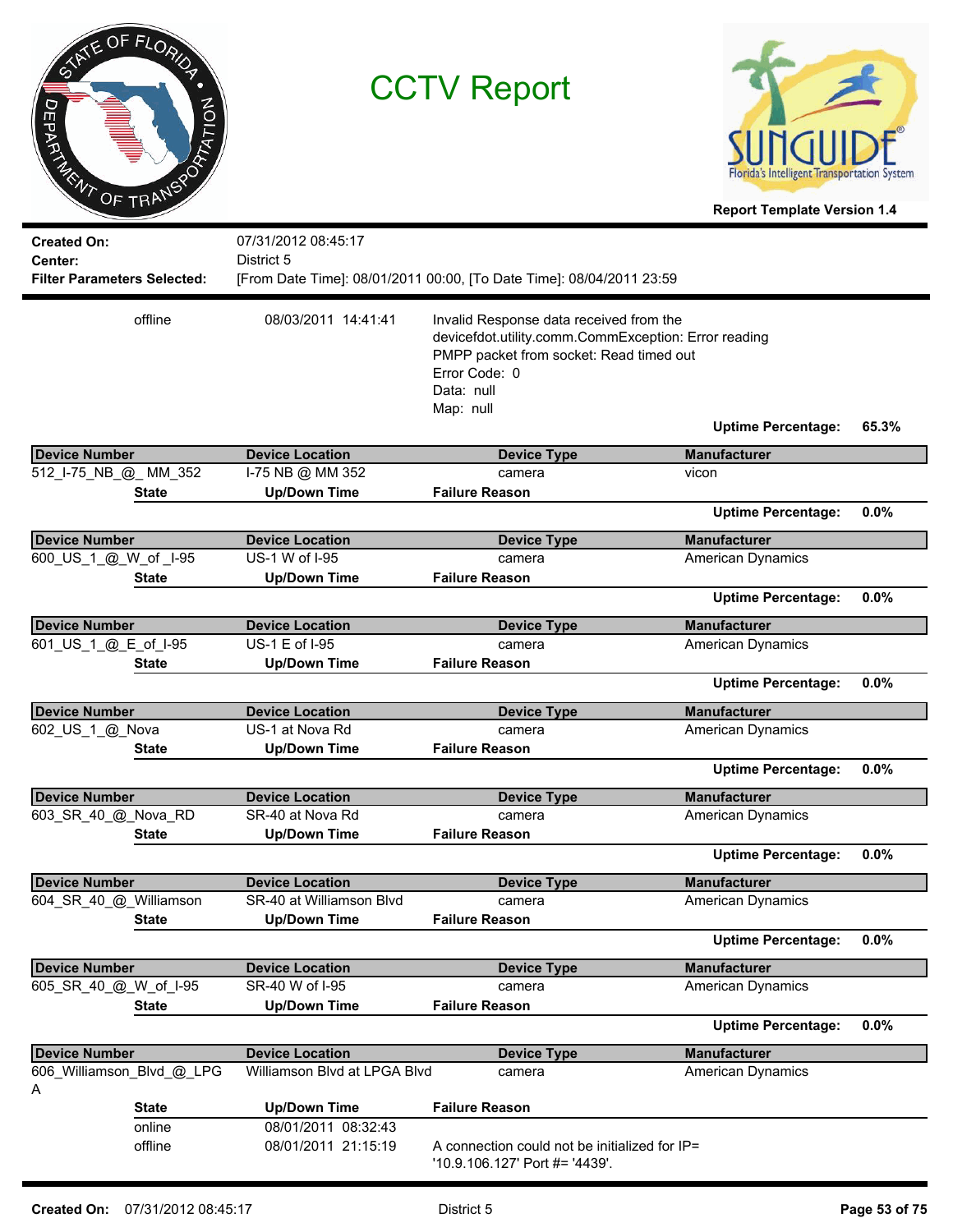



**Report Template Version 1.4**

| District 5<br>Center:<br>[From Date Time]: 08/01/2011 00:00, [To Date Time]: 08/04/2011 23:59<br><b>Filter Parameters Selected:</b><br><b>Device Number</b><br><b>Device Location</b><br><b>Device Type</b><br>607_Williamson_&_US_92<br>Williamson Blvd at US-92<br>camera | <b>Uptime Percentage:</b><br><b>Manufacturer</b><br>American Dynamics<br><b>Uptime Percentage:</b> | 0.0%   |
|-----------------------------------------------------------------------------------------------------------------------------------------------------------------------------------------------------------------------------------------------------------------------------|----------------------------------------------------------------------------------------------------|--------|
|                                                                                                                                                                                                                                                                             |                                                                                                    |        |
|                                                                                                                                                                                                                                                                             |                                                                                                    |        |
|                                                                                                                                                                                                                                                                             |                                                                                                    |        |
|                                                                                                                                                                                                                                                                             |                                                                                                    |        |
|                                                                                                                                                                                                                                                                             |                                                                                                    |        |
| <b>Up/Down Time</b><br><b>Failure Reason</b><br><b>State</b>                                                                                                                                                                                                                |                                                                                                    |        |
|                                                                                                                                                                                                                                                                             |                                                                                                    | 0.0%   |
| <b>Device Number</b><br><b>Device Location</b><br><b>Device Type</b>                                                                                                                                                                                                        | <b>Manufacturer</b>                                                                                |        |
| 608_US_92_@_Clyde_Morris<br>US-92 at Clyde Morris Blvd<br>camera                                                                                                                                                                                                            | <b>American Dynamics</b>                                                                           |        |
| <b>Up/Down Time</b><br><b>Failure Reason</b><br><b>State</b>                                                                                                                                                                                                                |                                                                                                    |        |
|                                                                                                                                                                                                                                                                             | <b>Uptime Percentage:</b>                                                                          | 0.0%   |
| <b>Device Number</b><br><b>Device Location</b><br><b>Device Type</b>                                                                                                                                                                                                        | <b>Manufacturer</b>                                                                                |        |
| 609_Williamson_@_Bellevue<br>Williamson Blvd at Bellevue Ave<br>camera                                                                                                                                                                                                      | <b>American Dynamics</b>                                                                           |        |
| <b>Up/Down Time</b><br><b>Failure Reason</b><br><b>State</b>                                                                                                                                                                                                                |                                                                                                    |        |
|                                                                                                                                                                                                                                                                             | <b>Uptime Percentage:</b>                                                                          | 0.0%   |
| <b>Device Number</b><br><b>Device Location</b><br><b>Device Type</b>                                                                                                                                                                                                        | <b>Manufacturer</b>                                                                                |        |
| 610_Beville_@_Clyde_Morris<br>Beville Rd at Clyde Morris Blvd<br>camera                                                                                                                                                                                                     | American Dynamics                                                                                  |        |
| <b>Up/Down Time</b><br><b>Failure Reason</b><br><b>State</b>                                                                                                                                                                                                                |                                                                                                    |        |
|                                                                                                                                                                                                                                                                             | <b>Uptime Percentage:</b>                                                                          | 0.0%   |
| <b>Device Number</b><br><b>Device Location</b><br><b>Device Type</b>                                                                                                                                                                                                        | <b>Manufacturer</b>                                                                                |        |
| 611_Williamson_@_Beville<br>Williamson Blvd at Beville Rd<br>camera                                                                                                                                                                                                         | American Dynamics                                                                                  |        |
| <b>Up/Down Time</b><br><b>Failure Reason</b><br><b>State</b>                                                                                                                                                                                                                |                                                                                                    |        |
|                                                                                                                                                                                                                                                                             | <b>Uptime Percentage:</b>                                                                          | 0.0%   |
| <b>Device Number</b><br><b>Device Location</b><br><b>Device Type</b>                                                                                                                                                                                                        | <b>Manufacturer</b>                                                                                |        |
| US-92 at LPGA Blvd<br>612_US_92_@_LPGA<br>camera                                                                                                                                                                                                                            | American Dynamics                                                                                  |        |
| <b>Up/Down Time</b><br><b>Failure Reason</b><br><b>State</b>                                                                                                                                                                                                                |                                                                                                    |        |
|                                                                                                                                                                                                                                                                             | <b>Uptime Percentage:</b>                                                                          | 0.0%   |
| <b>Device Number</b><br><b>Device Location</b><br><b>Device Type</b>                                                                                                                                                                                                        | <b>Manufacturer</b>                                                                                |        |
| 613_SR_415_@_SR_421<br>SR-415 at SR-421<br>camera<br>pelco                                                                                                                                                                                                                  |                                                                                                    |        |
| <b>Up/Down Time</b><br><b>Failure Reason</b><br><b>State</b>                                                                                                                                                                                                                |                                                                                                    |        |
|                                                                                                                                                                                                                                                                             | <b>Uptime Percentage:</b>                                                                          | 100.0% |
| <b>Device Number</b><br><b>Device Location</b><br><b>Device Type</b>                                                                                                                                                                                                        | <b>Manufacturer</b>                                                                                |        |
| 614_SR_415_@_SR_44<br>SR-415 at SR-44<br>pelco<br>camera                                                                                                                                                                                                                    |                                                                                                    |        |
| <b>Up/Down Time</b><br><b>Failure Reason</b><br><b>State</b>                                                                                                                                                                                                                |                                                                                                    |        |
|                                                                                                                                                                                                                                                                             | <b>Uptime Percentage:</b>                                                                          | 100.0% |
| <b>Device Number</b><br><b>Device Location</b><br><b>Device Type</b>                                                                                                                                                                                                        | <b>Manufacturer</b>                                                                                |        |
| US-1 at SR-44<br>615_US_1_@_SR_44<br>camera<br>pelco                                                                                                                                                                                                                        |                                                                                                    |        |
| <b>Failure Reason</b><br><b>State</b><br><b>Up/Down Time</b>                                                                                                                                                                                                                |                                                                                                    |        |
|                                                                                                                                                                                                                                                                             | <b>Uptime Percentage:</b>                                                                          | 100.0% |
| <b>Device Number</b><br><b>Device Location</b><br><b>Device Type</b>                                                                                                                                                                                                        | <b>Manufacturer</b>                                                                                |        |
| 616_US_1_@_SR_442<br>US-1 at SR-442<br>pelco<br>camera                                                                                                                                                                                                                      |                                                                                                    |        |
| <b>Up/Down Time</b><br><b>Failure Reason</b><br><b>State</b>                                                                                                                                                                                                                |                                                                                                    |        |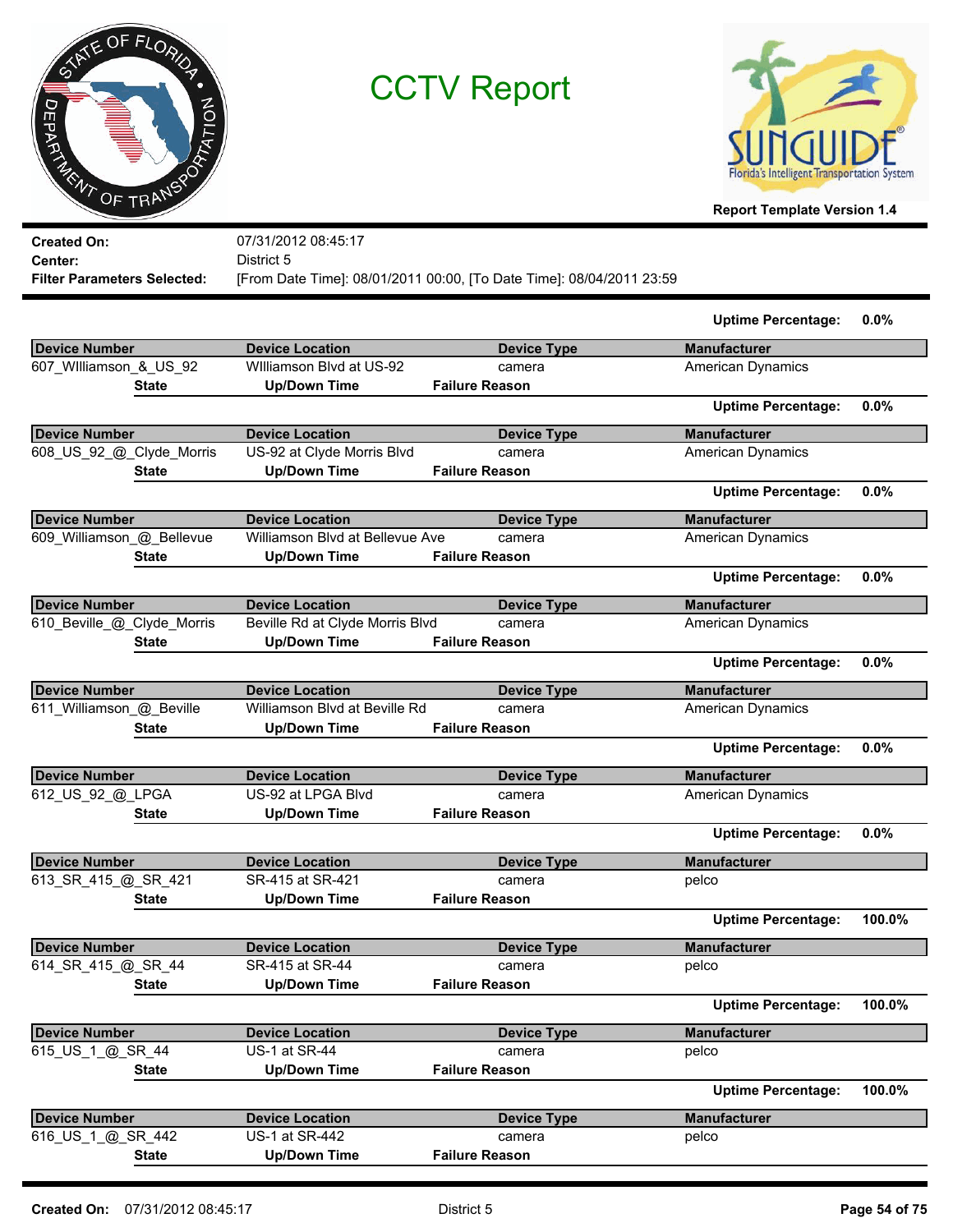



**Report Template Version 1.4**

**Created On: Center:** 07/31/2012 08:45:17 District 5 **Filter Parameters Selected:** [From Date Time]: 08/01/2011 00:00, [To Date Time]: 08/04/2011 23:59

|                        |                        |                       | <b>Uptime Percentage:</b> | 100.0% |
|------------------------|------------------------|-----------------------|---------------------------|--------|
| <b>Device Number</b>   | <b>Device Location</b> | <b>Device Type</b>    | <b>Manufacturer</b>       |        |
| 617_US_1_@_5A          | US-1 at SR-5A          | camera                | pelco                     |        |
| <b>State</b>           | <b>Up/Down Time</b>    | <b>Failure Reason</b> |                           |        |
|                        |                        |                       | <b>Uptime Percentage:</b> | 0.0%   |
| <b>Device Number</b>   | <b>Device Location</b> | <b>Device Type</b>    | <b>Manufacturer</b>       |        |
| 618 SR_46_W_of_I-95    | SR-46 W of I-95        | camera                | pelco                     |        |
| <b>State</b>           | <b>Up/Down Time</b>    | <b>Failure Reason</b> |                           |        |
|                        |                        |                       | <b>Uptime Percentage:</b> | 100.0% |
| <b>Device Number</b>   | <b>Device Location</b> | <b>Device Type</b>    | <b>Manufacturer</b>       |        |
| 619_US_1_@_SR_46       | US-1 at SR-46          | camera                | pelco                     |        |
| <b>State</b>           | <b>Up/Down Time</b>    | <b>Failure Reason</b> |                           |        |
|                        |                        |                       | <b>Uptime Percentage:</b> | 100.0% |
| <b>Device Number</b>   | <b>Device Location</b> | <b>Device Type</b>    | <b>Manufacturer</b>       |        |
| 620_SR_406_@_US_1      | SR-406 at US-1         | camera                | pelco                     |        |
| <b>State</b>           | <b>Up/Down Time</b>    | <b>Failure Reason</b> |                           |        |
|                        |                        |                       | <b>Uptime Percentage:</b> | 100.0% |
| <b>Device Number</b>   | <b>Device Location</b> | <b>Device Type</b>    | <b>Manufacturer</b>       |        |
| 621_SR_50_W_of_I-95    | SR-50 W of I-95        | camera                | pelco                     |        |
| <b>State</b>           | <b>Up/Down Time</b>    | <b>Failure Reason</b> |                           |        |
|                        |                        |                       | <b>Uptime Percentage:</b> | 0.0%   |
| <b>Device Number</b>   | <b>Device Location</b> | <b>Device Type</b>    | <b>Manufacturer</b>       |        |
| 622_SR_50_E_of_I-95    | SR-50 E of I-95        | camera                | pelco                     |        |
| <b>State</b>           | <b>Up/Down Time</b>    | <b>Failure Reason</b> |                           |        |
|                        |                        |                       | <b>Uptime Percentage:</b> | 100.0% |
| <b>Device Number</b>   | <b>Device Location</b> | <b>Device Type</b>    | <b>Manufacturer</b>       |        |
| 623_SR_405_@_SR_407    | SR-405 at SR-407       | camera                | pelco                     |        |
| <b>State</b>           | <b>Up/Down Time</b>    | <b>Failure Reason</b> |                           |        |
|                        |                        |                       | <b>Uptime Percentage:</b> | 0.0%   |
| <b>Device Number</b>   | <b>Device Location</b> | <b>Device Type</b>    | <b>Manufacturer</b>       |        |
| 624_SR_405_@_US_1      | SR-405 at US-1         | camera                | pelco                     |        |
| <b>State</b>           | <b>Up/Down Time</b>    | <b>Failure Reason</b> |                           |        |
|                        |                        |                       | <b>Uptime Percentage:</b> | 100.0% |
| <b>Device Number</b>   | <b>Device Location</b> | <b>Device Type</b>    | <b>Manufacturer</b>       |        |
| 625_SR_528_@_W_of_I-95 | SR-528 at W of I-95    | camera                | pelco                     |        |
| <b>State</b>           | <b>Up/Down Time</b>    | <b>Failure Reason</b> |                           |        |
|                        |                        |                       | <b>Uptime Percentage:</b> | 100.0% |
| <b>Device Number</b>   | <b>Device Location</b> | <b>Device Type</b>    | <b>Manufacturer</b>       |        |
| 626 SR 528 @ Friday Rd | SR-528 at Friday Rd    | camera                | <b>American Dynamics</b>  |        |
| <b>State</b>           | <b>Up/Down Time</b>    | <b>Failure Reason</b> |                           |        |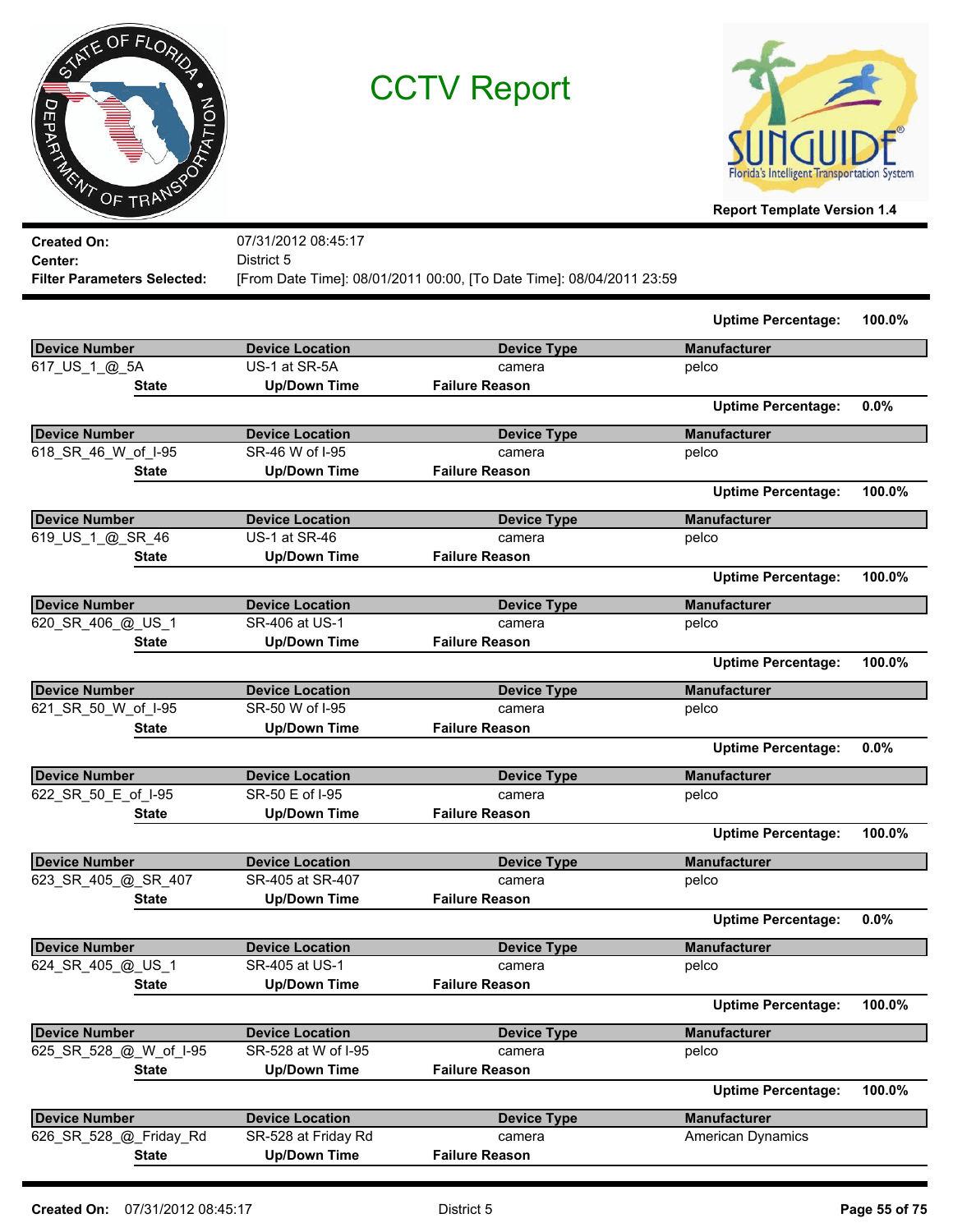



**Report Template Version 1.4**

**Created On: Center:** 07/31/2012 08:45:17 District 5 **Filter Parameters Selected:** [From Date Time]: 08/01/2011 00:00, [To Date Time]: 08/04/2011 23:59

|                                 |                                            |                                                                                                                              | <b>Uptime Percentage:</b> | 0.0%   |
|---------------------------------|--------------------------------------------|------------------------------------------------------------------------------------------------------------------------------|---------------------------|--------|
| <b>Device Number</b>            | <b>Device Location</b>                     | <b>Device Type</b>                                                                                                           | <b>Manufacturer</b>       |        |
| 627_SR_528_@_E_of_Friday_<br>Rd | SR-528 E of Friday Rd                      | camera                                                                                                                       | <b>American Dynamics</b>  |        |
| <b>State</b>                    | <b>Up/Down Time</b>                        | <b>Failure Reason</b>                                                                                                        |                           |        |
|                                 |                                            |                                                                                                                              | <b>Uptime Percentage:</b> | 0.0%   |
| <b>Device Number</b>            | <b>Device Location</b>                     | <b>Device Type</b>                                                                                                           | <b>Manufacturer</b>       |        |
| 628_SR_528_@_US_1               | SR-528 at US 1                             | camera                                                                                                                       | pelco                     |        |
| <b>State</b>                    | <b>Up/Down Time</b>                        | <b>Failure Reason</b>                                                                                                        |                           |        |
|                                 |                                            |                                                                                                                              | <b>Uptime Percentage:</b> | 100.0% |
| <b>Device Number</b>            | <b>Device Location</b>                     | <b>Device Type</b>                                                                                                           | <b>Manufacturer</b>       |        |
| 629_SR_528_@_George_King        | SR-528 at George King Blvd                 | camera                                                                                                                       | <b>American Dynamics</b>  |        |
| <b>State</b>                    | <b>Up/Down Time</b>                        | <b>Failure Reason</b>                                                                                                        |                           |        |
|                                 |                                            |                                                                                                                              | <b>Uptime Percentage:</b> | 0.0%   |
| <b>Device Number</b>            | <b>Device Location</b>                     | <b>Device Type</b>                                                                                                           | <b>Manufacturer</b>       |        |
| 630 SR 524 @ Cox Rd             | SR-524 at Cox Rd                           | camera                                                                                                                       | pelco                     |        |
| <b>State</b>                    | <b>Up/Down Time</b>                        | <b>Failure Reason</b>                                                                                                        |                           |        |
|                                 |                                            |                                                                                                                              | <b>Uptime Percentage:</b> | 100.0% |
| <b>Device Number</b>            | <b>Device Location</b>                     | <b>Device Type</b>                                                                                                           | <b>Manufacturer</b>       |        |
| 631_SR_520_@_Cox_Rd             | SR-520 at Cox Rd                           | camera                                                                                                                       | pelco                     |        |
| <b>State</b>                    | <b>Up/Down Time</b>                        | <b>Failure Reason</b>                                                                                                        |                           |        |
| online<br>offline               | 08/01/2011 08:32:43<br>08/01/2011 21:23:20 | Invalid Response data received from the<br>devicefdot.utility.comm.CommException<br>Error Code: 0<br>Data: null<br>Map: null |                           |        |
|                                 |                                            |                                                                                                                              | <b>Uptime Percentage:</b> | 13.3%  |
| <b>Device Number</b>            | <b>Device Location</b>                     | <b>Device Type</b>                                                                                                           | <b>Manufacturer</b>       |        |
| 632_SR_520_@_SR_519             | SR-520 at SR-519                           | camera                                                                                                                       | pelco                     |        |
| <b>State</b>                    | <b>Up/Down Time</b>                        | <b>Failure Reason</b>                                                                                                        |                           |        |
|                                 |                                            |                                                                                                                              | <b>Uptime Percentage:</b> | 100.0% |
| <b>Device Number</b>            | <b>Device Location</b>                     | <b>Device Type</b>                                                                                                           | <b>Manufacturer</b>       |        |
| 633_SR_520_@_A1A                | SR-520 at SR-A1A                           | camera                                                                                                                       | American Dynamics         |        |
| <b>State</b>                    | <b>Up/Down Time</b>                        | <b>Failure Reason</b>                                                                                                        |                           |        |
| online<br>offline               | 08/01/2011 08:32:43<br>08/01/2011 21:23:50 | A connection could not be initialized for IP= '10.3.200.15'<br>Port #= '4439'.                                               |                           |        |
|                                 |                                            |                                                                                                                              | <b>Uptime Percentage:</b> | 13.3%  |
| <b>Device Number</b>            | <b>Device Location</b>                     | <b>Device Type</b>                                                                                                           | <b>Manufacturer</b>       |        |
| 634_CR_502_@_US_1               | CR-502 at US-1                             | camera                                                                                                                       | pelco                     |        |
| <b>State</b>                    | <b>Up/Down Time</b>                        | <b>Failure Reason</b>                                                                                                        |                           |        |
|                                 |                                            |                                                                                                                              |                           |        |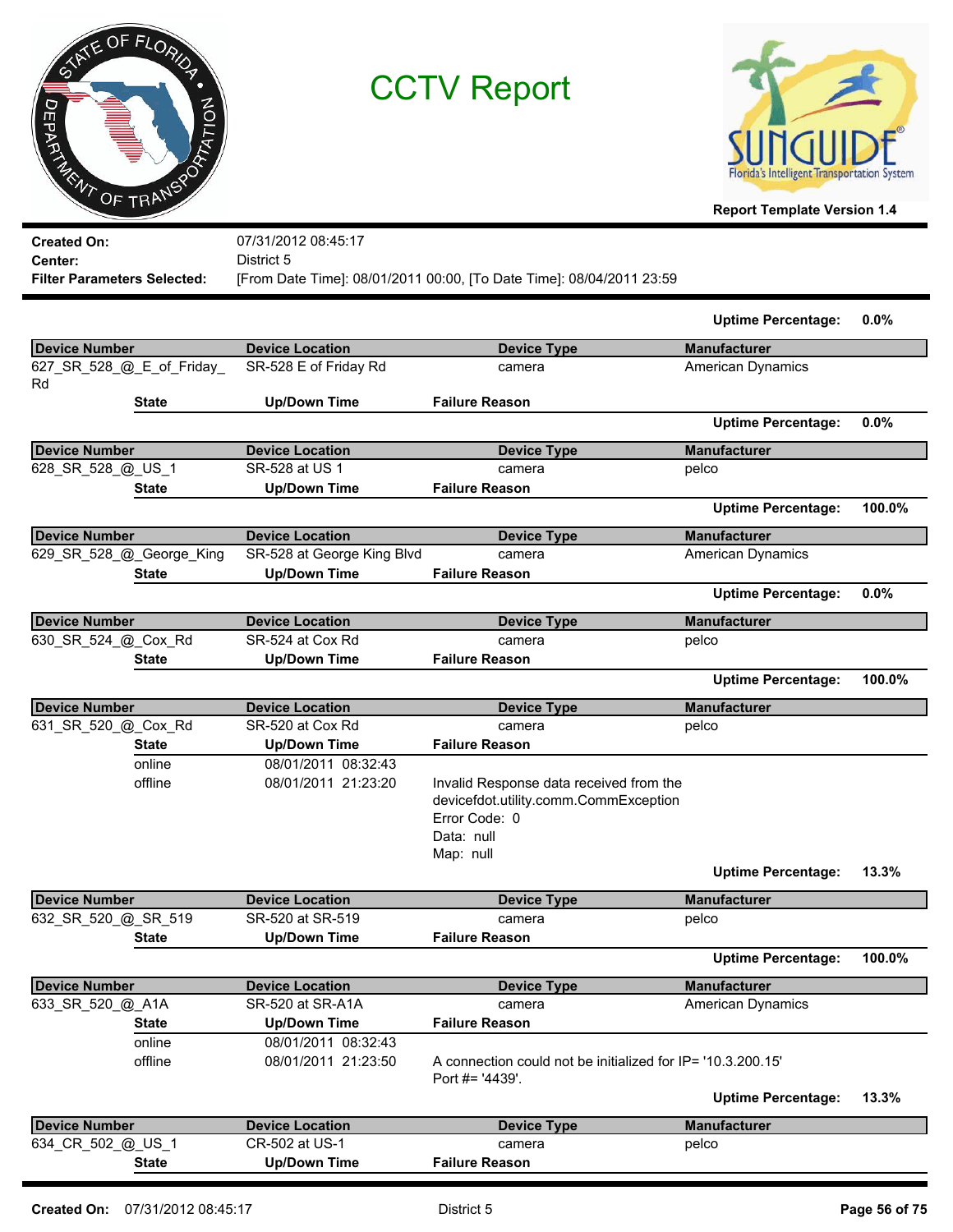|            | TATE OF FLORIDA |         |
|------------|-----------------|---------|
|            |                 |         |
| DEPARTMENT |                 | PTATION |
|            | OF TRANSP       |         |



**Report Template Version 1.4**

**Created On: Center:** 07/31/2012 08:45:17 District 5 **Filter Parameters Selected:** [From Date Time]: 08/01/2011 00:00, [To Date Time]: 08/04/2011 23:59

|                                |                         |                       | <b>Uptime Percentage:</b> | 100.0% |
|--------------------------------|-------------------------|-----------------------|---------------------------|--------|
| <b>Device Number</b>           | <b>Device Location</b>  | <b>Device Type</b>    | <b>Manufacturer</b>       |        |
| 635_Suntree_Blvd_@_US_1        | Suntree Blvd at US-1    | camera                | pelco                     |        |
| <b>State</b>                   | <b>Up/Down Time</b>     | <b>Failure Reason</b> |                           |        |
|                                |                         |                       | <b>Uptime Percentage:</b> | 100.0% |
| <b>Device Number</b>           | <b>Device Location</b>  | <b>Device Type</b>    | <b>Manufacturer</b>       |        |
| 636_SR_518_@_John_Rodes<br>_Rd | SR-518 at John Rodes Rd | camera                | pelco                     |        |
| State                          | <b>Up/Down Time</b>     | <b>Failure Reason</b> |                           |        |
|                                |                         |                       | <b>Uptime Percentage:</b> | 100.0% |
| Device Number                  | <b>Device Location</b>  | <b>Device Type</b>    | <b>Manufacturer</b>       |        |
| 637_SR_518_@_CR_509            | SR-518 at CR-509        | camera                | pelco                     |        |
| <b>State</b>                   | <b>Up/Down Time</b>     | <b>Failure Reason</b> |                           |        |
|                                |                         |                       | <b>Uptime Percentage:</b> | 100.0% |
| <b>Device Number</b>           | <b>Device Location</b>  | <b>Device Type</b>    | <b>Manufacturer</b>       |        |
| 638_US_192_@_Simon_Rd          | US-192 at Simon Rd      | camera                | pelco                     |        |
| <b>State</b>                   | <b>Up/Down Time</b>     | <b>Failure Reason</b> |                           |        |
|                                |                         |                       | <b>Uptime Percentage:</b> | 100.0% |
| <b>Device Number</b>           | <b>Device Location</b>  | <b>Device Type</b>    | <b>Manufacturer</b>       |        |
| 639_US_192_@_CR_509            | US-192 at CR-509        | camera                | pelco                     |        |
| <b>State</b>                   | <b>Up/Down Time</b>     | <b>Failure Reason</b> |                           |        |
|                                |                         |                       | <b>Uptime Percentage:</b> | 100.0% |
| Device Number                  | <b>Device Location</b>  | <b>Device Type</b>    | <b>Manufacturer</b>       |        |
| 640_CR_516_@_CR_509            | CR-516 at CR-509        | camera                | pelco                     |        |
| <b>State</b>                   | <b>Up/Down Time</b>     | <b>Failure Reason</b> |                           |        |
|                                |                         |                       | <b>Uptime Percentage:</b> | 100.0% |
| Device Number                  | <b>Device Location</b>  | <b>Device Type</b>    | <b>Manufacturer</b>       |        |
| 641 CR 516 @ SR 507            | CR-516 at SR-507        | camera                | pelco                     |        |
| <b>State</b>                   | <b>Up/Down Time</b>     | <b>Failure Reason</b> |                           |        |
|                                |                         |                       | <b>Uptime Percentage:</b> | 0.0%   |
| <b>Device Number</b>           | <b>Device Location</b>  | <b>Device Type</b>    | <b>Manufacturer</b>       |        |
| 642_Kepler_@_US_92             | Kepler Rd at US-92      | camera                | <b>American Dynamics</b>  |        |
| <b>State</b>                   | <b>Up/Down Time</b>     | <b>Failure Reason</b> |                           |        |
|                                |                         |                       | <b>Uptime Percentage:</b> | 0.0%   |
| <b>Device Number</b>           | <b>Device Location</b>  | <b>Device Type</b>    | <b>Manufacturer</b>       |        |
| 643_Kepler_@_SR 44             | Kepler Rd at SR-44      | camera                | <b>American Dynamics</b>  |        |
| <b>State</b>                   | <b>Up/Down Time</b>     | <b>Failure Reason</b> |                           |        |
|                                |                         |                       | <b>Uptime Percentage:</b> | 0.0%   |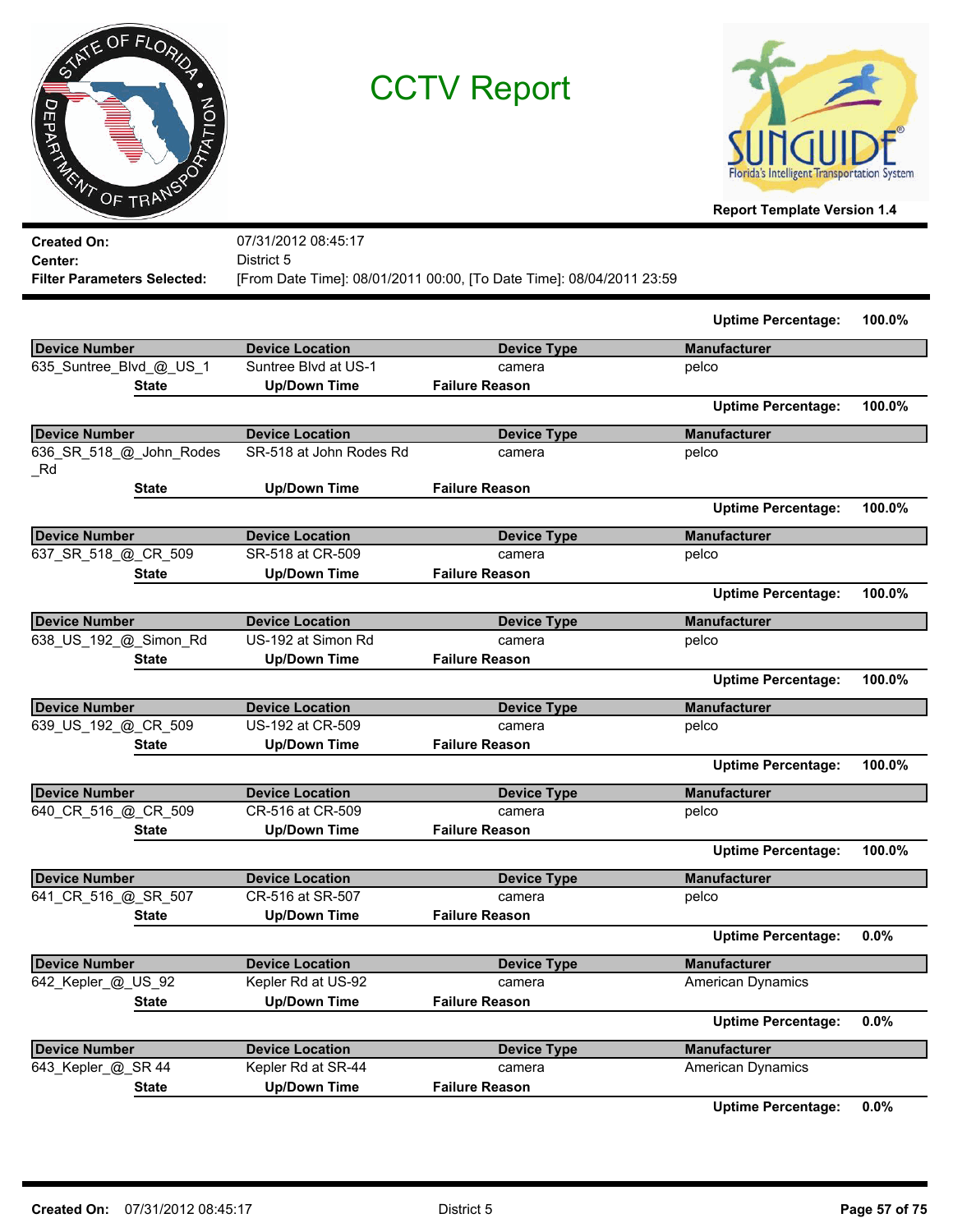



| <b>Created On:</b>                 | 07/31/2012 08:45:17     |                                                                      |                           |      |
|------------------------------------|-------------------------|----------------------------------------------------------------------|---------------------------|------|
| Center:                            | District 5              |                                                                      |                           |      |
| <b>Filter Parameters Selected:</b> |                         | [From Date Time]: 08/01/2011 00:00, [To Date Time]: 08/04/2011 23:59 |                           |      |
|                                    |                         |                                                                      |                           |      |
| <b>Device Number</b>               | <b>Device Location</b>  | <b>Device Type</b>                                                   | <b>Manufacturer</b>       |      |
| 644_SR_436_@_SR_434                | SR-436 at SR-434        | camera                                                               | American Dynamics         |      |
| <b>State</b>                       | <b>Up/Down Time</b>     | <b>Failure Reason</b>                                                |                           |      |
|                                    |                         |                                                                      | <b>Uptime Percentage:</b> | 0.0% |
| <b>Device Number</b>               | <b>Device Location</b>  | <b>Device Type</b>                                                   | <b>Manufacturer</b>       |      |
| 645 SR 414 @ US 17/92              | SR-414 at US-17/92      | camera                                                               | American Dynamics         |      |
| <b>State</b>                       | <b>Up/Down Time</b>     | <b>Failure Reason</b>                                                |                           |      |
|                                    |                         |                                                                      | <b>Uptime Percentage:</b> | 0.0% |
| <b>Device Number</b>               | <b>Device Location</b>  | <b>Device Type</b>                                                   | <b>Manufacturer</b>       |      |
| 646_SR_436_@_1792                  | SR-436 at US-17/92      | camera                                                               | American Dynamics         |      |
| <b>State</b>                       | <b>Up/Down Time</b>     | <b>Failure Reason</b>                                                |                           |      |
|                                    |                         |                                                                      | <b>Uptime Percentage:</b> | 0.0% |
| <b>Device Number</b>               | <b>Device Location</b>  | <b>Device Type</b>                                                   | <b>Manufacturer</b>       |      |
| 647_SR_423_@_Adanson               | SR-423 at Adanson St    | camera                                                               | American Dynamics         |      |
| State                              | <b>Up/Down Time</b>     | <b>Failure Reason</b>                                                |                           |      |
|                                    |                         |                                                                      | <b>Uptime Percentage:</b> | 0.0% |
| <b>Device Number</b>               | <b>Device Location</b>  | <b>Device Type</b>                                                   | <b>Manufacturer</b>       |      |
| 648_US_441_@_SR_423                | US-441 at SR-423        | camera                                                               | <b>American Dynamics</b>  |      |
| <b>State</b>                       | <b>Up/Down Time</b>     | <b>Failure Reason</b>                                                |                           |      |
|                                    |                         |                                                                      | <b>Uptime Percentage:</b> | 0.0% |
| <b>Device Number</b>               | <b>Device Location</b>  | <b>Device Type</b>                                                   | <b>Manufacturer</b>       |      |
| 649_SR_50_@_US_441                 | SR-50 at US-441         | camera                                                               | American Dynamics         |      |
| <b>State</b>                       | <b>Up/Down Time</b>     | <b>Failure Reason</b>                                                |                           |      |
|                                    |                         |                                                                      | <b>Uptime Percentage:</b> | 0.0% |
| <b>Device Number</b>               | <b>Device Location</b>  | <b>Device Type</b>                                                   | <b>Manufacturer</b>       |      |
| 650_SR_423_@_SR_50                 | SR-423 at SR-50         | camera                                                               | American Dynamics         |      |
| <b>State</b>                       | <b>Up/Down Time</b>     | <b>Failure Reason</b>                                                |                           |      |
|                                    |                         |                                                                      | <b>Uptime Percentage:</b> | 0.0% |
| <b>Device Number</b>               | <b>Device Location</b>  | <b>Device Type</b>                                                   | Manufacturer              |      |
| 651_US_441_@_South_St              | US-441 at South St      | camera                                                               | American Dynamics         |      |
| <b>State</b>                       | <b>Up/Down Time</b>     | <b>Failure Reason</b>                                                |                           |      |
|                                    |                         |                                                                      | <b>Uptime Percentage:</b> | 0.0% |
| <b>Device Number</b>               | <b>Device Location</b>  | <b>Device Type</b>                                                   | <b>Manufacturer</b>       |      |
| 652 US 441 @ 39th                  | US-441 at 39th St       | camera                                                               | <b>American Dynamics</b>  |      |
| <b>State</b>                       | <b>Up/Down Time</b>     | <b>Failure Reason</b>                                                |                           |      |
|                                    |                         |                                                                      | <b>Uptime Percentage:</b> | 0.0% |
| <b>Device Number</b>               | <b>Device Location</b>  | <b>Device Type</b>                                                   | <b>Manufacturer</b>       |      |
| 653_SR_423_@_Millenia              | SR-423 at Millenia Blvd | camera                                                               | American Dynamics         |      |
| <b>State</b>                       | <b>Up/Down Time</b>     | <b>Failure Reason</b>                                                |                           |      |
|                                    |                         |                                                                      | <b>Uptime Percentage:</b> | 0.0% |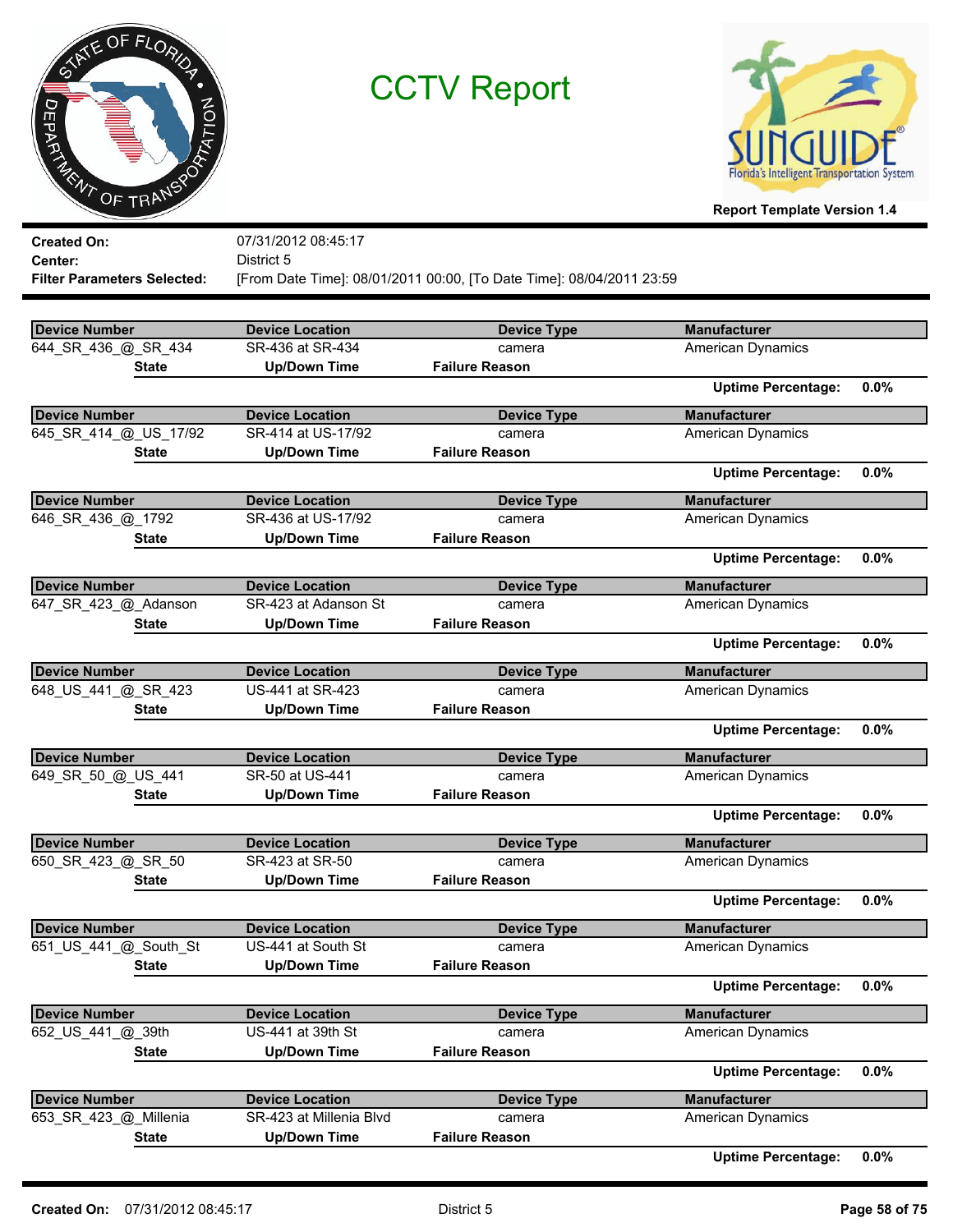



| <b>Created On:</b>                 |                  | 07/31/2012 08:45:17                |                                                                                                 |                           |        |
|------------------------------------|------------------|------------------------------------|-------------------------------------------------------------------------------------------------|---------------------------|--------|
| Center:                            |                  | District 5                         |                                                                                                 |                           |        |
| <b>Filter Parameters Selected:</b> |                  |                                    | [From Date Time]: 08/01/2011 00:00, [To Date Time]: 08/04/2011 23:59                            |                           |        |
|                                    |                  |                                    |                                                                                                 |                           |        |
| <b>Device Number</b>               |                  | <b>Device Location</b>             | <b>Device Type</b>                                                                              | <b>Manufacturer</b>       |        |
| 654_US192_@_Celebration            |                  | US-192 at Celebration Ave          | camera                                                                                          | <b>American Dynamics</b>  |        |
|                                    | <b>State</b>     | <b>Up/Down Time</b>                | <b>Failure Reason</b>                                                                           |                           |        |
|                                    |                  |                                    |                                                                                                 | <b>Uptime Percentage:</b> | 0.0%   |
| <b>Device Number</b>               |                  | <b>Device Location</b>             | <b>Device Type</b>                                                                              | <b>Manufacturer</b>       |        |
| 655_SR_528_@_Satellite_Blv         |                  | SR-528 at Satellite Blvd           | camera                                                                                          | pelco                     |        |
| d                                  |                  |                                    |                                                                                                 |                           |        |
|                                    | <b>State</b>     | <b>Up/Down Time</b>                | <b>Failure Reason</b>                                                                           |                           |        |
|                                    |                  |                                    |                                                                                                 | <b>Uptime Percentage:</b> | 100.0% |
| <b>Device Number</b>               |                  | <b>Device Location</b>             | <b>Device Type</b>                                                                              | <b>Manufacturer</b>       |        |
| 656_SR-528_@_SR-3                  |                  | SR-528 @ SR-3                      | camera                                                                                          | pelco                     |        |
|                                    | <b>State</b>     | <b>Up/Down Time</b>                | <b>Failure Reason</b>                                                                           |                           |        |
|                                    |                  |                                    |                                                                                                 | <b>Uptime Percentage:</b> | 0.0%   |
| <b>Device Number</b>               |                  | <b>Device Location</b>             | <b>Device Type</b>                                                                              | <b>Manufacturer</b>       |        |
| 657_SR_528_@_MM_51_2               |                  | SR-528 @ MM 51.2                   | camera                                                                                          | pelco                     |        |
|                                    | <b>State</b>     | <b>Up/Down Time</b>                | <b>Failure Reason</b>                                                                           |                           |        |
|                                    | offline          | 08/01/2011 23:11:50                | Invalid Response data received from the                                                         |                           |        |
|                                    |                  |                                    | deviceCHART2.Utility.Communications.InvalidFrameExc                                             |                           |        |
|                                    |                  |                                    | eption: The Frame is too short.                                                                 |                           |        |
|                                    | offline          | 08/01/2011 23:11:50                | Invalid Response data received from the                                                         |                           |        |
|                                    |                  |                                    | deviceCHART2.Utility.Communications.InvalidFrameExc                                             |                           |        |
|                                    |                  |                                    | eption: Unsupported Encoding                                                                    |                           |        |
|                                    |                  |                                    | java.io.UnsupportedEncodingException: The received                                              |                           |        |
|                                    |                  |                                    | SnmpPdu RequestId does not equal the original                                                   |                           |        |
|                                    |                  |                                    | RequestId.                                                                                      |                           |        |
|                                    | online<br>online | 08/01/2011 23:11:50                |                                                                                                 |                           |        |
|                                    |                  | 08/01/2011 23:12:20                |                                                                                                 |                           |        |
|                                    | offline          | 08/02/2011 21:04:17                | Invalid Response data received from the<br>devicefdot.utility.comm.CommException: Error reading |                           |        |
|                                    |                  |                                    | PMPP packet from socket: Connection reset                                                       |                           |        |
|                                    |                  |                                    | Error Code: 0                                                                                   |                           |        |
|                                    |                  |                                    | Data: null                                                                                      |                           |        |
|                                    |                  |                                    | Map: null                                                                                       |                           |        |
|                                    | online           | 08/03/2011 20:42:48                |                                                                                                 |                           |        |
|                                    |                  |                                    |                                                                                                 | <b>Uptime Percentage:</b> | 51.2%  |
| <b>Device Number</b>               |                  | <b>Device Location</b>             | <b>Device Type</b>                                                                              | <b>Manufacturer</b>       |        |
| 701 BS East of I-4                 |                  | <b>Bridge Security East of I-4</b> | camera                                                                                          | American Dynamics         |        |
|                                    | <b>State</b>     | <b>Up/Down Time</b>                | <b>Failure Reason</b>                                                                           |                           |        |
|                                    | online           | 08/01/2011 08:32:43                |                                                                                                 |                           |        |
|                                    |                  |                                    |                                                                                                 | <b>Uptime Percentage:</b> | 91.1%  |
| <b>Device Number</b>               |                  | <b>Device Location</b>             | <b>Device Type</b>                                                                              | <b>Manufacturer</b>       |        |
| 702_BS_West_of_I-4                 |                  | Bridge Security West of I-4        | camera                                                                                          | American Dynamics         |        |
|                                    | <b>State</b>     | <b>Up/Down Time</b>                | <b>Failure Reason</b>                                                                           |                           |        |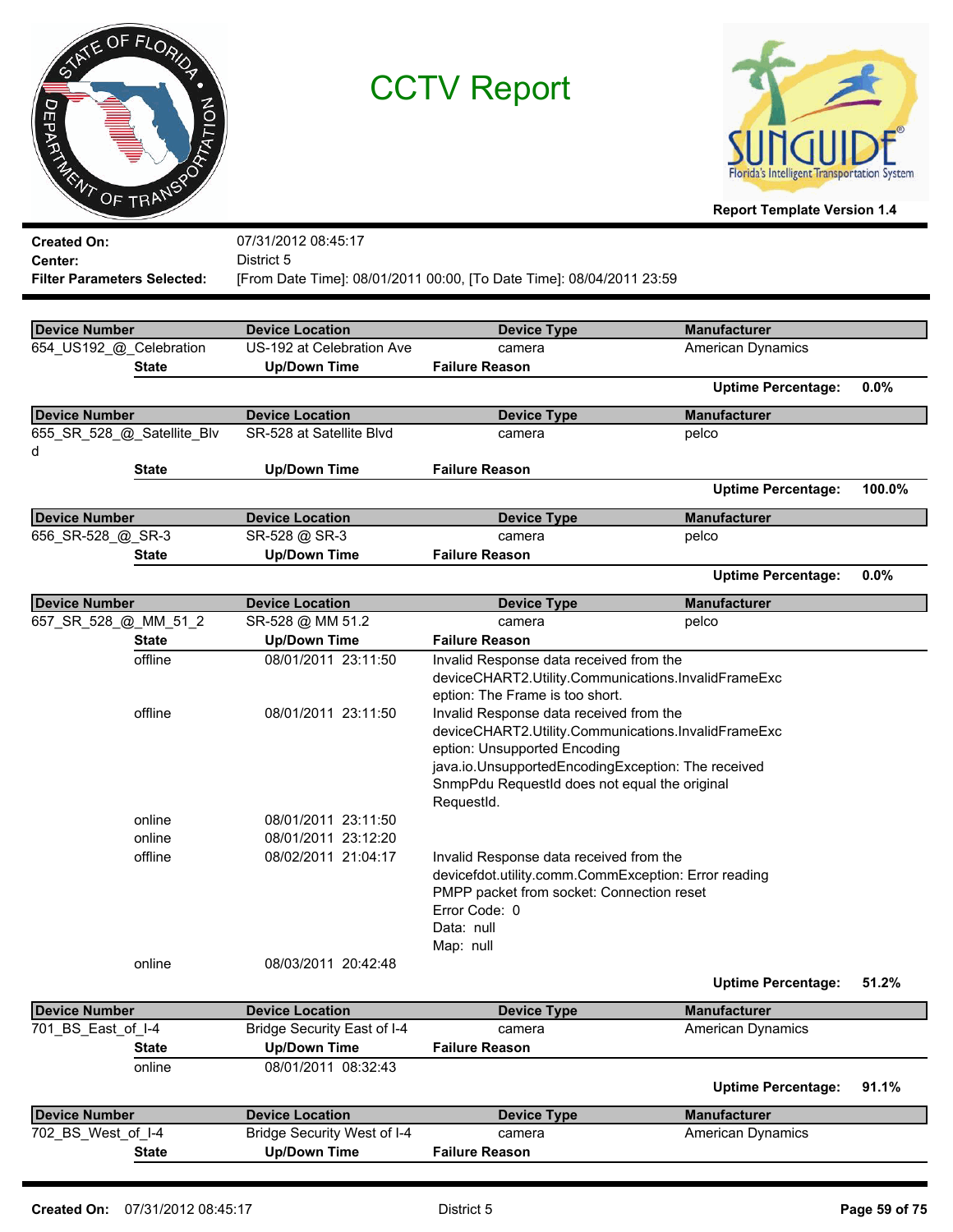|       | ATE OF FLORIDA |
|-------|----------------|
|       |                |
| JEPAK | PTATION        |
|       | ENT OF TRANS   |



**Report Template Version 1.4**

| <b>Created On:</b>                 | 07/31/2012 08:45:17                                            |                                                                      |                           |        |
|------------------------------------|----------------------------------------------------------------|----------------------------------------------------------------------|---------------------------|--------|
| Center:                            | District 5                                                     |                                                                      |                           |        |
| <b>Filter Parameters Selected:</b> |                                                                | [From Date Time]: 08/01/2011 00:00, [To Date Time]: 08/04/2011 23:59 |                           |        |
| online                             | 08/01/2011 08:32:43                                            |                                                                      |                           |        |
|                                    |                                                                |                                                                      | <b>Uptime Percentage:</b> | 91.1%  |
| <b>Device Number</b>               | <b>Device Location</b>                                         | <b>Device Type</b>                                                   | <b>Manufacturer</b>       |        |
| 703 BS E Under Bridge              | <b>Bridge Security East Side Under</b><br><b>Bridge</b>        | camera                                                               | <b>American Dynamics</b>  |        |
| <b>State</b>                       | <b>Up/Down Time</b>                                            | <b>Failure Reason</b>                                                |                           |        |
| online                             | 08/01/2011 08:32:43                                            |                                                                      | <b>Uptime Percentage:</b> | 91.1%  |
| <b>Device Number</b>               | <b>Device Location</b>                                         | <b>Device Type</b>                                                   | <b>Manufacturer</b>       |        |
| 704_BS_Center_In_Seminole          | <b>Bridge Security West Under Center</b><br>in Seminole County | camera                                                               | <b>American Dynamics</b>  |        |
| <b>State</b>                       | <b>Up/Down Time</b>                                            | <b>Failure Reason</b>                                                |                           |        |
| online                             | 08/01/2011 08:32:43                                            |                                                                      | <b>Uptime Percentage:</b> | 91.1%  |
|                                    |                                                                |                                                                      |                           |        |
| <b>Device Number</b>               | <b>Device Location</b>                                         | <b>Device Type</b>                                                   | <b>Manufacturer</b>       |        |
| 705 BS_West_Under_Bridge           | <b>Bridge Security West Side Under</b><br><b>Bridge</b>        | camera                                                               | American Dynamics         |        |
| State                              | <b>Up/Down Time</b>                                            | <b>Failure Reason</b>                                                |                           |        |
| online                             | 08/01/2011 08:32:43                                            |                                                                      | <b>Uptime Percentage:</b> | 91.1%  |
| <b>Device Number</b>               | <b>Device Location</b>                                         | <b>Device Type</b>                                                   | <b>Manufacturer</b>       |        |
| 706_BS_Under_Bridge                | <b>Bridge Security Under Bridge</b>                            | camera                                                               | <b>American Dynamics</b>  |        |
| <b>State</b>                       | <b>Up/Down Time</b>                                            | <b>Failure Reason</b>                                                |                           |        |
| online                             | 08/01/2011 08:32:43                                            |                                                                      | <b>Uptime Percentage:</b> | 91.1%  |
| <b>Device Number</b>               | <b>Device Location</b>                                         | <b>Device Type</b>                                                   | <b>Manufacturer</b>       |        |
| 800 CCTV 429-01                    | SR-429 at US-441                                               | camera                                                               | American Dynamics         |        |
| <b>State</b>                       | <b>Up/Down Time</b>                                            | <b>Failure Reason</b>                                                |                           |        |
|                                    |                                                                |                                                                      | <b>Uptime Percentage:</b> | 100.0% |
| <b>Device Number</b>               | <b>Device Location</b>                                         | <b>Device Type</b>                                                   | <b>Manufacturer</b>       |        |
| 801 CCTV 429-02                    | SR-429 at Johns Rd                                             | camera                                                               | <b>American Dynamics</b>  |        |
| <b>State</b>                       | <b>Up/Down Time</b>                                            | <b>Failure Reason</b>                                                |                           |        |
|                                    |                                                                |                                                                      | <b>Uptime Percentage:</b> | 100.0% |
| <b>Device Number</b>               | <b>Device Location</b>                                         | <b>Device Type</b>                                                   | <b>Manufacturer</b>       |        |
| 802 CCTV 429-03                    | SR-429 at CR-437A                                              | camera                                                               | American Dynamics         |        |
| <b>State</b>                       | <b>Up/Down Time</b>                                            | <b>Failure Reason</b>                                                |                           |        |
|                                    |                                                                |                                                                      | <b>Uptime Percentage:</b> | 100.0% |
| <b>Device Number</b>               | <b>Device Location</b>                                         | <b>Device Type</b>                                                   | <b>Manufacturer</b>       |        |
| 803 CCTV 429-04                    | SR-429 at SR-414                                               | camera                                                               | <b>American Dynamics</b>  |        |
| <b>State</b>                       | <b>Up/Down Time</b>                                            | <b>Failure Reason</b>                                                |                           |        |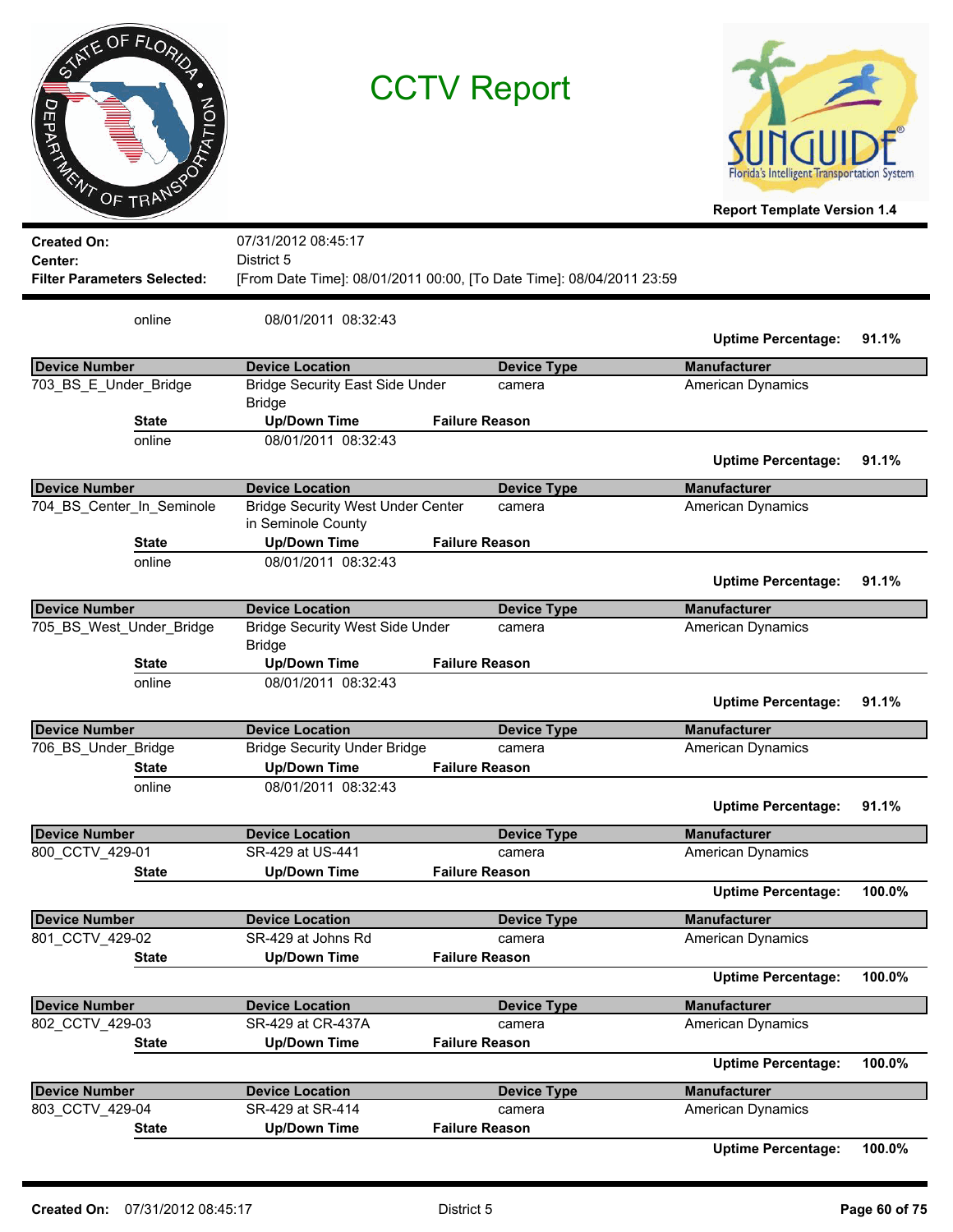



| <b>Created On:</b>                 | 07/31/2012 08:45:17                |                                                                      |                           |        |
|------------------------------------|------------------------------------|----------------------------------------------------------------------|---------------------------|--------|
| Center:                            | District 5                         |                                                                      |                           |        |
| <b>Filter Parameters Selected:</b> |                                    | [From Date Time]: 08/01/2011 00:00, [To Date Time]: 08/04/2011 23:59 |                           |        |
|                                    |                                    |                                                                      |                           |        |
| <b>Device Number</b>               | <b>Device Location</b>             |                                                                      | <b>Manufacturer</b>       |        |
| 804 CCTV 429-05                    | SR-429 S of SR-414                 | <b>Device Type</b>                                                   |                           |        |
| <b>State</b>                       |                                    | camera<br><b>Failure Reason</b>                                      | American Dynamics         |        |
|                                    | <b>Up/Down Time</b>                |                                                                      | <b>Uptime Percentage:</b> | 100.0% |
| <b>Device Number</b>               | <b>Device Location</b>             | <b>Device Type</b>                                                   | <b>Manufacturer</b>       |        |
| 805_CCTV_429-06                    | SR-429 at Ocoee-Apopka Rd          | camera                                                               | <b>American Dynamics</b>  |        |
| <b>State</b>                       | <b>Up/Down Time</b>                | <b>Failure Reason</b>                                                |                           |        |
|                                    |                                    |                                                                      | <b>Uptime Percentage:</b> | 100.0% |
|                                    |                                    |                                                                      |                           |        |
| <b>Device Number</b>               | <b>Device Location</b>             | <b>Device Type</b>                                                   | <b>Manufacturer</b>       |        |
| 806 CCTV 429-07                    | SR-429 N of Forest Lake Toll Plaza | camera                                                               | <b>American Dynamics</b>  |        |
| <b>State</b>                       | <b>Up/Down Time</b>                | <b>Failure Reason</b>                                                |                           |        |
|                                    |                                    |                                                                      | <b>Uptime Percentage:</b> | 100.0% |
| <b>Device Number</b>               | <b>Device Location</b>             | <b>Device Type</b>                                                   | <b>Manufacturer</b>       |        |
| 807_CCTV_429-08                    | SR-429 S of Forest Lake Toll Plaza | camera                                                               | American Dynamics         |        |
| State                              | <b>Up/Down Time</b>                | <b>Failure Reason</b>                                                |                           |        |
|                                    |                                    |                                                                      | <b>Uptime Percentage:</b> | 100.0% |
| <b>Device Number</b>               | <b>Device Location</b>             | <b>Device Type</b>                                                   | <b>Manufacturer</b>       |        |
| 808_CCTV_429-08A                   | SR-429 N of West Rd                | camera                                                               | American Dynamics         |        |
| State                              | <b>Up/Down Time</b>                | <b>Failure Reason</b>                                                |                           |        |
|                                    |                                    |                                                                      | <b>Uptime Percentage:</b> | 100.0% |
| <b>Device Number</b>               | <b>Device Location</b>             | <b>Device Type</b>                                                   | <b>Manufacturer</b>       |        |
| 809_CCTV_429-09                    | SR-429 at West Rd                  | camera                                                               | American Dynamics         |        |
| <b>State</b>                       | <b>Up/Down Time</b>                | <b>Failure Reason</b>                                                |                           |        |
|                                    |                                    |                                                                      | <b>Uptime Percentage:</b> | 100.0% |
| <b>Device Number</b>               | <b>Device Location</b>             | <b>Device Type</b>                                                   | <b>Manufacturer</b>       |        |
| 810_CCTV_429-10                    | SR-429 at S Ocoee-Apopka Rd        | camera                                                               | American Dynamics         |        |
| <b>State</b>                       | <b>Up/Down Time</b>                | <b>Failure Reason</b>                                                |                           |        |
| offline                            | 08/04/2011 22:10:54                | Invalid Response data received from the                              |                           |        |
|                                    |                                    | devicefdot.utility.comm.CommException                                |                           |        |
|                                    |                                    | Error Code: 0                                                        |                           |        |
|                                    |                                    | Data: null                                                           |                           |        |
|                                    |                                    | Map: null                                                            |                           |        |
|                                    |                                    |                                                                      | <b>Uptime Percentage:</b> | 98.1%  |
| <b>Device Number</b>               | <b>Device Location</b>             | <b>Device Type</b>                                                   | <b>Manufacturer</b>       |        |
| 811 CCTV 429-11                    | SR-429 S of Fuller's Cross Rd      | camera                                                               | <b>American Dynamics</b>  |        |
| <b>State</b>                       | <b>Up/Down Time</b>                | <b>Failure Reason</b>                                                |                           |        |
|                                    |                                    |                                                                      | <b>Uptime Percentage:</b> | 100.0% |
| <b>Device Number</b>               | <b>Device Location</b>             | <b>Device Type</b>                                                   | <b>Manufacturer</b>       |        |
| 812_CCTV_429-11A                   | SR-429 at Pine St                  | camera                                                               | American Dynamics         |        |
| <b>State</b>                       | <b>Up/Down Time</b>                | <b>Failure Reason</b>                                                |                           |        |
|                                    |                                    |                                                                      | <b>Uptime Percentage:</b> | 100.0% |
|                                    |                                    |                                                                      |                           |        |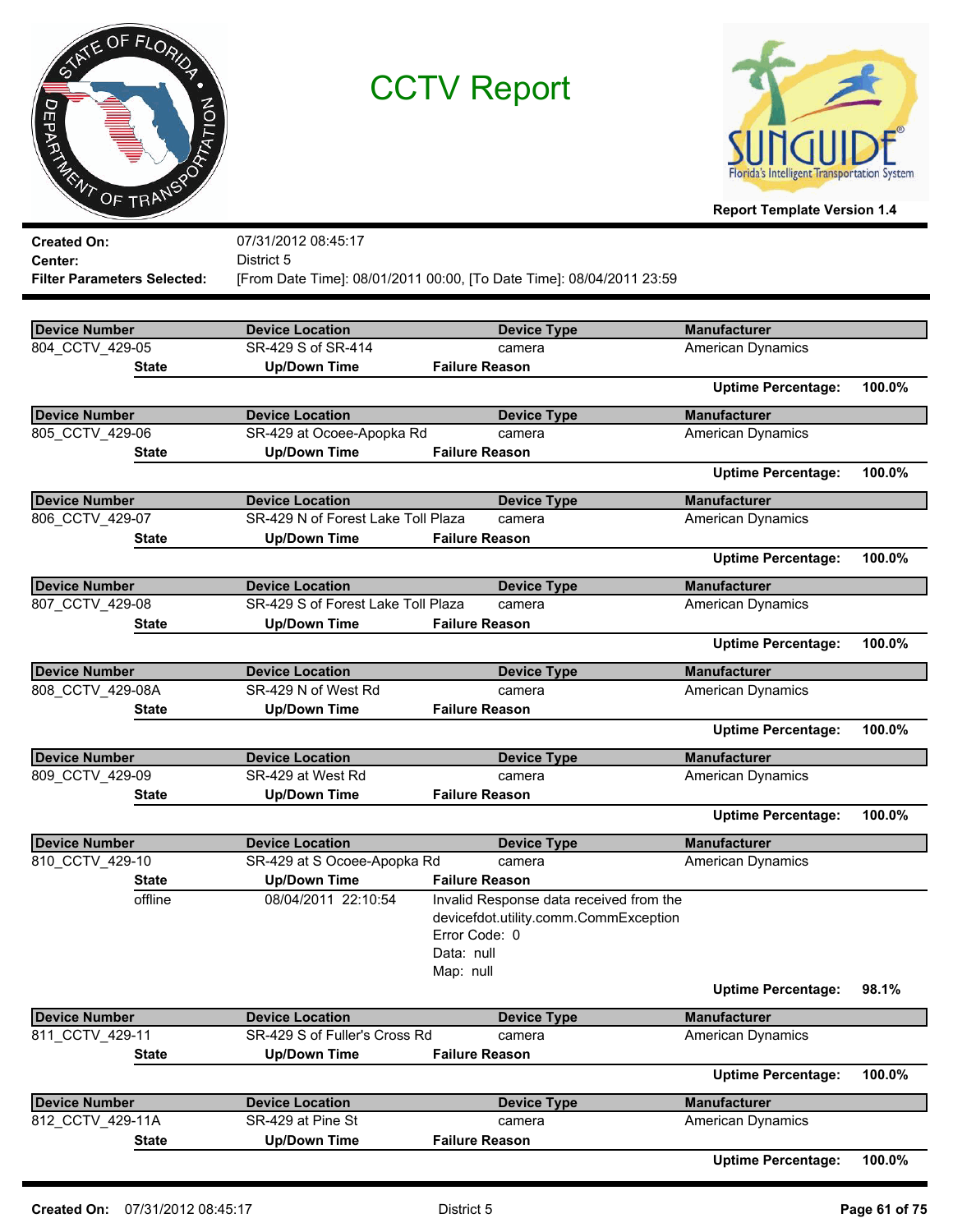



| <b>Created On:</b>                 | 07/31/2012 08:45:17             |                                                                      |                           |        |
|------------------------------------|---------------------------------|----------------------------------------------------------------------|---------------------------|--------|
| Center:                            | District 5                      |                                                                      |                           |        |
| <b>Filter Parameters Selected:</b> |                                 | [From Date Time]: 08/01/2011 00:00, [To Date Time]: 08/04/2011 23:59 |                           |        |
|                                    |                                 |                                                                      |                           |        |
| <b>Device Number</b>               | <b>Device Location</b>          | <b>Device Type</b>                                                   | <b>Manufacturer</b>       |        |
| 813 CCTV 429-12                    | SR-429 N of Plant St            | camera                                                               | <b>American Dynamics</b>  |        |
| State                              | <b>Up/Down Time</b>             | <b>Failure Reason</b>                                                |                           |        |
|                                    |                                 |                                                                      | <b>Uptime Percentage:</b> | 100.0% |
| <b>Device Number</b>               | <b>Device Location</b>          | <b>Device Type</b>                                                   | <b>Manufacturer</b>       |        |
| 814_CCTV_429-13                    | SR-429 at Plant St              | camera                                                               | <b>American Dynamics</b>  |        |
| <b>State</b>                       | <b>Up/Down Time</b>             | <b>Failure Reason</b>                                                |                           |        |
|                                    |                                 |                                                                      | <b>Uptime Percentage:</b> | 100.0% |
| <b>Device Number</b>               | <b>Device Location</b>          | <b>Device Type</b>                                                   | <b>Manufacturer</b>       |        |
| 815 CCTV 429-14                    | SR-429 S of Plant St            | camera                                                               | American Dynamics         |        |
| State                              | <b>Up/Down Time</b>             | <b>Failure Reason</b>                                                |                           |        |
|                                    |                                 |                                                                      | <b>Uptime Percentage:</b> | 100.0% |
| <b>Device Number</b>               | <b>Device Location</b>          | <b>Device Type</b>                                                   | <b>Manufacturer</b>       |        |
| 816 CCTV 429-15                    | SR-429 at SR-50                 | camera                                                               | American Dynamics         |        |
| <b>State</b>                       | <b>Up/Down Time</b>             | <b>Failure Reason</b>                                                |                           |        |
|                                    |                                 |                                                                      | <b>Uptime Percentage:</b> | 100.0% |
| <b>Device Number</b>               | <b>Device Location</b>          | <b>Device Type</b>                                                   | <b>Manufacturer</b>       |        |
| 817 CCTV 429-16                    | SR-429 at Florida's Turnpike    | camera                                                               | <b>American Dynamics</b>  |        |
| <b>State</b>                       | <b>Up/Down Time</b>             | <b>Failure Reason</b>                                                |                           |        |
|                                    |                                 |                                                                      | <b>Uptime Percentage:</b> | 100.0% |
| <b>Device Number</b>               | <b>Device Location</b>          | <b>Device Type</b>                                                   | <b>Manufacturer</b>       |        |
| 818 CCTV 429-17                    | SR-429 S of Florida's Turnpike  | camera                                                               | American Dynamics         |        |
| <b>State</b>                       | <b>Up/Down Time</b>             | <b>Failure Reason</b>                                                |                           |        |
|                                    |                                 |                                                                      | <b>Uptime Percentage:</b> | 100.0% |
| <b>Device Number</b>               | <b>Device Location</b>          | <b>Device Type</b>                                                   | <b>Manufacturer</b>       |        |
| 819 CCTV 429-18                    | SR-429 N of Stoneybrook West    | camera                                                               | <b>American Dynamics</b>  |        |
|                                    | Pkwy                            |                                                                      |                           |        |
| <b>State</b>                       | <b>Up/Down Time</b>             | <b>Failure Reason</b>                                                |                           |        |
|                                    |                                 |                                                                      | <b>Uptime Percentage:</b> | 100.0% |
| <b>Device Number</b>               | <b>Device Location</b>          | <b>Device Type</b>                                                   | <b>Manufacturer</b>       |        |
| 820 CCTV 429-19                    | SR-429 at Stoneybrook West Pkwy | camera                                                               | <b>American Dynamics</b>  |        |
| <b>State</b>                       | <b>Up/Down Time</b>             | <b>Failure Reason</b>                                                |                           |        |
|                                    |                                 |                                                                      | <b>Uptime Percentage:</b> | 100.0% |
| <b>Device Number</b>               | <b>Device Location</b>          | <b>Device Type</b>                                                   | <b>Manufacturer</b>       |        |
| 821 CCTV 429-20                    | SR-429 N of CR-535              | camera                                                               | <b>American Dynamics</b>  |        |
| <b>State</b>                       | <b>Up/Down Time</b>             | <b>Failure Reason</b>                                                |                           |        |
|                                    |                                 |                                                                      | <b>Uptime Percentage:</b> | 100.0% |
| <b>Device Number</b>               | <b>Device Location</b>          | <b>Device Type</b>                                                   | <b>Manufacturer</b>       |        |
| 822_CCTV_429-21                    | SR-429 at CR-535                | camera                                                               | American Dynamics         |        |
| <b>State</b>                       | <b>Up/Down Time</b>             | <b>Failure Reason</b>                                                |                           |        |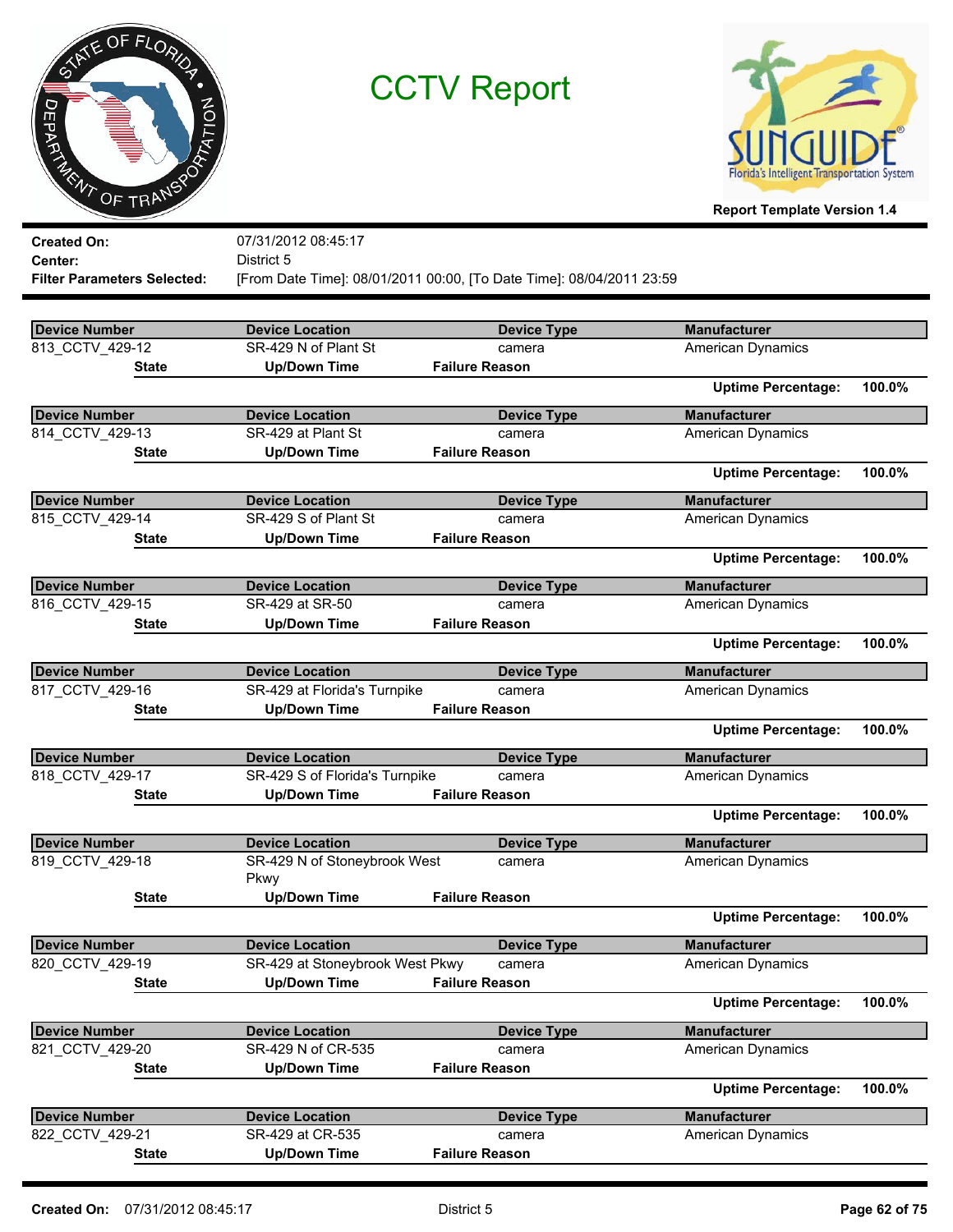



**Report Template Version 1.4**

| <b>Created On:</b>          | 07/31/2012 08:45:17                                                  |
|-----------------------------|----------------------------------------------------------------------|
| Center:                     | District 5                                                           |
| Filter Parameters Selected: | [From Date Time]: 08/01/2011 00:00, [To Date Time]: 08/04/2011 23:59 |

|                      |                                 |                       | <b>Uptime Percentage:</b> | 100.0% |
|----------------------|---------------------------------|-----------------------|---------------------------|--------|
| <b>Device Number</b> | <b>Device Location</b>          | <b>Device Type</b>    | <b>Manufacturer</b>       |        |
| 823 CCTV 429-22      | SR-429 S of CR-535              | camera                | American Dynamics         |        |
| <b>State</b>         | <b>Up/Down Time</b>             | <b>Failure Reason</b> |                           |        |
|                      |                                 |                       | <b>Uptime Percentage:</b> | 100.0% |
| Device Number        | <b>Device Location</b>          | <b>Device Type</b>    | <b>Manufacturer</b>       |        |
| 824_CCTV_429-23      | SR-429 at Tilden Rd             | camera                | American Dynamics         |        |
| <b>State</b>         | <b>Up/Down Time</b>             | <b>Failure Reason</b> |                           |        |
|                      |                                 |                       | <b>Uptime Percentage:</b> | 100.0% |
| <b>Device Number</b> | <b>Device Location</b>          | <b>Device Type</b>    | <b>Manufacturer</b>       |        |
| 825 CCTV 429-24      | SR-429 at Tiny Rd               | camera                | American Dynamics         |        |
| <b>State</b>         | <b>Up/Down Time</b>             | <b>Failure Reason</b> |                           |        |
|                      |                                 |                       | <b>Uptime Percentage:</b> | 100.0% |
| Device Number        | <b>Device Location</b>          | <b>Device Type</b>    | <b>Manufacturer</b>       |        |
| 826_CCTV_429-25      | SR-429 S of Independence Toll   | camera                | American Dynamics         |        |
|                      | Plaza                           |                       |                           |        |
| <b>State</b>         | <b>Up/Down Time</b>             | <b>Failure Reason</b> |                           |        |
|                      |                                 |                       | <b>Uptime Percentage:</b> | 100.0% |
| <b>Device Number</b> | <b>Device Location</b>          | <b>Device Type</b>    | <b>Manufacturer</b>       |        |
| 827 CCTV 429-26      | SR-429 at Malcolm Rd            | camera                | <b>American Dynamics</b>  |        |
| <b>State</b>         | <b>Up/Down Time</b>             | <b>Failure Reason</b> |                           |        |
|                      |                                 |                       | <b>Uptime Percentage:</b> | 100.0% |
| <b>Device Number</b> | <b>Device Location</b>          | <b>Device Type</b>    | <b>Manufacturer</b>       |        |
| 828 CCTV 429-27      | SR-429 at New Independence Pkwy | camera                | <b>American Dynamics</b>  |        |
| <b>State</b>         | <b>Up/Down Time</b>             | <b>Failure Reason</b> |                           |        |
|                      |                                 |                       | <b>Uptime Percentage:</b> | 100.0% |
| <b>Device Number</b> | <b>Device Location</b>          | <b>Device Type</b>    | <b>Manufacturer</b>       |        |
| 829 CCTV 429-28      | SR-429 at Avalon Rd             | camera                | <b>American Dynamics</b>  |        |
| <b>State</b>         | <b>Up/Down Time</b>             | <b>Failure Reason</b> |                           |        |
|                      |                                 |                       | <b>Uptime Percentage:</b> | 100.0% |
| <b>Device Number</b> | <b>Device Location</b>          | <b>Device Type</b>    | <b>Manufacturer</b>       |        |
| 830_CCTV_429-29      | SR-429 at Schofield Rd          | camera                | <b>American Dynamics</b>  |        |
| <b>State</b>         | <b>Up/Down Time</b>             | <b>Failure Reason</b> |                           |        |
|                      |                                 |                       | <b>Uptime Percentage:</b> | 100.0% |
| <b>Device Number</b> | <b>Device Location</b>          | <b>Device Type</b>    | <b>Manufacturer</b>       |        |
| 831 CCTV 429-30      | SR-429 at S Avalon Rd           | camera                | <b>American Dynamics</b>  |        |
| <b>State</b>         | <b>Up/Down Time</b>             | <b>Failure Reason</b> |                           |        |
|                      |                                 |                       | <b>Uptime Percentage:</b> | 100.0% |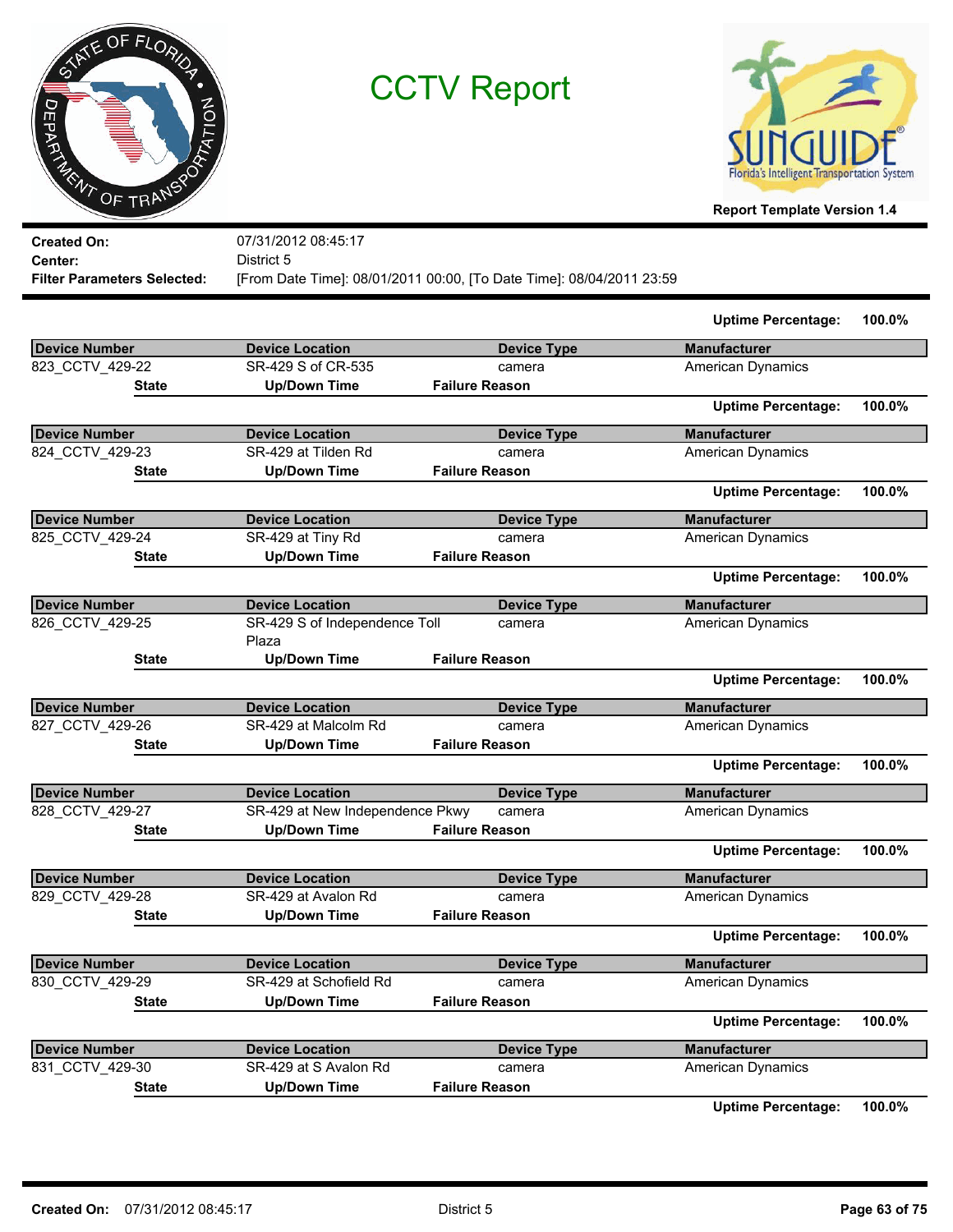



**Report Template Version 1.4**

| <b>Created On:</b>                 | 07/31/2012 08:45:17                             |                                                                      |                           |        |
|------------------------------------|-------------------------------------------------|----------------------------------------------------------------------|---------------------------|--------|
| Center:                            | District 5                                      |                                                                      |                           |        |
| <b>Filter Parameters Selected:</b> |                                                 | [From Date Time]: 08/01/2011 00:00, [To Date Time]: 08/04/2011 23:59 |                           |        |
|                                    |                                                 |                                                                      | <b>Manufacturer</b>       |        |
| <b>Device Number</b>               | <b>Device Location</b><br>SR-429 N of Seidel Rd | <b>Device Type</b>                                                   |                           |        |
| 832 CCTV 429-31                    |                                                 | camera<br><b>Failure Reason</b>                                      | American Dynamics         |        |
| State                              | <b>Up/Down Time</b>                             |                                                                      | <b>Uptime Percentage:</b> | 100.0% |
| <b>Device Number</b>               | <b>Device Location</b>                          | <b>Device Type</b>                                                   | <b>Manufacturer</b>       |        |
| 833_CCTV_429-32                    | SR-429 at Seidel Rd                             | camera                                                               | American Dynamics         |        |
| <b>State</b>                       | <b>Up/Down Time</b>                             | <b>Failure Reason</b>                                                |                           |        |
|                                    |                                                 |                                                                      | <b>Uptime Percentage:</b> | 100.0% |
| <b>Device Number</b>               | <b>Device Location</b>                          | <b>Device Type</b>                                                   | <b>Manufacturer</b>       |        |
| 834 CCTV 408-1                     | SR-408 at Hiawassee Toll Plaza                  | camera                                                               | <b>American Dynamics</b>  |        |
| State                              | <b>Up/Down Time</b>                             | <b>Failure Reason</b>                                                |                           |        |
|                                    |                                                 |                                                                      | <b>Uptime Percentage:</b> | 100.0% |
| <b>Device Number</b>               | <b>Device Location</b>                          | <b>Device Type</b>                                                   | <b>Manufacturer</b>       |        |
| 835_CCTV_408-1A                    | SR-408 at SR-50                                 | camera                                                               | American Dynamics         |        |
| State                              | <b>Up/Down Time</b>                             | <b>Failure Reason</b>                                                |                           |        |
|                                    |                                                 |                                                                      | <b>Uptime Percentage:</b> | 100.0% |
| <b>Device Number</b>               | <b>Device Location</b>                          | <b>Device Type</b>                                                   | <b>Manufacturer</b>       |        |
| 836 CCTV 408-1AA                   | SR-408 S of SR-50                               | camera                                                               | <b>American Dynamics</b>  |        |
| State                              | <b>Up/Down Time</b>                             | <b>Failure Reason</b>                                                |                           |        |
|                                    |                                                 |                                                                      | <b>Uptime Percentage:</b> | 100.0% |
| <b>Device Number</b>               | <b>Device Location</b>                          | <b>Device Type</b>                                                   | <b>Manufacturer</b>       |        |
| 837 CCTV 408-1B                    | SR-408 at Old Winter Garden Rd                  | camera                                                               | <b>American Dynamics</b>  |        |
| State                              | <b>Up/Down Time</b>                             | <b>Failure Reason</b>                                                |                           |        |
|                                    |                                                 |                                                                      | <b>Uptime Percentage:</b> | 100.0% |
| <b>Device Number</b>               | <b>Device Location</b>                          | <b>Device Type</b>                                                   | <b>Manufacturer</b>       |        |
| 838_CCTV_408-1C                    | SR-408 at Good Homes Rd                         | camera                                                               | <b>American Dynamics</b>  |        |
| State                              | <b>Up/Down Time</b>                             | <b>Failure Reason</b>                                                |                           |        |
|                                    |                                                 |                                                                      | <b>Uptime Percentage:</b> | 100.0% |
| <b>Device Number</b>               | <b>Device Location</b>                          | <b>Device Type</b>                                                   | <b>Manufacturer</b>       |        |
| 839 CCTV 408-2                     | SR-408 W of Dorscher Rd                         | camera                                                               | American Dynamics         |        |
| <b>State</b>                       | <b>Up/Down Time</b>                             | <b>Failure Reason</b>                                                |                           |        |
|                                    |                                                 |                                                                      | <b>Uptime Percentage:</b> | 100.0% |
| <b>Device Number</b>               | <b>Device Location</b>                          | <b>Device Type</b>                                                   | <b>Manufacturer</b>       |        |
| 840 CCTV 408-2A                    | SR-408 at Powers Dr                             | camera                                                               | <b>American Dynamics</b>  |        |
| <b>State</b>                       | <b>Up/Down Time</b>                             | <b>Failure Reason</b>                                                |                           |        |
|                                    |                                                 |                                                                      | <b>Uptime Percentage:</b> | 100.0% |
| <b>Device Number</b>               | <b>Device Location</b>                          | <b>Device Type</b>                                                   | <b>Manufacturer</b>       |        |
| 841 CCTV 408-03                    | SR-408 at Kirkman Rd                            | camera                                                               | American Dynamics         |        |
| <b>State</b>                       | <b>Up/Down Time</b>                             | <b>Failure Reason</b>                                                |                           |        |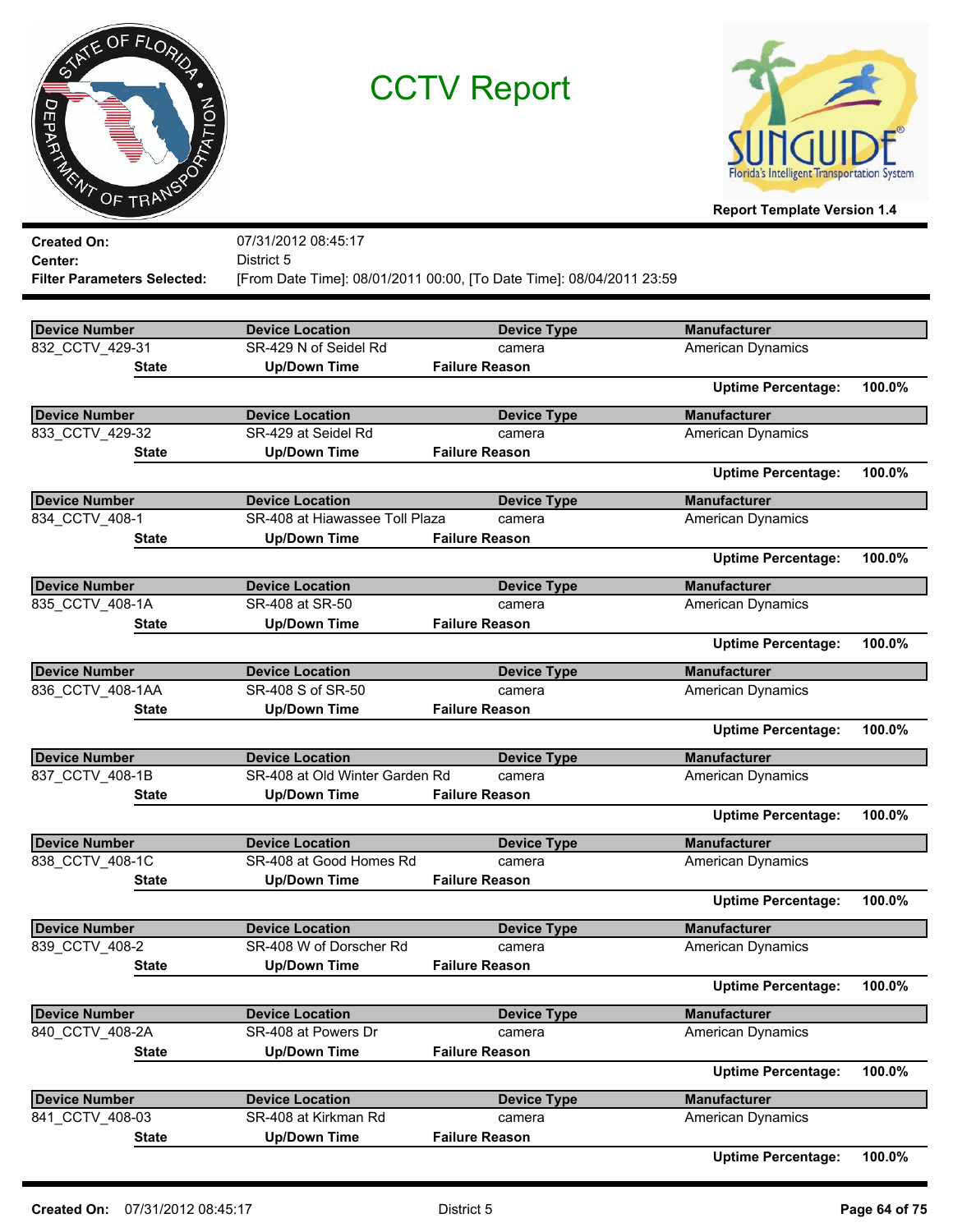



| <b>Created On:</b>                 | 07/31/2012 08:45:17        |                                                                      |                           |        |
|------------------------------------|----------------------------|----------------------------------------------------------------------|---------------------------|--------|
| Center:                            | District 5                 |                                                                      |                           |        |
| <b>Filter Parameters Selected:</b> |                            | [From Date Time]: 08/01/2011 00:00, [To Date Time]: 08/04/2011 23:59 |                           |        |
|                                    |                            |                                                                      |                           |        |
| <b>Device Number</b>               | <b>Device Location</b>     | <b>Device Type</b>                                                   | <b>Manufacturer</b>       |        |
| 842 CCTV 408-04                    | SR-408 at Pine Hills Rd    | camera                                                               | <b>American Dynamics</b>  |        |
| <b>State</b>                       | <b>Up/Down Time</b>        | <b>Failure Reason</b>                                                |                           |        |
|                                    |                            |                                                                      | <b>Uptime Percentage:</b> | 100.0% |
| <b>Device Number</b>               | <b>Device Location</b>     | <b>Device Type</b>                                                   | <b>Manufacturer</b>       |        |
| 843 CCTV 408-05                    | SR-408 at Mercy Dr         | camera                                                               | <b>American Dynamics</b>  |        |
| <b>State</b>                       | <b>Up/Down Time</b>        | <b>Failure Reason</b>                                                |                           |        |
|                                    |                            |                                                                      | <b>Uptime Percentage:</b> | 100.0% |
| <b>Device Number</b>               | <b>Device Location</b>     | <b>Device Type</b>                                                   | <b>Manufacturer</b>       |        |
| 844_CCTV_408-06                    | SR-408 at Ferguson Dr      | camera                                                               | <b>American Dynamics</b>  |        |
| <b>State</b>                       | <b>Up/Down Time</b>        | <b>Failure Reason</b>                                                |                           |        |
|                                    |                            |                                                                      | <b>Uptime Percentage:</b> | 100.0% |
| <b>Device Number</b>               | <b>Device Location</b>     | <b>Device Type</b>                                                   | <b>Manufacturer</b>       |        |
| 845 CCTV 408-07                    | SR-408 at John Young Pkwy  | camera                                                               | <b>American Dynamics</b>  |        |
| <b>State</b>                       | <b>Up/Down Time</b>        | <b>Failure Reason</b>                                                |                           |        |
|                                    |                            |                                                                      | <b>Uptime Percentage:</b> | 100.0% |
| <b>Device Number</b>               | <b>Device Location</b>     | <b>Device Type</b>                                                   | <b>Manufacturer</b>       |        |
| 846 CCTV 408-08                    | SR-408 at Tampa Ave        | camera                                                               | American Dynamics         |        |
| State                              | <b>Up/Down Time</b>        | <b>Failure Reason</b>                                                |                           |        |
|                                    |                            |                                                                      | <b>Uptime Percentage:</b> | 100.0% |
| <b>Device Number</b>               | <b>Device Location</b>     | <b>Device Type</b>                                                   | <b>Manufacturer</b>       |        |
| 847_CCTV_408-09                    | SR-408 at OBT              | camera                                                               | American Dynamics         |        |
| <b>State</b>                       | <b>Up/Down Time</b>        | <b>Failure Reason</b>                                                |                           |        |
|                                    |                            |                                                                      | <b>Uptime Percentage:</b> | 100.0% |
| <b>Device Number</b>               | <b>Device Location</b>     | <b>Device Type</b>                                                   | <b>Manufacturer</b>       |        |
| 848 CCTV 408-10                    | SR-408 at Westmoreland Ave | camera                                                               | American Dynamics         |        |
| <b>State</b>                       | <b>Up/Down Time</b>        | <b>Failure Reason</b>                                                |                           |        |
|                                    |                            |                                                                      | <b>Uptime Percentage:</b> | 100.0% |
| <b>Device Number</b>               | <b>Device Location</b>     | <b>Device Type</b>                                                   | <b>Manufacturer</b>       |        |
| 849 CCTV 408-11                    | SR-408 at I-4 Ramp         | camera                                                               | <b>American Dynamics</b>  |        |
| <b>State</b>                       | <b>Up/Down Time</b>        | <b>Failure Reason</b>                                                |                           |        |
|                                    |                            |                                                                      | <b>Uptime Percentage:</b> | 100.0% |
| <b>Device Number</b>               | <b>Device Location</b>     | <b>Device Type</b>                                                   | <b>Manufacturer</b>       |        |
| 850_CCTV_408-12                    | SR-408 at Orange Ave       | camera                                                               | <b>American Dynamics</b>  |        |
| <b>State</b>                       | <b>Up/Down Time</b>        | <b>Failure Reason</b>                                                |                           |        |
|                                    |                            |                                                                      | <b>Uptime Percentage:</b> | 100.0% |
| <b>Device Number</b>               | <b>Device Location</b>     | <b>Device Type</b>                                                   | <b>Manufacturer</b>       |        |
| 851_CCTV_408-12B                   | SR-408 W of SR-434         | camera                                                               | American Dynamics         |        |
| <b>State</b>                       | <b>Up/Down Time</b>        | <b>Failure Reason</b>                                                |                           |        |
|                                    |                            |                                                                      | <b>Uptime Percentage:</b> | 100.0% |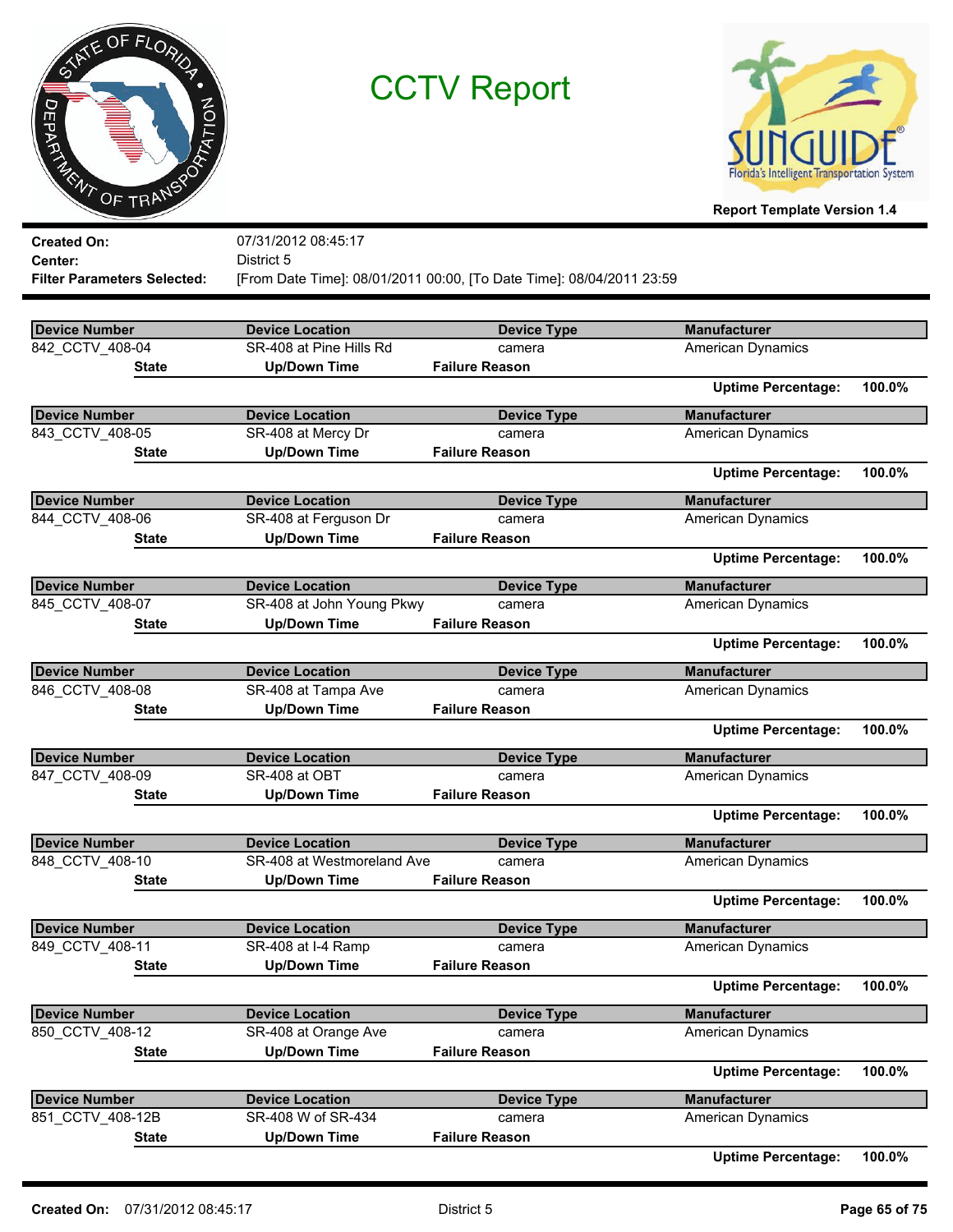



**Report Template Version 1.4**

| <b>Created On:</b>                 | 07/31/2012 08:45:17         |                                                                      |                           |        |
|------------------------------------|-----------------------------|----------------------------------------------------------------------|---------------------------|--------|
| Center:                            | District 5                  |                                                                      |                           |        |
| <b>Filter Parameters Selected:</b> |                             | [From Date Time]: 08/01/2011 00:00, [To Date Time]: 08/04/2011 23:59 |                           |        |
| <b>Device Number</b>               | <b>Device Location</b>      | <b>Device Type</b>                                                   | <b>Manufacturer</b>       |        |
| 852 CCTV 408-13                    | SR-408 E of Orange Ave      | camera                                                               | <b>American Dynamics</b>  |        |
| <b>State</b>                       | <b>Up/Down Time</b>         | <b>Failure Reason</b>                                                |                           |        |
|                                    |                             |                                                                      | <b>Uptime Percentage:</b> | 100.0% |
| <b>Device Number</b>               | <b>Device Location</b>      | <b>Device Type</b>                                                   | <b>Manufacturer</b>       |        |
| 853_CCTV_408-14                    | SR-408 at Mills Ave         | camera                                                               | <b>American Dynamics</b>  |        |
| <b>State</b>                       | <b>Up/Down Time</b>         | <b>Failure Reason</b>                                                |                           |        |
|                                    |                             |                                                                      | <b>Uptime Percentage:</b> | 100.0% |
| <b>Device Number</b>               | <b>Device Location</b>      | <b>Device Type</b>                                                   | <b>Manufacturer</b>       |        |
| 854 CCTV 408-15                    | SR-408 at Bumby Ave         | camera                                                               | American Dynamics         |        |
| <b>State</b>                       | <b>Up/Down Time</b>         | <b>Failure Reason</b>                                                |                           |        |
|                                    |                             |                                                                      | <b>Uptime Percentage:</b> | 100.0% |
| <b>Device Number</b>               | <b>Device Location</b>      | <b>Device Type</b>                                                   | <b>Manufacturer</b>       |        |
| 855 CCTV 408-16                    | SR-408 at Crystal Lake Dr   | camera                                                               | American Dynamics         |        |
| <b>State</b>                       | <b>Up/Down Time</b>         | <b>Failure Reason</b>                                                |                           |        |
|                                    |                             |                                                                      | <b>Uptime Percentage:</b> | 100.0% |
| <b>Device Number</b>               | <b>Device Location</b>      | <b>Device Type</b>                                                   | <b>Manufacturer</b>       |        |
| 856 CCTV 408-17                    | SR-408 at Conway Toll Plaza | camera                                                               | <b>American Dynamics</b>  |        |
| <b>State</b>                       | <b>Up/Down Time</b>         | <b>Failure Reason</b>                                                |                           |        |
|                                    |                             |                                                                      | <b>Uptime Percentage:</b> | 100.0% |
| <b>Device Number</b>               | <b>Device Location</b>      | <b>Device Type</b>                                                   | <b>Manufacturer</b>       |        |
| 856 CCTV 408-17A                   | SR-408 at Conway Toll Plaza | camera                                                               | American Dynamics         |        |
| <b>State</b>                       | <b>Up/Down Time</b>         | <b>Failure Reason</b>                                                |                           |        |
|                                    |                             |                                                                      | <b>Uptime Percentage:</b> | 100.0% |
| <b>Device Number</b>               | <b>Device Location</b>      | <b>Device Type</b>                                                   | <b>Manufacturer</b>       |        |
| 857 CCTV 408-18                    | SR-408 at Mercado Ave       | camera                                                               | <b>American Dynamics</b>  |        |
| <b>State</b>                       | <b>Up/Down Time</b>         | <b>Failure Reason</b>                                                |                           |        |
|                                    |                             |                                                                      | <b>Uptime Percentage:</b> | 100.0% |
| <b>Device Number</b>               | <b>Device Location</b>      | <b>Device Type</b>                                                   | <b>Manufacturer</b>       |        |
| 858_CCTV_408-19                    | SR-408 at SR-436            | camera                                                               | <b>American Dynamics</b>  |        |
| <b>State</b>                       | <b>Up/Down Time</b>         | <b>Failure Reason</b>                                                |                           |        |
|                                    |                             |                                                                      | <b>Uptime Percentage:</b> | 100.0% |
| <b>Device Number</b>               | <b>Device Location</b>      | <b>Device Type</b>                                                   | <b>Manufacturer</b>       |        |
| 859 CCTV 408-20                    | SR-408 at Yucatan Dr        | camera                                                               | American Dynamics         |        |
| <b>State</b>                       | <b>Up/Down Time</b>         | <b>Failure Reason</b>                                                |                           |        |
|                                    |                             |                                                                      | <b>Uptime Percentage:</b> | 100.0% |
| <b>Device Number</b>               | <b>Device Location</b>      | <b>Device Type</b>                                                   | <b>Manufacturer</b>       |        |
| 860_CCTV_408-21                    | SR-408 at Oxalis Ave        | camera                                                               | <b>American Dynamics</b>  |        |
| <b>State</b>                       | <b>Up/Down Time</b>         | <b>Failure Reason</b>                                                |                           |        |
|                                    |                             |                                                                      | <b>Uptime Percentage:</b> | 100.0% |

**Created On:** 07/31/2012 08:45:17 District 5 **Page 66 of 75**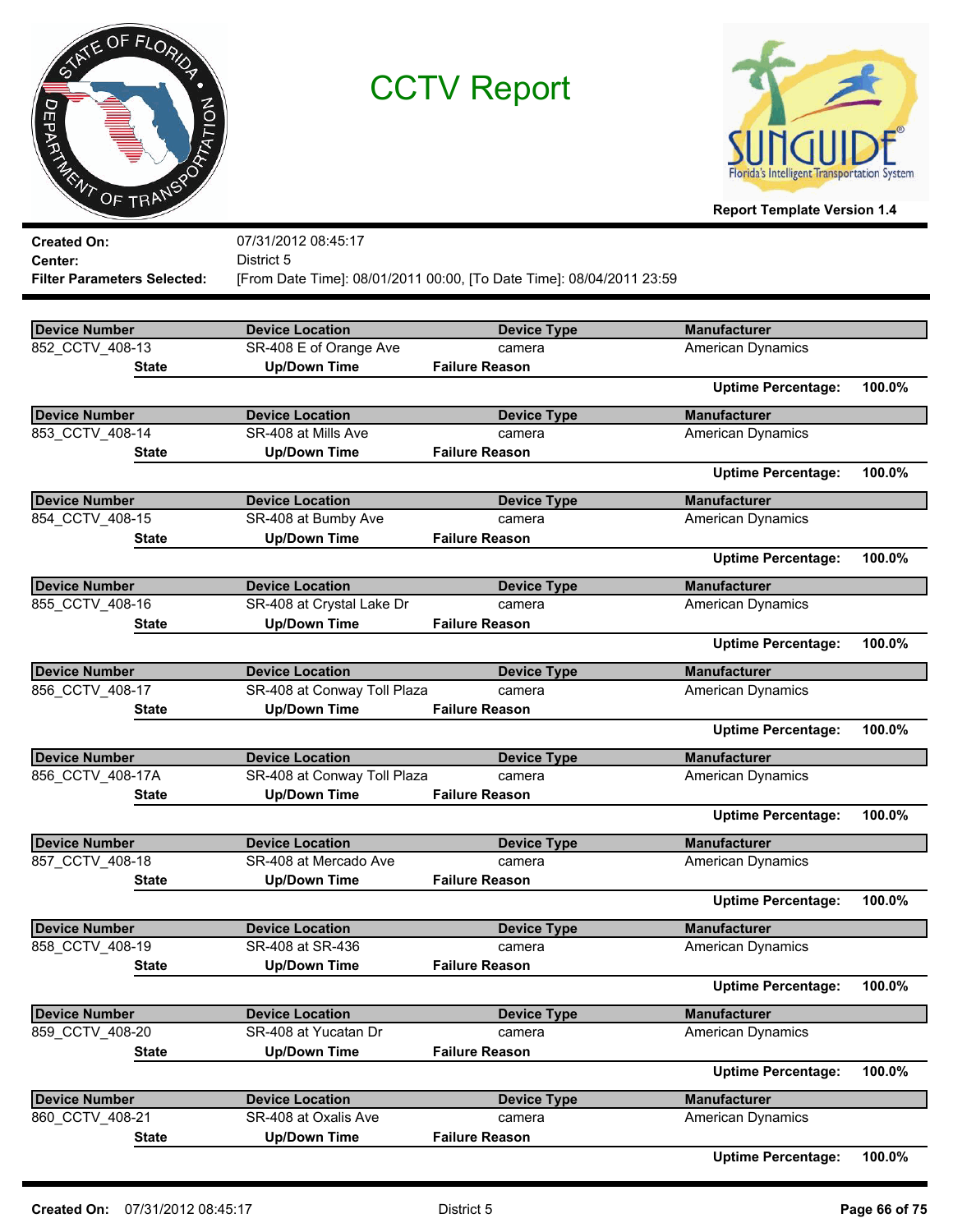



**Report Template Version 1.4**

|                                    |                             |                                                                      | 1.68                      |        |
|------------------------------------|-----------------------------|----------------------------------------------------------------------|---------------------------|--------|
| <b>Created On:</b>                 | 07/31/2012 08:45:17         |                                                                      |                           |        |
| Center:                            | District 5                  |                                                                      |                           |        |
| <b>Filter Parameters Selected:</b> |                             | [From Date Time]: 08/01/2011 00:00, [To Date Time]: 08/04/2011 23:59 |                           |        |
|                                    |                             |                                                                      |                           |        |
| <b>Device Number</b>               | <b>Device Location</b>      | <b>Device Type</b>                                                   | <b>Manufacturer</b>       |        |
| 862 CCTV 408-22                    | SR-408 at Goldenrod Rd      | camera                                                               | <b>American Dynamics</b>  |        |
| State                              | <b>Up/Down Time</b>         | <b>Failure Reason</b>                                                |                           |        |
|                                    |                             |                                                                      | <b>Uptime Percentage:</b> | 100.0% |
| <b>Device Number</b>               | <b>Device Location</b>      | <b>Device Type</b>                                                   | <b>Manufacturer</b>       |        |
| 863_CCTV_408-23                    | SR-408 at Chicksaw Trl      | camera                                                               | <b>American Dynamics</b>  |        |
| State                              | <b>Up/Down Time</b>         | <b>Failure Reason</b>                                                |                           |        |
|                                    |                             |                                                                      | <b>Uptime Percentage:</b> | 100.0% |
| <b>Device Number</b>               | <b>Device Location</b>      | <b>Device Type</b>                                                   | <b>Manufacturer</b>       |        |
| 864 CCTV 408-24                    | SR-408 at SR-417 NB         | camera                                                               | <b>American Dynamics</b>  |        |
| State                              | <b>Up/Down Time</b>         | <b>Failure Reason</b>                                                |                           |        |
|                                    |                             |                                                                      | <b>Uptime Percentage:</b> | 100.0% |
| <b>Device Number</b>               | <b>Device Location</b>      | <b>Device Type</b>                                                   | <b>Manufacturer</b>       |        |
| 865_CCTV_408-25                    | SR-408 W of SR-417          | camera                                                               | <b>American Dynamics</b>  |        |
| State                              | <b>Up/Down Time</b>         | <b>Failure Reason</b>                                                |                           |        |
|                                    |                             |                                                                      | <b>Uptime Percentage:</b> | 100.0% |
| <b>Device Number</b>               | <b>Device Location</b>      | <b>Device Type</b>                                                   | <b>Manufacturer</b>       |        |
| 866_CCTV_408-26                    | SR-408 E of Dean Rd         | camera                                                               | American Dynamics         |        |
| State                              | <b>Up/Down Time</b>         | <b>Failure Reason</b>                                                |                           |        |
|                                    |                             |                                                                      | <b>Uptime Percentage:</b> | 100.0% |
| <b>Device Number</b>               | <b>Device Location</b>      | <b>Device Type</b>                                                   | <b>Manufacturer</b>       |        |
| 867 CCTV 408-27                    | SR-408 E of Dean Toll Plaza | camera                                                               | American Dynamics         |        |
| State                              | <b>Up/Down Time</b>         | <b>Failure Reason</b>                                                |                           |        |
|                                    |                             |                                                                      | <b>Uptime Percentage:</b> | 100.0% |
| <b>Device Number</b>               | <b>Device Location</b>      | <b>Device Type</b>                                                   | <b>Manufacturer</b>       |        |
| 868_CCTV_408-28                    | SR-408 at Kehoe Blvd        | camera                                                               | American Dynamics         |        |
| State                              | <b>Up/Down Time</b>         | <b>Failure Reason</b>                                                |                           |        |
|                                    |                             |                                                                      | <b>Uptime Percentage:</b> | 100.0% |
| <b>Device Number</b>               | <b>Device Location</b>      | <b>Device Type</b>                                                   | <b>Manufacturer</b>       |        |
| 869_CCTV_408-29                    | SR-408 at Alafaya Trl       | camera                                                               | <b>American Dynamics</b>  |        |
| <b>State</b>                       | <b>Up/Down Time</b>         | <b>Failure Reason</b>                                                |                           |        |
|                                    |                             |                                                                      | <b>Uptime Percentage:</b> | 100.0% |
| <b>Device Number</b>               | <b>Device Location</b>      | <b>Device Type</b>                                                   | <b>Manufacturer</b>       |        |
| 870 CCTV 408-30                    | SR-408 EB E of Woodbury Rd  | camera                                                               | <b>American Dynamics</b>  |        |
| <b>State</b>                       | <b>Up/Down Time</b>         | <b>Failure Reason</b>                                                |                           |        |
|                                    |                             |                                                                      | <b>Uptime Percentage:</b> | 100.0% |
| <b>Device Number</b>               | <b>Device Location</b>      | <b>Device Type</b>                                                   | <b>Manufacturer</b>       |        |
| 871_CCTV_408-30A                   | SR-408 WB E of Woodbury Rd  | camera                                                               | <b>American Dynamics</b>  |        |
| <b>State</b>                       | <b>Up/Down Time</b>         | <b>Failure Reason</b>                                                |                           |        |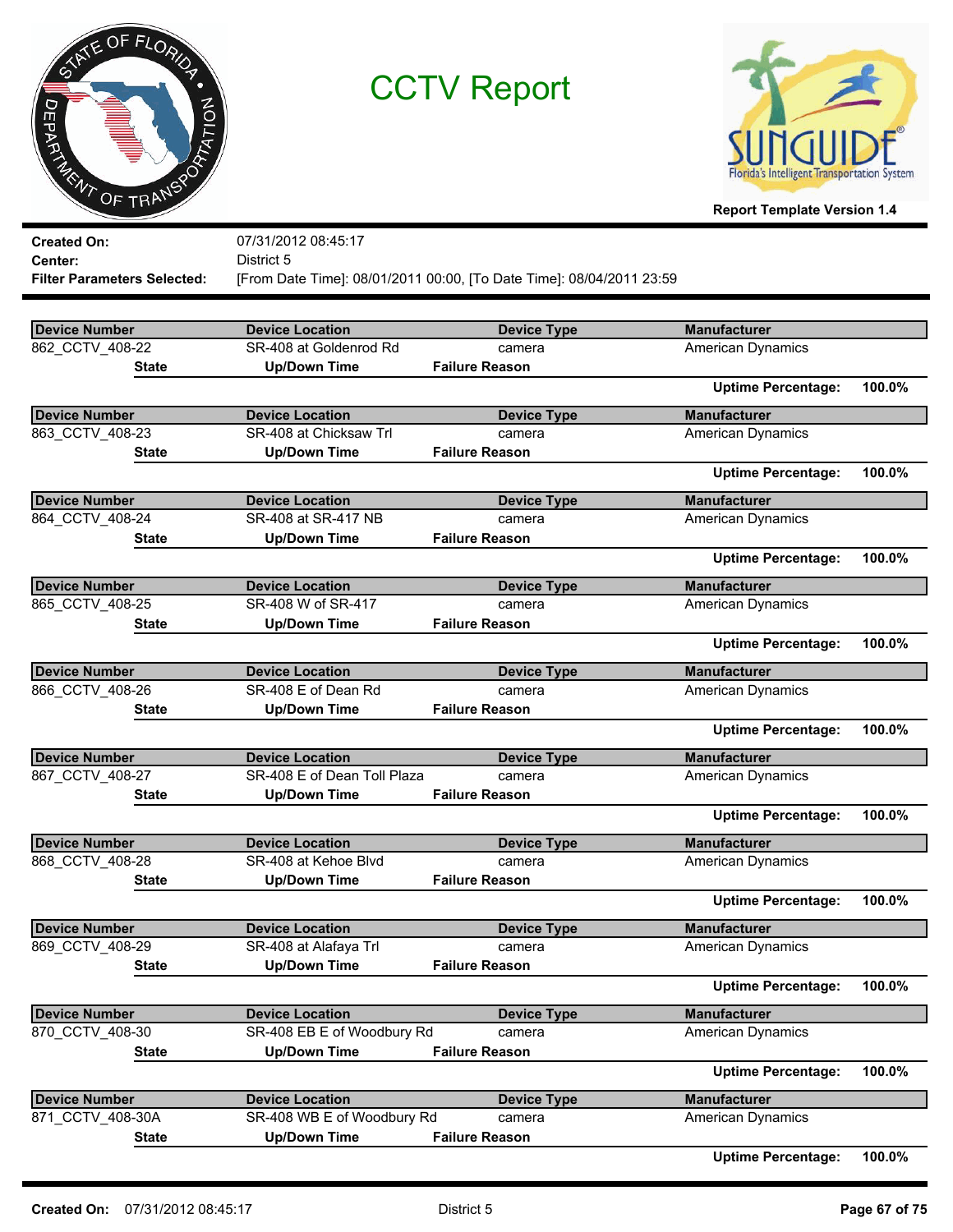



| <b>Created On:</b>                 | 07/31/2012 08:45:17             |                                                                      |                           |        |
|------------------------------------|---------------------------------|----------------------------------------------------------------------|---------------------------|--------|
| Center:                            | District 5                      |                                                                      |                           |        |
| <b>Filter Parameters Selected:</b> |                                 | [From Date Time]: 08/01/2011 00:00, [To Date Time]: 08/04/2011 23:59 |                           |        |
|                                    |                                 |                                                                      |                           |        |
| <b>Device Number</b>               | <b>Device Location</b>          | <b>Device Type</b>                                                   | <b>Manufacturer</b>       |        |
| 872_CCTV_408-31                    | SR-408 W of SR-50               | camera                                                               | <b>American Dynamics</b>  |        |
| State                              | <b>Up/Down Time</b>             | <b>Failure Reason</b>                                                |                           |        |
|                                    |                                 |                                                                      | <b>Uptime Percentage:</b> | 0.0%   |
| <b>Device Number</b>               | <b>Device Location</b>          | <b>Device Type</b>                                                   | <b>Manufacturer</b>       |        |
| 873 CCTV 408-32                    | SR-408 at SR-50                 | camera                                                               | American Dynamics         |        |
| State                              | <b>Up/Down Time</b>             | <b>Failure Reason</b>                                                |                           |        |
|                                    |                                 |                                                                      | <b>Uptime Percentage:</b> | 0.0%   |
| <b>Device Number</b>               | <b>Device Location</b>          | <b>Device Type</b>                                                   | <b>Manufacturer</b>       |        |
| 874 CCTV 417-01                    | SR-417 S of Aloma Ave           | camera                                                               | <b>American Dynamics</b>  |        |
| <b>State</b>                       | <b>Up/Down Time</b>             | <b>Failure Reason</b>                                                |                           |        |
|                                    |                                 |                                                                      | <b>Uptime Percentage:</b> | 0.0%   |
| <b>Device Number</b>               | <b>Device Location</b>          | <b>Device Type</b>                                                   | <b>Manufacturer</b>       |        |
| 875 CCTV 417-02                    | SR-417 N of University Blvd     | camera                                                               | <b>American Dynamics</b>  |        |
| State                              | <b>Up/Down Time</b>             | <b>Failure Reason</b>                                                |                           |        |
|                                    |                                 |                                                                      | <b>Uptime Percentage:</b> | 0.0%   |
| <b>Device Number</b>               | <b>Device Location</b>          | <b>Device Type</b>                                                   | <b>Manufacturer</b>       |        |
| 876 CCTV 417-03                    | SR-417 at University Blvd       | camera                                                               | American Dynamics         |        |
| State                              | <b>Up/Down Time</b>             | <b>Failure Reason</b>                                                |                           |        |
|                                    |                                 |                                                                      | <b>Uptime Percentage:</b> | 100.0% |
| <b>Device Number</b>               | <b>Device Location</b>          | <b>Device Type</b>                                                   | <b>Manufacturer</b>       |        |
| 877_CCTV_417-04                    | SR-417 at University Toll Plaza | camera                                                               | <b>American Dynamics</b>  |        |
| State                              | <b>Up/Down Time</b>             | <b>Failure Reason</b>                                                |                           |        |
|                                    |                                 |                                                                      | <b>Uptime Percentage:</b> | 0.0%   |
| <b>Device Number</b>               | <b>Device Location</b>          | <b>Device Type</b>                                                   | <b>Manufacturer</b>       |        |
| 878_CCTV_417-05                    | SR-417 at Econ Trl              | camera                                                               | <b>American Dynamics</b>  |        |
| <b>State</b>                       | <b>Up/Down Time</b>             | <b>Failure Reason</b>                                                |                           |        |
|                                    |                                 |                                                                      | <b>Uptime Percentage:</b> | 0.0%   |
| Device Number                      | <b>Device Location</b>          | <b>Device Type</b>                                                   | <b>Manufacturer</b>       |        |
| 879 CCTV 417-06                    | SR-417 at Trevarthon Rd         | camera                                                               | American Dynamics         |        |
| State                              | <b>Up/Down Time</b>             | <b>Failure Reason</b>                                                |                           |        |
|                                    |                                 |                                                                      | <b>Uptime Percentage:</b> | 0.0%   |
| <b>Device Number</b>               | <b>Device Location</b>          | <b>Device Type</b>                                                   | <b>Manufacturer</b>       |        |
| 880 CCTV 417-06B                   | SR-417 N of Berry Deese Rd      | camera                                                               | <b>American Dynamics</b>  |        |
| State                              | <b>Up/Down Time</b>             | <b>Failure Reason</b>                                                |                           |        |
|                                    |                                 |                                                                      | <b>Uptime Percentage:</b> | 0.0%   |
| <b>Device Number</b>               | <b>Device Location</b>          | <b>Device Type</b>                                                   | <b>Manufacturer</b>       |        |
| 881 CCTV 417-07                    | SR-417 N of SR-50               | camera                                                               | American Dynamics         |        |
| <b>State</b>                       | <b>Up/Down Time</b>             | <b>Failure Reason</b>                                                |                           |        |
|                                    |                                 |                                                                      | <b>Uptime Percentage:</b> | 100.0% |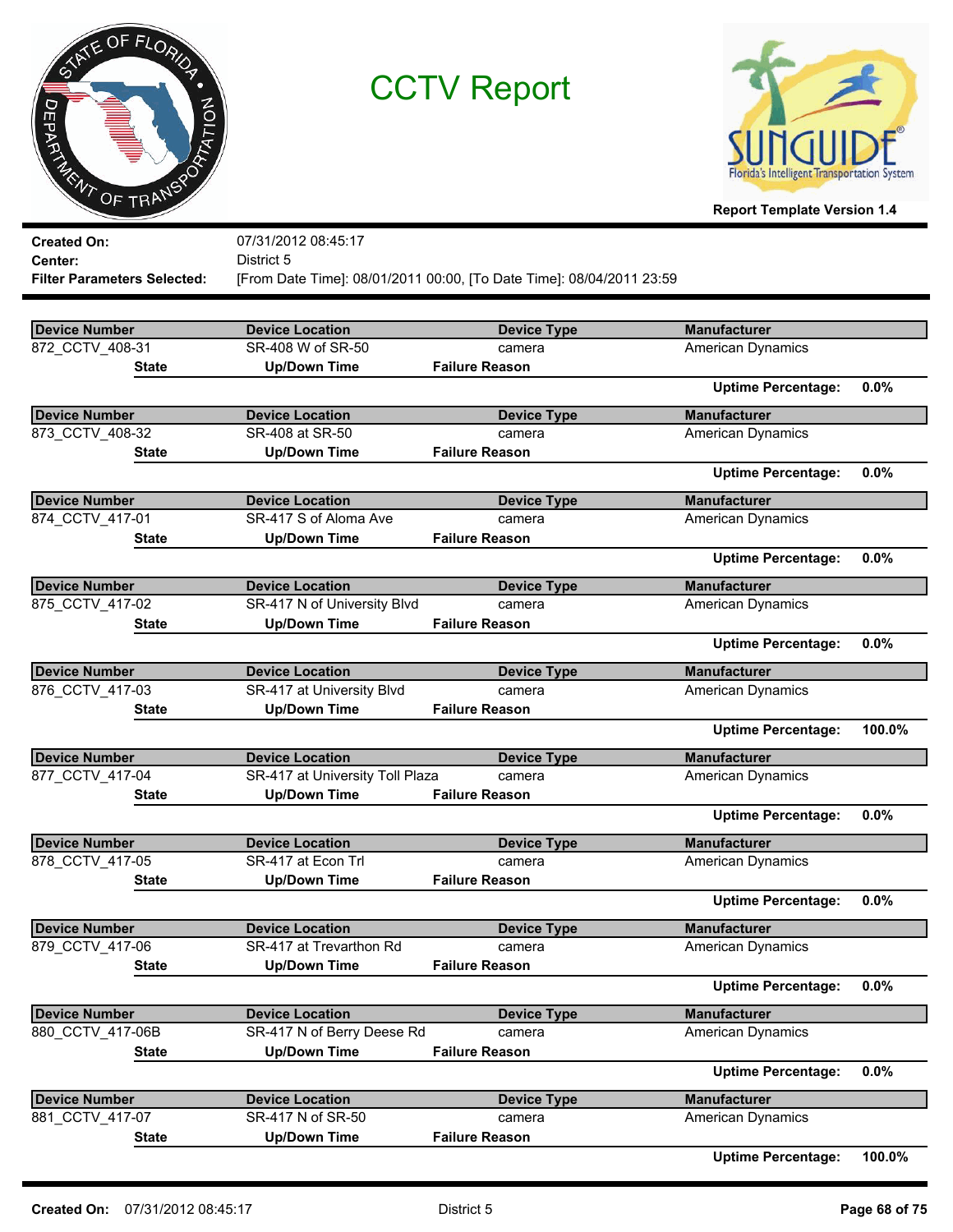|       | ATE OF FLORIDA |
|-------|----------------|
|       |                |
| JEPAK | PTATION        |
| R.    | OF TRANS       |



| District 5<br><b>Center:</b><br>[From Date Time]: 08/01/2011 00:00, [To Date Time]: 08/04/2011 23:59<br><b>Filter Parameters Selected:</b><br><b>Device Number</b><br><b>Device Location</b><br><b>Device Type</b><br><b>Manufacturer</b><br>882 CCTV 417-08<br>SR-417 at SR 50<br><b>American Dynamics</b><br>camera<br><b>Up/Down Time</b><br><b>Failure Reason</b><br><b>State</b><br><b>Uptime Percentage:</b><br>0.0%<br><b>Device Number</b><br><b>Device Location</b><br><b>Manufacturer</b><br><b>Device Type</b><br>883 CCTV 417-09<br>SR-417 at Valencia College Ln<br><b>American Dynamics</b><br>camera<br><b>Up/Down Time</b><br><b>Failure Reason</b><br><b>State</b><br><b>Uptime Percentage:</b><br>100.0%<br><b>Device Number</b><br><b>Manufacturer</b><br><b>Device Location</b><br><b>Device Type</b><br>884 CCTV 417-10<br>SR-417 Ramp at Valencia College<br>American Dynamics<br>camera<br>Ln<br><b>Up/Down Time</b><br><b>Failure Reason</b><br><b>State</b><br><b>Uptime Percentage:</b><br>0.0%<br><b>Device Number</b><br><b>Manufacturer</b><br><b>Device Location</b><br><b>Device Type</b><br>885_CCTV_417-11<br>SR-417 S of Valencia College Ln<br><b>American Dynamics</b><br>camera<br><b>Up/Down Time</b><br><b>Failure Reason</b><br><b>State</b><br>0.0%<br><b>Uptime Percentage:</b><br><b>Device Number</b><br><b>Device Location</b><br><b>Device Type</b><br><b>Manufacturer</b><br>886 CCTV 417-12<br>SR-417 at SR-408<br>American Dynamics<br>camera<br><b>Failure Reason</b><br><b>Up/Down Time</b><br><b>State</b><br><b>Uptime Percentage:</b><br>100.0%<br><b>Manufacturer</b><br><b>Device Number</b><br><b>Device Location</b><br><b>Device Type</b><br>887_CCTV_417-12A<br>SR-417 at Lk Underhill Rd<br>American Dynamics<br>camera<br><b>Failure Reason</b><br><b>Up/Down Time</b><br><b>State</b><br><b>Uptime Percentage:</b><br>0.0%<br><b>Device Number</b><br><b>Device Location</b><br><b>Manufacturer</b><br><b>Device Type</b><br>888_CCTV_417-12B<br>SR-417 at Berry Deese Rd<br>American Dynamics<br>camera<br><b>Up/Down Time</b><br><b>Failure Reason</b><br><b>State</b><br>0.0%<br><b>Uptime Percentage:</b><br><b>Device Number</b><br><b>Device Location</b><br><b>Device Type</b><br><b>Manufacturer</b><br>889 CCTV 417-12C<br>SR-417 at Curry Ford Rd<br><b>American Dynamics</b><br>camera<br><b>Up/Down Time</b><br><b>State</b><br><b>Failure Reason</b><br>0.0%<br><b>Uptime Percentage:</b><br><b>Device Location</b><br><b>Manufacturer</b><br><b>Device Number</b><br><b>Device Type</b><br>890_CCTV_417-13<br>SR-417 N of Curry Ford Toll Plaza<br><b>American Dynamics</b><br>camera<br><b>Up/Down Time</b><br><b>Failure Reason</b><br><b>State</b><br><b>Uptime Percentage:</b><br>0.0%<br><b>Manufacturer</b><br><b>Device Number</b><br><b>Device Location</b><br><b>Device Type</b><br>SR-417 S of Curry Ford Toll Plaza<br>891_CCTV_417-14<br><b>American Dynamics</b><br>camera<br><b>Up/Down Time</b><br><b>Failure Reason</b><br><b>State</b> | <b>Created On:</b> | 07/31/2012 08:45:17 |  |  |
|--------------------------------------------------------------------------------------------------------------------------------------------------------------------------------------------------------------------------------------------------------------------------------------------------------------------------------------------------------------------------------------------------------------------------------------------------------------------------------------------------------------------------------------------------------------------------------------------------------------------------------------------------------------------------------------------------------------------------------------------------------------------------------------------------------------------------------------------------------------------------------------------------------------------------------------------------------------------------------------------------------------------------------------------------------------------------------------------------------------------------------------------------------------------------------------------------------------------------------------------------------------------------------------------------------------------------------------------------------------------------------------------------------------------------------------------------------------------------------------------------------------------------------------------------------------------------------------------------------------------------------------------------------------------------------------------------------------------------------------------------------------------------------------------------------------------------------------------------------------------------------------------------------------------------------------------------------------------------------------------------------------------------------------------------------------------------------------------------------------------------------------------------------------------------------------------------------------------------------------------------------------------------------------------------------------------------------------------------------------------------------------------------------------------------------------------------------------------------------------------------------------------------------------------------------------------------------------------------------------------------------------------------------------------------------------------------------------------------------------------------------------------------------------------------------------------------------------------------------------------------------------------------------------------------------------------------------------------------------------------------------------------------------------|--------------------|---------------------|--|--|
|                                                                                                                                                                                                                                                                                                                                                                                                                                                                                                                                                                                                                                                                                                                                                                                                                                                                                                                                                                                                                                                                                                                                                                                                                                                                                                                                                                                                                                                                                                                                                                                                                                                                                                                                                                                                                                                                                                                                                                                                                                                                                                                                                                                                                                                                                                                                                                                                                                                                                                                                                                                                                                                                                                                                                                                                                                                                                                                                                                                                                                      |                    |                     |  |  |
|                                                                                                                                                                                                                                                                                                                                                                                                                                                                                                                                                                                                                                                                                                                                                                                                                                                                                                                                                                                                                                                                                                                                                                                                                                                                                                                                                                                                                                                                                                                                                                                                                                                                                                                                                                                                                                                                                                                                                                                                                                                                                                                                                                                                                                                                                                                                                                                                                                                                                                                                                                                                                                                                                                                                                                                                                                                                                                                                                                                                                                      |                    |                     |  |  |
|                                                                                                                                                                                                                                                                                                                                                                                                                                                                                                                                                                                                                                                                                                                                                                                                                                                                                                                                                                                                                                                                                                                                                                                                                                                                                                                                                                                                                                                                                                                                                                                                                                                                                                                                                                                                                                                                                                                                                                                                                                                                                                                                                                                                                                                                                                                                                                                                                                                                                                                                                                                                                                                                                                                                                                                                                                                                                                                                                                                                                                      |                    |                     |  |  |
|                                                                                                                                                                                                                                                                                                                                                                                                                                                                                                                                                                                                                                                                                                                                                                                                                                                                                                                                                                                                                                                                                                                                                                                                                                                                                                                                                                                                                                                                                                                                                                                                                                                                                                                                                                                                                                                                                                                                                                                                                                                                                                                                                                                                                                                                                                                                                                                                                                                                                                                                                                                                                                                                                                                                                                                                                                                                                                                                                                                                                                      |                    |                     |  |  |
|                                                                                                                                                                                                                                                                                                                                                                                                                                                                                                                                                                                                                                                                                                                                                                                                                                                                                                                                                                                                                                                                                                                                                                                                                                                                                                                                                                                                                                                                                                                                                                                                                                                                                                                                                                                                                                                                                                                                                                                                                                                                                                                                                                                                                                                                                                                                                                                                                                                                                                                                                                                                                                                                                                                                                                                                                                                                                                                                                                                                                                      |                    |                     |  |  |
|                                                                                                                                                                                                                                                                                                                                                                                                                                                                                                                                                                                                                                                                                                                                                                                                                                                                                                                                                                                                                                                                                                                                                                                                                                                                                                                                                                                                                                                                                                                                                                                                                                                                                                                                                                                                                                                                                                                                                                                                                                                                                                                                                                                                                                                                                                                                                                                                                                                                                                                                                                                                                                                                                                                                                                                                                                                                                                                                                                                                                                      |                    |                     |  |  |
|                                                                                                                                                                                                                                                                                                                                                                                                                                                                                                                                                                                                                                                                                                                                                                                                                                                                                                                                                                                                                                                                                                                                                                                                                                                                                                                                                                                                                                                                                                                                                                                                                                                                                                                                                                                                                                                                                                                                                                                                                                                                                                                                                                                                                                                                                                                                                                                                                                                                                                                                                                                                                                                                                                                                                                                                                                                                                                                                                                                                                                      |                    |                     |  |  |
|                                                                                                                                                                                                                                                                                                                                                                                                                                                                                                                                                                                                                                                                                                                                                                                                                                                                                                                                                                                                                                                                                                                                                                                                                                                                                                                                                                                                                                                                                                                                                                                                                                                                                                                                                                                                                                                                                                                                                                                                                                                                                                                                                                                                                                                                                                                                                                                                                                                                                                                                                                                                                                                                                                                                                                                                                                                                                                                                                                                                                                      |                    |                     |  |  |
|                                                                                                                                                                                                                                                                                                                                                                                                                                                                                                                                                                                                                                                                                                                                                                                                                                                                                                                                                                                                                                                                                                                                                                                                                                                                                                                                                                                                                                                                                                                                                                                                                                                                                                                                                                                                                                                                                                                                                                                                                                                                                                                                                                                                                                                                                                                                                                                                                                                                                                                                                                                                                                                                                                                                                                                                                                                                                                                                                                                                                                      |                    |                     |  |  |
|                                                                                                                                                                                                                                                                                                                                                                                                                                                                                                                                                                                                                                                                                                                                                                                                                                                                                                                                                                                                                                                                                                                                                                                                                                                                                                                                                                                                                                                                                                                                                                                                                                                                                                                                                                                                                                                                                                                                                                                                                                                                                                                                                                                                                                                                                                                                                                                                                                                                                                                                                                                                                                                                                                                                                                                                                                                                                                                                                                                                                                      |                    |                     |  |  |
|                                                                                                                                                                                                                                                                                                                                                                                                                                                                                                                                                                                                                                                                                                                                                                                                                                                                                                                                                                                                                                                                                                                                                                                                                                                                                                                                                                                                                                                                                                                                                                                                                                                                                                                                                                                                                                                                                                                                                                                                                                                                                                                                                                                                                                                                                                                                                                                                                                                                                                                                                                                                                                                                                                                                                                                                                                                                                                                                                                                                                                      |                    |                     |  |  |
|                                                                                                                                                                                                                                                                                                                                                                                                                                                                                                                                                                                                                                                                                                                                                                                                                                                                                                                                                                                                                                                                                                                                                                                                                                                                                                                                                                                                                                                                                                                                                                                                                                                                                                                                                                                                                                                                                                                                                                                                                                                                                                                                                                                                                                                                                                                                                                                                                                                                                                                                                                                                                                                                                                                                                                                                                                                                                                                                                                                                                                      |                    |                     |  |  |
|                                                                                                                                                                                                                                                                                                                                                                                                                                                                                                                                                                                                                                                                                                                                                                                                                                                                                                                                                                                                                                                                                                                                                                                                                                                                                                                                                                                                                                                                                                                                                                                                                                                                                                                                                                                                                                                                                                                                                                                                                                                                                                                                                                                                                                                                                                                                                                                                                                                                                                                                                                                                                                                                                                                                                                                                                                                                                                                                                                                                                                      |                    |                     |  |  |
|                                                                                                                                                                                                                                                                                                                                                                                                                                                                                                                                                                                                                                                                                                                                                                                                                                                                                                                                                                                                                                                                                                                                                                                                                                                                                                                                                                                                                                                                                                                                                                                                                                                                                                                                                                                                                                                                                                                                                                                                                                                                                                                                                                                                                                                                                                                                                                                                                                                                                                                                                                                                                                                                                                                                                                                                                                                                                                                                                                                                                                      |                    |                     |  |  |
|                                                                                                                                                                                                                                                                                                                                                                                                                                                                                                                                                                                                                                                                                                                                                                                                                                                                                                                                                                                                                                                                                                                                                                                                                                                                                                                                                                                                                                                                                                                                                                                                                                                                                                                                                                                                                                                                                                                                                                                                                                                                                                                                                                                                                                                                                                                                                                                                                                                                                                                                                                                                                                                                                                                                                                                                                                                                                                                                                                                                                                      |                    |                     |  |  |
|                                                                                                                                                                                                                                                                                                                                                                                                                                                                                                                                                                                                                                                                                                                                                                                                                                                                                                                                                                                                                                                                                                                                                                                                                                                                                                                                                                                                                                                                                                                                                                                                                                                                                                                                                                                                                                                                                                                                                                                                                                                                                                                                                                                                                                                                                                                                                                                                                                                                                                                                                                                                                                                                                                                                                                                                                                                                                                                                                                                                                                      |                    |                     |  |  |
|                                                                                                                                                                                                                                                                                                                                                                                                                                                                                                                                                                                                                                                                                                                                                                                                                                                                                                                                                                                                                                                                                                                                                                                                                                                                                                                                                                                                                                                                                                                                                                                                                                                                                                                                                                                                                                                                                                                                                                                                                                                                                                                                                                                                                                                                                                                                                                                                                                                                                                                                                                                                                                                                                                                                                                                                                                                                                                                                                                                                                                      |                    |                     |  |  |
|                                                                                                                                                                                                                                                                                                                                                                                                                                                                                                                                                                                                                                                                                                                                                                                                                                                                                                                                                                                                                                                                                                                                                                                                                                                                                                                                                                                                                                                                                                                                                                                                                                                                                                                                                                                                                                                                                                                                                                                                                                                                                                                                                                                                                                                                                                                                                                                                                                                                                                                                                                                                                                                                                                                                                                                                                                                                                                                                                                                                                                      |                    |                     |  |  |
|                                                                                                                                                                                                                                                                                                                                                                                                                                                                                                                                                                                                                                                                                                                                                                                                                                                                                                                                                                                                                                                                                                                                                                                                                                                                                                                                                                                                                                                                                                                                                                                                                                                                                                                                                                                                                                                                                                                                                                                                                                                                                                                                                                                                                                                                                                                                                                                                                                                                                                                                                                                                                                                                                                                                                                                                                                                                                                                                                                                                                                      |                    |                     |  |  |
|                                                                                                                                                                                                                                                                                                                                                                                                                                                                                                                                                                                                                                                                                                                                                                                                                                                                                                                                                                                                                                                                                                                                                                                                                                                                                                                                                                                                                                                                                                                                                                                                                                                                                                                                                                                                                                                                                                                                                                                                                                                                                                                                                                                                                                                                                                                                                                                                                                                                                                                                                                                                                                                                                                                                                                                                                                                                                                                                                                                                                                      |                    |                     |  |  |
|                                                                                                                                                                                                                                                                                                                                                                                                                                                                                                                                                                                                                                                                                                                                                                                                                                                                                                                                                                                                                                                                                                                                                                                                                                                                                                                                                                                                                                                                                                                                                                                                                                                                                                                                                                                                                                                                                                                                                                                                                                                                                                                                                                                                                                                                                                                                                                                                                                                                                                                                                                                                                                                                                                                                                                                                                                                                                                                                                                                                                                      |                    |                     |  |  |
|                                                                                                                                                                                                                                                                                                                                                                                                                                                                                                                                                                                                                                                                                                                                                                                                                                                                                                                                                                                                                                                                                                                                                                                                                                                                                                                                                                                                                                                                                                                                                                                                                                                                                                                                                                                                                                                                                                                                                                                                                                                                                                                                                                                                                                                                                                                                                                                                                                                                                                                                                                                                                                                                                                                                                                                                                                                                                                                                                                                                                                      |                    |                     |  |  |
|                                                                                                                                                                                                                                                                                                                                                                                                                                                                                                                                                                                                                                                                                                                                                                                                                                                                                                                                                                                                                                                                                                                                                                                                                                                                                                                                                                                                                                                                                                                                                                                                                                                                                                                                                                                                                                                                                                                                                                                                                                                                                                                                                                                                                                                                                                                                                                                                                                                                                                                                                                                                                                                                                                                                                                                                                                                                                                                                                                                                                                      |                    |                     |  |  |
|                                                                                                                                                                                                                                                                                                                                                                                                                                                                                                                                                                                                                                                                                                                                                                                                                                                                                                                                                                                                                                                                                                                                                                                                                                                                                                                                                                                                                                                                                                                                                                                                                                                                                                                                                                                                                                                                                                                                                                                                                                                                                                                                                                                                                                                                                                                                                                                                                                                                                                                                                                                                                                                                                                                                                                                                                                                                                                                                                                                                                                      |                    |                     |  |  |
|                                                                                                                                                                                                                                                                                                                                                                                                                                                                                                                                                                                                                                                                                                                                                                                                                                                                                                                                                                                                                                                                                                                                                                                                                                                                                                                                                                                                                                                                                                                                                                                                                                                                                                                                                                                                                                                                                                                                                                                                                                                                                                                                                                                                                                                                                                                                                                                                                                                                                                                                                                                                                                                                                                                                                                                                                                                                                                                                                                                                                                      |                    |                     |  |  |
|                                                                                                                                                                                                                                                                                                                                                                                                                                                                                                                                                                                                                                                                                                                                                                                                                                                                                                                                                                                                                                                                                                                                                                                                                                                                                                                                                                                                                                                                                                                                                                                                                                                                                                                                                                                                                                                                                                                                                                                                                                                                                                                                                                                                                                                                                                                                                                                                                                                                                                                                                                                                                                                                                                                                                                                                                                                                                                                                                                                                                                      |                    |                     |  |  |
|                                                                                                                                                                                                                                                                                                                                                                                                                                                                                                                                                                                                                                                                                                                                                                                                                                                                                                                                                                                                                                                                                                                                                                                                                                                                                                                                                                                                                                                                                                                                                                                                                                                                                                                                                                                                                                                                                                                                                                                                                                                                                                                                                                                                                                                                                                                                                                                                                                                                                                                                                                                                                                                                                                                                                                                                                                                                                                                                                                                                                                      |                    |                     |  |  |
|                                                                                                                                                                                                                                                                                                                                                                                                                                                                                                                                                                                                                                                                                                                                                                                                                                                                                                                                                                                                                                                                                                                                                                                                                                                                                                                                                                                                                                                                                                                                                                                                                                                                                                                                                                                                                                                                                                                                                                                                                                                                                                                                                                                                                                                                                                                                                                                                                                                                                                                                                                                                                                                                                                                                                                                                                                                                                                                                                                                                                                      |                    |                     |  |  |
|                                                                                                                                                                                                                                                                                                                                                                                                                                                                                                                                                                                                                                                                                                                                                                                                                                                                                                                                                                                                                                                                                                                                                                                                                                                                                                                                                                                                                                                                                                                                                                                                                                                                                                                                                                                                                                                                                                                                                                                                                                                                                                                                                                                                                                                                                                                                                                                                                                                                                                                                                                                                                                                                                                                                                                                                                                                                                                                                                                                                                                      |                    |                     |  |  |
|                                                                                                                                                                                                                                                                                                                                                                                                                                                                                                                                                                                                                                                                                                                                                                                                                                                                                                                                                                                                                                                                                                                                                                                                                                                                                                                                                                                                                                                                                                                                                                                                                                                                                                                                                                                                                                                                                                                                                                                                                                                                                                                                                                                                                                                                                                                                                                                                                                                                                                                                                                                                                                                                                                                                                                                                                                                                                                                                                                                                                                      |                    |                     |  |  |
|                                                                                                                                                                                                                                                                                                                                                                                                                                                                                                                                                                                                                                                                                                                                                                                                                                                                                                                                                                                                                                                                                                                                                                                                                                                                                                                                                                                                                                                                                                                                                                                                                                                                                                                                                                                                                                                                                                                                                                                                                                                                                                                                                                                                                                                                                                                                                                                                                                                                                                                                                                                                                                                                                                                                                                                                                                                                                                                                                                                                                                      |                    |                     |  |  |
|                                                                                                                                                                                                                                                                                                                                                                                                                                                                                                                                                                                                                                                                                                                                                                                                                                                                                                                                                                                                                                                                                                                                                                                                                                                                                                                                                                                                                                                                                                                                                                                                                                                                                                                                                                                                                                                                                                                                                                                                                                                                                                                                                                                                                                                                                                                                                                                                                                                                                                                                                                                                                                                                                                                                                                                                                                                                                                                                                                                                                                      |                    |                     |  |  |
|                                                                                                                                                                                                                                                                                                                                                                                                                                                                                                                                                                                                                                                                                                                                                                                                                                                                                                                                                                                                                                                                                                                                                                                                                                                                                                                                                                                                                                                                                                                                                                                                                                                                                                                                                                                                                                                                                                                                                                                                                                                                                                                                                                                                                                                                                                                                                                                                                                                                                                                                                                                                                                                                                                                                                                                                                                                                                                                                                                                                                                      |                    |                     |  |  |
|                                                                                                                                                                                                                                                                                                                                                                                                                                                                                                                                                                                                                                                                                                                                                                                                                                                                                                                                                                                                                                                                                                                                                                                                                                                                                                                                                                                                                                                                                                                                                                                                                                                                                                                                                                                                                                                                                                                                                                                                                                                                                                                                                                                                                                                                                                                                                                                                                                                                                                                                                                                                                                                                                                                                                                                                                                                                                                                                                                                                                                      |                    |                     |  |  |
|                                                                                                                                                                                                                                                                                                                                                                                                                                                                                                                                                                                                                                                                                                                                                                                                                                                                                                                                                                                                                                                                                                                                                                                                                                                                                                                                                                                                                                                                                                                                                                                                                                                                                                                                                                                                                                                                                                                                                                                                                                                                                                                                                                                                                                                                                                                                                                                                                                                                                                                                                                                                                                                                                                                                                                                                                                                                                                                                                                                                                                      |                    |                     |  |  |
|                                                                                                                                                                                                                                                                                                                                                                                                                                                                                                                                                                                                                                                                                                                                                                                                                                                                                                                                                                                                                                                                                                                                                                                                                                                                                                                                                                                                                                                                                                                                                                                                                                                                                                                                                                                                                                                                                                                                                                                                                                                                                                                                                                                                                                                                                                                                                                                                                                                                                                                                                                                                                                                                                                                                                                                                                                                                                                                                                                                                                                      |                    |                     |  |  |
|                                                                                                                                                                                                                                                                                                                                                                                                                                                                                                                                                                                                                                                                                                                                                                                                                                                                                                                                                                                                                                                                                                                                                                                                                                                                                                                                                                                                                                                                                                                                                                                                                                                                                                                                                                                                                                                                                                                                                                                                                                                                                                                                                                                                                                                                                                                                                                                                                                                                                                                                                                                                                                                                                                                                                                                                                                                                                                                                                                                                                                      |                    |                     |  |  |
|                                                                                                                                                                                                                                                                                                                                                                                                                                                                                                                                                                                                                                                                                                                                                                                                                                                                                                                                                                                                                                                                                                                                                                                                                                                                                                                                                                                                                                                                                                                                                                                                                                                                                                                                                                                                                                                                                                                                                                                                                                                                                                                                                                                                                                                                                                                                                                                                                                                                                                                                                                                                                                                                                                                                                                                                                                                                                                                                                                                                                                      |                    |                     |  |  |
|                                                                                                                                                                                                                                                                                                                                                                                                                                                                                                                                                                                                                                                                                                                                                                                                                                                                                                                                                                                                                                                                                                                                                                                                                                                                                                                                                                                                                                                                                                                                                                                                                                                                                                                                                                                                                                                                                                                                                                                                                                                                                                                                                                                                                                                                                                                                                                                                                                                                                                                                                                                                                                                                                                                                                                                                                                                                                                                                                                                                                                      |                    |                     |  |  |
|                                                                                                                                                                                                                                                                                                                                                                                                                                                                                                                                                                                                                                                                                                                                                                                                                                                                                                                                                                                                                                                                                                                                                                                                                                                                                                                                                                                                                                                                                                                                                                                                                                                                                                                                                                                                                                                                                                                                                                                                                                                                                                                                                                                                                                                                                                                                                                                                                                                                                                                                                                                                                                                                                                                                                                                                                                                                                                                                                                                                                                      |                    |                     |  |  |
|                                                                                                                                                                                                                                                                                                                                                                                                                                                                                                                                                                                                                                                                                                                                                                                                                                                                                                                                                                                                                                                                                                                                                                                                                                                                                                                                                                                                                                                                                                                                                                                                                                                                                                                                                                                                                                                                                                                                                                                                                                                                                                                                                                                                                                                                                                                                                                                                                                                                                                                                                                                                                                                                                                                                                                                                                                                                                                                                                                                                                                      |                    |                     |  |  |
|                                                                                                                                                                                                                                                                                                                                                                                                                                                                                                                                                                                                                                                                                                                                                                                                                                                                                                                                                                                                                                                                                                                                                                                                                                                                                                                                                                                                                                                                                                                                                                                                                                                                                                                                                                                                                                                                                                                                                                                                                                                                                                                                                                                                                                                                                                                                                                                                                                                                                                                                                                                                                                                                                                                                                                                                                                                                                                                                                                                                                                      |                    |                     |  |  |
|                                                                                                                                                                                                                                                                                                                                                                                                                                                                                                                                                                                                                                                                                                                                                                                                                                                                                                                                                                                                                                                                                                                                                                                                                                                                                                                                                                                                                                                                                                                                                                                                                                                                                                                                                                                                                                                                                                                                                                                                                                                                                                                                                                                                                                                                                                                                                                                                                                                                                                                                                                                                                                                                                                                                                                                                                                                                                                                                                                                                                                      |                    |                     |  |  |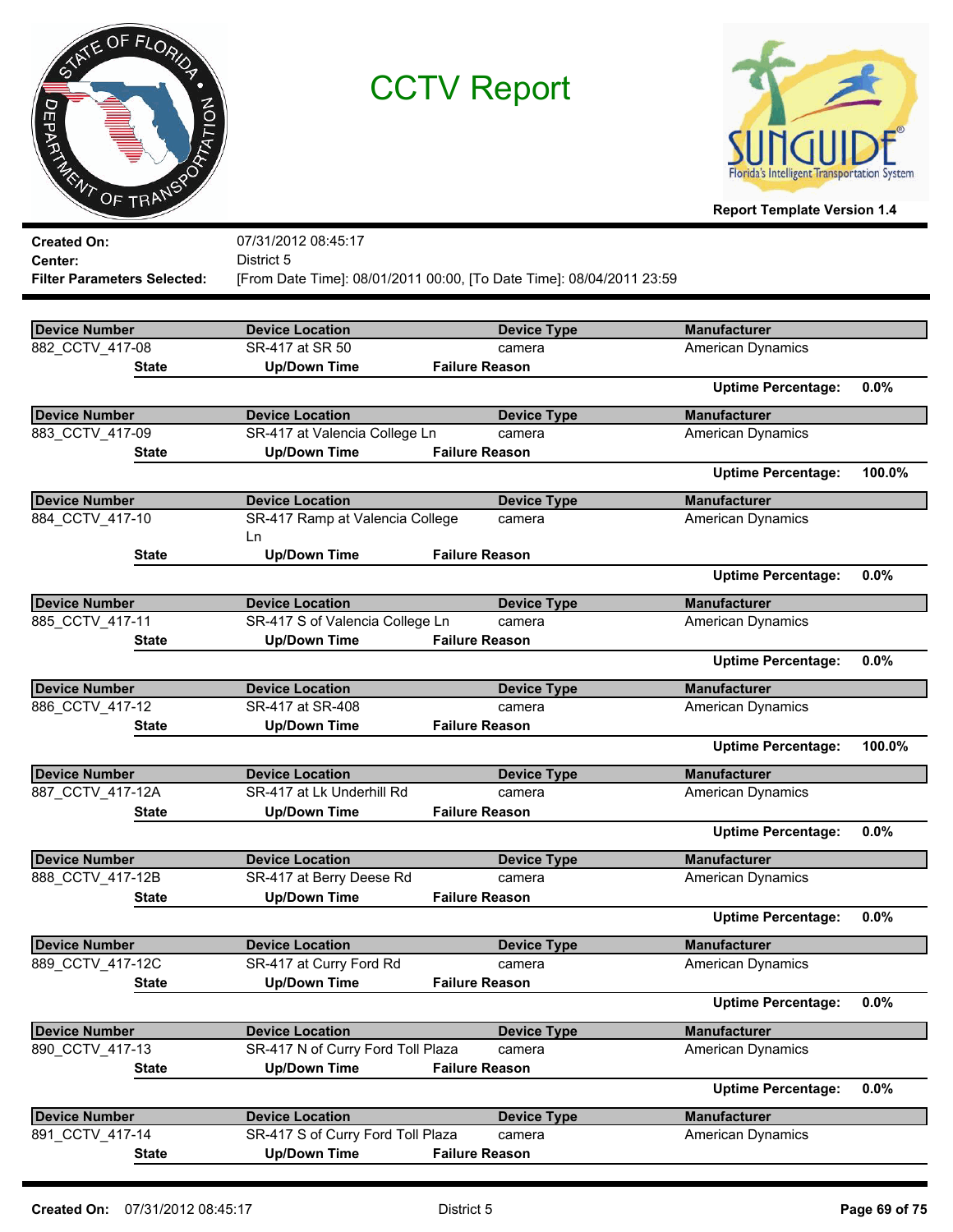| $\sigma$<br><b>DEPARTMENT</b>                                       | INTE OF FLORIDA<br>OF TRANSPORT | <b>CCTV Report</b>                                  |                                                                                                                              | Florida's Intelligent Transportation System<br><b>Report Template Version 1.4</b> |         |
|---------------------------------------------------------------------|---------------------------------|-----------------------------------------------------|------------------------------------------------------------------------------------------------------------------------------|-----------------------------------------------------------------------------------|---------|
| <b>Created On:</b><br>Center:<br><b>Filter Parameters Selected:</b> |                                 | 07/31/2012 08:45:17<br>District 5                   | [From Date Time]: 08/01/2011 00:00, [To Date Time]: 08/04/2011 23:59                                                         |                                                                                   |         |
|                                                                     | offline                         | 08/02/2011 09:46:18                                 | Invalid Response data received from the<br>devicefdot.utility.comm.CommException<br>Error Code: 0<br>Data: null<br>Map: null | <b>Uptime Percentage:</b>                                                         | $0.0\%$ |
| <b>Device Number</b>                                                |                                 | <b>Device Location</b>                              | <b>Device Type</b>                                                                                                           | <b>Manufacturer</b>                                                               |         |
| 892_CCTV_417-14A                                                    |                                 | SR-417 S of Lee Vista Blvd                          | camera                                                                                                                       | American Dynamics                                                                 |         |
|                                                                     | State                           | <b>Up/Down Time</b>                                 | <b>Failure Reason</b>                                                                                                        |                                                                                   |         |
|                                                                     |                                 |                                                     |                                                                                                                              | <b>Uptime Percentage:</b>                                                         | 0.0%    |
| <b>Device Number</b>                                                |                                 | <b>Device Location</b>                              | <b>Device Type</b>                                                                                                           | <b>Manufacturer</b>                                                               |         |
| 893_CCTV_417-14B                                                    |                                 | SR-417 N of SR-528                                  | camera                                                                                                                       | American Dynamics                                                                 |         |
|                                                                     | State                           | <b>Up/Down Time</b>                                 | <b>Failure Reason</b>                                                                                                        |                                                                                   |         |
|                                                                     |                                 |                                                     |                                                                                                                              | <b>Uptime Percentage:</b>                                                         | 0.0%    |
| <b>Device Number</b>                                                |                                 | <b>Device Location</b>                              | <b>Device Type</b>                                                                                                           | <b>Manufacturer</b>                                                               |         |
| 894_CCTV_417-20                                                     |                                 | SR-417 S of SR-528                                  | camera                                                                                                                       | American Dynamics                                                                 |         |
|                                                                     | <b>State</b>                    | <b>Up/Down Time</b>                                 | <b>Failure Reason</b>                                                                                                        |                                                                                   |         |
|                                                                     |                                 |                                                     |                                                                                                                              | <b>Uptime Percentage:</b>                                                         | 0.0%    |
|                                                                     |                                 |                                                     |                                                                                                                              |                                                                                   |         |
| <b>Device Number</b><br>895_CCTV_417-21                             |                                 | <b>Device Location</b><br>SR-417 at Innovation Way  | <b>Device Type</b><br>camera                                                                                                 | <b>Manufacturer</b><br><b>American Dynamics</b>                                   |         |
|                                                                     | <b>State</b>                    | <b>Up/Down Time</b>                                 | <b>Failure Reason</b>                                                                                                        |                                                                                   |         |
|                                                                     |                                 |                                                     |                                                                                                                              | <b>Uptime Percentage:</b>                                                         | 0.0%    |
|                                                                     |                                 |                                                     |                                                                                                                              |                                                                                   |         |
| <b>Device Number</b><br>896 CCTV 417-22                             |                                 | <b>Device Location</b><br>SR-417 at Moss Park Rd    | <b>Device Type</b><br>camera                                                                                                 | <b>Manufacturer</b><br><b>American Dynamics</b>                                   |         |
|                                                                     | <b>State</b>                    | <b>Up/Down Time</b>                                 | <b>Failure Reason</b>                                                                                                        |                                                                                   |         |
|                                                                     |                                 |                                                     |                                                                                                                              | <b>Uptime Percentage:</b>                                                         | 0.0%    |
|                                                                     |                                 |                                                     |                                                                                                                              |                                                                                   |         |
| <b>Device Number</b><br>897_CCTV_417-23                             |                                 | <b>Device Location</b><br>SR-417 N of Narcoossee Rd | <b>Device Type</b><br>camera                                                                                                 | <b>Manufacturer</b><br><b>American Dynamics</b>                                   |         |
|                                                                     | <b>State</b>                    | <b>Up/Down Time</b>                                 | <b>Failure Reason</b>                                                                                                        |                                                                                   |         |
|                                                                     |                                 |                                                     |                                                                                                                              | <b>Uptime Percentage:</b>                                                         | 0.0%    |
| <b>Device Number</b>                                                |                                 | <b>Device Location</b>                              | <b>Device Type</b>                                                                                                           | <b>Manufacturer</b>                                                               |         |
| 898 CCTV 417-24                                                     |                                 | SR-417 at Narcoossee Rd                             | camera                                                                                                                       | American Dynamics                                                                 |         |
|                                                                     | <b>State</b>                    | <b>Up/Down Time</b>                                 | <b>Failure Reason</b>                                                                                                        |                                                                                   |         |
|                                                                     |                                 |                                                     |                                                                                                                              | <b>Uptime Percentage:</b>                                                         | $0.0\%$ |
| <b>Device Number</b>                                                |                                 | <b>Device Location</b>                              | <b>Device Type</b>                                                                                                           | <b>Manufacturer</b>                                                               |         |
| 899 CCTV 417-25                                                     |                                 | SR-417 S of Narcoossee Rd                           | camera                                                                                                                       | American Dynamics                                                                 |         |
|                                                                     | <b>State</b>                    | <b>Up/Down Time</b>                                 | <b>Failure Reason</b>                                                                                                        |                                                                                   |         |
|                                                                     |                                 |                                                     |                                                                                                                              | <b>Uptime Percentage:</b>                                                         | 0.0%    |
|                                                                     |                                 |                                                     |                                                                                                                              |                                                                                   |         |
| <b>Device Number</b><br>900_CCTV_417-26                             |                                 | <b>Device Location</b><br>SR-417 at MM 20           | <b>Device Type</b><br>camera                                                                                                 | <b>Manufacturer</b><br>American Dynamics                                          |         |
|                                                                     | <b>State</b>                    | <b>Up/Down Time</b>                                 | <b>Failure Reason</b>                                                                                                        |                                                                                   |         |
|                                                                     |                                 |                                                     |                                                                                                                              |                                                                                   |         |

 $\overline{a}$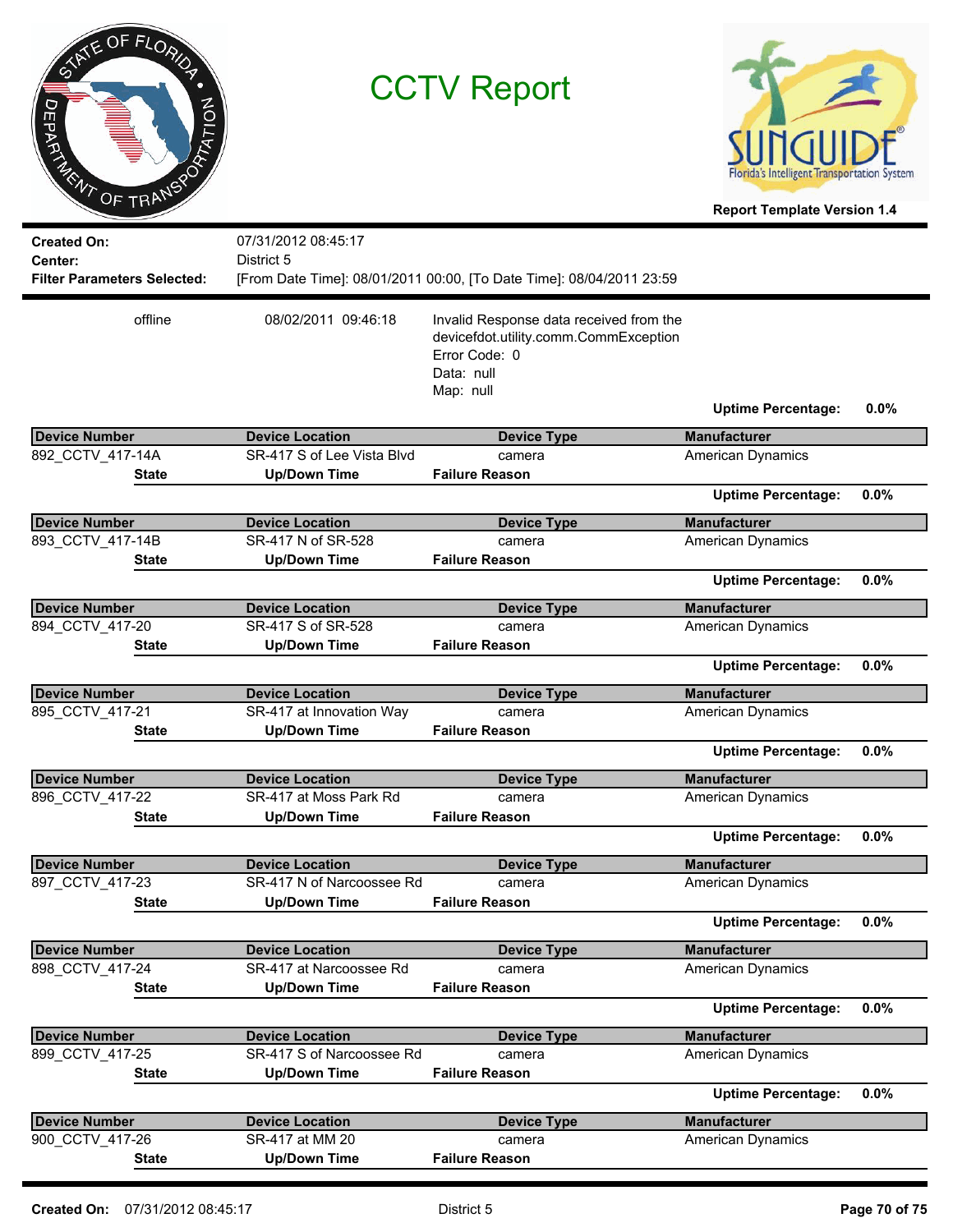



**Report Template Version 1.4**

| <b>Created On:</b>                 | 07/31/2012 08:45:17                                                  |
|------------------------------------|----------------------------------------------------------------------|
| Center:                            | District 5                                                           |
| <b>Filter Parameters Selected:</b> | [From Date Time]: 08/01/2011 00:00, [To Date Time]: 08/04/2011 23:59 |
|                                    |                                                                      |

|                      |                                    |                       | <b>Uptime Percentage:</b> | $0.0\%$ |
|----------------------|------------------------------------|-----------------------|---------------------------|---------|
| <b>Device Number</b> | <b>Device Location</b>             | <b>Device Type</b>    | <b>Manufacturer</b>       |         |
| 901 CCTV 417-27      | SR-417 N of Lk Nona Blvd           | camera                | <b>American Dynamics</b>  |         |
| <b>State</b>         | <b>Up/Down Time</b>                | <b>Failure Reason</b> |                           |         |
|                      |                                    |                       | <b>Uptime Percentage:</b> | 0.0%    |
| <b>Device Number</b> | <b>Device Location</b>             | <b>Device Type</b>    | <b>Manufacturer</b>       |         |
| 902 CCTV 417-28      | SR-417 S of Lk Nona Blvd           | camera                | <b>American Dynamics</b>  |         |
| <b>State</b>         | <b>Up/Down Time</b>                | <b>Failure Reason</b> |                           |         |
|                      |                                    |                       | <b>Uptime Percentage:</b> | 0.0%    |
| <b>Device Number</b> | <b>Device Location</b>             | <b>Device Type</b>    | <b>Manufacturer</b>       |         |
| 903_CCTV_417-29      | SR-417 N of Boggy Creek Rd         | camera                | <b>American Dynamics</b>  |         |
| <b>State</b>         | <b>Up/Down Time</b>                | <b>Failure Reason</b> |                           |         |
|                      |                                    |                       | <b>Uptime Percentage:</b> | 0.0%    |
| <b>Device Number</b> | <b>Device Location</b>             | <b>Device Type</b>    | <b>Manufacturer</b>       |         |
| 904_CCTV_417-30      | SR-417 at Boggy Creek Rd           | camera                | <b>American Dynamics</b>  |         |
| State                | <b>Up/Down Time</b>                | <b>Failure Reason</b> |                           |         |
|                      |                                    |                       | <b>Uptime Percentage:</b> | 0.0%    |
| <b>Device Number</b> | <b>Device Location</b>             | <b>Device Type</b>    | <b>Manufacturer</b>       |         |
| 905 CCTV 417-31      | SR-417 S of Boggy Creek Rd         | camera                | American Dynamics         |         |
| State                | <b>Up/Down Time</b>                | <b>Failure Reason</b> |                           |         |
|                      |                                    |                       | <b>Uptime Percentage:</b> | 0.0%    |
| Device Number        | <b>Device Location</b>             | <b>Device Type</b>    | <b>Manufacturer</b>       |         |
| 906_CCTV_417-32      | SR-417 N of Boggy Creek Toll Plaza | camera                | American Dynamics         |         |
| <b>State</b>         | <b>Up/Down Time</b>                | <b>Failure Reason</b> |                           |         |
|                      |                                    |                       | <b>Uptime Percentage:</b> | 0.0%    |
| <b>Device Number</b> | <b>Device Location</b>             | <b>Device Type</b>    | <b>Manufacturer</b>       |         |
| 907 CCTV 417-33      | SR-417 S of Boggy Creek Toll Plaza | camera                | <b>American Dynamics</b>  |         |
| State                | <b>Up/Down Time</b>                | <b>Failure Reason</b> |                           |         |
|                      |                                    |                       | <b>Uptime Percentage:</b> | 0.0%    |
| Device Number        | <b>Device Location</b>             | <b>Device Type</b>    | <b>Manufacturer</b>       |         |
| 908 CCTV 417-34      | SR-417 at MM 16                    | camera                | American Dynamics         |         |
| State                | <b>Up/Down Time</b>                | <b>Failure Reason</b> |                           |         |
|                      |                                    |                       | <b>Uptime Percentage:</b> | 0.0%    |
| <b>Device Number</b> | <b>Device Location</b>             | <b>Device Type</b>    | <b>Manufacturer</b>       |         |
| 909 CCTV 417-35      | SR-417 N of Landstar Blvd          | camera                | <b>American Dynamics</b>  |         |
| <b>State</b>         | <b>Up/Down Time</b>                | <b>Failure Reason</b> |                           |         |
|                      |                                    |                       | <b>Uptime Percentage:</b> | 0.0%    |
| <b>Device Number</b> | <b>Device Location</b>             | <b>Device Type</b>    | <b>Manufacturer</b>       |         |
| 910_CCTV_417-36      | SR-417 at Landstar Blvd            | camera                | <b>American Dynamics</b>  |         |
| <b>State</b>         | <b>Up/Down Time</b>                | <b>Failure Reason</b> |                           |         |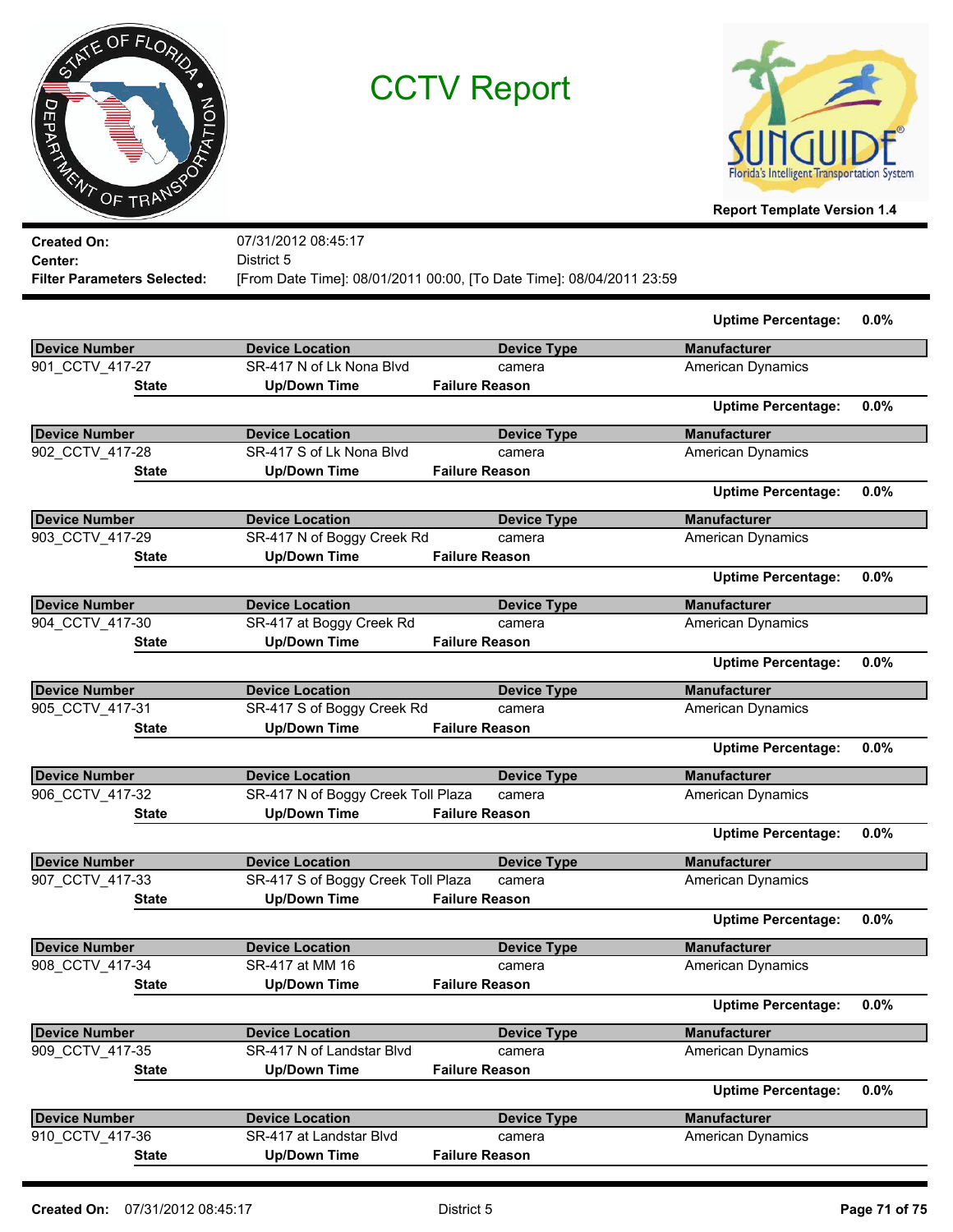



**Report Template Version 1.4**

| <b>Created On:</b><br>Center:<br><b>Filter Parameters Selected:</b> | 07/31/2012 08:45:17<br>District 5 | [From Date Time]: 08/01/2011 00:00, [To Date Time]: 08/04/2011 23:59 |                           |        |
|---------------------------------------------------------------------|-----------------------------------|----------------------------------------------------------------------|---------------------------|--------|
|                                                                     |                                   |                                                                      | <b>Uptime Percentage:</b> | 100.0% |
| <b>Device Number</b>                                                | <b>Device Location</b>            | <b>Device Type</b>                                                   | <b>Manufacturer</b>       |        |
| 911 CCTV 417-37                                                     | SR-417 S of Landstar Blvd         | camera                                                               | <b>American Dynamics</b>  |        |
| <b>State</b>                                                        | <b>Up/Down Time</b>               | <b>Failure Reason</b>                                                |                           |        |
|                                                                     |                                   |                                                                      | <b>Uptime Percentage:</b> | 0.0%   |
| <b>Device Number</b>                                                | <b>Device Location</b>            | <b>Device Type</b>                                                   | <b>Manufacturer</b>       |        |
| 912 CCTV 417-38                                                     | SR-417 at Florida's Turnpike      | camera                                                               | <b>American Dynamics</b>  |        |
| <b>State</b>                                                        | <b>Up/Down Time</b>               | <b>Failure Reason</b>                                                |                           |        |
|                                                                     |                                   |                                                                      | <b>Uptime Percentage:</b> | 100.0% |
| <b>Device Number</b>                                                | <b>Device Location</b>            | <b>Device Type</b>                                                   | <b>Manufacturer</b>       |        |
| 913 CCTV 417-39                                                     | SR-417 at OBT                     | camera                                                               | <b>American Dynamics</b>  |        |
| <b>State</b>                                                        | <b>Up/Down Time</b>               | <b>Failure Reason</b>                                                |                           |        |
|                                                                     |                                   |                                                                      | <b>Uptime Percentage:</b> | 0.0%   |
| <b>Device Number</b>                                                | <b>Device Location</b>            | <b>Device Type</b>                                                   | <b>Manufacturer</b>       |        |
| 914 CCTV 417-40                                                     | SR-417 S of OBT                   | camera                                                               | <b>American Dynamics</b>  |        |
| <b>State</b>                                                        | <b>Up/Down Time</b>               | <b>Failure Reason</b>                                                |                           |        |
|                                                                     |                                   |                                                                      | <b>Uptime Percentage:</b> | 0.0%   |
| <b>Device Number</b>                                                | <b>Device Location</b>            | <b>Device Type</b>                                                   | <b>Manufacturer</b>       |        |
| 915 CCTV 417-41                                                     | SR-417 N of John Young Pkwy       | camera                                                               | <b>American Dynamics</b>  |        |
| <b>State</b>                                                        | <b>Up/Down Time</b>               | <b>Failure Reason</b>                                                |                           |        |
|                                                                     |                                   |                                                                      | <b>Uptime Percentage:</b> | 0.0%   |
| Device Number                                                       | <b>Device Location</b>            | <b>Device Type</b>                                                   | <b>Manufacturer</b>       |        |
| 916 CCTV 417-42                                                     | SR-417 at John Young Pkwy         | camera                                                               | <b>American Dynamics</b>  |        |
| <b>State</b>                                                        | <b>Up/Down Time</b>               | <b>Failure Reason</b>                                                |                           |        |
|                                                                     |                                   |                                                                      | <b>Uptime Percentage:</b> | 0.0%   |

| Device Number        | <b>Device Location</b>          | <b>Device Type</b>    | <b>Manufacturer</b>       |         |
|----------------------|---------------------------------|-----------------------|---------------------------|---------|
| 917 CCTV 417-43      | SR-417 at Town Loop Blvd        | camera                | American Dynamics         |         |
| <b>State</b>         | <b>Up/Down Time</b>             | <b>Failure Reason</b> |                           |         |
|                      |                                 |                       | <b>Uptime Percentage:</b> | $0.0\%$ |
| Device Number        | <b>Device Location</b>          | <b>Device Type</b>    | <b>Manufacturer</b>       |         |
| 918 CCTV 417-44      | SR-417 at MM 9                  | camera                | American Dynamics         |         |
| <b>State</b>         | <b>Up/Down Time</b>             | <b>Failure Reason</b> |                           |         |
|                      |                                 |                       | <b>Uptime Percentage:</b> | $0.0\%$ |
| <b>Device Number</b> | <b>Device Location</b>          | <b>Device Type</b>    | <b>Manufacturer</b>       |         |
| 919 CCTV 417-45      | SR-417 S of Hunters Vista Blvd  | camera                | American Dynamics         |         |
| <b>State</b>         | Up/Down Time                    | <b>Failure Reason</b> |                           |         |
|                      |                                 |                       | <b>Uptime Percentage:</b> | $0.0\%$ |
| Device Number        | <b>Device Location</b>          | <b>Device Type</b>    | <b>Manufacturer</b>       |         |
| 920 CCTV 417-46      | SR-417 at John Young Toll Plaza | camera                | <b>American Dynamics</b>  |         |
| <b>State</b>         | <b>Up/Down Time</b>             | <b>Failure Reason</b> |                           |         |
|                      |                                 |                       |                           |         |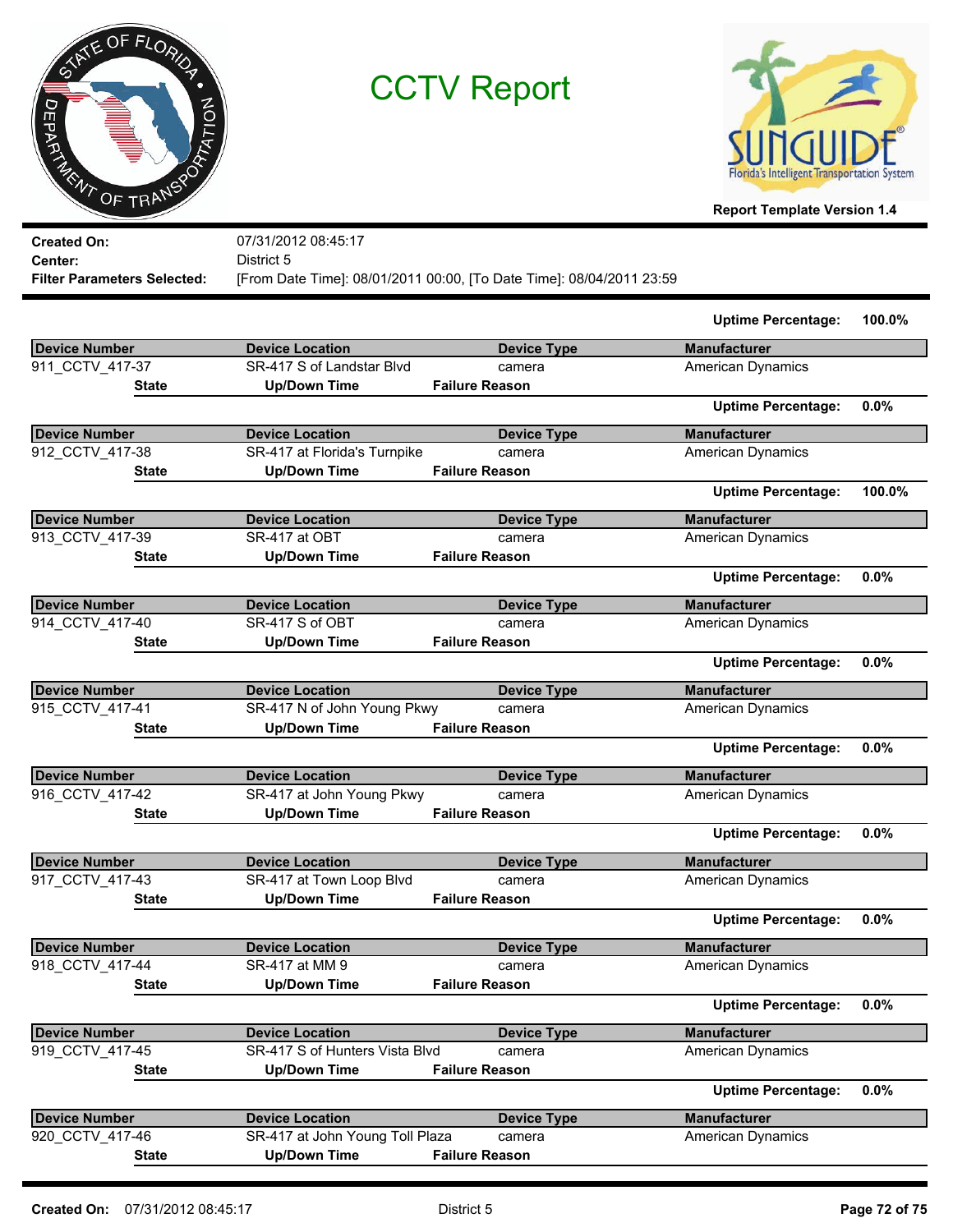

CCTV Report



**Report Template Version 1.4**

| <b>Created On:</b>                 |              | 07/31/2012 08:45:17            |                                                                      |                           |         |
|------------------------------------|--------------|--------------------------------|----------------------------------------------------------------------|---------------------------|---------|
| Center:                            |              | District 5                     |                                                                      |                           |         |
| <b>Filter Parameters Selected:</b> |              |                                | [From Date Time]: 08/01/2011 00:00, [To Date Time]: 08/04/2011 23:59 |                           |         |
|                                    |              |                                |                                                                      | <b>Uptime Percentage:</b> | $0.0\%$ |
| <b>Device Number</b>               |              | <b>Device Location</b>         | <b>Device Type</b>                                                   | <b>Manufacturer</b>       |         |
| 921_CCTV_417-47                    |              | SR-417 at International Dr     | camera                                                               | <b>American Dynamics</b>  |         |
|                                    | State        | <b>Up/Down Time</b>            | <b>Failure Reason</b>                                                |                           |         |
|                                    |              |                                |                                                                      | <b>Uptime Percentage:</b> | 0.0%    |
| <b>Device Number</b>               |              | <b>Device Location</b>         | <b>Device Type</b>                                                   | <b>Manufacturer</b>       |         |
| 922 CCTV 417-48                    |              | SR-417 at World Center Dr      | camera                                                               | American Dynamics         |         |
|                                    | State        | <b>Up/Down Time</b>            | <b>Failure Reason</b>                                                |                           |         |
|                                    |              |                                |                                                                      | <b>Uptime Percentage:</b> | $0.0\%$ |
| <b>Device Number</b>               |              | <b>Device Location</b>         | <b>Device Type</b>                                                   | <b>Manufacturer</b>       |         |
| 923_CCTV_528-01                    |              | SR-528 W of Airport Toll Plaza | camera                                                               | American Dynamics         |         |
|                                    | State        | <b>Up/Down Time</b>            | <b>Failure Reason</b>                                                |                           |         |
|                                    |              |                                |                                                                      | <b>Uptime Percentage:</b> | 0.0%    |
| <b>Device Number</b>               |              | <b>Device Location</b>         | <b>Device Type</b>                                                   | <b>Manufacturer</b>       |         |
| 924 CCTV 528-1A                    |              | SR-528 at Via Flora            | camera                                                               | American Dynamics         |         |
|                                    | State        | <b>Up/Down Time</b>            | <b>Failure Reason</b>                                                |                           |         |
|                                    |              |                                |                                                                      | <b>Uptime Percentage:</b> | 0.0%    |
| <b>Device Number</b>               |              | <b>Device Location</b>         | <b>Device Type</b>                                                   | <b>Manufacturer</b>       |         |
| 925_CCTV_528-1B                    |              | SR-528 at Daetwyler Rd         | camera                                                               | American Dynamics         |         |
|                                    | State        | <b>Up/Down Time</b>            | <b>Failure Reason</b>                                                |                           |         |
|                                    |              |                                |                                                                      | <b>Uptime Percentage:</b> | 0.0%    |
| <b>Device Number</b>               |              | <b>Device Location</b>         | <b>Device Type</b>                                                   | <b>Manufacturer</b>       |         |
| 926_CCTV_528-02                    |              | SR-528 W of SR-436             | camera                                                               | <b>American Dynamics</b>  |         |
|                                    | State        | <b>Up/Down Time</b>            | <b>Failure Reason</b>                                                |                           |         |
|                                    |              |                                |                                                                      | <b>Uptime Percentage:</b> | 0.0%    |
| <b>Device Number</b>               |              | <b>Device Location</b>         | <b>Device Type</b>                                                   | <b>Manufacturer</b>       |         |
| 927_CCTV_528-2A                    |              | SR-528 at SR-436               | camera                                                               | American Dynamics         |         |
|                                    | State        | <b>Up/Down Time</b>            | <b>Failure Reason</b>                                                |                           |         |
|                                    |              |                                |                                                                      | <b>Uptime Percentage:</b> | 0.0%    |
| <b>Device Number</b>               |              | <b>Device Location</b>         | <b>Device Type</b>                                                   | <b>Manufacturer</b>       |         |
| 928 CCTV 528-2B                    |              | SR-528 at Goldenrod Rd         | camera                                                               | <b>American Dynamics</b>  |         |
|                                    | <b>State</b> | <b>Up/Down Time</b>            | <b>Failure Reason</b>                                                |                           |         |
|                                    |              |                                |                                                                      | <b>Uptime Percentage:</b> | $0.0\%$ |
| <b>Device Number</b>               |              | <b>Device Location</b>         | <b>Device Type</b>                                                   | <b>Manufacturer</b>       |         |
| 929 CCTV 528-2C                    |              | SR-528 at Narcoossee Rd        | camera                                                               | <b>American Dynamics</b>  |         |
|                                    | <b>State</b> | <b>Up/Down Time</b>            | <b>Failure Reason</b>                                                |                           |         |

|                 |                        |                       | <b>Uptime Percentage:</b> | $0.0\%$ |
|-----------------|------------------------|-----------------------|---------------------------|---------|
| Device Number   | <b>Device Location</b> | Device Type           | <b>Manufacturer</b>       |         |
| 930 CCTV 528-2D | SR-528 W of SR-417     | camera                | <b>American Dynamics</b>  |         |
| <b>State</b>    | Up/Down Time           | <b>Failure Reason</b> |                           |         |
|                 |                        |                       |                           |         |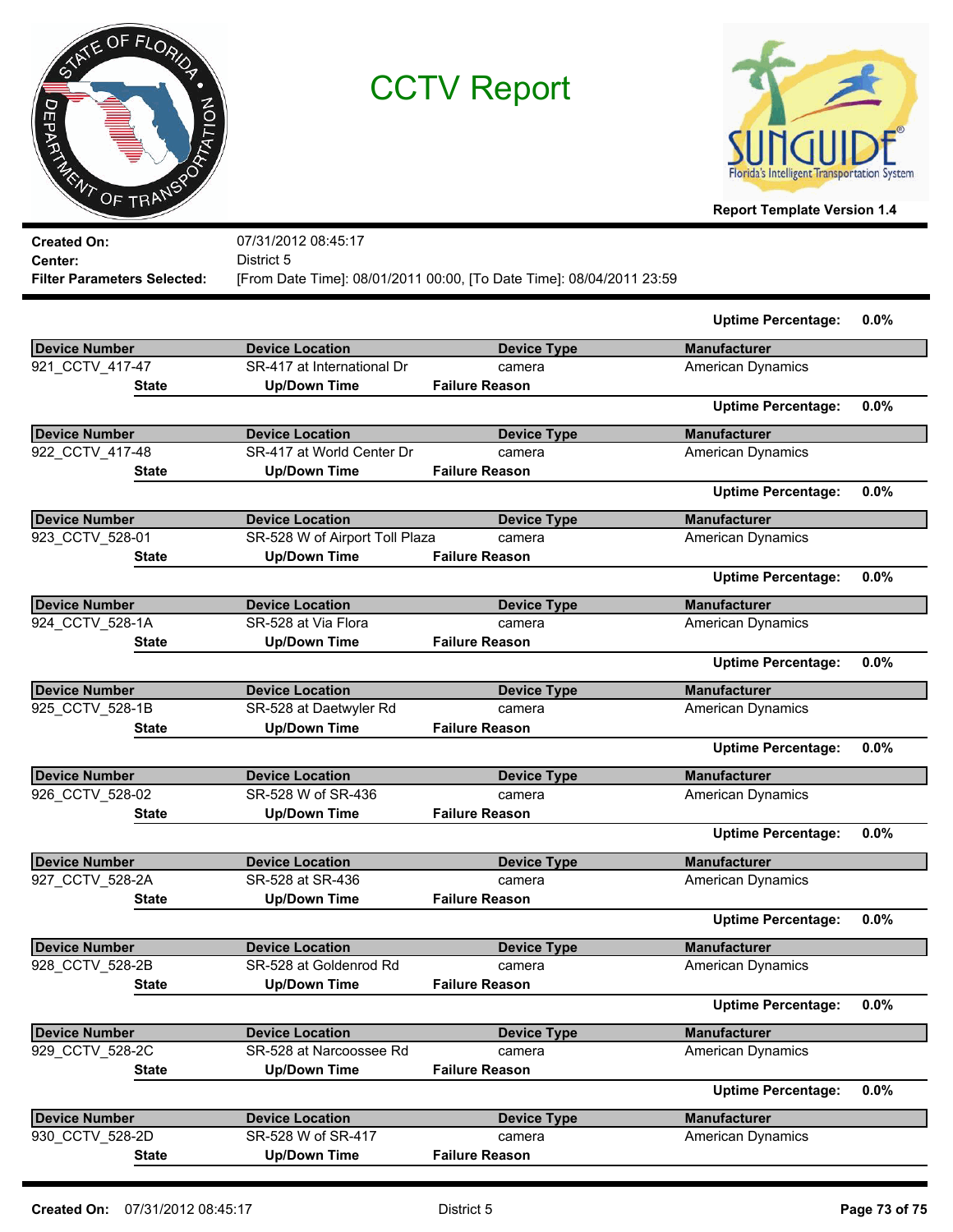

CCTV Report



**Report Template Version 1.4**

| <b>Created On:</b>                 | 07/31/2012 08:45:17              |                                                                      |                           |         |
|------------------------------------|----------------------------------|----------------------------------------------------------------------|---------------------------|---------|
| Center:                            | District 5                       |                                                                      |                           |         |
| <b>Filter Parameters Selected:</b> |                                  | [From Date Time]: 08/01/2011 00:00, [To Date Time]: 08/04/2011 23:59 |                           |         |
|                                    |                                  |                                                                      | <b>Uptime Percentage:</b> | 0.0%    |
| <b>Device Number</b>               | <b>Device Location</b>           | <b>Device Type</b>                                                   | <b>Manufacturer</b>       |         |
| 931_CCTV_528-2E                    | SR-528 at SR-417                 | camera                                                               | American Dynamics         |         |
| <b>State</b>                       | <b>Up/Down Time</b>              | <b>Failure Reason</b>                                                |                           |         |
|                                    |                                  |                                                                      | <b>Uptime Percentage:</b> | 0.0%    |
| <b>Device Number</b>               | <b>Device Location</b>           | <b>Device Type</b>                                                   | <b>Manufacturer</b>       |         |
| 932_CCTV_528-3                     | SR-528 W of Beachline Toll Plaza | camera                                                               | <b>American Dynamics</b>  |         |
| <b>State</b>                       | <b>Up/Down Time</b>              | <b>Failure Reason</b>                                                |                           |         |
|                                    |                                  |                                                                      | <b>Uptime Percentage:</b> | 0.0%    |
| <b>Device Number</b>               | <b>Device Location</b>           | <b>Device Type</b>                                                   | <b>Manufacturer</b>       |         |
| 933 CCTV_528-03B                   | SR-528 W of Goldenrod Rd         | camera                                                               | <b>American Dynamics</b>  |         |
| <b>State</b>                       | <b>Up/Down Time</b>              | <b>Failure Reason</b>                                                |                           |         |
|                                    |                                  |                                                                      | <b>Uptime Percentage:</b> | 0.0%    |
| <b>Device Number</b>               | <b>Device Location</b>           | <b>Device Type</b>                                                   | <b>Manufacturer</b>       |         |
| 933 CCTV 528-03C                   | SR-528 @ Narcoossee              | camera                                                               | pelco                     |         |
| <b>State</b>                       | <b>Up/Down Time</b>              | <b>Failure Reason</b>                                                |                           |         |
|                                    |                                  |                                                                      | <b>Uptime Percentage:</b> | 100.0%  |
| <b>Device Number</b>               | <b>Device Location</b>           | <b>Device Type</b>                                                   | <b>Manufacturer</b>       |         |
| 934 CCTV 528-4                     | SR-528 E of Beachline Toll Plaza | camera                                                               | <b>American Dynamics</b>  |         |
| <b>State</b>                       | <b>Up/Down Time</b>              | <b>Failure Reason</b>                                                |                           |         |
|                                    |                                  |                                                                      | <b>Uptime Percentage:</b> | 100.0%  |
| <b>Device Number</b>               | <b>Device Location</b>           | <b>Device Type</b>                                                   | <b>Manufacturer</b>       |         |
| 935 CCTV_528-04B                   | SR-528 W of Dallas Blvd          | camera                                                               | <b>American Dynamics</b>  |         |
| <b>State</b>                       | <b>Up/Down Time</b>              | <b>Failure Reason</b>                                                |                           |         |
|                                    |                                  |                                                                      | <b>Uptime Percentage:</b> | 0.0%    |
| <b>Device Number</b>               | <b>Device Location</b>           | <b>Device Type</b>                                                   | <b>Manufacturer</b>       |         |
| 936_CCTV_528-5                     | SR-528 at ICP Blvd               | camera                                                               | American Dynamics         |         |
| <b>State</b>                       | <b>Up/Down Time</b>              | <b>Failure Reason</b>                                                |                           |         |
|                                    |                                  |                                                                      | <b>Uptime Percentage:</b> | 100.0%  |
| <b>Device Number</b>               | <b>Device Location</b>           | <b>Device Type</b>                                                   | <b>Manufacturer</b>       |         |
| 937_CCTV_528-05B                   | SR-528 E of SR-520               | camera                                                               | <b>American Dynamics</b>  |         |
| <b>State</b>                       | <b>Up/Down Time</b>              | <b>Failure Reason</b>                                                |                           |         |
|                                    |                                  |                                                                      | <b>Uptime Percentage:</b> | 0.0%    |
| <b>Device Number</b>               | <b>Device Location</b>           | <b>Device Type</b>                                                   | <b>Manufacturer</b>       |         |
| 938_CCTV_528-6                     | SR-528 W of MC Kelly Rd          | camera                                                               | <b>American Dynamics</b>  |         |
| <b>State</b>                       | <b>Up/Down Time</b>              | <b>Failure Reason</b>                                                |                           |         |
|                                    |                                  |                                                                      | <b>Uptime Percentage:</b> | $0.0\%$ |
| <b>Device Number</b>               | <b>Device Location</b>           | <b>Device Type</b>                                                   | <b>Manufacturer</b>       |         |
| 939_CCTV_528-06B                   | SR-528 at MM 22.5                | camera                                                               | <b>American Dynamics</b>  |         |
| <b>State</b>                       | <b>Up/Down Time</b>              | <b>Failure Reason</b>                                                |                           |         |